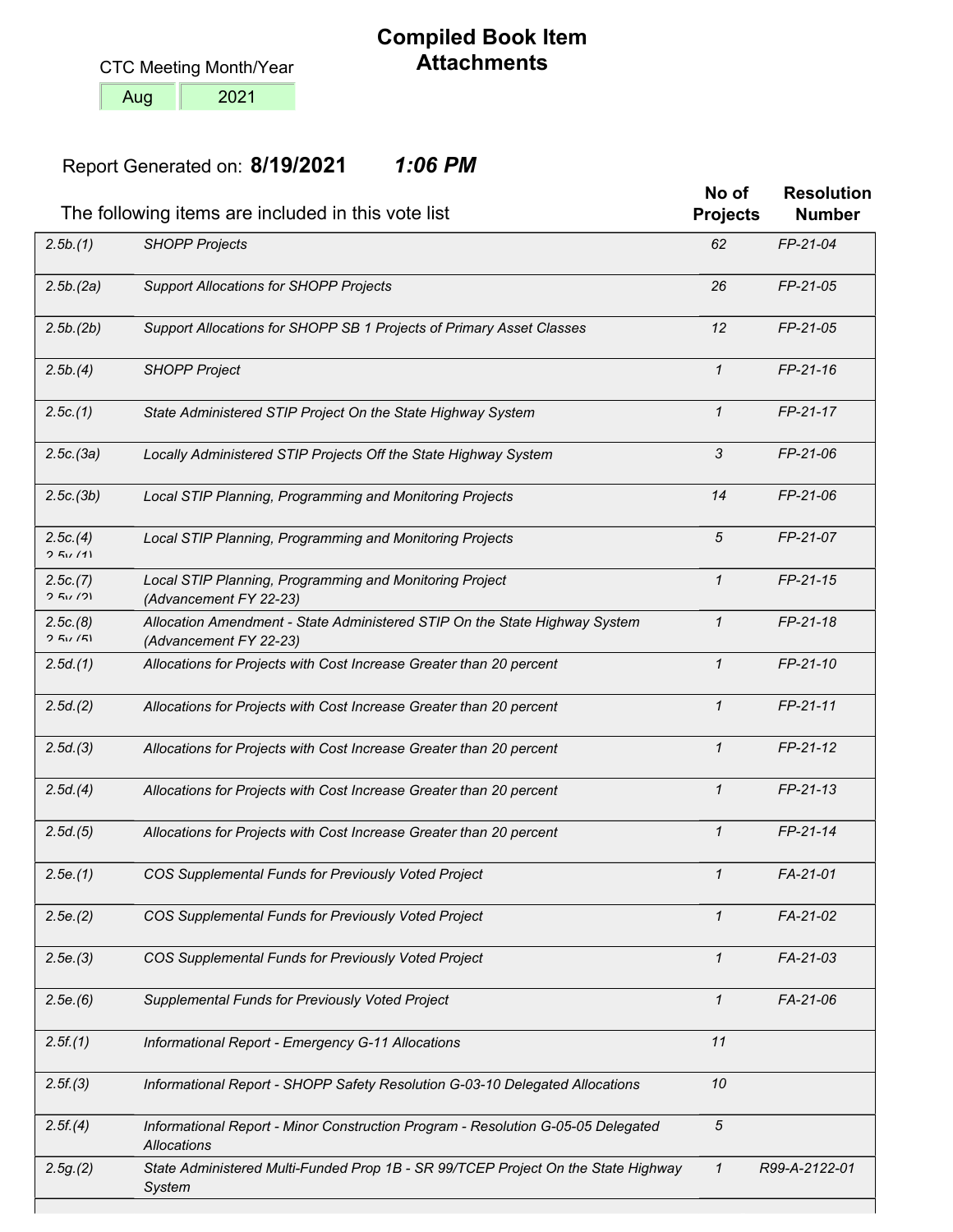| 2.5s(2)            | Locally-Administered LPP-Formulaic Project On the State Highway System                                                 | 1              | LPP-A-2122-01  |
|--------------------|------------------------------------------------------------------------------------------------------------------------|----------------|----------------|
| 2.5s.(3a)          | Locally-Administered LPP-Formulaic Projects Off the State Highway System                                               | $\overline{2}$ | LPP-A-2122-02  |
| 2.5s.(3b)          | Locally-Administered LPP-Competitive Project Off the State Highway System                                              | $\mathbf{1}$   | LPP-A-2122-02  |
| 2.5s(4)            | State Administered SCCP Project On the State Highway System                                                            | 1              | SCCP-A-2122-01 |
| 2.5s.(5)<br>251/21 | State Administered Multi-Funded TCEP/STIP Project On the State Highway System                                          | 1              | TCEP-A-2122-01 |
| 2.5s(6)<br>2.51(1) | State Administered Multi-Funded SCCP/STIP Project On the State Highway System                                          | $\mathcal I$   | SCCP-A-2122-02 |
| 2.5s(9)            | Locally-Administered LPP-Formulaic Projects on the State Highway System                                                | $\overline{2}$ | LPP-A-2122-03  |
| 2.5w(1)            | <b>Active Transportation Program Projects</b>                                                                          | 20             | FATP-2122-01   |
| 2.5w(2)            | Active Transportation Program Project (Advancement FY 22-23)                                                           | $\mathbf{1}$   | FATP-2122-02   |
| 2.6g(1b)           | Transit and Intercity Rail Capital Program (SB1 Augmentation for PTA)                                                  | 6              | TIRCP-2122-01  |
| 2.6g(2)            | Supplemental Allocation Request for a Transit and Intercity Rail Capital Program Project<br>(SB1 Augmentation for PTA) | $\mathbf{1}$   | TIRCP-2122-02S |
| 2.6r(1)            | State Administered Short-Line Railroad Improvement Program Projects                                                    | 3              | SRP-21-01      |
| 2.6s(1)            | Senate Bill 1 - TCEP Rail Project                                                                                      | 1              | TCEP-A-2122-03 |
| 2.6s(2)            | Senate Bill 1 - LPP-Competitive Transit Projects                                                                       | $\overline{2}$ | LPP-A-2122-04  |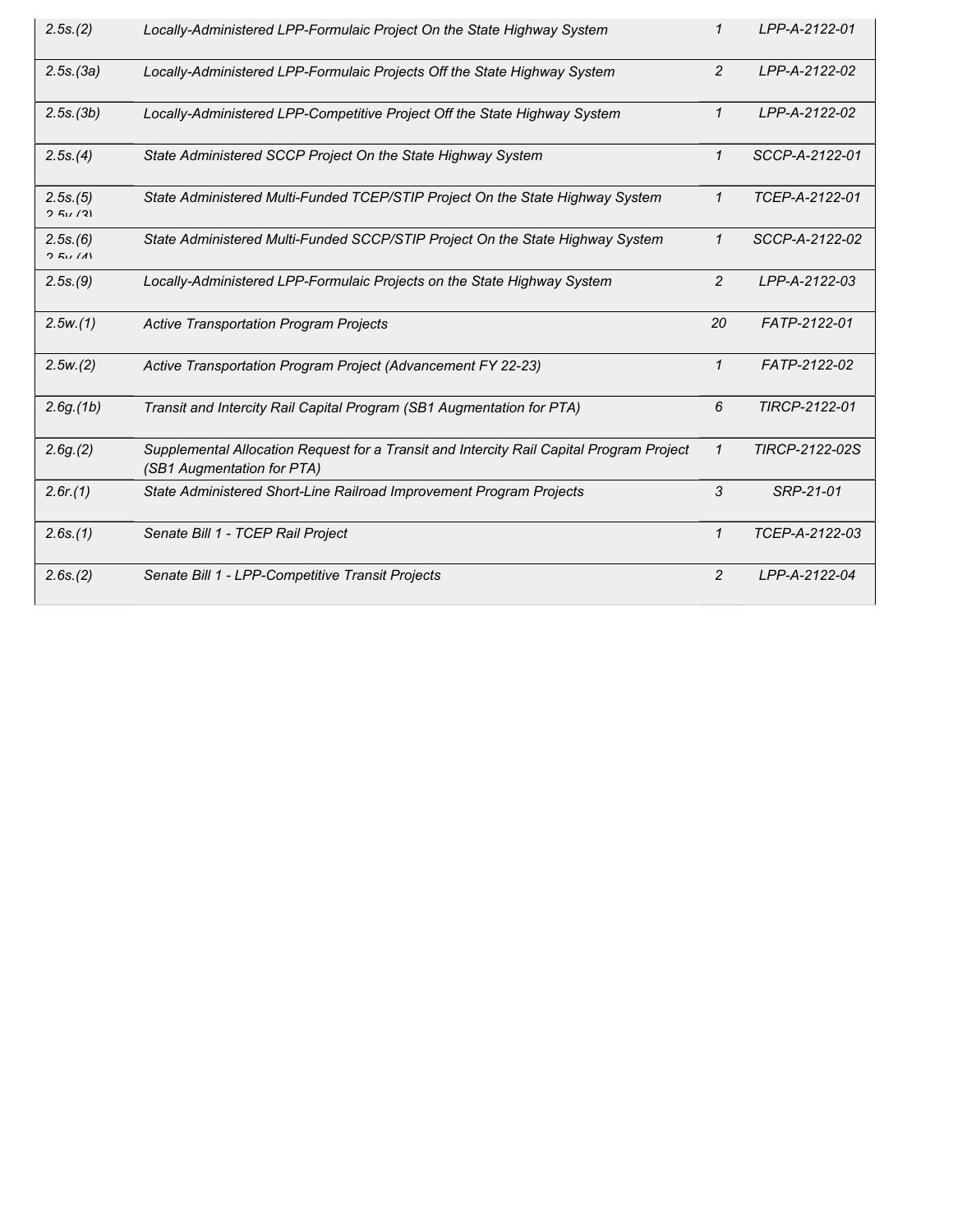| <b>CTC Financial Vote List</b>                                                                                          |                                                                                                                                                                                                                                                                                                                                                                                                                                                                                                                                                                                                                                                                                                                                         |                                                                                                                    |                                                                                                           | August 18-19, 2021                                                                 |
|-------------------------------------------------------------------------------------------------------------------------|-----------------------------------------------------------------------------------------------------------------------------------------------------------------------------------------------------------------------------------------------------------------------------------------------------------------------------------------------------------------------------------------------------------------------------------------------------------------------------------------------------------------------------------------------------------------------------------------------------------------------------------------------------------------------------------------------------------------------------------------|--------------------------------------------------------------------------------------------------------------------|-----------------------------------------------------------------------------------------------------------|------------------------------------------------------------------------------------|
| <b>Highway Financial Matters</b><br>2.5<br>Project No.<br><b>Allocation Amount</b><br>County<br>Dist-Co-Rte<br>Postmile | Location<br><b>Project Description</b><br><b>Project Support Expenditures</b>                                                                                                                                                                                                                                                                                                                                                                                                                                                                                                                                                                                                                                                           | PPNO<br>Program/Year<br>Phase<br>Prgm'd Amount<br>Project ID<br>Adv Phase<br>EA                                    | <b>Budget Year</b><br>Item # Fund Type<br>Program Code                                                    | Amount by<br><b>Fund Type</b>                                                      |
| 2.5b.(1)<br><b>SHOPP Projects</b>                                                                                       |                                                                                                                                                                                                                                                                                                                                                                                                                                                                                                                                                                                                                                                                                                                                         |                                                                                                                    |                                                                                                           | <b>Resolution FP-21-04</b>                                                         |
| $\mathbf{1}$<br>\$13,547,000<br>Humboldt<br>01-H <b>WITHD</b><br>60.4                                                   | In Fortuna, at the District 1 Materials Laboratory at 1050<br>River Ranch Road. Outcome/Output: Construct new<br>materials laboratory as the existing laboratory no longer<br>serves the Department's needs.<br><b>RAWN PRIOR TO CTC MEETING</b><br>Preliminary<br>Engineering<br><b>Budget</b><br>Expended<br>PA&ED<br>\$1,134,000<br>\$1,026,499<br>PS&E<br>\$1,591,000<br>\$1,305,174<br>\$31,499<br>R/W Sup<br>\$567,000<br>(CEQA - CE, 5/28/2019; Re-validation 6/9/2021)<br>(NEPA - CE, 5/28/2019; Re-validation 6/9/2021)<br>(Four month time extension for CONST and CON ENG                                                                                                                                                    | 01-2355<br><b>SHOPP/20-21</b><br>CON ENG<br>\$1,752,000<br>CONST<br>\$12,317,000<br>0112000229<br>4<br>0C110       | 001-0042 SHA<br>20.10.201.354<br>2021-22<br>303-0042 SHA<br>20.20.201.354                                 | \$1,752,000<br>\$11,795,000                                                        |
|                                                                                                                         | approved under Waiver 21-59; June 2021)<br>Performance Measure: (Planned: 1, Actual: 1 Transportation Related Facilities)<br>Unit<br><b>Square Feet</b><br><b>Existing Condition</b><br><b>Post Condition</b><br><b>Square Feet</b>                                                                                                                                                                                                                                                                                                                                                                                                                                                                                                     | <b>Good</b><br><u>Fair</u><br>0.0<br>0.0<br>9,666.0<br>0.0                                                         | Poor<br>0.0<br>0.0                                                                                        | Quantity<br>0.0<br>9,666.0                                                         |
| 2<br>\$7,401,000<br>Humboldt<br>01-Hum-101<br>87.5/89.5                                                                 | In and near Arcata, from Saint Louis Road Overcrossing<br>to 0.7 mile north of Giuntoli Lane Overcrossing.<br>Outcome/Output: Install guardrail and upgrade end<br>treatments, place longitudinal drainage system, pave the<br>median, reconstruct thrie-beam barrier, and construct a<br>Class I bike path. This project will reduce the number<br>and severity of collisions.<br><u>Performance Measure:</u><br>Planned: 9, Actual: 9 Collision(s) reduced<br>Preliminary<br>Engineering<br><b>Budget</b><br>Expended<br>\$659,371<br>PA&ED<br>\$896,000<br>PS&E<br>\$1,066,000<br>\$587,308<br>R/W Sup<br>\$104,000<br>\$4,488<br>(CEQA - CE, 12/11/2019; Re-validation 6/9/2021)<br>(NEPA - CE, 12/11/2019; Re-validation 6/9/2021) | 01-2460<br><b>SHOPP/21-22</b><br>CON ENG<br>\$1,649,000<br><b>CONST</b><br>\$6,557,000<br>0117000023<br>4<br>0G580 | 001-0042 SHA<br>001-0890 FTF<br>20.10.201.015<br>2020-21<br>302-0042 SHA<br>302-0890 FTF<br>20.20.201.015 | \$165,000<br>\$1,484,000<br>\$1,649,000<br>\$575,000<br>\$5,177,000<br>\$5,752,000 |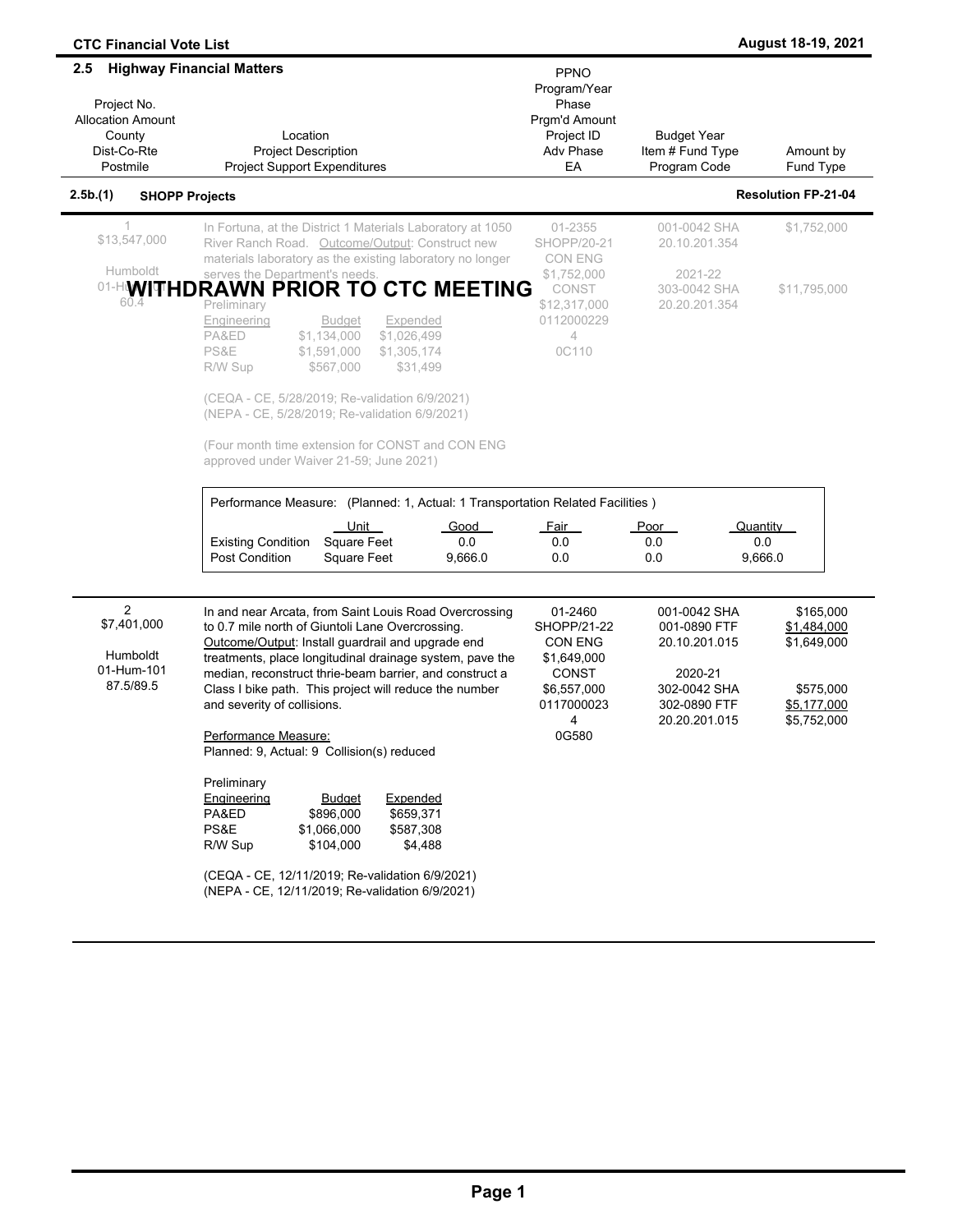| <b>CTC Financial Vote List</b>                                                      |                                                                                                                                                                                                                                                                                                                                                                                                                                                                                                                                                                                                                                                                                                                                                                                                                                                                                                                                       |                                                                                                              |                                                                                                                        | August 18-19, 2021                                                                     |
|-------------------------------------------------------------------------------------|---------------------------------------------------------------------------------------------------------------------------------------------------------------------------------------------------------------------------------------------------------------------------------------------------------------------------------------------------------------------------------------------------------------------------------------------------------------------------------------------------------------------------------------------------------------------------------------------------------------------------------------------------------------------------------------------------------------------------------------------------------------------------------------------------------------------------------------------------------------------------------------------------------------------------------------|--------------------------------------------------------------------------------------------------------------|------------------------------------------------------------------------------------------------------------------------|----------------------------------------------------------------------------------------|
| 2.5<br>Project No.<br><b>Allocation Amount</b><br>County<br>Dist-Co-Rte<br>Postmile | <b>Highway Financial Matters</b><br>Location<br><b>Project Description</b><br><b>Project Support Expenditures</b>                                                                                                                                                                                                                                                                                                                                                                                                                                                                                                                                                                                                                                                                                                                                                                                                                     | <b>PPNO</b><br>Program/Year<br>Phase<br>Prgm'd Amount<br>Project ID<br><b>Adv Phase</b><br>EA                | <b>Budget Year</b><br>Item # Fund Type<br>Program Code                                                                 | Amount by<br>Fund Type                                                                 |
| 2.5b.(1)<br><b>SHOPP Projects</b>                                                   |                                                                                                                                                                                                                                                                                                                                                                                                                                                                                                                                                                                                                                                                                                                                                                                                                                                                                                                                       |                                                                                                              |                                                                                                                        | <b>Resolution FP-21-04</b>                                                             |
| 3<br>\$34,300,000<br>Humboldt<br>01-Hum-101<br>R90.1/109.6                          | Near Trinidad, from 1.3 miles south of School Road to 0.4<br>mile north of Big Lagoon Bridge.   Outcome/Output:<br>Rehabilitate pavement by overlaying existing pavement<br>and replacing failing asphalt with digouts, upgrade<br>facilities to Americans with Disabilities Act (ADA)<br>standards, and upgrade parking stalls, sidewalks,<br>guardrail, and dikes. This project will extend the<br>pavement service life and improve safety and ride quality.<br>Preliminary<br>Engineering<br><b>Expended</b><br><b>Budget</b><br>PA&ED<br>\$332,000<br>\$310,945<br>PS&E<br>\$862,000<br>\$810,322<br>R/W Sup<br>\$84,000<br>\$9,731<br>(CEQA - CE, 7/8/2019; Re-validation 6/14/2021)<br>(NEPA - CE, 7/8/2019; Re-validation 6/14/2021)<br>(SB 1 Baseline Agreement approval under Resolution<br>SHOPP-P-1920-02B; October 2019.)<br>(Two month time extension for CONST and CON ENG<br>approved under Waiver 21-59; June 2021.) | 01-2439<br>SHOPP/20-21<br><b>CON ENG</b><br>\$4,114,000<br>CONST<br>\$40,470,000<br>0116000067<br>4<br>0F820 | 505-3290 RMRA<br>001-0890 FTF<br>20.10.201.121<br>2017-18<br>802-3290 RMRA<br>2021-22<br>302-0890 FTF<br>20.20.201.121 | \$516,000<br>\$3,983,000<br>\$4,499,000<br>\$3,418,000<br>\$26,383,000<br>\$29,801,000 |
|                                                                                     | Performance Measure: Pavement (Planned: 76.9, Actual: 76.9 Lane mile(s))                                                                                                                                                                                                                                                                                                                                                                                                                                                                                                                                                                                                                                                                                                                                                                                                                                                              |                                                                                                              |                                                                                                                        |                                                                                        |
|                                                                                     | <u>Unit</u><br>Good<br>Lane mile(s)<br><b>Existing Condition</b><br>14.0<br>Post Condition<br>76.9<br>Lane mile(s)                                                                                                                                                                                                                                                                                                                                                                                                                                                                                                                                                                                                                                                                                                                                                                                                                    | <u>Fair</u><br>62.9<br>0.0                                                                                   | <b>Poor</b><br>Quantity<br>0.0<br>0.0                                                                                  | 76.9<br>76.9                                                                           |
| 4<br>\$460,000<br>Humboldt<br>01-Hum-299<br>R16.1/R26.6                             | Near Blue Lake, from 3.0 miles west to 7.5 miles east of<br>Bair Road at various locations. Outcome/Output:<br>Mitigation plant establishment for project EA 0E030.<br>Performance Measure:<br>Planned: 0.0, Actual: 0.0 Acre(s) treated/pollutant<br>Preliminary<br><b>Engineering</b><br><b>Budget</b><br>Expended<br>PA&ED<br>\$0<br>\$0<br>PS&E<br>\$0<br>\$0<br>R/W Sup<br>\$0<br>\$0<br>(CEQA - CE, 1/23/2018; Re-validation 7/31/2019)<br>(NEPA - CE, 1/23/2018; Re-validation 7/31/2019)                                                                                                                                                                                                                                                                                                                                                                                                                                      | 01-2378M<br>SHOPP/21-22<br>CON ENG<br>\$160,000<br><b>CONST</b><br>\$300,000<br>0120000011<br>4<br>0E031     | 001-0042 SHA<br>20.10.201.335<br>2020-21<br>302-0042 SHA<br>20.20.201.335                                              | \$160,000<br>\$300,000                                                                 |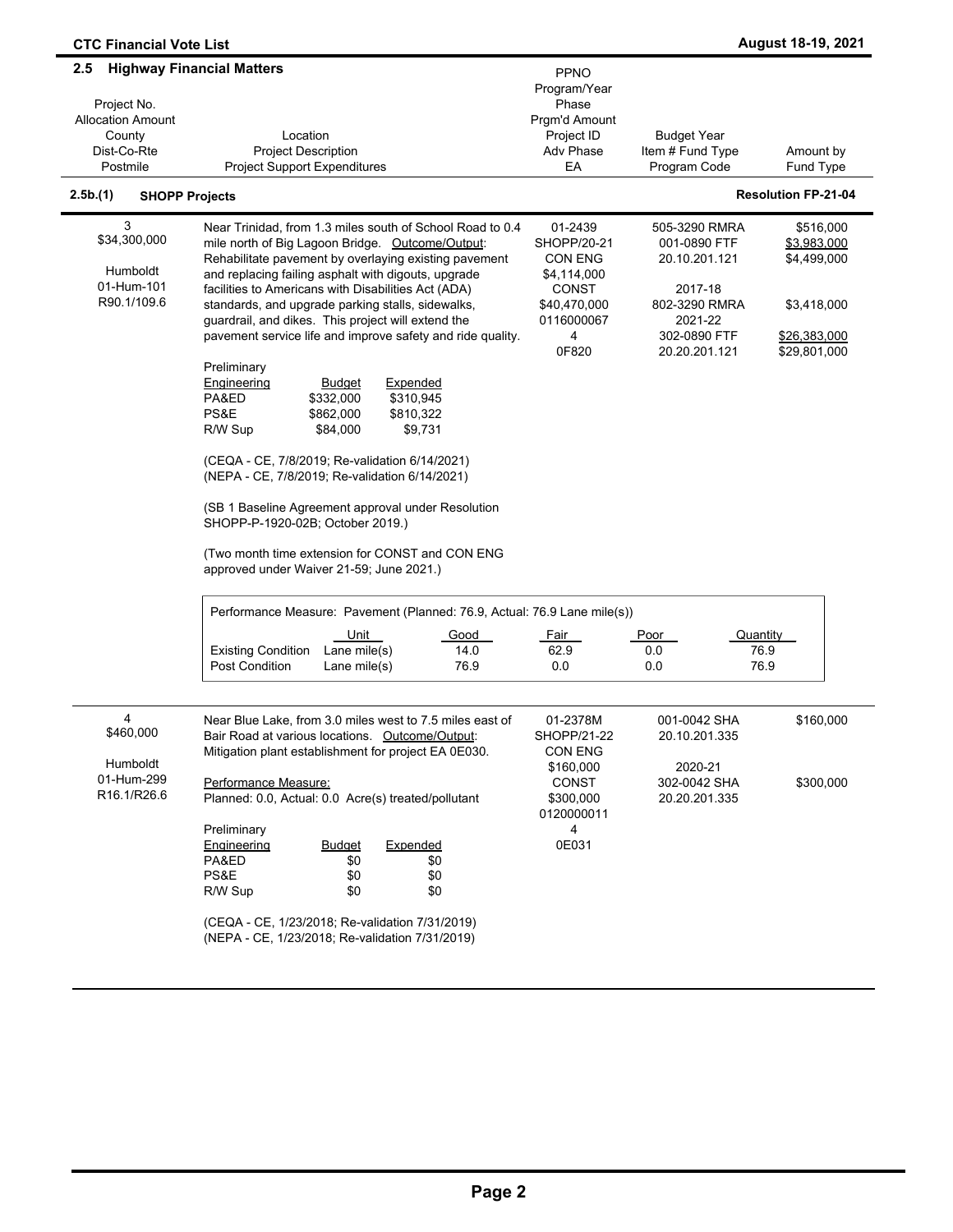| <b>CTC Financial Vote List</b>                                                      |                                                                                                                                                                                                                                                                                                                                                                                                                                                                                                                                                                                                                                                                                                                                                                                                                                            |                                                                                                                                 |                                                                             | August 18-19, 2021         |
|-------------------------------------------------------------------------------------|--------------------------------------------------------------------------------------------------------------------------------------------------------------------------------------------------------------------------------------------------------------------------------------------------------------------------------------------------------------------------------------------------------------------------------------------------------------------------------------------------------------------------------------------------------------------------------------------------------------------------------------------------------------------------------------------------------------------------------------------------------------------------------------------------------------------------------------------|---------------------------------------------------------------------------------------------------------------------------------|-----------------------------------------------------------------------------|----------------------------|
| 2.5<br>Project No.<br><b>Allocation Amount</b><br>County<br>Dist-Co-Rte<br>Postmile | <b>Highway Financial Matters</b><br>Location<br><b>Project Description</b><br><b>Project Support Expenditures</b>                                                                                                                                                                                                                                                                                                                                                                                                                                                                                                                                                                                                                                                                                                                          | <b>PPNO</b><br>Program/Year<br>Phase<br>Prgm'd Amount<br>Project ID<br><b>Adv Phase</b><br>EA                                   | <b>Budget Year</b><br>Item # Fund Type<br>Program Code                      | Amount by<br>Fund Type     |
| 2.5b.(1)                                                                            | <b>SHOPP Projects</b>                                                                                                                                                                                                                                                                                                                                                                                                                                                                                                                                                                                                                                                                                                                                                                                                                      |                                                                                                                                 |                                                                             | <b>Resolution FP-21-04</b> |
| 5<br>\$12,217,000<br>Lake<br>01-Lak-29<br>50.82                                     | Near Upper Lake, at Robinson Creek Bridge No.<br>14-0030; also on Route 175 at Kelsey Creek Bridge No.<br>14-0044 (PM 19.48); also on Route 20 at Morrison Creek<br>Bridge No. 14-0004 (PM 16.81). Outcome/Output: Widen<br>bridge and upgrade bridge rails at Robinson Creek Bridge<br>and Morrison Creek Bridge, and replace existing Kelsey<br>Creek Bridge.<br>Preliminary<br>Expended<br>Engineering<br><b>Budget</b><br>PA&ED<br>\$1,434,000<br>\$1,431,594<br>PS&E<br>\$2,220,000<br>\$1,900,701<br>\$223,000<br>\$149,266<br>R/W Sup<br>(CEQA - MND, 6/29/2020; Re-validation 6/17/2021)<br>(NEPA - CE, 6/29/2020; Re-validation 6/17/2021)<br>(Future consideration of funding approved under<br>Resolution E-20-67; August 2020.)<br>(Two month time extension for CONST and CON ENG<br>approved under Waiver 21-59; June 2021.) | 01-3130<br>SHOPP/20-21<br><b>CON ENG</b><br>\$2,330,000<br><b>CONST</b><br>\$8,608,000<br>0118000172<br>$\overline{4}$<br>0E081 | 505-3290 RMRA<br>20.10.201.112<br>2020-21<br>302-3290 RMRA<br>20.20.201.112 | \$2,770,000<br>\$9,447,000 |
|                                                                                     | Performance Measure: Bridges (Planned: 3, Actual: 3 Bridge(s))<br>Unit<br>Good<br>Existing Condition Linear feet rail<br>0.0<br>Post Condition<br>Linear feet rail<br>456.0                                                                                                                                                                                                                                                                                                                                                                                                                                                                                                                                                                                                                                                                | Fair<br>136.0<br>0.0                                                                                                            | <u>Poor</u><br>Quantity<br>142.0<br>278.0<br>456.0<br>0.0                   |                            |
|                                                                                     | <b>Bridge Health</b><br>Exist. Condition<br><b>Post Condition</b><br><b>Bridge Number</b><br>14-0030<br>Good<br>Fair<br>14-0044<br>Good<br>Good<br>14-0004<br>Good<br>Good                                                                                                                                                                                                                                                                                                                                                                                                                                                                                                                                                                                                                                                                 |                                                                                                                                 |                                                                             |                            |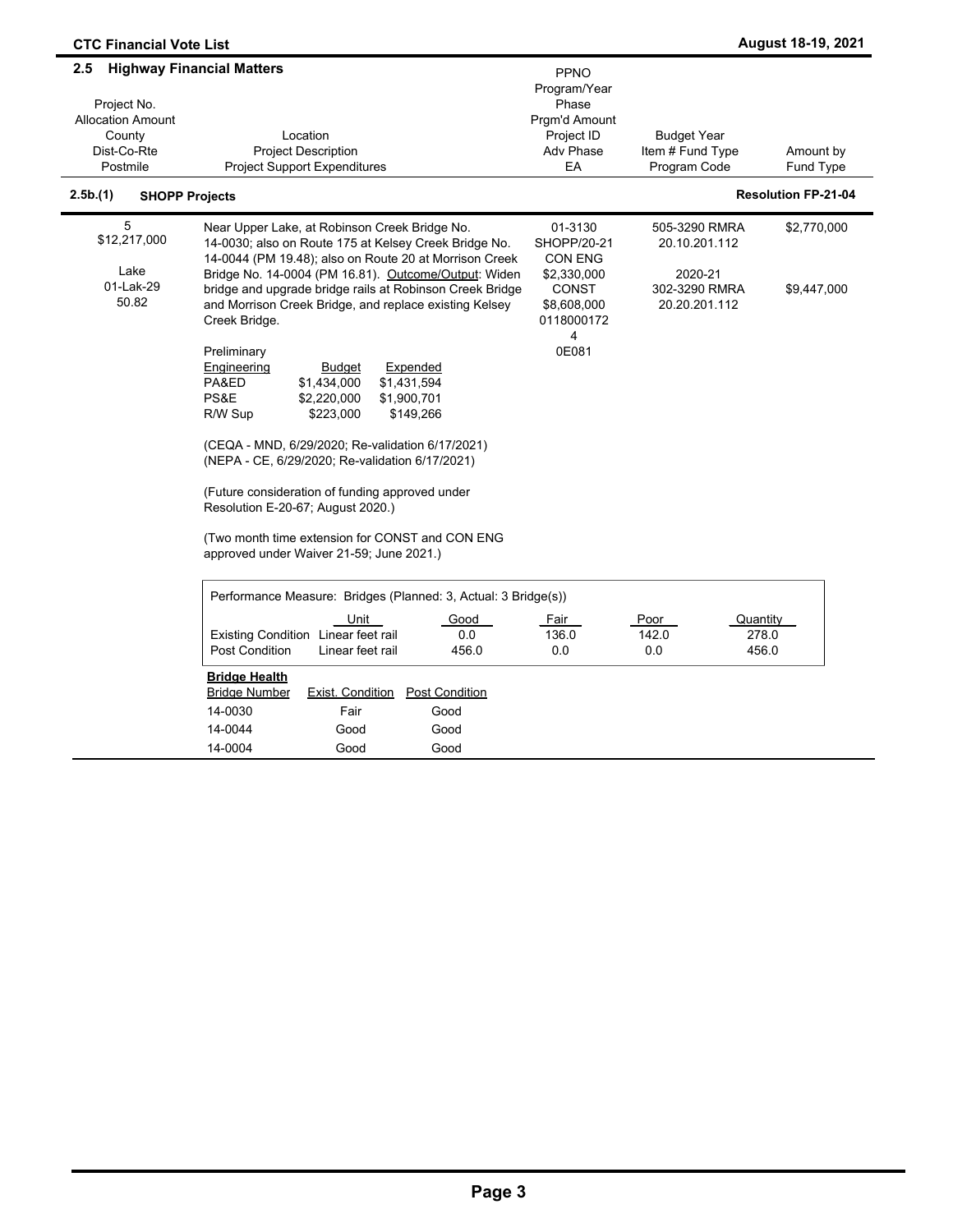| <b>CTC Financial Vote List</b>                                                      |                                                                                                                                                                                                                                                                          |                                                                                 |                                                           | August 18-19, 2021                          |
|-------------------------------------------------------------------------------------|--------------------------------------------------------------------------------------------------------------------------------------------------------------------------------------------------------------------------------------------------------------------------|---------------------------------------------------------------------------------|-----------------------------------------------------------|---------------------------------------------|
| 2.5<br>Project No.<br><b>Allocation Amount</b><br>County<br>Dist-Co-Rte<br>Postmile | <b>Highway Financial Matters</b><br>Location<br><b>Project Description</b><br><b>Project Support Expenditures</b>                                                                                                                                                        | PPNO<br>Program/Year<br>Phase<br>Prgm'd Amount<br>Project ID<br>Adv Phase<br>EA | <b>Budget Year</b><br>Item # Fund Type<br>Program Code    | Amount by<br>Fund Type                      |
| 2.5b.(1)<br><b>SHOPP Projects</b>                                                   |                                                                                                                                                                                                                                                                          |                                                                                 |                                                           | <b>Resolution FP-21-04</b>                  |
| 6<br>\$37,849,000<br>Mendocino<br>01-Men-20                                         | Near Ukiah, from North Calpella Overcrossing to 0.5 mile<br>east of County Road 144 at Russian River Bridge and<br>Overhead No. 10-0182 and Redwood Valley<br>Undercrossing No. 10-0183. Outcome/Output: Replace<br>two bridges with a single bridge on a new alignment. | 01-4587<br>SHOPP/20-21<br>CON ENG<br>\$7,534,000<br><b>CONST</b>                | 505-3290 RMRA<br>001-0890 FTF<br>20.10.201.110<br>2020-21 | \$864,000<br>\$6,670,000<br>\$7,534,000     |
| 33.3/34.4                                                                           | Preliminary<br>Engineering<br>Expended<br><b>Budget</b><br>PA&ED<br>\$3,423,700<br>\$3,412,737<br>PS&E<br>\$3,129,000<br>\$1,957,087<br>\$301,000<br>\$185,132<br>R/W Sup                                                                                                | \$32,464,000<br>0113000123<br>4<br>0E090                                        | 302-3290 RMRA<br>302-0890 FTF<br>20.20.201.110            | \$3,477,000<br>\$26,838,000<br>\$30,315,000 |
|                                                                                     | (CEQA - MND, 5/14/2020; Re-validation 6/24/2021)<br>(NEPA - CE, 8/13/2020; Re-validation 6/24/2021)<br>(Future consideration of funding approved under                                                                                                                   |                                                                                 |                                                           |                                             |
|                                                                                     | Resolution E-20-42; June 2020.)<br>(As part of this allocation request, the Department is<br>requesting to extend the completion of construction an                                                                                                                      |                                                                                 |                                                           |                                             |
|                                                                                     | additional 6 months beyond the 36 month deadline.)<br>(Six month time extension for CONST and CON ENG<br>approved under Waiver 21-59; June 2021.)                                                                                                                        |                                                                                 |                                                           |                                             |
|                                                                                     | (Concurrent amendment under SHOPP Amendment<br>20H-010; August 2021.)                                                                                                                                                                                                    |                                                                                 |                                                           |                                             |
|                                                                                     | (SB 1 Baseline Agreement approved under Resolution<br>SHOPP-P-2021-01B; August 2020.)                                                                                                                                                                                    |                                                                                 |                                                           |                                             |
|                                                                                     | Performance Measure: Bridges (Planned: 2, Actual: 2 Bridge(s))                                                                                                                                                                                                           |                                                                                 |                                                           |                                             |
|                                                                                     | Unit<br>Good<br><b>Existing Condition</b><br>Square feet<br>0.0<br><b>Post Condition</b><br>Square feet<br>42,385.0                                                                                                                                                      | Fair<br>0.0<br>0.0                                                              | Poor<br>19,967.0<br>0.0                                   | Quantity<br>19,967.0<br>42,385.0            |
|                                                                                     | <b>Bridge Health</b><br><b>Bridge Number</b><br>Exist. Condition<br><b>Post Condition</b><br>10-0182<br>Poor<br>Good<br>10-0183<br>Good<br>Poor                                                                                                                          |                                                                                 |                                                           |                                             |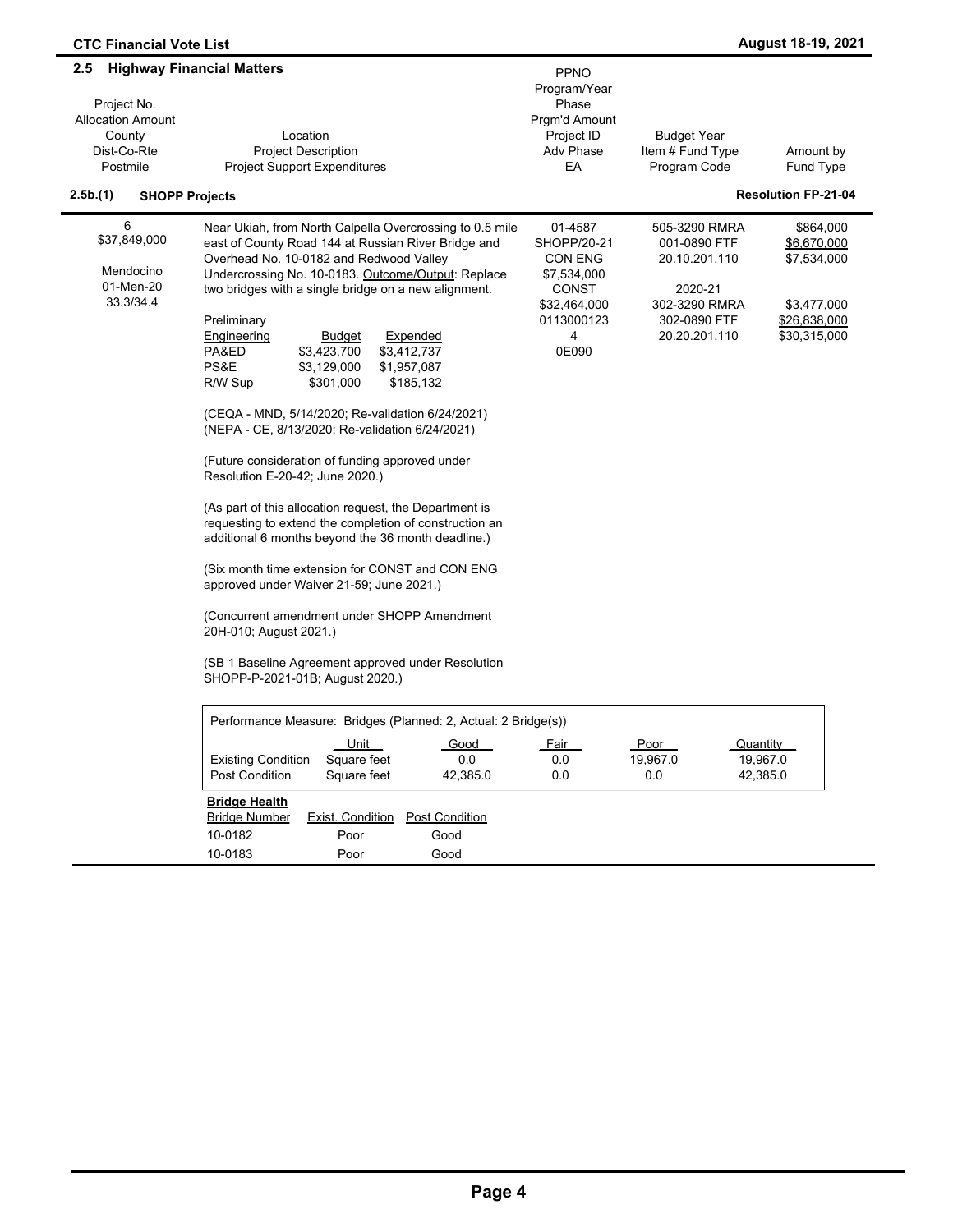| <b>CTC Financial Vote List</b>                                                                                    |                                                                                                                                                                                                                                                                                                                                                                                                                                                                                                                                                                                                                                                                                                            |                                                                                                              |                                                                                                           | <b>August 18-19, 2021</b>                                                              |
|-------------------------------------------------------------------------------------------------------------------|------------------------------------------------------------------------------------------------------------------------------------------------------------------------------------------------------------------------------------------------------------------------------------------------------------------------------------------------------------------------------------------------------------------------------------------------------------------------------------------------------------------------------------------------------------------------------------------------------------------------------------------------------------------------------------------------------------|--------------------------------------------------------------------------------------------------------------|-----------------------------------------------------------------------------------------------------------|----------------------------------------------------------------------------------------|
| $2.5\phantom{0}$                                                                                                  | <b>Highway Financial Matters</b>                                                                                                                                                                                                                                                                                                                                                                                                                                                                                                                                                                                                                                                                           | PPNO<br>Program/Year                                                                                         |                                                                                                           |                                                                                        |
| Project No.<br><b>Allocation Amount</b><br>County<br>Dist-Co-Rte<br>Postmile<br>2.5b.(1)<br><b>SHOPP Projects</b> | Location<br><b>Project Description</b><br><b>Project Support Expenditures</b>                                                                                                                                                                                                                                                                                                                                                                                                                                                                                                                                                                                                                              | Phase<br>Prgm'd Amount<br>Project ID<br>Adv Phase<br>EA                                                      | <b>Budget Year</b><br>Item # Fund Type<br>Program Code                                                    | Amount by<br>Fund Type<br><b>Resolution FP-21-04</b>                                   |
| 7<br>\$25,902,000<br>Mendocino<br>01-Men-162<br>11.5/11.8                                                         | Near Dos Rios, from 1.4 to 1.7 miles east of Rodeo Creek<br>Bridge. Outcome/Output: Construct soldier pile walls,<br>shear pile wall, drainage galleries, and correct roadway<br>profile to restore storm damaged roadway.<br>Performance Measure:<br>Planned: 1, Actual: 1 Location(s)<br>Preliminary<br>Engineering<br>Expended<br><b>Budget</b><br>\$2,614,000<br>\$2,601,839<br>PA&ED<br>PS&E<br>\$1,366,493<br>\$2,400,000<br>R/W Sup<br>\$170,000<br>\$103,598<br>(CEQA - CE, 2/21/2020; Re-validation 4/26/2021)<br>(NEPA - CE, 2/21/2020; Re-validation 4/26/2021)<br>(Four month time extension for CONST and CON ENG<br>approved under Waiver 21-59; June 2021.)                                 | 01-4553<br>SHOPP/20-21<br><b>CON ENG</b><br>\$4,600,000<br>CONST<br>\$40,350,000<br>0114000035<br>4<br>0B530 | 001-0042 SHA<br>001-0890 FTF<br>20.10.201.131<br>2020-21<br>302-0042 SHA<br>302-0890 FTF<br>20.20.201.131 | \$528,000<br>\$4,072,000<br>\$4,600,000<br>\$2,443,000<br>\$18,859,000<br>\$21,302,000 |
| 8<br>\$5,453,000<br>Siskiyou<br>$02-Sis-5$<br>R9.9/R68.1                                                          | In and near Mount Shasta, Weed, and Yreka, at various<br>locations from 0.2 mile north of Ream Avenue<br>Overcrossing to 0.2 mile south of Hilt Road Overcrossing.<br>Outcome/Output: Reduce the number and severity of<br>collisions by improving clear recovery zone, extending<br>culverts, and installing rock slope protection and<br>guardrails.<br>Performance Measure:<br>Planned: 5, Actual: 5 Collision(s) reduced<br>Preliminary<br>Engineering<br><b>Budget</b><br>Expended<br>PA&ED<br>\$1,000,000<br>\$589,483<br>PS&E<br>\$1,000,000<br>\$521,874<br>R/W Sup<br>\$200,000<br>\$65,996<br>(CEQA - CE, 1/14/2020; Re-validation 4/22/2021)<br>(NEPA - CE, 1/14/2020; Re-validation 4/22/2021) | 02-3507<br>SHOPP/21-22<br><b>CON ENG</b><br>\$1,250,000<br>CONST<br>\$3,540,000<br>0213000002<br>4<br>4F520  | 001-0042 SHA<br>001-0890 FTF<br>20.10.201.015<br>2020-21<br>302-0042 SHA<br>302-0890 FTF<br>20.20.201.015 | \$105,000<br>\$1,145,000<br>\$1,250,000<br>\$354,000<br>\$3,849,000<br>\$4,203,000     |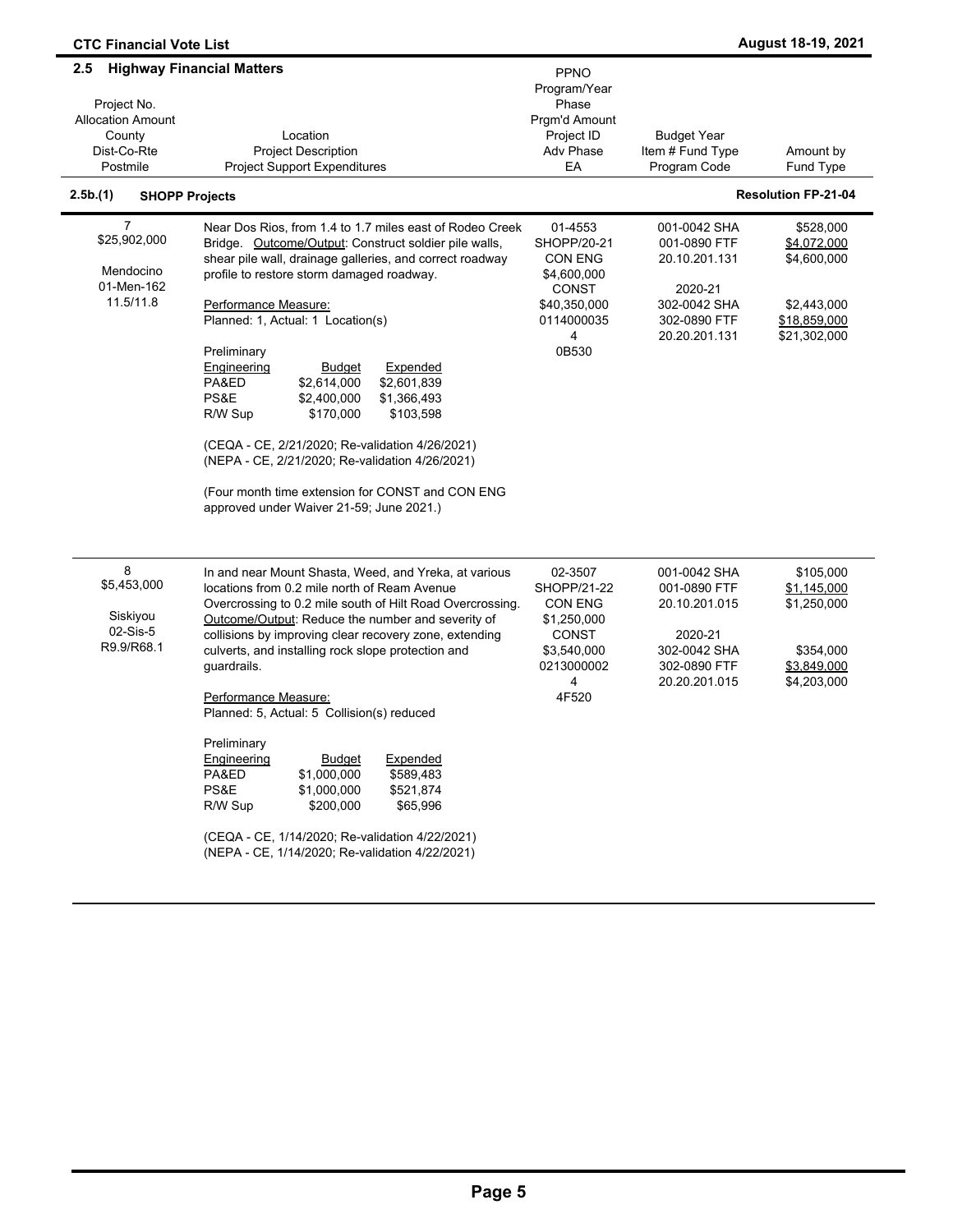| <b>CTC Financial Vote List</b>                                                      |                                                                                                                                                                                                                                                                                                                                                                                                                                                                                                                                                                                                                                                                                                                                                                                                                                                                             |                                                                                                                                               |                                                                                                                   | August 18-19, 2021                                                                     |
|-------------------------------------------------------------------------------------|-----------------------------------------------------------------------------------------------------------------------------------------------------------------------------------------------------------------------------------------------------------------------------------------------------------------------------------------------------------------------------------------------------------------------------------------------------------------------------------------------------------------------------------------------------------------------------------------------------------------------------------------------------------------------------------------------------------------------------------------------------------------------------------------------------------------------------------------------------------------------------|-----------------------------------------------------------------------------------------------------------------------------------------------|-------------------------------------------------------------------------------------------------------------------|----------------------------------------------------------------------------------------|
| 2.5<br>Project No.<br><b>Allocation Amount</b><br>County<br>Dist-Co-Rte<br>Postmile | <b>Highway Financial Matters</b><br>Location<br><b>Project Description</b><br><b>Project Support Expenditures</b>                                                                                                                                                                                                                                                                                                                                                                                                                                                                                                                                                                                                                                                                                                                                                           | <b>PPNO</b><br>Program/Year<br>Phase<br>Prgm'd Amount<br>Project ID<br>Adv Phase<br>EA                                                        | <b>Budget Year</b><br>Item # Fund Type<br>Program Code                                                            | Amount by<br>Fund Type                                                                 |
| 2.5b.(1)<br><b>SHOPP Projects</b>                                                   |                                                                                                                                                                                                                                                                                                                                                                                                                                                                                                                                                                                                                                                                                                                                                                                                                                                                             |                                                                                                                                               |                                                                                                                   | <b>Resolution FP-21-04</b>                                                             |
| 9<br>\$5,301,000<br>Tehama<br>02-Teh-99<br>9.0/9.3                                  | Near Los Molinos, at Champlin Slough Bridge No.<br>08-0006. Outcome/Output: Replace bridge, install rock<br>slope protection, replace guardrail, and reconstruct<br>roadway.<br>Preliminary<br>Engineering<br><b>Budget</b><br>Expended<br>PA&ED<br>\$1,100,000<br>\$927,933<br>PS&E<br>\$1,170,000<br>\$748,507<br>R/W Sup<br>\$90,000<br>\$25,195<br>(CEQA - ND, 2/28/2020; Re-validation 5/3/2021)<br>(NEPA - CE, 2/28/2020; Re-validation 5/3/2021)<br>(Future consideration of funding approved under<br>Resolution E-20-44; June 2020.)<br>Performance Measure: Bridges (Planned: 1, Actual: 1 Bridge(s))<br><u>Unit</u><br>Good<br>Square feet<br><b>Existing Condition</b><br>0.0<br><b>Post Condition</b><br>Square feet<br>3,740.0<br><b>Bridge Health</b><br><b>Bridge Number</b><br><b>Exist. Condition</b><br><b>Post Condition</b><br>08-0006<br>Good<br>Good | 02-3642<br><b>SHOPP/21-22</b><br><b>CON ENG</b><br>\$990,000<br>CONST<br>\$4,370,000<br>0216000148<br>4<br>1H510<br><u>Fair</u><br>0.0<br>0.0 | 505-3290 RMRA<br>20.10.201.111<br>2020-21<br>302-3290 RMRA<br>20.20.201.111<br>Poor<br>Quantity<br>2,713.0<br>0.0 | \$990,000<br>\$4,311,000<br>2,713.0<br>3,740.0                                         |
| 10<br>\$17,188,000<br><b>Butte</b><br>03-But-32<br>30.8/31.0                        | Near Forest Ranch, from 1.3 miles west to 1.1 miles west<br>of Carpenter Ridge Road. Outcome/Output: Construct a<br>retaining wall, rehabilitate drainage systems, and upgrade<br>guardrail to restore the roadway to a safe condition and<br>mitigate future slip-out failures.<br>Performance Measure:<br>Planned: 1, Actual: 1 Location(s)<br>Preliminary<br><b>Engineering</b><br><b>Budget</b><br>Expended<br>PA&ED<br>\$1,380,000<br>\$1,361,967<br>PS&E<br>\$1,360,000<br>\$410,018<br>R/W Sup<br>\$660,000<br>\$8,310<br>(CEQA - CE, 10/13/2020; Re-validation 6/23/2021)<br>(NEPA - CE, 10/13/2020; Re-validation 6/23/2021)                                                                                                                                                                                                                                       | 03-2117<br>SHOPP/21-22<br><b>CON ENG</b><br>\$1,560,000<br><b>CONST</b><br>\$14,000,000<br>0320000004<br>4<br>0J700                           | 001-0042 SHA<br>001-0890 FTF<br>20.10.201.131<br>2020-21<br>302-0042 SHA<br>302-0890 FTF<br>20.20.201.131         | \$207,000<br>\$1,596,000<br>\$1,803,000<br>\$1,765,000<br>\$13,620,000<br>\$15,385,000 |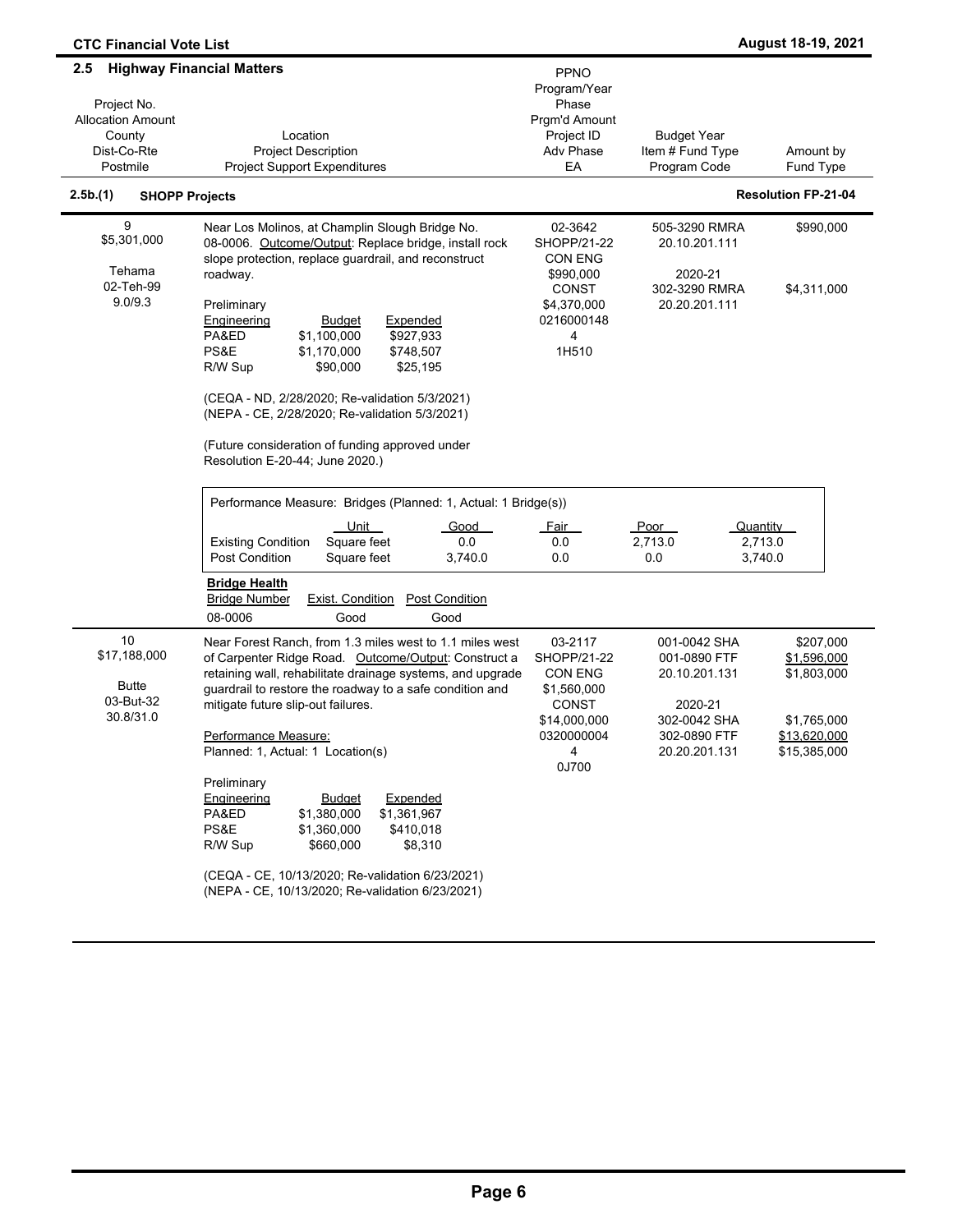| <b>CTC Financial Vote List</b>                                                      |                                                                                                                                                                                                                                                                                                                                                                                                                                                                                                                                                                                                                                                                                                                      |                                                                                                                    |                                                                                                           | August 18-19, 2021                                                                 |
|-------------------------------------------------------------------------------------|----------------------------------------------------------------------------------------------------------------------------------------------------------------------------------------------------------------------------------------------------------------------------------------------------------------------------------------------------------------------------------------------------------------------------------------------------------------------------------------------------------------------------------------------------------------------------------------------------------------------------------------------------------------------------------------------------------------------|--------------------------------------------------------------------------------------------------------------------|-----------------------------------------------------------------------------------------------------------|------------------------------------------------------------------------------------|
| 2.5<br>Project No.<br><b>Allocation Amount</b><br>County<br>Dist-Co-Rte<br>Postmile | <b>Highway Financial Matters</b><br>Location<br><b>Project Description</b><br><b>Project Support Expenditures</b>                                                                                                                                                                                                                                                                                                                                                                                                                                                                                                                                                                                                    | PPNO<br>Program/Year<br>Phase<br>Pram'd Amount<br>Project ID<br>Adv Phase<br>EA                                    | <b>Budget Year</b><br>Item # Fund Type<br>Program Code                                                    | Amount by<br>Fund Type                                                             |
| 2.5b.(1)                                                                            | <b>SHOPP Projects</b>                                                                                                                                                                                                                                                                                                                                                                                                                                                                                                                                                                                                                                                                                                |                                                                                                                    |                                                                                                           | <b>Resolution FP-21-04</b>                                                         |
| 11<br>\$6,742,000<br>Colusa<br>03-Col-20<br>34.8/36.5                               | Near the city of Colusa, from Niagara Avenue to 0.3 mile<br>west of Route 45 and Steidlmayer Road.<br>Outcome/Output: Reduce the number and severity of<br>collisions by widening shoulders to 8 feet to provide<br>adequate recoverable space for errant vehicles.<br>Performance Measure:<br>Planned: 14, Actual: 14 Collision(s) reduced<br>Preliminary<br>Expended<br>Engineering<br><b>Budget</b><br>\$1,120,000<br>\$1,100,863<br>PA&ED<br>PS&E<br>\$1.120.000<br>\$369,369<br>R/W Sup<br>\$580.000<br>\$59,498<br>(CEQA - MND, 12/8/2020; Re-validation 6/23/2021)<br>(NEPA - CE, 2/2/2021; Re-validation 6/23/2021)<br>(Future consideration of funding approved under<br>Resolution E-21-04; January 2021.) | 03-2951<br>SHOPP/21-22<br><b>CON ENG</b><br>\$1,460,000<br><b>CONST</b><br>\$6.180.000<br>0316000003<br>4<br>0H650 | 001-0042 SHA<br>001-0890 FTF<br>20.10.201.015<br>2020-21<br>302-0042 SHA<br>302-0890 FTF<br>20.20.201.015 | \$127,000<br>\$1,147,000<br>\$1,274,000<br>\$547,000<br>\$4,921,000<br>\$5,468,000 |

 $\blacksquare$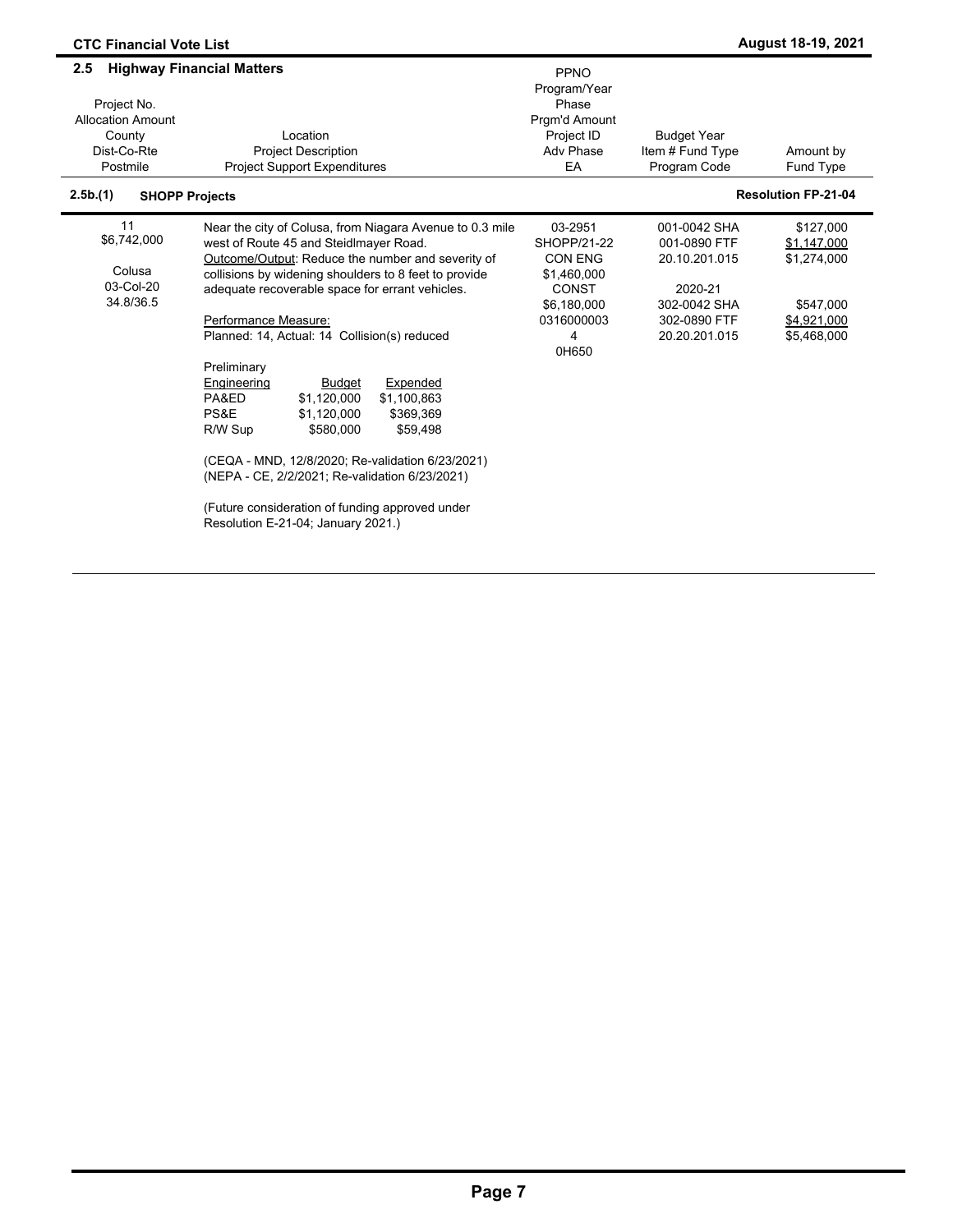| <b>CTC Financial Vote List</b>                                                      |                                                                                                                                                                                                                                                                                                                                                                                                                                                                                                                                                                                                                                                                                                                                                                                                                                                                                                                                                                                                                      |                                                                                                                      |                                                                                                             | <b>August 18-19, 2021</b>                                                                  |
|-------------------------------------------------------------------------------------|----------------------------------------------------------------------------------------------------------------------------------------------------------------------------------------------------------------------------------------------------------------------------------------------------------------------------------------------------------------------------------------------------------------------------------------------------------------------------------------------------------------------------------------------------------------------------------------------------------------------------------------------------------------------------------------------------------------------------------------------------------------------------------------------------------------------------------------------------------------------------------------------------------------------------------------------------------------------------------------------------------------------|----------------------------------------------------------------------------------------------------------------------|-------------------------------------------------------------------------------------------------------------|--------------------------------------------------------------------------------------------|
| 2.5<br>Project No.<br><b>Allocation Amount</b><br>County<br>Dist-Co-Rte<br>Postmile | <b>Highway Financial Matters</b><br>Location<br><b>Project Description</b><br><b>Project Support Expenditures</b>                                                                                                                                                                                                                                                                                                                                                                                                                                                                                                                                                                                                                                                                                                                                                                                                                                                                                                    | PPNO<br>Program/Year<br>Phase<br>Prgm'd Amount<br>Project ID<br>Adv Phase<br>EA                                      | <b>Budget Year</b><br>Item # Fund Type<br>Program Code                                                      | Amount by<br><b>Fund Type</b>                                                              |
| 2.5b.(1)                                                                            | <b>SHOPP Projects</b>                                                                                                                                                                                                                                                                                                                                                                                                                                                                                                                                                                                                                                                                                                                                                                                                                                                                                                                                                                                                |                                                                                                                      |                                                                                                             | <b>Resolution FP-21-04</b>                                                                 |
| 12<br>\$98,488,000<br>Glenn<br>03-Gle-162<br>76.3/78.6                              | Near Butte City, from Route 45 to 0.4 mile east of<br>McDougall Street. Outcome/Output: Replace<br>Sacramento River Bridge No. 11-0017 and viaduct<br>approach to current standards, and reconstruct east side<br>roadway to conform with new structure.<br>Preliminary<br>Engineering<br>Expended<br><b>Budget</b><br>PA&ED<br>\$5,500,000<br>\$5,222,617<br>PS&E<br>\$5,500,000<br>\$4,061,342<br>\$1,400,000<br>\$1,072,324<br>R/W Sup<br>(CEQA - MND, 5/1/2019; Re-validation 6/28/2021)<br>(NEPA - CE, 5/1/2019; Re-validation 6/28/2021)<br>(Future consideration of funding approved under<br>Resolution E-19-49; June 2019.)<br>(Twelve month time extension for CONST and CON ENG<br>approved under Waiver 21-59; June 2021.)<br>(As part of this allocation request, the Department is<br>requesting to extend the completion of the CONST and<br>CON ENG an additional 12 months beyond the 36 month<br>deadline.)<br>(SB 1 Baseline Agreement approved under Resolution<br>SHOPP-P-1819-13B; June 2019.) | 03-2633<br>SHOPP/20-21<br><b>CON ENG</b><br>\$10,000,000<br><b>CONST</b><br>\$85,000,000<br>0312000052<br>4<br>3F060 | 505-3290 RMRA<br>001-0890 FTF<br>20.10.201.113<br>2020-21<br>302-3290 RMRA<br>302-0890 FTF<br>20.20.201.113 | \$1,147,000<br>\$8,853,000<br>\$10,000,000<br>\$10,150,000<br>\$78,338,000<br>\$88,488,000 |
|                                                                                     | Performance Measure: Bridges (Planned: 1, Actual: 1 Bridge(s))<br><u>Unit</u><br>Good<br>Square feet<br><b>Existing Condition</b><br>0.0<br>Post Condition<br>Square feet<br>206,184.0                                                                                                                                                                                                                                                                                                                                                                                                                                                                                                                                                                                                                                                                                                                                                                                                                               | <u>Fair</u><br>0.0<br>0.0                                                                                            | Poor<br>149,758.0<br>0.0                                                                                    | Quantity<br>149,758.0<br>206,184.0                                                         |
|                                                                                     | <b>Bridge Health</b><br><b>Bridge Number</b><br><b>Post Condition</b><br><b>Exist. Condition</b><br>11-0017<br>Fair<br>Good                                                                                                                                                                                                                                                                                                                                                                                                                                                                                                                                                                                                                                                                                                                                                                                                                                                                                          |                                                                                                                      |                                                                                                             |                                                                                            |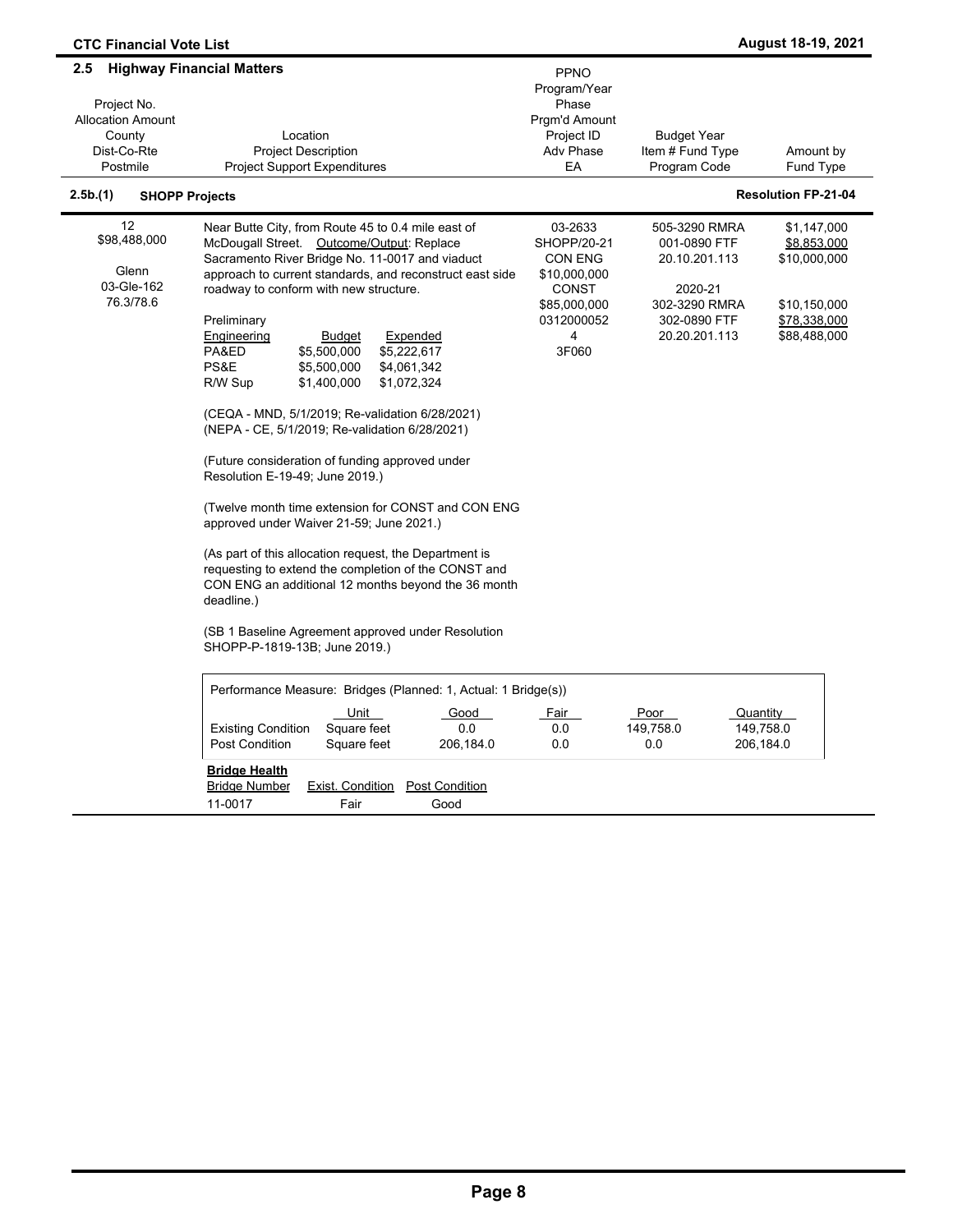| <b>CTC Financial Vote List</b>                                                      |                                                                                                                                                                                                                                                                                                                                                                                                                                                       |                                                                                                       |                                                                                                                        | August 18-19, 2021                                                                     |
|-------------------------------------------------------------------------------------|-------------------------------------------------------------------------------------------------------------------------------------------------------------------------------------------------------------------------------------------------------------------------------------------------------------------------------------------------------------------------------------------------------------------------------------------------------|-------------------------------------------------------------------------------------------------------|------------------------------------------------------------------------------------------------------------------------|----------------------------------------------------------------------------------------|
| 2.5<br>Project No.<br><b>Allocation Amount</b><br>County<br>Dist-Co-Rte<br>Postmile | <b>Highway Financial Matters</b><br>Location<br><b>Project Description</b><br><b>Project Support Expenditures</b>                                                                                                                                                                                                                                                                                                                                     | PPNO<br>Program/Year<br>Phase<br>Prgm'd Amount<br>Project ID<br>Adv Phase<br>EA                       | <b>Budget Year</b><br>Item # Fund Type<br>Program Code                                                                 | Amount by<br>Fund Type                                                                 |
| 2.5b.(1)<br><b>SHOPP Projects</b>                                                   |                                                                                                                                                                                                                                                                                                                                                                                                                                                       |                                                                                                       |                                                                                                                        | <b>Resolution FP-21-04</b>                                                             |
| 13<br>\$1,822,000                                                                   | In Nevada and Placer Counties, on Routes 20 and 193 at<br>various locations. Outcome/Output: Reduce congestion                                                                                                                                                                                                                                                                                                                                        | 03-3997<br>SHOPP/20-21                                                                                | 001-0042 SHA<br>20.10.201.310                                                                                          | \$460,000                                                                              |
| Nevada<br>03-Nev-20<br>Var                                                          | and improve highway operations and mobility by<br>upgrading or constructing four roadway turnouts at three<br>locations.<br>Performance Measure:<br>Planned: 20.0, Actual: 20.0 Daily vehicle hour(s) of delay<br>(DVHD)                                                                                                                                                                                                                              | <b>CON ENG</b><br>\$460,000<br>CONST<br>\$1,280,000<br>0316000006<br>4<br>0H690                       | 2020-21<br>302-0042 SHA<br>20.20.201.310                                                                               | \$1,362,000                                                                            |
|                                                                                     | Preliminary<br>Engineering<br><u>Budget</u><br><b>Expended</b><br>PA&ED<br>\$290,000<br>\$252,322<br>PS&E<br>\$566,300<br>\$504,735<br>\$231,155<br>R/W Sup<br>\$332,000                                                                                                                                                                                                                                                                              |                                                                                                       |                                                                                                                        |                                                                                        |
|                                                                                     | (CEQA - CE, 7/17/2019; Re-validation 6/10/2021)<br>(NEPA - CE, 7/17/2019; Re-validation 6/10/2021)<br>(Four month time extension for CONST and CON ENG<br>approved under Waiver 21-59; June 2021.)                                                                                                                                                                                                                                                    |                                                                                                       |                                                                                                                        |                                                                                        |
| 14<br>\$22,827,000<br>Nevada<br>03-Nev-80<br>13.04/16.5                             | In Truckee, from 0.1 mile west of Donner Park<br>Overcrossing to Route 80/89/267 Separation.<br>Outcome/Output: Rehabilitate roadway by grinding and<br>placing Hot Mix Asphalt (HMA), construct auxiliary lane,<br>upgrade Transportation Management System (TMS)<br>elements, rehabilitate drainage systems, and upgrade<br>facilities to Americans with Disabilities Act (ADA)<br>standards. This project will improve safety and ride<br>quality. | 03-4294<br>SHOPP/21-22<br>CON ENG<br>\$2,000,000<br>CONST<br>\$20,430,000<br>0316000064<br>4<br>1H180 | 505-3290 RMRA<br>001-0890 FTF<br>20.10.201.122<br>2017-18<br>802-3290 RMRA<br>2021-22<br>302-0890 FTF<br>20.20.201.122 | \$169,000<br>\$1,831,000<br>\$2,000,000<br>\$1,756,000<br>\$19,071,000<br>\$20,827,000 |
|                                                                                     | Preliminary<br>Expended<br>Engineering<br><b>Budget</b><br>PA&ED<br>\$1,170,000<br>\$1,151,617<br>PS&E<br>\$1,600,000<br>\$866,230<br>R/W Sup<br>\$24,115<br>\$120,000                                                                                                                                                                                                                                                                                |                                                                                                       |                                                                                                                        |                                                                                        |
|                                                                                     | (CEQA - CE, 2/16/2021; Re-validation 6/14/2021)<br>(NEPA - CE, 2/16/2021; Re-validation 6/14/2021)                                                                                                                                                                                                                                                                                                                                                    |                                                                                                       |                                                                                                                        |                                                                                        |
|                                                                                     | (EA 1H180/PPNO 03-4294 combined with EA<br>1H181/PPNO 03-4318 for construction under EA<br>1H18U/Project ID 0321000106.)                                                                                                                                                                                                                                                                                                                              |                                                                                                       |                                                                                                                        |                                                                                        |
|                                                                                     | Performance Measure: Pavement (Planned: 2.3, Actual: 2.3 Lane mile(s))                                                                                                                                                                                                                                                                                                                                                                                |                                                                                                       |                                                                                                                        |                                                                                        |
|                                                                                     | Unit<br>Good<br><b>Existing Condition</b><br>Lane mile(s)<br>0.0<br>Post Condition<br>2.3<br>Lane mile(s)                                                                                                                                                                                                                                                                                                                                             | <u>Fair</u><br>2.3<br>0.0                                                                             | <u>Poor</u><br>0.0<br>0.0                                                                                              | Quantity<br>2.3<br>2.3                                                                 |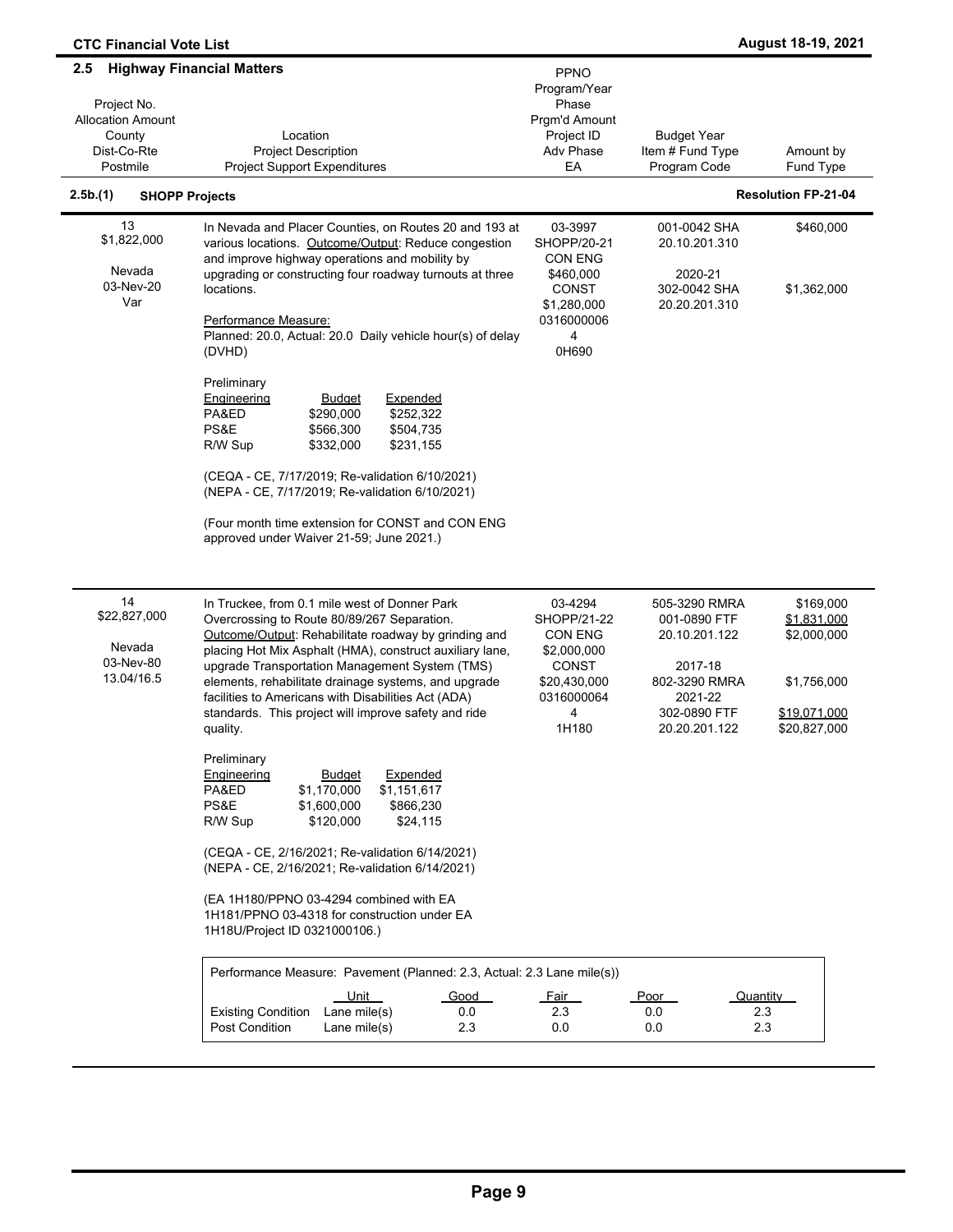| <b>CTC Financial Vote List</b>                                                      |                                                                                                                                                                                                                                                                                                                                                                                                                                                                                                                                                                                                                                                                                                                                                                                                                                                                  |                                                                                                                                                             |                                                                                                                                                          | August 18-19, 2021                                                                    |
|-------------------------------------------------------------------------------------|------------------------------------------------------------------------------------------------------------------------------------------------------------------------------------------------------------------------------------------------------------------------------------------------------------------------------------------------------------------------------------------------------------------------------------------------------------------------------------------------------------------------------------------------------------------------------------------------------------------------------------------------------------------------------------------------------------------------------------------------------------------------------------------------------------------------------------------------------------------|-------------------------------------------------------------------------------------------------------------------------------------------------------------|----------------------------------------------------------------------------------------------------------------------------------------------------------|---------------------------------------------------------------------------------------|
| 2.5<br>Project No.<br><b>Allocation Amount</b><br>County<br>Dist-Co-Rte<br>Postmile | <b>Highway Financial Matters</b><br>Location<br><b>Project Description</b><br><b>Project Support Expenditures</b>                                                                                                                                                                                                                                                                                                                                                                                                                                                                                                                                                                                                                                                                                                                                                | <b>PPNO</b><br>Program/Year<br>Phase<br>Prgm'd Amount<br>Project ID<br>Adv Phase<br>EA                                                                      | Budget Year<br>Item # Fund Type<br>Program Code                                                                                                          | Amount by<br>Fund Type                                                                |
| 2.5b.(1)<br><b>SHOPP Projects</b>                                                   |                                                                                                                                                                                                                                                                                                                                                                                                                                                                                                                                                                                                                                                                                                                                                                                                                                                                  |                                                                                                                                                             |                                                                                                                                                          | <b>Resolution FP-21-04</b>                                                            |
| 15<br>\$4,200,000<br>Nevada<br>03-Nev-80<br>13.05/16.5                              | In Truckee, from 0.1 mile west of Donner Park<br>Overcrossing to Route 80/89/267 Separation.<br>Outcome/Output: Construct three auxiliary lanes and an<br>acceleration lane to reduce congestion and improve<br>highway operations and mobility.<br>Performance Measure:<br>Planned: 7.0, Actual: 22.8 Daily vehicle hour(s) of delay<br>(DVHD)<br>Preliminary<br><b>Engineering</b><br><b>Expended</b><br><b>Budget</b><br>PA&ED<br>\$410,000<br>\$398,770<br>PS&E<br>\$350,000<br>\$49,636<br>R/W Sup<br>\$100,000<br>\$1,234<br>(CEQA - CE, 2/16/2021; Re-validation 6/14/2021)<br>(NEPA - CE, 2/16/2021; Re-validation 6/14/2021)<br>(EA 1H181/PPNO 03-4318 combined with EA<br>1H180/PPNO 03-4294 for construction under EA<br>1H18U/Project ID 0321000106.)<br>(Two month time extension for CONST and CON ENG<br>approved under Waiver 21-59; June 2021.) | 03-4318<br>SHOPP/20-21<br>CON ENG<br>\$500,000<br><b>CONST</b><br>\$3,700,000<br>0321000035<br>4<br>1H181                                                   | 001-0042 SHA<br>001-0890 FTF<br>20.10.201.310<br>2020-21<br>302-0042 SHA<br>302-0890 FTF<br>20.20.201.310                                                | \$42,000<br>\$458,000<br>\$500,000<br>\$312,000<br>\$3,388,000<br>\$3,700,000         |
| 16<br>\$12,104,000<br>Sacramento<br>03-Sac-99<br>10.0/R24.3                         | In and near the cities of Elk Grove and Sacramento, from<br>Grant Line Road to Route 50; also on Route 51, from<br>Route 50 to 0.1 mile south of the Fort Sutter Viaduct (PM<br>0.0/0.1). Outcome/Output: Install fiber optic<br>communication system to improve communication<br>performance for the Regional Transportation<br>Management Center.<br>Preliminary<br>Expended<br>Engineering<br><u>Budget</u><br>\$522,562<br>PA&ED<br>\$700,000<br>PS&E<br>\$1,000,000<br>\$914,986<br>R/W Sup<br>\$50,000<br>\$33,362<br>(CEQA - CE, 6/28/2019; Re-validation 6/4/2021)<br>(NEPA - CE, 6/28/2019; Re-validation 6/4/2021)<br>Performance Measure: Mile(s) of cable (Planned: 14.0, Actual: 14.0)<br>Good<br>Unit<br>(Operational)<br>$0.0\%$<br>Existing Condition Mile(s) of cable<br>Post Condition<br>Mile(s) of cable<br>100.0%                           | 03-6925<br><b>SHOPP/21-22</b><br>CON ENG<br>\$1,300,000<br>CONST<br>\$9,000,000<br>0316000005<br>4<br>0H670<br>Poor<br>(Not Operational)<br>$0.0\%$<br>0.0% | 505-3290 RMRA<br>001-0890 FTF<br>20.10.201.315<br>2017-18<br>802-3290 RMRA<br>2021-22<br>302-0890 FTF<br>20.20.201.315<br><u>Quantity</u><br>0.0<br>14.0 | \$174,000<br>\$1,341,000<br>\$1,515,000<br>\$1,215,000<br>\$9,374,000<br>\$10,589,000 |

 $\blacksquare$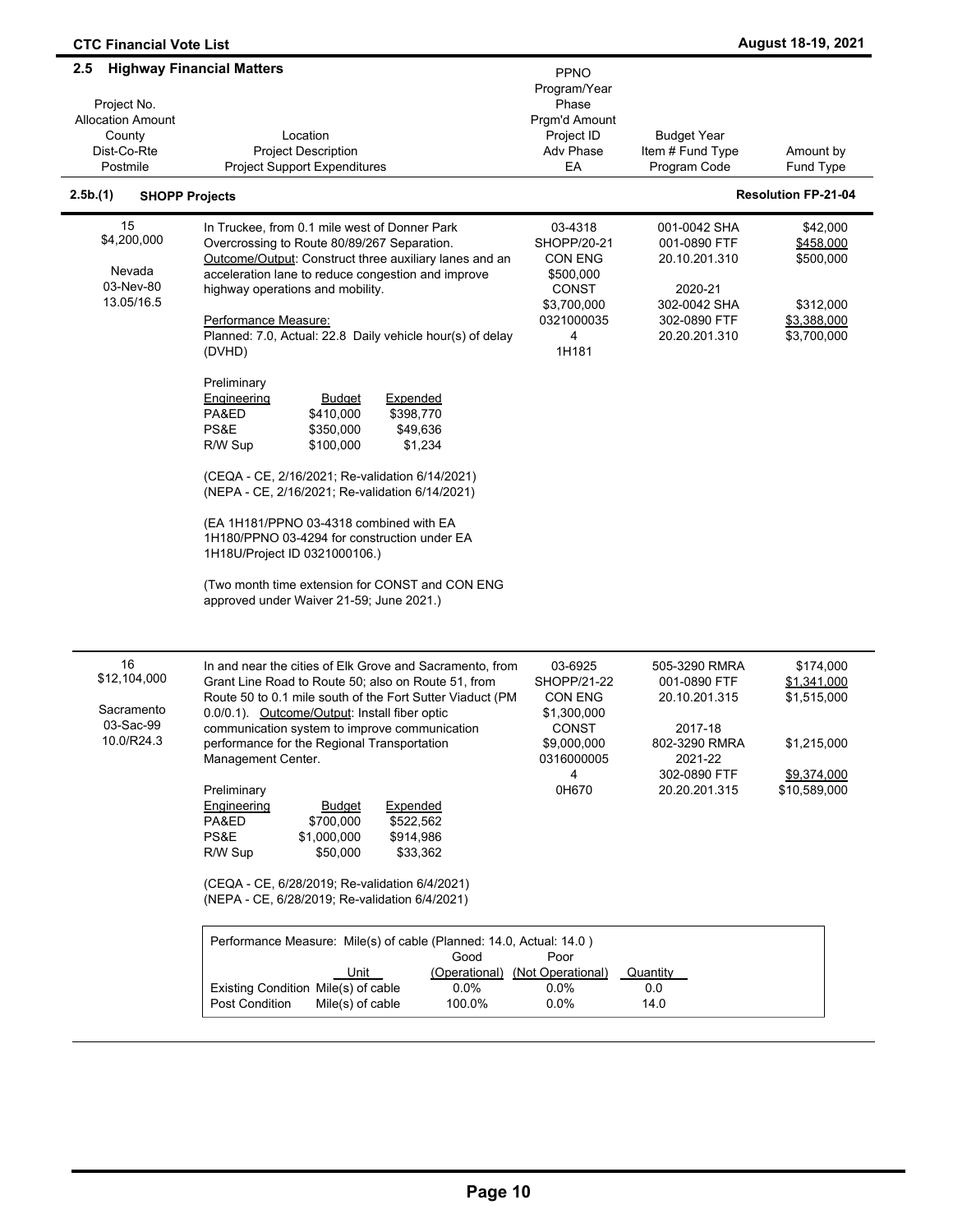| 2.5                                                                              | <b>Highway Financial Matters</b>                                                                                                                                                                                                                                                                                                                                                                                                                                                                                                     |                                                                                                                           |                                                                                                           |                                                                                    |
|----------------------------------------------------------------------------------|--------------------------------------------------------------------------------------------------------------------------------------------------------------------------------------------------------------------------------------------------------------------------------------------------------------------------------------------------------------------------------------------------------------------------------------------------------------------------------------------------------------------------------------|---------------------------------------------------------------------------------------------------------------------------|-----------------------------------------------------------------------------------------------------------|------------------------------------------------------------------------------------|
| Project No.<br><b>Allocation Amount</b><br>County<br>Dist-Co-Rte<br>Postmile     | Location<br><b>Project Description</b><br><b>Project Support Expenditures</b>                                                                                                                                                                                                                                                                                                                                                                                                                                                        | <b>PPNO</b><br>Program/Year<br>Phase<br>Prgm'd Amount<br>Project ID<br>Adv Phase<br>EA                                    | <b>Budget Year</b><br>Item # Fund Type<br>Program Code                                                    | Amount by<br>Fund Type                                                             |
| 2.5b.(1)<br><b>SHOPP Projects</b>                                                |                                                                                                                                                                                                                                                                                                                                                                                                                                                                                                                                      |                                                                                                                           |                                                                                                           | <b>Resolution FP-21-04</b>                                                         |
| 17<br>\$9,690,000<br>Yuba<br>03-Yub-70<br>R <sub>11.2</sub> /13.5                | Near Marysville, at Feather River Boulevard<br>Undercrossing No. 16-0033 (PM 13.01) and South<br>Marysville Undercrossing No. 16-0035 (PM 13.23).<br>Outcome/Output: Upgrade bridge rails and construct<br>median concrete barrier between project limits.<br>Preliminary<br>Engineering<br><b>Budget</b><br>Expended<br>\$900.000<br>\$875,023<br>PA&ED<br>PS&E<br>\$1,540,000<br>\$659,888<br>\$8,968<br>R/W Sup<br>\$30,000<br>(CEQA - CE, 11/17/2020; Re-validation 6/8/2021)<br>(NEPA - CE, 11/17/2020; Re-validation 6/8/2021) | 03-9822<br>SHOPP/21-22<br><b>CON ENG</b><br>\$1,290,000<br><b>CONST</b><br>\$9,460,000<br>0316000082<br>4<br>1H270        | 505-3290 RMRA<br>20.10.201.112<br>2020-21<br>302-3290 RMRA<br>20.20.201.112                               | \$1,290,000<br>\$8,400,000                                                         |
|                                                                                  | Performance Measure: Bridges (Planned: 2, Actual: 2 Bridge(s))<br>Unit<br>Good<br>Existing Condition Linear feet rail<br>0.0<br><b>Post Condition</b><br>808.0<br>Linear feet rail<br><u>Bridge Health</u><br><b>Bridge Number</b><br><b>Exist. Condition</b><br><b>Post Condition</b><br>16-0033<br>Good<br>Good<br>16-0035<br>Good<br>Good                                                                                                                                                                                         | <u>Fair</u><br>0.0<br>0.0                                                                                                 | Poor<br>Quantity<br>808.0<br>808.0<br>808.0<br>0.0                                                        |                                                                                    |
| 18<br>\$8,550,000<br>Alameda<br>04-Ala-260<br>R <sub>1.1</sub> /R <sub>1.9</sub> | In the cities of Alameda and Oakland, at the Posey Tube<br>No. 33-0106R (PM R1.1R to R1.9R) and Webster Tube<br>No. 33-0106L (PM R1.1L to R1.9L). Outcome/Output:<br>Install fuel cell power supply systems to maintain safety<br>systems in the event of a fire emergency.<br>Performance Measure:<br>Planned: 2, Actual: 2 Location(s)<br>Preliminary                                                                                                                                                                              | 04-2909B<br>SHOPP/21-22<br><b>CON ENG</b><br>\$2,050,000<br>CONST<br>\$6,500,000<br>0421000266<br>$\overline{4}$<br>2W740 | 001-0042 SHA<br>001-0890 FTF<br>20.10.201.131<br>2020-21<br>302-0042 SHA<br>302-0890 FTF<br>20.20.201.131 | \$235,000<br>\$1,815,000<br>\$2,050,000<br>\$746,000<br>\$5,754,000<br>\$6,500,000 |
|                                                                                  | Expended<br><b>Engineering</b><br><b>Budget</b><br>PA&ED<br>\$0<br>\$0<br>\$0<br>PS&E<br>\$0<br>\$0<br>R/W Sup<br>\$0<br>(CEQA - N/A)<br>(NEPA - N/A)<br>(Concurrent amendment under SHOPP Amendment<br>20H-010; August 2021.)                                                                                                                                                                                                                                                                                                       |                                                                                                                           |                                                                                                           |                                                                                    |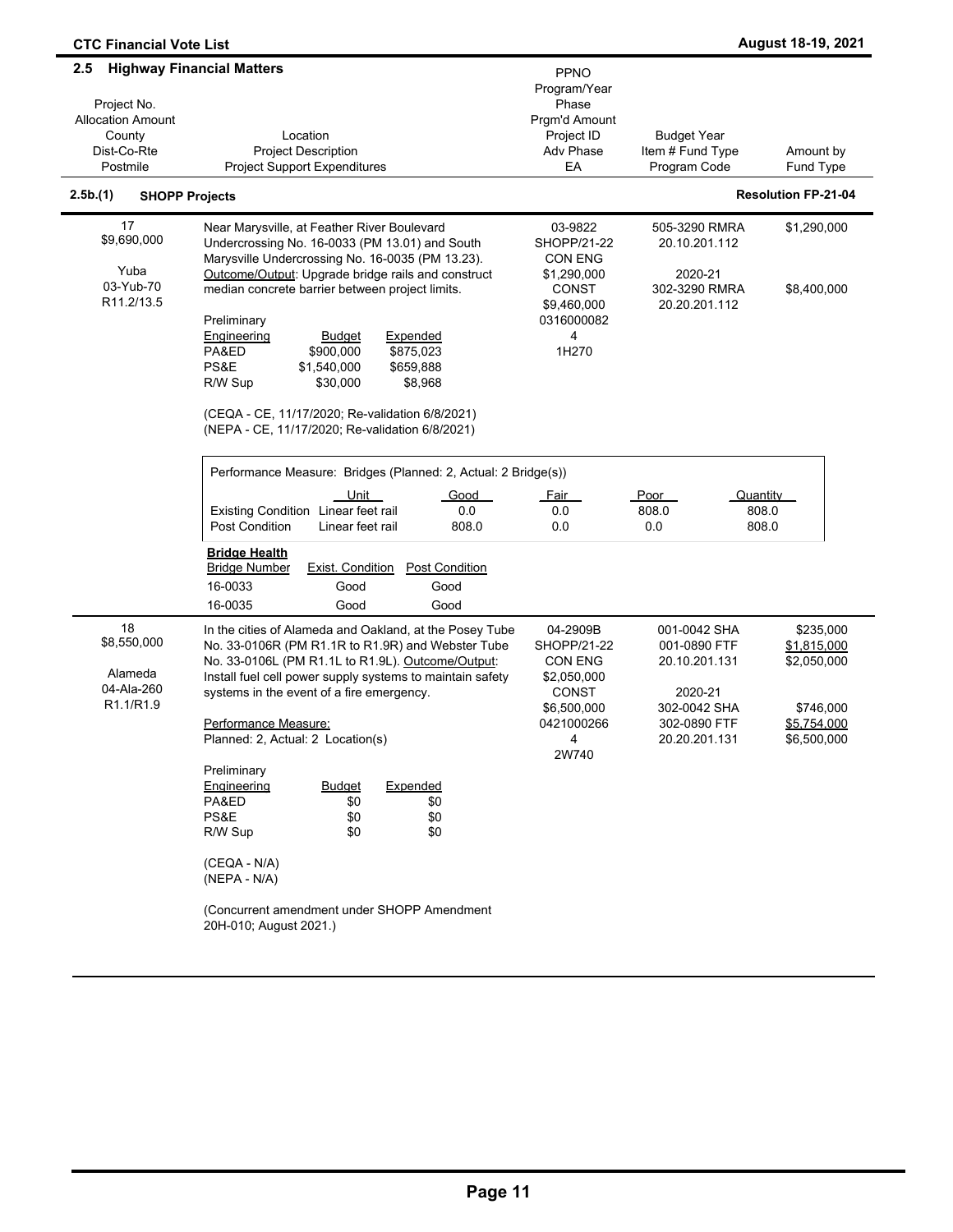| <b>CTC Financial Vote List</b>                                                                                                                               |                                                                                                                                                                                                                                                                                                                                                                              |                                                                                  |                                                           | August 18-19, 2021                                   |
|--------------------------------------------------------------------------------------------------------------------------------------------------------------|------------------------------------------------------------------------------------------------------------------------------------------------------------------------------------------------------------------------------------------------------------------------------------------------------------------------------------------------------------------------------|----------------------------------------------------------------------------------|-----------------------------------------------------------|------------------------------------------------------|
| <b>Highway Financial Matters</b><br>2.5<br>Project No.<br><b>Allocation Amount</b><br>County<br>Dist-Co-Rte<br>Postmile<br>2.5b.(1)<br><b>SHOPP Projects</b> | Location<br><b>Project Description</b><br><b>Project Support Expenditures</b>                                                                                                                                                                                                                                                                                                | PPNO<br>Program/Year<br>Phase<br>Prgm'd Amount<br>Project ID<br>Adv Phase<br>EA  | <b>Budget Year</b><br>Item # Fund Type<br>Program Code    | Amount by<br>Fund Type<br><b>Resolution FP-21-04</b> |
| 19                                                                                                                                                           | In Alameda County, on Route 580 at various locations;                                                                                                                                                                                                                                                                                                                        | 04-1495E                                                                         | 001-0890 FTF                                              | \$890,000                                            |
| \$4,092,000<br>Alameda<br>04-Ala-580<br>Var                                                                                                                  | also in Contra Costa County, on Routes 160 and 680 at<br>various locations. Outcome/Output: Install concrete<br>barrier to shield structure column from errant vehicles and<br>upgrade existing guardrails to current standards. This<br>project will reduce the number and severity of collisions.                                                                          | SHOPP/20-21<br>CON ENG<br>\$800,000<br><b>CONST</b><br>\$3,136,000<br>0416000123 | 20.10.201.015<br>2020-21<br>302-0890 FTF<br>20.20.201.015 | \$3,202,000                                          |
|                                                                                                                                                              | Performance Measure:<br>Planned: 5, Actual: 5 Collision(s) reduced                                                                                                                                                                                                                                                                                                           | 4<br>0K650                                                                       |                                                           |                                                      |
|                                                                                                                                                              | Preliminary<br>Engineering<br><b>Expended</b><br><b>Budget</b><br>\$747,813<br>PA&ED<br>\$750,000<br>PS&E<br>\$1,080,000<br>\$795,330<br>\$166,000<br>\$15,467<br>R/W Sup<br>(CEQA - CE, 4/1/2020; Re-validation 6/16/2021)<br>(NEPA - CE, 4/1/2020; Re-validation 6/16/2021)<br>(Two month time extension for CONST and CON ENG<br>approved under Waiver 21-59; June 2021.) |                                                                                  |                                                           |                                                      |
| 20<br>\$5,434,000                                                                                                                                            | In various cities, on Routes 580, 680, 880, and 980 at<br>various locations. Outcome/Output: Enhance pedestrian<br>safety by installing Accessible Pedestrian Signals (APS)                                                                                                                                                                                                  | 04-1487M<br>SHOPP/20-21<br>CON ENG                                               | 001-0890 FTF<br>20.10.201.015                             | \$1,030,000                                          |
| Alameda<br>04-Ala-580<br>Var                                                                                                                                 | systems and countdown timers and upgrading crosswalk<br>markings. This project will reduce the number and<br>severity of collisions.                                                                                                                                                                                                                                         | \$1,030,000<br><b>CONST</b><br>\$6,068,000<br>0415000090                         | 2020-21<br>302-0890 FTF<br>20.20.201.015                  | \$4,404,000                                          |
|                                                                                                                                                              | Performance Measure:<br>Planned: 8, Actual: 6 Collision(s) reduced                                                                                                                                                                                                                                                                                                           | 4<br>3J130                                                                       |                                                           |                                                      |
|                                                                                                                                                              | Preliminary<br>Expended<br><b>Engineering</b><br><b>Budget</b><br>PA&ED<br>\$940,000<br>\$939,586<br>PS&E<br>\$720,509<br>\$940,000<br>R/W Sup<br>\$130,000<br>\$50,532<br>(CEQA - CE, 3/4/2020; Re-validation 5/11/2021)<br>(NEPA - CE, 3/4/2020; Re-validation 5/11/2021)<br>(Two month time extension for CONST and CON ENG<br>approved under Waiver 21-59; June 2021.)   |                                                                                  |                                                           |                                                      |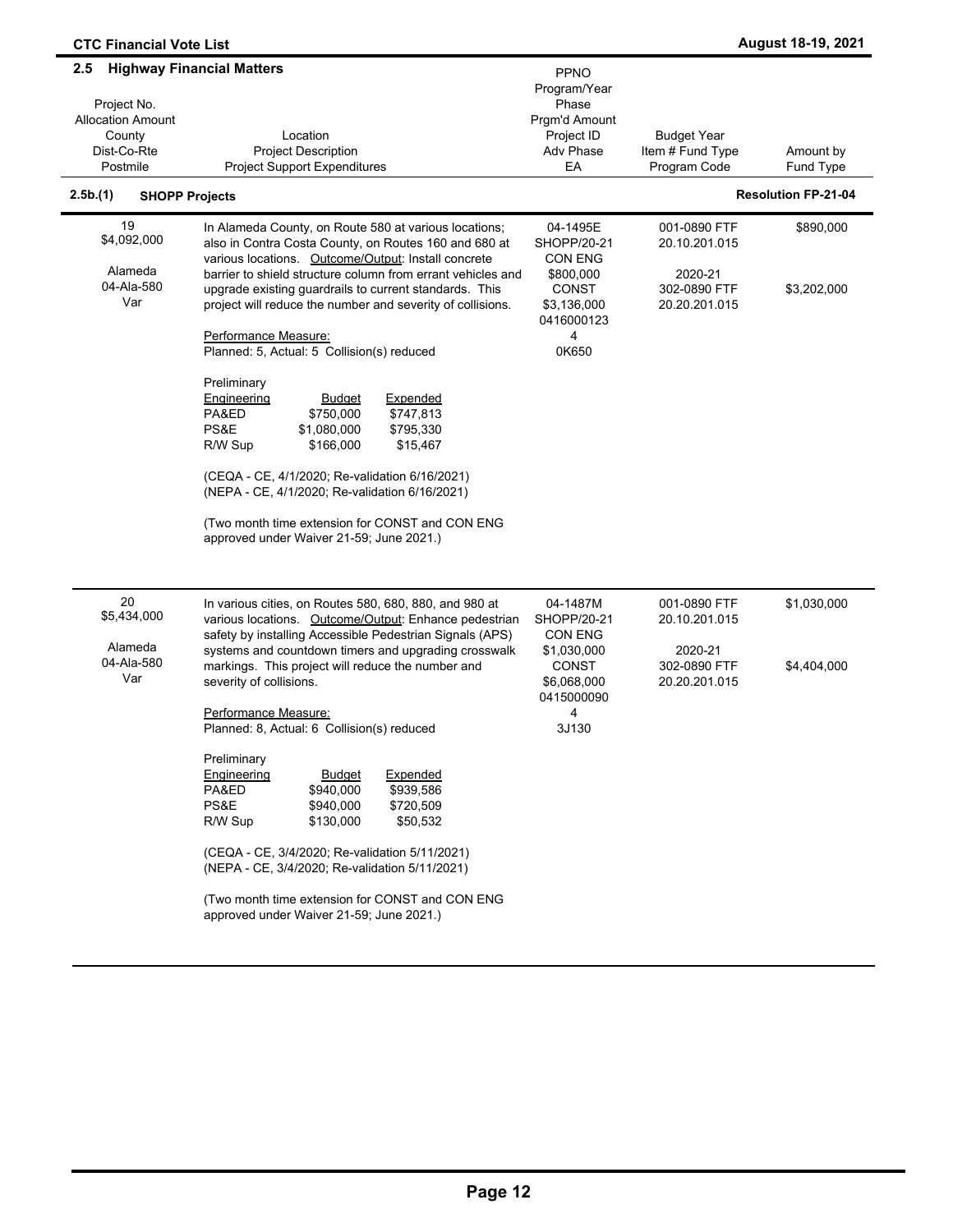| <b>CTC Financial Vote List</b>                                                      |                                                                                                                                                                                                                                                                                                                                                                                                                                                                                                                                                                                                                                                                                                                                                                                               |                                                                                                               |                                                                                                                        | August 18-19, 2021                                                                     |
|-------------------------------------------------------------------------------------|-----------------------------------------------------------------------------------------------------------------------------------------------------------------------------------------------------------------------------------------------------------------------------------------------------------------------------------------------------------------------------------------------------------------------------------------------------------------------------------------------------------------------------------------------------------------------------------------------------------------------------------------------------------------------------------------------------------------------------------------------------------------------------------------------|---------------------------------------------------------------------------------------------------------------|------------------------------------------------------------------------------------------------------------------------|----------------------------------------------------------------------------------------|
| 2.5<br>Project No.<br><b>Allocation Amount</b><br>County<br>Dist-Co-Rte<br>Postmile | <b>Highway Financial Matters</b><br>Location<br><b>Project Description</b><br><b>Project Support Expenditures</b>                                                                                                                                                                                                                                                                                                                                                                                                                                                                                                                                                                                                                                                                             | <b>PPNO</b><br>Program/Year<br>Phase<br>Prgm'd Amount<br>Project ID<br>Adv Phase<br>EA                        | <b>Budget Year</b><br>Item # Fund Type<br>Program Code                                                                 | Amount by<br>Fund Type                                                                 |
| 2.5b(1)<br><b>SHOPP Projects</b>                                                    |                                                                                                                                                                                                                                                                                                                                                                                                                                                                                                                                                                                                                                                                                                                                                                                               |                                                                                                               |                                                                                                                        | <b>Resolution FP-21-04</b>                                                             |
| 21<br>\$75,360,000<br>Alameda<br>04-Ala-680<br>R12.4/R21.879                        | In and near Pleasanton and Dublin, from Koopman Road<br>Undercrossing to Alcosta Boulevard. Outcome/Output:<br>Rehabilitate roadway in northbound direction by slab<br>replacement and grinding and placing Hot Mix Asphalt<br>(HMA) to improve safety and extend the service life of the<br>pavement.<br>Preliminary<br><b>Engineering</b><br>Expended<br><b>Budget</b><br>PA&ED<br>\$7,150,000<br>\$3,234,060<br>PS&E<br>\$7,150,000<br>\$4,723,658<br>R/W Sup<br>\$1,500,000<br>\$27,168<br>(CEQA - CE, 4/19/2019; Re-validation 6/11/2021)<br>(NEPA - FONSI, 4/19/2019; Re-validation 6/11/2021)<br>(Twenty month time extension for CONST and CON ENG<br>approved under Waiver 20-31; June 2020.)<br>(SB 1 Baseline Agreement approval under Resolution<br>SHOPP-P-1819-13B; June 2019.) | 04-0481P<br>SHOPP/20-21<br>CON ENG<br>\$9,400,000<br><b>CONST</b><br>\$70,000,000<br>0414000019<br>4<br>0J620 | 505-3290 RMRA<br>001-0890 FTF<br>20.10.201.122<br>2017-18<br>802-3290 RMRA<br>2021-22<br>302-0890 FTF<br>20.20.201.122 | \$792,000<br>\$8,608,000<br>\$9,400,000<br>\$5,560,000<br>\$60,400,000<br>\$65,960,000 |
|                                                                                     | Performance Measure: Pavement (Planned: 29.4, Actual: 29.4 Lane mile(s))<br>Unit<br>Good<br>Lane mile(s)<br>3.3<br><b>Existing Condition</b><br>29.4<br>Post Condition<br>Lane mile(s)                                                                                                                                                                                                                                                                                                                                                                                                                                                                                                                                                                                                        | <u>Fair</u><br>21.2<br>0.0                                                                                    | Poor<br>4.9<br>0.0                                                                                                     | <u>Quantity</u><br>29.4<br>29.4                                                        |
| 22<br>\$4,148,000<br>Alameda<br>04-Ala-880<br>R0.9/24.8                             | In Oakland, Union City, Hayward, San Leandro and<br>Fremont, and on Route 80 in Berkeley (PM 4.7) at various<br>locations; also in Santa Clara County, on Route 880 in<br>Milpitas at PM 8.9. Outcome/Output: Construct<br>permanent Best Management Practices (BMPs) to<br>achieve statewide National Pollutant Discharge<br>Elimination System (NPDES) permit compliance units<br>(CUs) for trash capture.<br>Performance Measure:<br>Planned: 60.0, Actual: 52.1 Acre(s) treated/pollutant                                                                                                                                                                                                                                                                                                 | 04-1453D<br>SHOPP/20-21<br>CON ENG<br>\$1,000,000<br><b>CONST</b><br>\$5,801,000<br>0416000036<br>4<br>4J980  | 001-0042 SHA<br>001-0890 FTF<br>20.10.201.335<br>2020-21<br>302-0042 SHA<br>302-0890 FTF<br>20.20.201.335              | \$84,000<br>\$916,000<br>\$1,000,000<br>\$265,000<br>\$2,883,000<br>\$3,148,000        |
|                                                                                     | Preliminary<br>Engineering<br>Expended<br><b>Budget</b><br>PA&ED<br>\$1,172,500<br>\$1,149,195<br>PS&E<br>\$790,759<br>\$800,000<br>R/W Sup<br>\$26,000<br>\$5,616<br>(CEQA - CE, 4/14/2020; Re-validation 6/1/2021)<br>(NEPA - CE, 4/14/2020; Re-validation 6/1/2021)<br>(Two month time extension for CONST and CON ENG<br>approved under Waiver 21-59; June 2021.)                                                                                                                                                                                                                                                                                                                                                                                                                         |                                                                                                               |                                                                                                                        |                                                                                        |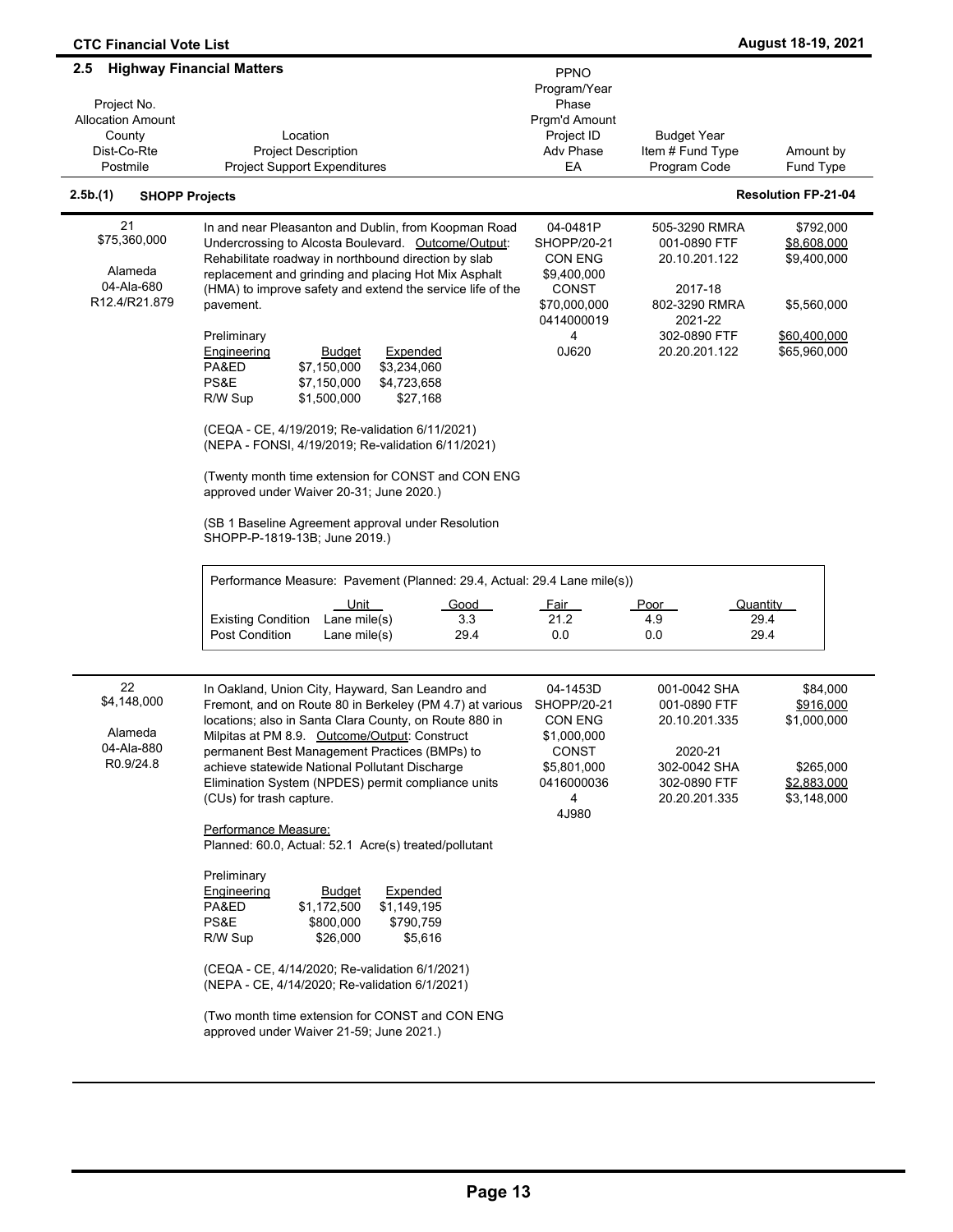| <b>CTC Financial Vote List</b>                                                      |                                                                                                                                                                                                                                                                                                                                                                                                                                                                                                                                                                                                                                                                                                                                                                                                                   |                                                                                                            |                                                                                                           | August 18-19, 2021                                                       |
|-------------------------------------------------------------------------------------|-------------------------------------------------------------------------------------------------------------------------------------------------------------------------------------------------------------------------------------------------------------------------------------------------------------------------------------------------------------------------------------------------------------------------------------------------------------------------------------------------------------------------------------------------------------------------------------------------------------------------------------------------------------------------------------------------------------------------------------------------------------------------------------------------------------------|------------------------------------------------------------------------------------------------------------|-----------------------------------------------------------------------------------------------------------|--------------------------------------------------------------------------|
| 2.5<br>Project No.<br><b>Allocation Amount</b><br>County<br>Dist-Co-Rte<br>Postmile | <b>Highway Financial Matters</b><br>Location<br><b>Project Description</b><br><b>Project Support Expenditures</b>                                                                                                                                                                                                                                                                                                                                                                                                                                                                                                                                                                                                                                                                                                 | PPNO<br>Program/Year<br>Phase<br>Prgm'd Amount<br>Project ID<br>Adv Phase<br>EA                            | <b>Budget Year</b><br>Item # Fund Type<br>Program Code                                                    | Amount by<br>Fund Type                                                   |
| 2.5b.(1)                                                                            | <b>SHOPP Projects</b>                                                                                                                                                                                                                                                                                                                                                                                                                                                                                                                                                                                                                                                                                                                                                                                             |                                                                                                            |                                                                                                           | <b>Resolution FP-21-04</b>                                               |
| 23<br>\$1,160,000<br>Marin<br>04-Mrn-1<br>10.7/11.0                                 | Near Stinson Beach, from 1.5 miles south to 1.2 miles<br>south of Panoramic Highway. Outcome/Output: Four-<br>year mitigation plant establishment and monitoring for<br>emergency projects EA 4K240 and EA 4S220.<br>Performance Measure:<br>Planned: 1, Actual: 1 Location(s)<br>Preliminary<br>Engineering<br><u>Budget</u><br>Expended<br>PA&ED<br>\$0<br>\$0<br>PS&E<br>\$317,000<br>\$257,752<br>R/W Sup<br>\$84,000<br>\$42,066<br>(CEQA - CE, 6/14/2020; Re-validation 6/11/2021)<br>(NEPA - CE, 6/14/2020; Re-validation 6/11/2021)<br>(Two month time extension for CONST and CON ENG<br>approved under Waiver 21-59; June 2021.)<br>(As part of this allocation, the Department is requesting to<br>extend the completing of CONST and CON ENG an<br>additional 7 months beyond the 36 month deadline.) | 04-2032Q<br>SHOPP/20-21<br>CON ENG<br>\$336,000<br><b>CONST</b><br>\$1,132,000<br>0419000480<br>4<br>0AA48 | 001-0042 SHA<br>20.10.201.131<br>2020-21<br>302-0042 SHA<br>20.20.201.131                                 | \$336,000<br>\$824,000                                                   |
| 24<br>\$1,105,000<br>Marin<br>04-Mrn-1<br>22.8                                      | Near Five Brooks, at Giacomini Gulch Bridge No.<br>27-0122. Outcome/Output: Follow-up mitigation plant<br>establishment for emergency project EA 4K850.<br>Performance Measure:<br>Planned: 1, Actual: 1 Location(s)<br>Preliminary<br>Engineering<br>Expended<br><u>Budget</u><br>PA&ED<br>\$0<br>\$0<br>PS&E<br>\$400,000<br>\$237,921<br>R/W Sup<br>\$53,000<br>\$51,006<br>(CEQA - CE, 7/25/2018; Re-validation 6/4/2021)<br>(NEPA - CE, 7/25/2018; Re-validation 6/4/2021)<br>(Two month time extension for CONST and CON ENG)<br>approved under Waiver 21-59; June 2021.)<br>(As part of this allocation, the Department is requesting to<br>extend the completion of CONST and CON ENG an<br>additional 7 months beyond the 36 month deadline.)                                                            | 04-2032E<br>SHOPP/20-21<br>CON ENG<br>\$650,000<br><b>CONST</b><br>\$848,000<br>0419000476<br>4<br>0AA44   | 001-0042 SHA<br>001-0890 FTF<br>20.10.201.131<br>2020-21<br>302-0042 SHA<br>302-0890 FTF<br>20.20.201.131 | \$55,000<br>\$425,000<br>\$480,000<br>\$72,000<br>\$553,000<br>\$625,000 |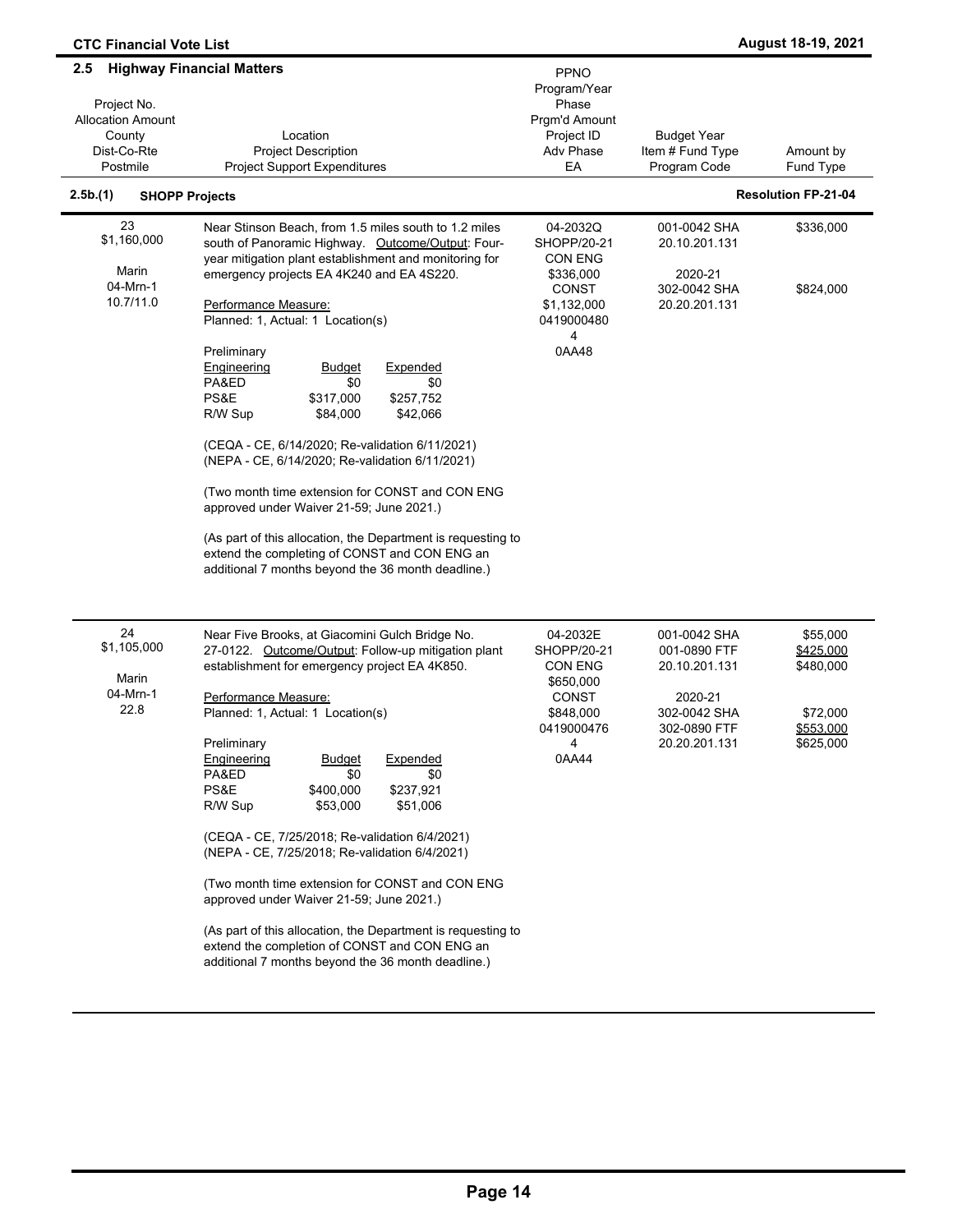| <b>CTC Financial Vote List</b>                                                      |                                                                                                                                                                                                                                                                                                                                                                                                                                                                                                                                                                                                                                                                                                                                                                                     |                                                                                                              |                                                                                                           | August 18-19, 2021                                                                 |
|-------------------------------------------------------------------------------------|-------------------------------------------------------------------------------------------------------------------------------------------------------------------------------------------------------------------------------------------------------------------------------------------------------------------------------------------------------------------------------------------------------------------------------------------------------------------------------------------------------------------------------------------------------------------------------------------------------------------------------------------------------------------------------------------------------------------------------------------------------------------------------------|--------------------------------------------------------------------------------------------------------------|-----------------------------------------------------------------------------------------------------------|------------------------------------------------------------------------------------|
| 2.5<br>Project No.<br><b>Allocation Amount</b><br>County<br>Dist-Co-Rte<br>Postmile | <b>Highway Financial Matters</b><br>Location<br><b>Project Description</b><br><b>Project Support Expenditures</b>                                                                                                                                                                                                                                                                                                                                                                                                                                                                                                                                                                                                                                                                   | <b>PPNO</b><br>Program/Year<br>Phase<br>Prgm'd Amount<br>Project ID<br>Adv Phase<br>EA                       | <b>Budget Year</b><br>Item # Fund Type<br>Program Code                                                    | Amount by<br>Fund Type                                                             |
| 2.5b.(1)<br><b>SHOPP Projects</b>                                                   |                                                                                                                                                                                                                                                                                                                                                                                                                                                                                                                                                                                                                                                                                                                                                                                     |                                                                                                              |                                                                                                           | <b>Resolution FP-21-04</b>                                                         |
| 25<br>\$10,858,000<br>Napa<br>04-Nap-29<br>29.3/36.9                                | In and near St. Helena and Calistoga, from York Creek<br>Bridge to Route 128. Outcome/Output: Rehabilitate<br>roadway by replacing concrete surface with asphalt, seal<br>cracks greater than 1/4 inch, reconstruct dikes, replace<br>guardrails and traffic signs.<br>Preliminary<br><b>Engineering</b><br><b>Budget</b><br>Expended                                                                                                                                                                                                                                                                                                                                                                                                                                               | 04-1490D<br>SHOPP/20-21<br>CON ENG<br>\$1,100,000<br><b>CONST</b><br>\$9,647,000<br>0415000320<br>4          | 505-3290 RMRA<br>20.10.201.121<br>2017-18<br>802-3290 RMRA<br>20.20.201.121                               | \$1,100,000<br>\$9,758,000                                                         |
|                                                                                     | \$1,190,000<br>\$1,068,811<br>PA&ED<br>PS&E<br>\$1,100,000<br>\$755,168<br>R/W Sup<br>\$44,000<br>\$35,395<br>(CEQA - CE, 1/1/2017; Re-validation 5/18/2021)<br>(NEPA - CE, 1/1/2017; Re-validation 5/18/2021)<br>(Two month time extension for CONST and CON ENG<br>approved under Waiver 21-59; June 2021.)<br>Performance Measure: Pavement (Planned: 15.2, Actual: 15.2 Lane mile(s))<br>Unit<br>Good<br><b>Existing Condition</b><br>Lane mile(s)<br>0.0<br>15.2<br><b>Post Condition</b><br>Lane mile(s)                                                                                                                                                                                                                                                                      | 4J300<br><u>Fair</u><br>10.8<br>0.0                                                                          | Poor<br>Quantity<br>4.4<br>15.2<br>15.2<br>0.0                                                            |                                                                                    |
| 26<br>\$8,955,000<br>San Francisco<br>04-SF-101<br>0.5/R5.122                       | In the City and County of San Francisco, from Bayshore<br>Boulevard Overcrossing to South Van Ness Avenue; also<br>on Route 280, from Monterey Boulevard onramp to King<br>Street offramp (PM R2.8 to T7.2). Outcome/Output:<br>Install vandalism-resistant security fence and gates to<br>reduce maintenance and enhance highway worker safety.<br>Performance Measure:<br>Planned: 80, Actual: 80 Location(s)<br>Preliminary<br>Engineering<br>Expended<br>Budget<br>\$949,066<br>PA&ED<br>\$950,000<br>PS&E<br>\$1,122,131<br>\$1,194,000<br>R/W Sup<br>\$115,000<br>\$12,913<br>(CEQA - CE, 9/24/2019; Re-validation 6/7/2021)<br>(NEPA - CE, 9/24/2019; Re-validation 6/7/2021)<br>(Two month time extension for CONST and CON ENG<br>approved under Waiver 21-59; June 2021.) | 04-1493G<br>SHOPP/20-21<br>CON ENG<br>\$1,520,000<br><b>CONST</b><br>\$6,196,000<br>0416000048<br>4<br>4J970 | 001-0042 SHA<br>001-0890 FTF<br>20.10.201.235<br>2020-21<br>302-0042 SHA<br>302-0890 FTF<br>20.20.201.235 | \$174,000<br>\$1,346,000<br>\$1,520,000<br>\$853,000<br>\$6,582,000<br>\$7,435,000 |
|                                                                                     |                                                                                                                                                                                                                                                                                                                                                                                                                                                                                                                                                                                                                                                                                                                                                                                     |                                                                                                              |                                                                                                           |                                                                                    |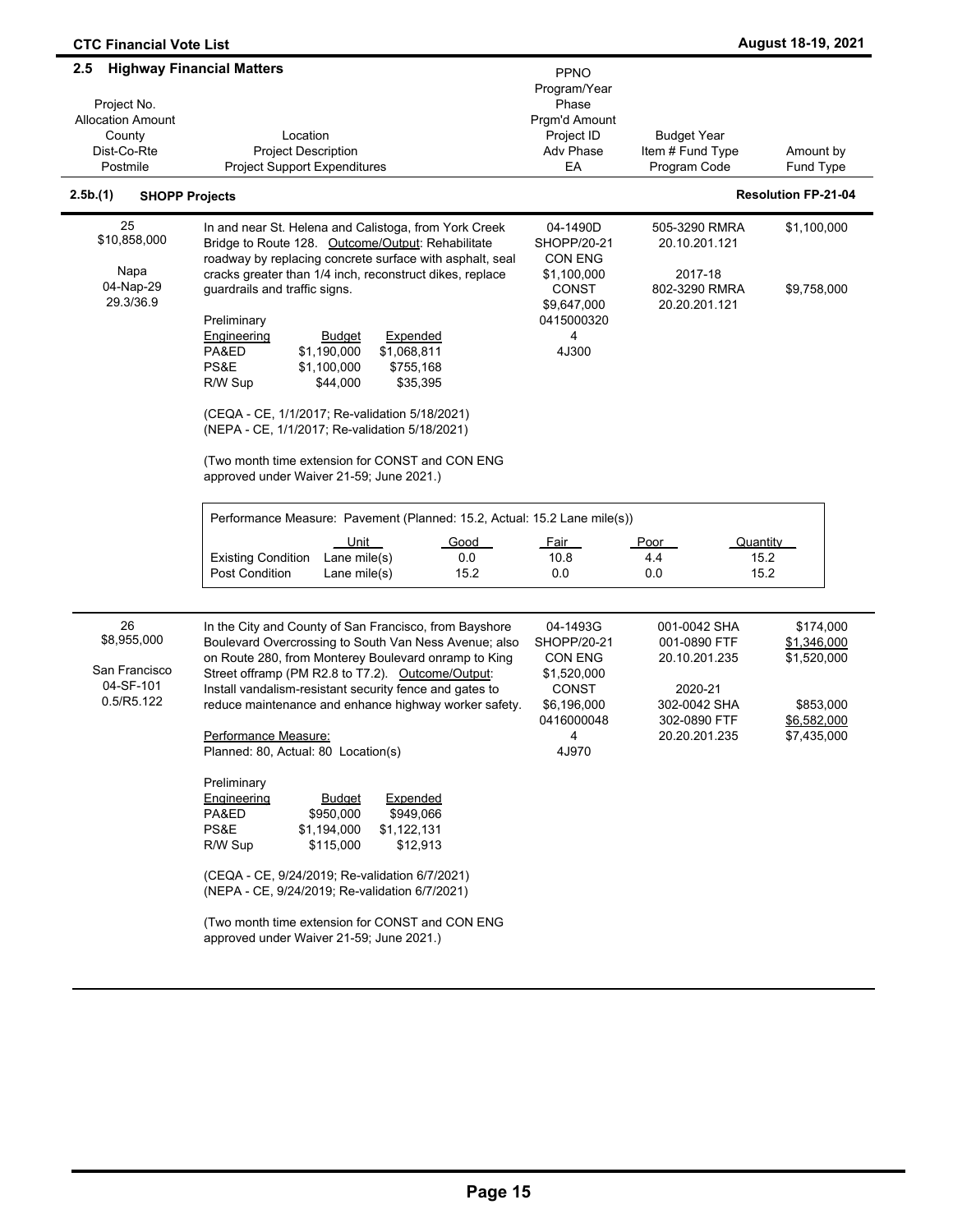| <b>CTC Financial Vote List</b>                                                          |                                                                                                                                                                                                                                                                                                                                                                                                                                                                                               |                                                                                                             |                                                                                                           | August 18-19, 2021                                                                 |
|-----------------------------------------------------------------------------------------|-----------------------------------------------------------------------------------------------------------------------------------------------------------------------------------------------------------------------------------------------------------------------------------------------------------------------------------------------------------------------------------------------------------------------------------------------------------------------------------------------|-------------------------------------------------------------------------------------------------------------|-----------------------------------------------------------------------------------------------------------|------------------------------------------------------------------------------------|
| $2.5\,$<br>Project No.<br><b>Allocation Amount</b><br>County<br>Dist-Co-Rte<br>Postmile | <b>Highway Financial Matters</b><br>Location<br><b>Project Description</b><br><b>Project Support Expenditures</b>                                                                                                                                                                                                                                                                                                                                                                             | PPNO<br>Program/Year<br>Phase<br>Prgm'd Amount<br>Project ID<br>Adv Phase<br>EA                             | Budget Year<br>Item # Fund Type<br>Program Code                                                           | Amount by<br>Fund Type                                                             |
| 2.5b.(1)                                                                                | <b>SHOPP Projects</b>                                                                                                                                                                                                                                                                                                                                                                                                                                                                         |                                                                                                             |                                                                                                           | <b>Resolution FP-21-04</b>                                                         |
| 27<br>\$9,305,000<br>San Francisco<br>04-SF-101<br>2.0/2.9                              | In the City and County of San Francisco, from Alemany<br>Boulevard onramp to Potrero Avenue onramp at Alemany<br>Circle Undercrossing (UC) No. 34-0064K, Alemany Circle<br>UC No. 34-0063S and Bayshore Boulevard UC No. 34<br>-0047S; also in San Mateo County on Route 1 in Pacifica,<br>at Paloma Avenue Overcrossing No. 35-0187 (PM<br>R44.21). Outcome/Output: Upgrade bridge rails.                                                                                                    | 04-1450E<br>SHOPP/20-21<br><b>CON ENG</b><br>\$1,805,000<br>CONST<br>\$8,241,000<br>0416000380<br>4         | 505-3290 RMRA<br>20.10.201.112<br>2020-21<br>302-3290 RMRA<br>20.20.201.112                               | \$1,805,000<br>\$7,500,000                                                         |
|                                                                                         | Preliminary<br><b>Budget</b><br>Expended<br><u>Engineering</u><br>PA&ED<br>\$837,000<br>\$831,482<br>PS&E<br>\$1,640,249<br>\$1,751,000<br>R/W Sup<br>\$164,000<br>\$17,196<br>(CEQA - CE, 2/18/2020; Re-validation 4/26/2021)<br>(NEPA - CE, 2/18/2020; Re-validation 4/26/2021)<br>(Two month time extension for CONST and CON ENG<br>approved under Waiver 21-59; June 2021.)                                                                                                              | 2K190                                                                                                       |                                                                                                           |                                                                                    |
|                                                                                         | Performance Measure: Bridges (Planned: 4, Actual: 4 Bridge(s))<br><u>Unit</u><br><b>Good</b><br>Existing Condition Linear feet rail<br>0.0<br><b>Post Condition</b><br>2,249.0<br>Linear feet rail<br><b>Bridge Health</b><br><b>Post Condition</b><br><b>Bridge Number</b><br><b>Exist. Condition</b><br>34-0047S<br>Good<br>Good<br>34-0063S<br>Poor<br>Poor<br>34-0064K<br>Good<br>Good<br>Fair<br>35-0187<br>Fair                                                                         | <u>Fair</u><br>0.0<br>0.0                                                                                   | Poor<br>2,249.0<br>0.0                                                                                    | Quantity<br>2,249.0<br>2,249.0                                                     |
| 28<br>\$3,463,000<br>Monterey<br>05-Mon-1<br>55.7/55.9                                  | Near Big Sur, south of Little Sur River Bridge.<br>Outcome/Output: Stabilize roadway embankment by<br>constructing earth retaining wall.<br>Performance Measure:<br>Planned: 1, Actual: 1 Location(s)<br>Preliminary<br><b>Engineering</b><br><b>Budget</b><br><b>Expended</b><br>\$1,031,000<br>\$730,258<br>PA&ED<br>PS&E<br>\$1,655,000<br>\$598,557<br>R/W Sup<br>\$88,000<br>\$3,903<br>(CEQA - CE, 2/12/2020; Re-validation 6/9/2021)<br>(NEPA - CE, 2/12/2020; Re-validation 6/9/2021) | 05-2849<br>SHOPP/21-22<br>CON ENG<br>\$1,336,000<br><b>CONST</b><br>\$5,453,000<br>0518000114<br>4<br>1K050 | 001-0042 SHA<br>001-0890 FTF<br>20.10.201.131<br>2020-21<br>302-0042 SHA<br>302-0890 FTF<br>20.20.201.131 | \$140,000<br>\$1,081,000<br>\$1,221,000<br>\$257,000<br>\$1,985,000<br>\$2,242,000 |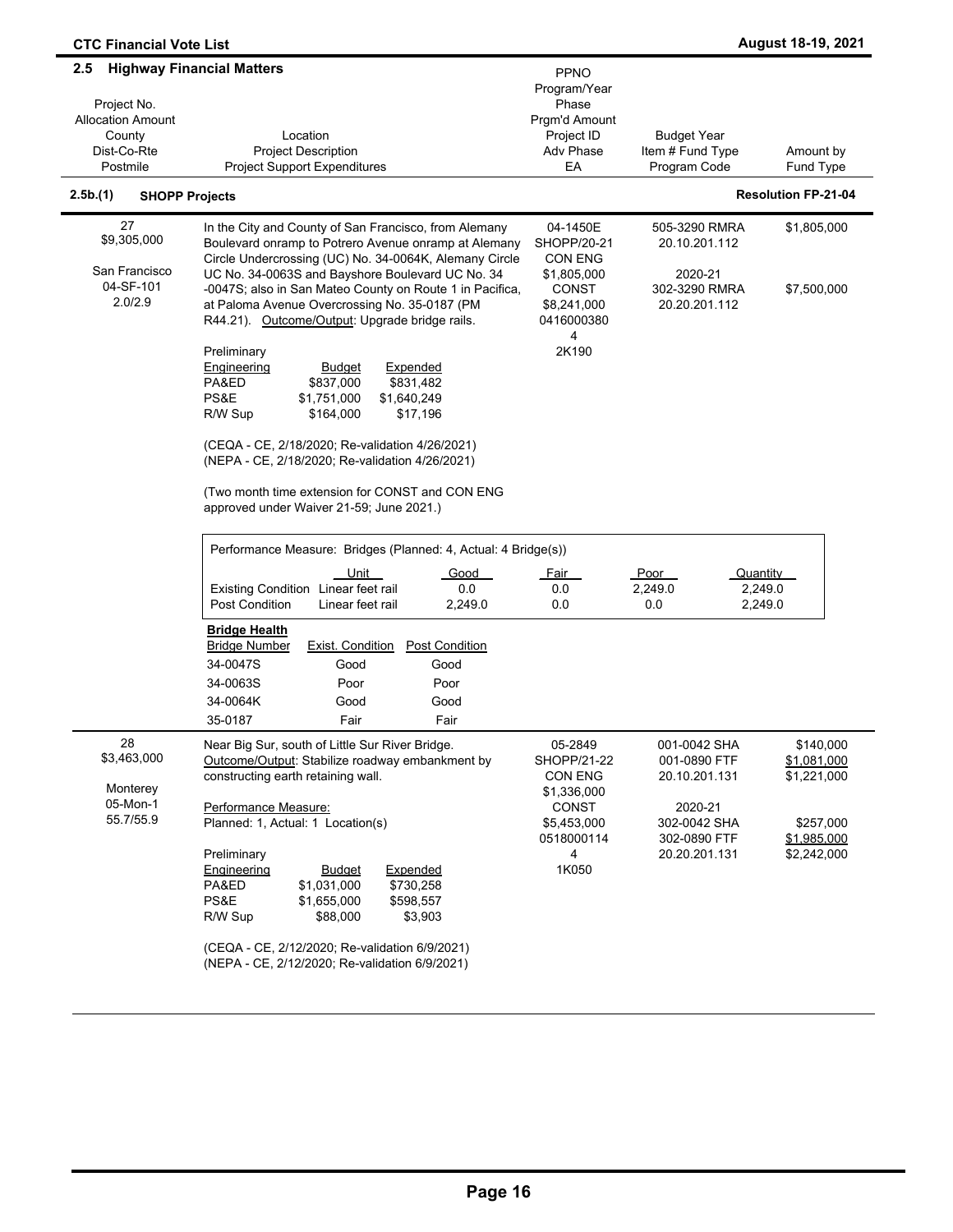| <b>CTC Financial Vote List</b>                                                      |                                                                                                                                                                                                                                                                                                                                                                                                                                                                                                                                                        |                                                                                                                    |                                                                             | August 18-19, 2021         |
|-------------------------------------------------------------------------------------|--------------------------------------------------------------------------------------------------------------------------------------------------------------------------------------------------------------------------------------------------------------------------------------------------------------------------------------------------------------------------------------------------------------------------------------------------------------------------------------------------------------------------------------------------------|--------------------------------------------------------------------------------------------------------------------|-----------------------------------------------------------------------------|----------------------------|
| 2.5<br>Project No.<br><b>Allocation Amount</b><br>County<br>Dist-Co-Rte<br>Postmile | <b>Highway Financial Matters</b><br>Location<br><b>Project Description</b><br><b>Project Support Expenditures</b>                                                                                                                                                                                                                                                                                                                                                                                                                                      | <b>PPNO</b><br>Program/Year<br>Phase<br>Prgm'd Amount<br>Project ID<br>Adv Phase<br>EA                             | <b>Budget Year</b><br>Item # Fund Type<br>Program Code                      | Amount by<br>Fund Type     |
| 2.5b.(1)<br><b>SHOPP Projects</b>                                                   |                                                                                                                                                                                                                                                                                                                                                                                                                                                                                                                                                        |                                                                                                                    |                                                                             | <b>Resolution FP-21-04</b> |
| 29<br>\$8,053,000<br>Monterey<br>05-Mon-68<br>1.1/L4.264                            | In and near Pacific Grove and Monterey, from Forest<br>Avenue to Route 1. Outcome/Output: Upgrade facilities<br>to Americans with Disabilities Act (ADA) standards, grind<br>pavement and place Rubberized Hot Mix Asphalt (RHMA)<br>pavement. This project will extend the pavement service<br>life and improve safety and ride quality.<br>Preliminary                                                                                                                                                                                               | 05-2631<br>SHOPP/20-21<br><b>CON ENG</b><br>\$1,675,000<br><b>CONST</b><br>\$7,996,000<br>0516000011<br>4          | 505-3290 RMRA<br>20.10.201.121<br>2017-18<br>802-3290 RMRA<br>20.20.201.121 | \$1,710,000<br>\$6,343,000 |
|                                                                                     | Engineering<br><b>Budget</b><br><b>Expended</b><br>PA&ED<br>\$482,000<br>\$337,557<br>PS&E<br>\$1,638,000<br>\$749,483<br>\$312,000<br>\$132,360<br>R/W Sup<br>(CEQA - CE, 11/21/2018; Re-validation 10/8/2020)<br>(NEPA - CE, 2/22/2019; Re-validation 10/8/2020)<br>(Six month time extension for CONST and CON ENG<br>approved under Waiver 21-59; June 2021.)<br>Performance Measure: Pavement (Planned: 7.2, Actual: 7.2. Lane mile(s))                                                                                                           | 1H000                                                                                                              |                                                                             |                            |
|                                                                                     | <u>Unit</u><br>Good<br>Lane mile(s)<br><b>Existing Condition</b><br>0.0<br><b>Post Condition</b><br>Lane mile(s)<br>7.2                                                                                                                                                                                                                                                                                                                                                                                                                                | <u>Fair</u><br>7.2<br>0.0                                                                                          | Quantity<br>Poor<br>7.2<br>0.0<br>7.2<br>0.0                                |                            |
| 30<br>\$1,810,000<br>Santa Barbara<br>05-SB-1<br>M33.1                              | Near Lompoc, at San Antonio Creek Bridge No.<br>51-0237L/R. Outcome/Output: Mitigate bridge scour to<br>preserve the structural integrity by upgrading Rock Slope<br>Protection (RSP) and sheet piling inside the water<br>channel.<br>Preliminary<br>Engineering<br><b>Budget</b><br>Expended<br>PA&ED<br>\$1,050,000<br>\$839,117<br>PS&E<br>\$1,692,000<br>\$362,157<br>\$99,000<br>\$8,693<br>R/W Sup                                                                                                                                              | 05-2563<br>SHOPP/21-22<br><b>CON ENG</b><br>\$1,029,000<br><b>CONST</b><br>\$1,241,000<br>0514000063<br>4<br>1F810 | 505-3290 RMRA<br>20.10.201.111<br>2020-21<br>302-3290 RMRA<br>20.20.201.111 | \$1,106,000<br>\$704,000   |
|                                                                                     | (CEQA - MND, 6/21/2019; Re-validation 6/2/2021)<br>(NEPA - FONSI, 6/21/2019; Re-validation 6/2/2021)<br>(Future consideration of funding approved under<br>Resolution E-19-72; August 2019.)<br>Performance Measure: Bridges (Planned: 2, Actual: 2 Bridge(s))<br><u>Unit</u><br>Good<br>Square feet<br><b>Existing Condition</b><br>0.0<br><b>Post Condition</b><br>Square feet<br>20,926.0<br><b>Bridge Health</b><br><b>Post Condition</b><br><b>Bridge Number</b><br><b>Exist. Condition</b><br>51-023L<br>Good<br>Good<br>51-023R<br>Good<br>Good | <u>Fair</u><br>0.0<br>0.0                                                                                          | Poor<br>Quantity<br>20,926.0<br>20,926.0<br>0.0<br>20,926.0                 |                            |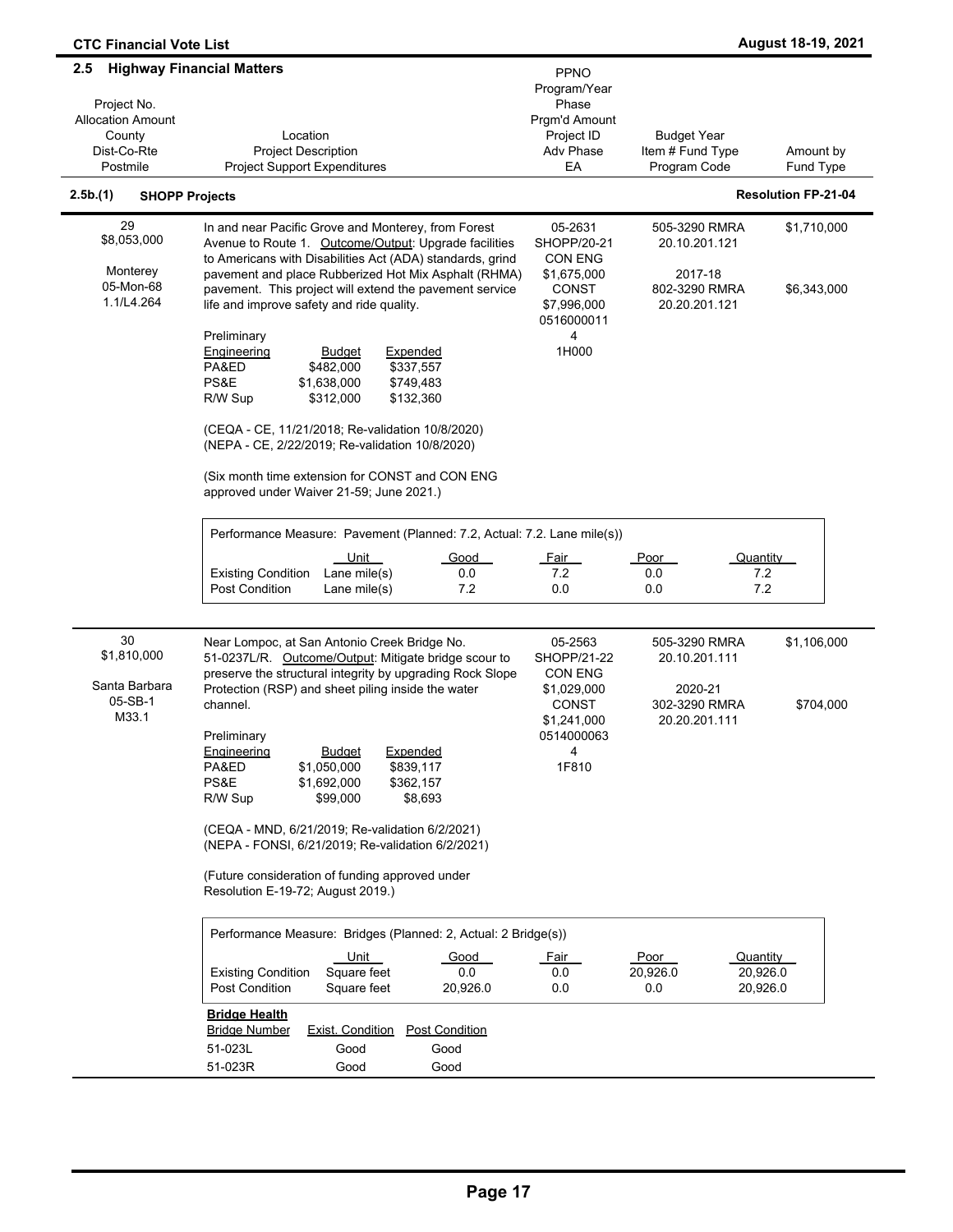| <b>CTC Financial Vote List</b>                                                      |                                                                                                                                                                                                                                                                                                                                                                                                                                                                                                                                                              |                                                                                                             |                                                                                                           | August 18-19, 2021                                                               |
|-------------------------------------------------------------------------------------|--------------------------------------------------------------------------------------------------------------------------------------------------------------------------------------------------------------------------------------------------------------------------------------------------------------------------------------------------------------------------------------------------------------------------------------------------------------------------------------------------------------------------------------------------------------|-------------------------------------------------------------------------------------------------------------|-----------------------------------------------------------------------------------------------------------|----------------------------------------------------------------------------------|
| 2.5<br>Project No.<br><b>Allocation Amount</b><br>County<br>Dist-Co-Rte<br>Postmile | <b>Highway Financial Matters</b><br>Location<br><b>Project Description</b><br><b>Project Support Expenditures</b>                                                                                                                                                                                                                                                                                                                                                                                                                                            | PPNO<br>Program/Year<br>Phase<br>Prgm'd Amount<br>Project ID<br>Adv Phase<br>EA                             | <b>Budget Year</b><br>Item # Fund Type<br>Program Code                                                    | Amount by<br>Fund Type                                                           |
| 2.5b.(1)<br><b>SHOPP Projects</b>                                                   |                                                                                                                                                                                                                                                                                                                                                                                                                                                                                                                                                              |                                                                                                             |                                                                                                           | <b>Resolution FP-21-04</b>                                                       |
| 31<br>\$7,990,000<br>Santa Barbara<br>05-SB-154<br>R31.82/R32.07                    | In the city of Santa Barbara, from La Colina Road<br>Undercrossing (UC) No. 51-0256 to Primavera Road UC<br>No. 51-0257. Outcome/Output: Upgrade bridge railing<br>and reconstruct abutment for bridge rehabilitation.<br>Preliminary<br>Engineering<br>Budget<br>Expended<br>\$240,676<br>PA&ED<br>\$928,000<br>PS&E<br>\$2,135,000<br>\$1,487,612<br>\$52,000<br>\$14,346<br>R/W Sup<br>(CEQA - CE, 1/17/2019; Re-validation 6/17/2021)<br>(NEPA - CE, 1/17/2019; Re-validation 6/17/2021)                                                                 | 05-2651<br>SHOPP/21-22<br><b>CON ENG</b><br>\$1,956,000<br>CONST<br>\$8,839,000<br>0516000075<br>4<br>1H450 | 505-3290 RMRA<br>20.10.201.110<br>2020-21<br>302-3290 RMRA<br>20.20.201.110                               | \$1,956,000<br>\$6,034,000                                                       |
|                                                                                     | Performance Measure: Bridges (Planned: 2, Actual: 2 Bridge(s))<br>Unit<br>Good<br>Square feet<br>0.0<br><b>Existing Condition</b><br><b>Post Condition</b><br>Square feet<br>10,807.0<br><b>Bridge Health</b><br><b>Bridge Number</b><br><b>Exist. Condition</b><br><b>Post Condition</b><br>51-0256<br>Poor<br>Good<br>51-0257<br>Poor<br>Good                                                                                                                                                                                                              | <u>Fair</u><br>0.0<br>0.0                                                                                   | Poor<br>10,807.0<br>0.0                                                                                   | Quantity<br>10,807.0<br>10,807.0                                                 |
| 32<br>\$3,027,000<br>Santa Cruz<br>05-SCr-9<br>10.8                                 | Near Brookdale, at 0.3 mile south of Western Avenue.<br>Outcome/Output: Construct side hill viaduct extension<br>with cutoff retaining wall, restore roadway and facilities,<br>and install permanent erosion control.<br>Performance Measure:<br>Planned: 1, Actual: 1 Location(s)<br>Preliminary<br>Engineering<br><b>Budget</b><br>Expended<br>PA&ED<br>\$756,000<br>\$599,021<br>PS&E<br>\$1,621,000<br>\$749,156<br>R/W Sup<br>\$95,000<br>\$17,829<br>(CEQA - CE, 2/5/2020; Re-validation 5/25/2021)<br>(NEPA - CE, 2/5/2020; Re-validation 5/25/2021) | 05-2847<br>SHOPP/21-22<br><b>CON ENG</b><br>\$1,098,000<br>CONST<br>\$3,280,000<br>0518000115<br>4<br>1K060 | 001-0042 SHA<br>001-0890 FTF<br>20.10.201.131<br>2020-21<br>302-0042 SHA<br>302-0890 FTF<br>20.20.201.131 | \$126,000<br>\$972,000<br>\$1,098,000<br>\$221,000<br>\$1,708,000<br>\$1,929,000 |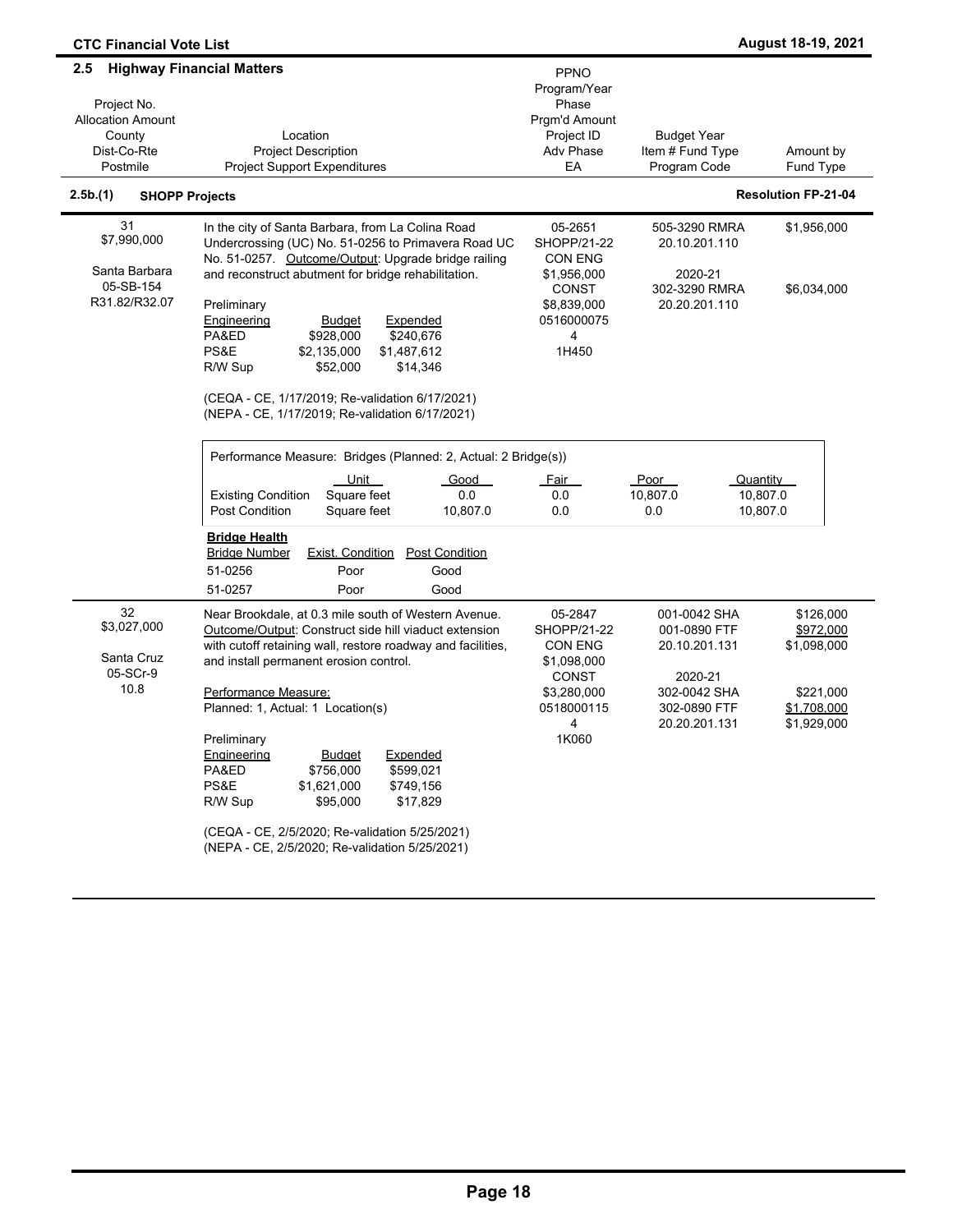| <b>CTC Financial Vote List</b>                                                      |                                                                                                                                                                                                                                                                                                                                                                                                                                                                                                                                                                                                                                                                                                           |                                                                                                              |                                                                                                                        | August 18-19, 2021                                                                     |
|-------------------------------------------------------------------------------------|-----------------------------------------------------------------------------------------------------------------------------------------------------------------------------------------------------------------------------------------------------------------------------------------------------------------------------------------------------------------------------------------------------------------------------------------------------------------------------------------------------------------------------------------------------------------------------------------------------------------------------------------------------------------------------------------------------------|--------------------------------------------------------------------------------------------------------------|------------------------------------------------------------------------------------------------------------------------|----------------------------------------------------------------------------------------|
| 2.5<br>Project No.<br><b>Allocation Amount</b><br>County<br>Dist-Co-Rte<br>Postmile | <b>Highway Financial Matters</b><br>Location<br><b>Project Description</b><br><b>Project Support Expenditures</b>                                                                                                                                                                                                                                                                                                                                                                                                                                                                                                                                                                                         | PPNO<br>Program/Year<br>Phase<br>Prgm'd Amount<br>Project ID<br>Adv Phase<br>EA                              | <b>Budget Year</b><br>Item # Fund Type<br>Program Code                                                                 | Amount by<br><b>Fund Type</b>                                                          |
| 2.5b.(1)<br><b>SHOPP Projects</b>                                                   |                                                                                                                                                                                                                                                                                                                                                                                                                                                                                                                                                                                                                                                                                                           |                                                                                                              |                                                                                                                        | <b>Resolution FP-21-04</b>                                                             |
| 33<br>\$17,823,000<br>Fresno<br>06-Fre-41<br>R20.0/33.4                             | In and near the city of Fresno, from 0.1 mile south of<br>North Avenue to the Madera County line; also on Route<br>99 (PM 19.36/PM 21.9), Route 168 (PM R0.2L/R/PM<br>R9.7), and Route 180 (PM R58.55/PM R59.85).<br>Outcome/Output: Upgrade and add new Transportation<br>Management System (TMS) elements to improve traffic<br>monitoring, data transmission, and public communication.                                                                                                                                                                                                                                                                                                                | 06-6881<br>SHOPP/20-21<br><b>CON ENG</b><br>\$1,791,000<br>CONST<br>\$16,010,000<br>0616000234<br>4<br>0V780 | 505-3290 RMRA<br>001-0890 FTF<br>20.10.201.315<br>2017-18<br>802-3290 RMRA<br>2021-22<br>302-0890 FTF<br>20.20.201.315 | \$205,000<br>\$1,586,000<br>\$1,791,000<br>\$1,839,000<br>\$14,193,000<br>\$16,032,000 |
|                                                                                     | Preliminary<br><b>Expended</b><br><b>Engineering</b><br><b>Budget</b><br>\$619,000<br>\$362,190<br>PA&ED<br>PS&E<br>\$1,869,903<br>\$2,009,000<br>\$165,000<br>R/W Sup<br>\$27,222<br>(CEQA - CE, 10/30/2018; Re-validation 6/28/2021)<br>(NEPA - CE, 10/30/2018; Re-validation 6/28/2021)<br>(Six month time extension for CONST and CON ENG<br>approved under Waiver 21-59; June 2021.)<br>(SB 1 Baseline Agreement approval under Resolution<br>SHOPP-P-1819-10B; January 2019.)<br>Performance Measure: Mile(s) of cable (Planned: 89.0, Actual: 49.7)<br>Good<br>Unit<br>(Operational)<br>Existing Condition Mile(s) of cable<br>0.0%<br><b>Post Condition</b><br>Mile(s) of cable<br>100.0%         | Poor<br>(Not Operational)<br>100.0%<br>$0.0\%$                                                               | Quantity<br>1.1<br>49.7                                                                                                |                                                                                        |
| 34<br>\$9,890,000<br>Tulare<br>06-Tul-99<br>22.3                                    | Near Tipton, at the Philip S. Raine Safety Roadside Rest<br>Area (SRRA). Outcome/Output: Upgrade northbound<br>and southbound SRRA facilities potable water, sewer,<br>and irrigation in compliance with state statutes and<br>regulatory requirements.<br>Performance Measure:<br>Planned: 2, Actual: 2 Location(s)<br>Preliminary<br><b>Expended</b><br><b>Engineering</b><br><u>Budget</u><br>PA&ED<br>\$550,000<br>\$435,992<br>PS&E<br>\$1,750,000<br>\$1,338,819<br>\$12,000<br>\$2,737<br>R/W Sup<br>(CEQA - CE, 5/3/2019; Re-validation 5/5/2021)<br>(NEPA - CE, 5/3/2019; Re-validation 5/5/2021)<br>(Six month time extension for CONST and CON ENG<br>approved under Waiver 21-59; June 2021.) | 06-6885<br>SHOPP/20-21<br>CON ENG<br>\$2,250,000<br><b>CONST</b><br>\$6,500,000<br>0616000035<br>4<br>0U770  | 001-0042 SHA<br>001-0890 FTF<br>20.10.201.235<br>2020-21<br>302-0042 SHA<br>302-0890 FTF<br>20.20.201.235              | \$258,000<br>\$1,992,000<br>\$2,250,000<br>\$876,000<br>\$6,764,000<br>\$7,640,000     |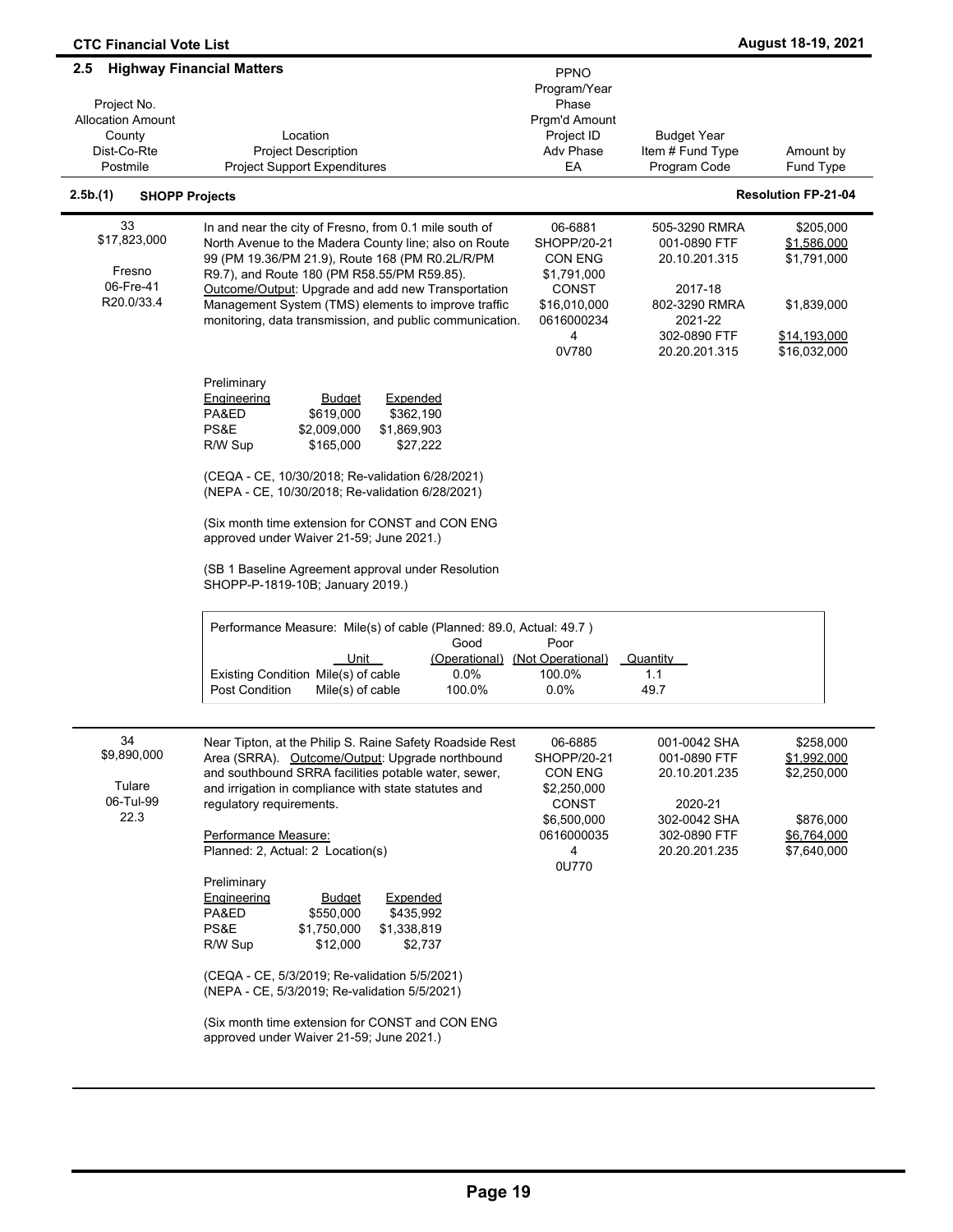| <b>CTC Financial Vote List</b>                                                                                          |                                                                                                                                                                                                                                                                                                                                                                                                                                                                                                                                                                                                                                                                                                                                                                                                              |                                                                                                                                    |                                                                                                                     | August 18-19, 2021                                                                                 |
|-------------------------------------------------------------------------------------------------------------------------|--------------------------------------------------------------------------------------------------------------------------------------------------------------------------------------------------------------------------------------------------------------------------------------------------------------------------------------------------------------------------------------------------------------------------------------------------------------------------------------------------------------------------------------------------------------------------------------------------------------------------------------------------------------------------------------------------------------------------------------------------------------------------------------------------------------|------------------------------------------------------------------------------------------------------------------------------------|---------------------------------------------------------------------------------------------------------------------|----------------------------------------------------------------------------------------------------|
| <b>Highway Financial Matters</b><br>2.5<br>Project No.<br><b>Allocation Amount</b><br>County<br>Dist-Co-Rte<br>Postmile | Location<br><b>Project Description</b><br><b>Project Support Expenditures</b>                                                                                                                                                                                                                                                                                                                                                                                                                                                                                                                                                                                                                                                                                                                                | PPNO<br>Program/Year<br>Phase<br>Prgm'd Amount<br>Project ID<br>Adv Phase<br>EA                                                    | <b>Budget Year</b><br>Item # Fund Type<br>Program Code                                                              | Amount by<br>Fund Type                                                                             |
| 2.5b.(1)<br><b>SHOPP Projects</b>                                                                                       |                                                                                                                                                                                                                                                                                                                                                                                                                                                                                                                                                                                                                                                                                                                                                                                                              |                                                                                                                                    |                                                                                                                     | <b>Resolution FP-21-04</b>                                                                         |
|                                                                                                                         |                                                                                                                                                                                                                                                                                                                                                                                                                                                                                                                                                                                                                                                                                                                                                                                                              |                                                                                                                                    |                                                                                                                     |                                                                                                    |
| 35<br>\$15,687,000<br>Tulare<br>06-Tul-245<br>1.19/1.59                                                                 | Near Woodlake, at Yokohl Creek Bridge No. 46-0011;<br>also at Kaweah River Bridge No. 46-0073 (PM 4.19/4.30).<br>Outcome/Output: Replace bridges to upgrade to current<br>standards, facilitate bike lane shoulders, and upgrade<br>guard rail.<br>Preliminary<br>Engineering<br>Expended<br><b>Budget</b><br>PA&ED<br>\$1,657,500<br>\$1,576,937<br>PS&E<br>\$2,486,000<br>\$2,039,113<br>\$645,000<br>\$296,496<br>R/W Sup<br>(CEQA - ND, 4/29/2019; Re-validation 4/19/2021)<br>(NEPA - CE, 4/29/2019; Re-validation 4/19/2021)<br>(Future consideration of funding approved under<br>Resolution E-19-93; October 2019.)<br>(Six month time extension for CONST and CON ENG<br>approved under Waiver 21-59; June 2021.)<br>Performance Measure: Bridges (Planned: 2, Actual: 2 Bridge(s))<br>Unit<br>Good | 06-6787<br>SHOPP/20-21<br><b>CON ENG</b><br>\$3,400,000<br><b>CONST</b><br>\$18,000,000<br>0615000293<br>4<br>0U280<br><u>Fair</u> | 505-3290 RMRA<br>001-0890 FTF<br>20.10.201.110<br>2020-21<br>302-3290 RMRA<br>302-0890 FTF<br>20.20.201.110<br>Poor | \$390,000<br>\$3,010,000<br>\$3,400,000<br>\$1,409,000<br>\$10,878,000<br>\$12,287,000<br>Quantity |
|                                                                                                                         | <b>Existing Condition</b><br>Square feet<br>0.0<br><b>Post Condition</b><br>Square feet<br>17,556.0<br><b>Bridge Health</b><br><b>Post Condition</b><br><b>Bridge Number</b><br><b>Exist. Condition</b>                                                                                                                                                                                                                                                                                                                                                                                                                                                                                                                                                                                                      | 14,865.0<br>0.0                                                                                                                    | 0.0<br>0.0                                                                                                          | 14,865.0<br>17,556.0                                                                               |
|                                                                                                                         | 46-0011<br>Fair<br>Good                                                                                                                                                                                                                                                                                                                                                                                                                                                                                                                                                                                                                                                                                                                                                                                      |                                                                                                                                    |                                                                                                                     |                                                                                                    |
|                                                                                                                         | 46-0073<br>Fair<br>Good                                                                                                                                                                                                                                                                                                                                                                                                                                                                                                                                                                                                                                                                                                                                                                                      |                                                                                                                                    |                                                                                                                     |                                                                                                    |
| 36<br>\$7,399,000<br>Los Angeles<br>07-LA-5<br>20.1/36.0                                                                | In the city of Los Angeles, at Humboldt Street, Glendale<br>Boulevard, and Sheldon Street. Outcome/Output:<br>Upgrade drainage pump plants to reduce maintenance<br>and repair costs, and increase reliability and efficiency.<br>This project will keep the pump plants functioning at<br>design capacity, ensuring stormwater is removed from the<br>roadway at these locations.                                                                                                                                                                                                                                                                                                                                                                                                                           | 07-5024<br>SHOPP/20-21<br>CON ENG<br>\$1,004,000<br><b>CONST</b><br>\$5,946,000<br>0716000079<br>4                                 | 505-3290 RMRA<br>20.10.201.151<br>2020-21<br>302-3290 RMRA<br>20.20.201.151                                         | \$1,188,000<br>\$6,211,000                                                                         |
|                                                                                                                         | Preliminary<br><b>Budget</b><br>Expended<br><b>Engineering</b><br>PA&ED<br>\$294,000<br>\$281,162<br>PS&E<br>\$1,075,000<br>\$953,379<br>R/W Sup<br>\$32,000<br>\$3,422<br>(CEQA - CE, 4/29/2019; Re-validation 6/26/2021)<br>(NEPA - CE, 4/29/2019; Re-validation 6/26/2021)<br>(Four month time extension for CONST and CON ENG<br>approved under Waiver 21-59; June 2021.)<br>Performance Measure: Culverts (Planned: 3, Actual: 3 Each)<br><u>Unit</u><br>Good<br>Existing Condition Pump plant(s)<br>0.0<br>Post Condition<br>Pump plant(s)<br>3.0                                                                                                                                                                                                                                                      | 32490<br><u>Fair</u><br>0.0<br>0.0                                                                                                 | Poor<br>3.0<br>0.0                                                                                                  | Quantity<br>3.0<br>3.0                                                                             |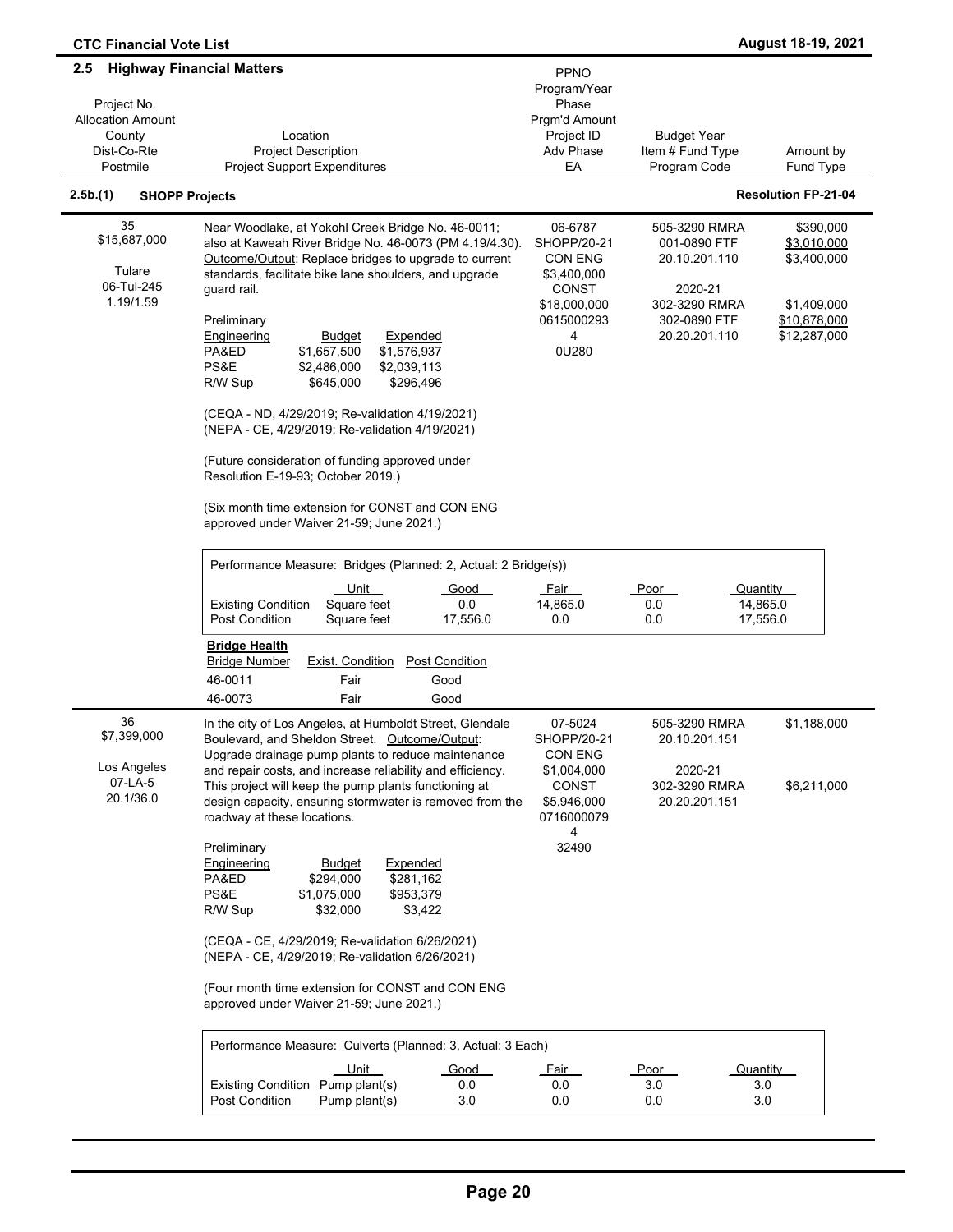| <b>CTC Financial Vote List</b>                                                                                                                               |                                                                                                                                                                                                                                                                                                                                                                                                                                                                                                                                                                                                                                                                                                                                                                                                                                                       |                                                                                                              |                                                                                                           | August 18-19, 2021                                                                     |
|--------------------------------------------------------------------------------------------------------------------------------------------------------------|-------------------------------------------------------------------------------------------------------------------------------------------------------------------------------------------------------------------------------------------------------------------------------------------------------------------------------------------------------------------------------------------------------------------------------------------------------------------------------------------------------------------------------------------------------------------------------------------------------------------------------------------------------------------------------------------------------------------------------------------------------------------------------------------------------------------------------------------------------|--------------------------------------------------------------------------------------------------------------|-----------------------------------------------------------------------------------------------------------|----------------------------------------------------------------------------------------|
| <b>Highway Financial Matters</b><br>2.5<br>Project No.<br><b>Allocation Amount</b><br>County<br>Dist-Co-Rte<br>Postmile<br>2.5b.(1)<br><b>SHOPP Projects</b> | Location<br><b>Project Description</b><br><b>Project Support Expenditures</b>                                                                                                                                                                                                                                                                                                                                                                                                                                                                                                                                                                                                                                                                                                                                                                         | PPNO<br>Program/Year<br>Phase<br>Prgm'd Amount<br>Project ID<br>Adv Phase<br>EA                              | <b>Budget Year</b><br>Item # Fund Type<br>Program Code                                                    | Amount by<br>Fund Type<br><b>Resolution FP-21-04</b>                                   |
|                                                                                                                                                              |                                                                                                                                                                                                                                                                                                                                                                                                                                                                                                                                                                                                                                                                                                                                                                                                                                                       |                                                                                                              |                                                                                                           |                                                                                        |
| 37<br>\$2,890,000<br>Los Angeles<br>07-LA-5<br>R54.4/R54.8                                                                                                   | In Santa Clarita, from 0.2 mile north of Rye Canyon Road<br>to 0.5 mile south of Route 126 at the northbound Castaic<br>Commercial Vehicle Enforcement Facility (CVEF) (weigh<br>station). Outcome/Output: Replace aging office structure<br>and inspection enclosure to improve functionality of the<br>station and efficiency of vehicle inspections.<br>Performance Measure:<br>Planned: 1, Actual: 1 Location(s)                                                                                                                                                                                                                                                                                                                                                                                                                                  | 07-5071<br>SHOPP/20-21<br><b>CON ENG</b><br>\$1,200,000<br>CONST<br>\$1,340,000<br>0716000183<br>4<br>32880  | 001-0042 SHA<br>20.10.201.321<br>2020-21<br>302-0042 SHA<br>20.20.201.321                                 | \$1,300,000<br>\$1,590,000                                                             |
|                                                                                                                                                              | Preliminary<br>Engineering<br><b>Expended</b><br><b>Budget</b><br>PA&ED<br>\$550,000<br>\$490,910<br>PS&E<br>\$2,000,000<br>\$902,779<br>\$20,000<br>\$9,275<br>R/W Sup<br>(CEQA - CE, 4/23/2019; Re-validation 5/3/2021)<br>(NEPA - CE, 4/23/2019; Re-validation 5/3/2021)<br>(Two month time extension for CONST and CON ENG<br>approved under Waiver 21-59; June 2021.)                                                                                                                                                                                                                                                                                                                                                                                                                                                                            |                                                                                                              |                                                                                                           |                                                                                        |
| 38<br>\$39,056,000<br>Los Angeles<br>07-LA-5<br>R59.5/R67.9                                                                                                  | Near Castaic, from Lake Hughes Road Undercrossing to<br>1.9 miles north of Templin Highway. Outcome/Output:<br>Replace approach slabs, upgrade drainage systems and<br>guardrail, and repair and stabilize slope by performing<br>rock scaling, installing geogrid, and constructing soldier<br>pile wall.<br>Performance Measure:<br>Planned: 1, Actual: 1 Location(s)<br>Preliminary<br>Expended<br><b>Engineering</b><br><b>Budget</b><br>PA&ED<br>\$100,000<br>\$100,000<br>PS&E<br>\$5,355,146<br>\$6,000,000<br>R/W Sup<br>\$250,000<br>\$77,707<br>(CEQA - CE, 3/28/2018; Re-validation 4/14/2021)<br>(NEPA - CE, 3/28/2018; Re-validation 4/14/2021)<br>(Two month time extension for CONST and CON ENG<br>approved under Waiver 21-59; June 2021.)<br>(SB 1 Baseline Agreement approval under Resolution<br>SHOPP-P-1819-04B; October 2018.) | 07-5013<br>SHOPP/20-21<br><b>CON ENG</b><br>\$6,800,000<br>CONST<br>\$34,000,000<br>0716000064<br>4<br>32340 | 001-0042 SHA<br>001-0890 FTF<br>20.10.201.150<br>2020-21<br>302-0042 SHA<br>302-0890 FTF<br>20.20.201.150 | \$562,000<br>\$6,108,000<br>\$6,670,000<br>\$2,730,000<br>\$29,656,000<br>\$32,386,000 |

÷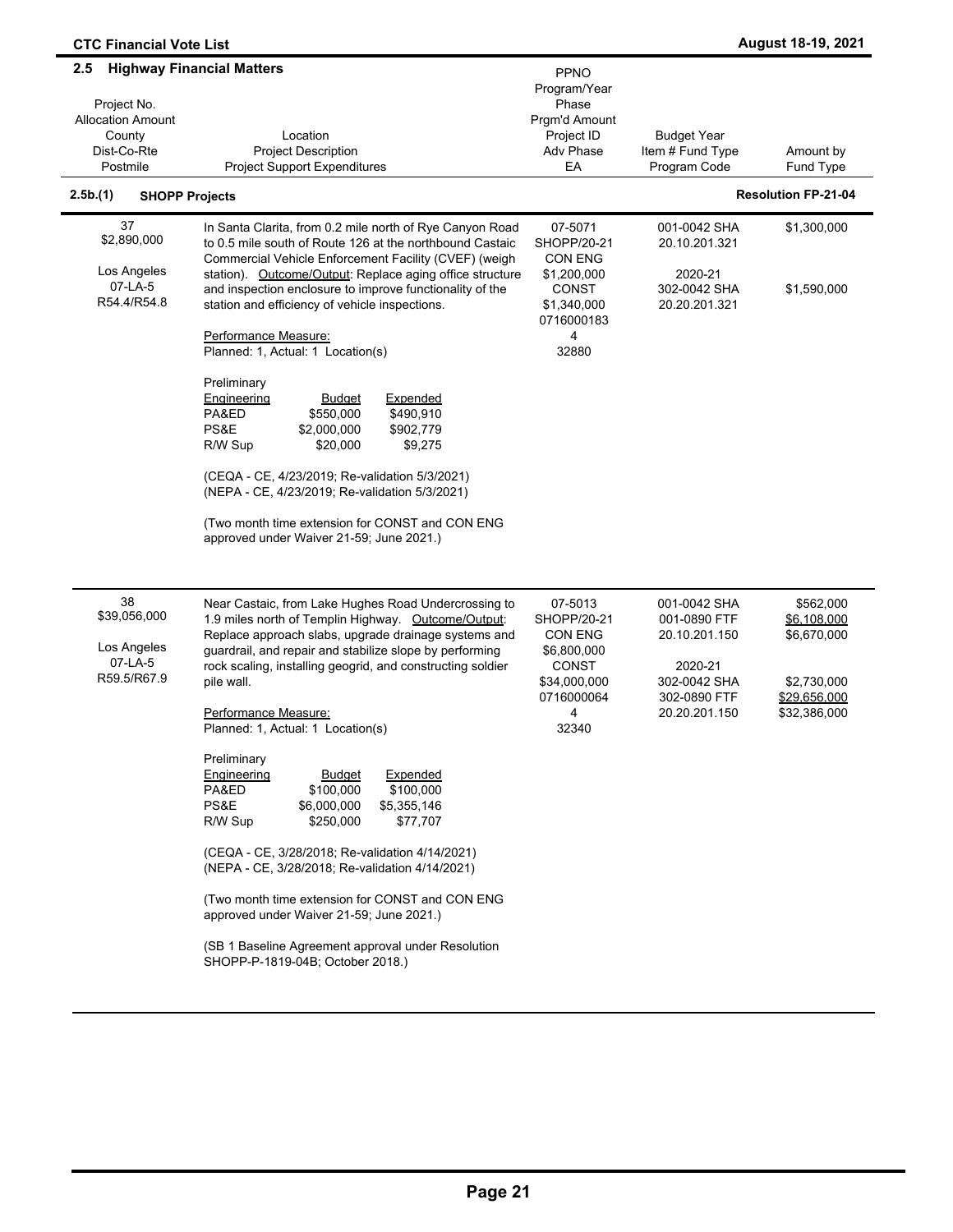| <b>CTC Financial Vote List</b>                                |                                                                                                                                                                                                                                                                                                                                                                                                                                                                                                                                                                                                                                                                                                  |                                                                                                                    |                                                                                                           | August 18-19, 2021                                                                 |
|---------------------------------------------------------------|--------------------------------------------------------------------------------------------------------------------------------------------------------------------------------------------------------------------------------------------------------------------------------------------------------------------------------------------------------------------------------------------------------------------------------------------------------------------------------------------------------------------------------------------------------------------------------------------------------------------------------------------------------------------------------------------------|--------------------------------------------------------------------------------------------------------------------|-----------------------------------------------------------------------------------------------------------|------------------------------------------------------------------------------------|
| $2.5^{\circ}$                                                 | <b>Highway Financial Matters</b>                                                                                                                                                                                                                                                                                                                                                                                                                                                                                                                                                                                                                                                                 | PPNO<br>Program/Year                                                                                               |                                                                                                           |                                                                                    |
| Project No.<br><b>Allocation Amount</b><br>County             | Location                                                                                                                                                                                                                                                                                                                                                                                                                                                                                                                                                                                                                                                                                         | Phase<br>Prgm'd Amount<br>Project ID                                                                               | <b>Budget Year</b>                                                                                        |                                                                                    |
| Dist-Co-Rte<br>Postmile                                       | <b>Project Description</b><br><b>Project Support Expenditures</b>                                                                                                                                                                                                                                                                                                                                                                                                                                                                                                                                                                                                                                | Adv Phase<br>EA                                                                                                    | Item # Fund Type<br>Program Code                                                                          | Amount by<br>Fund Type                                                             |
| 2.5b.(1)<br><b>SHOPP Projects</b>                             |                                                                                                                                                                                                                                                                                                                                                                                                                                                                                                                                                                                                                                                                                                  |                                                                                                                    |                                                                                                           | <b>Resolution FP-21-04</b>                                                         |
| 39<br>\$4,524,000<br>Los Angeles<br>07-LA-10<br>42.3/48.265   | In Pomona and Claremont, from Route 57 to the San<br>Bernardino County line. Outcome/Output: Replace<br>overhead signs to improve visibility and legibility.<br>Preliminary<br>Engineering<br><b>Budget</b><br>Expended<br>\$379,770<br>PA&ED<br>\$588,000<br>PS&E<br>\$1,382,215<br>\$1,445,000<br>R/W Sup<br>\$30,000<br>\$13,311<br>(CEQA - CE, 6/26/2019; Re-validation 12/22/2020)<br>(NEPA - CE, 6/26/2019; Re-validation 12/22/2020)                                                                                                                                                                                                                                                      | 07-5201<br>SHOPP/20-21<br><b>CON ENG</b><br>\$1,594,000<br><b>CONST</b><br>\$3,627,000<br>0716000363<br>4<br>33530 | 001-0042 SHA<br>001-0890 FTF<br>20.10.201.170<br>2020-21<br>302-0042 SHA<br>302-0890 FTF<br>20.20.201.170 | \$134,000<br>\$1,460,000<br>\$1,594,000<br>\$247,000<br>\$2,683,000<br>\$2,930,000 |
|                                                               | (Two month time extension for CONST and CON ENG<br>approved under Waiver 21-59; June 2021.)                                                                                                                                                                                                                                                                                                                                                                                                                                                                                                                                                                                                      |                                                                                                                    |                                                                                                           |                                                                                    |
|                                                               | Performance Measure: Signs (Planned: 61, Actual: 61)                                                                                                                                                                                                                                                                                                                                                                                                                                                                                                                                                                                                                                             |                                                                                                                    |                                                                                                           |                                                                                    |
|                                                               | <u>Unit</u><br>Good<br><b>Existing Condition</b><br>Each<br>0.0<br><b>Post Condition</b><br>Each<br>61.0                                                                                                                                                                                                                                                                                                                                                                                                                                                                                                                                                                                         | Fair<br>0.0<br>0.0                                                                                                 | Poor<br>61.0<br>0.0                                                                                       | Quantity<br>61.0<br>61.0                                                           |
| 40<br>\$147,433,000<br>Los Angeles<br>07-LA-14<br>R60.7/R77.0 | In and near Palmdale and Lancaster, from Technology<br>Drive to the Kern County line. Outcome/Output: Replace<br>distressed lanes and shoulders, grind and overlay ramps,<br>upgrade guardrail, dikes, sign panels, curb ramps and<br>traffic loop detectors, and upgrade facilities to American<br>with Disabilities Act (ADA) standards. This project will                                                                                                                                                                                                                                                                                                                                     | 07-4887<br>SHOPP/20-21<br><b>CON ENG</b><br>\$18,600,000<br>CONST<br>\$126,660,000                                 | 505-3290 RMRA<br>001-0890 FTF<br>20.10.201.122<br>2017-18<br>802-3290 RMRA                                | \$2,133,000<br>\$16,467,000<br>\$18,600,000<br>\$14,777,000                        |
|                                                               | improve safety and ride quality.<br>Preliminary<br><u>Engineering</u><br><u>Budget</u><br><u>Expended</u><br>PA&ED<br>\$3,000,000<br>\$2,087,644<br>PS&E<br>\$13,200,000<br>\$6,829,796<br>R/W Sup<br>\$280,000<br>\$74<br>(CEQA - CE, 6/18/2019; Re-validation 3/29/2021)<br>(NEPA - CE, 6/18/2019; Re-validation 3/29/2021)<br>(Two month time extension for CONST and CON ENG<br>approved under Waiver 21-59; June 2021.)<br>(As part of this allocation request, the Department is<br>requesting to extend the completion of construction an<br>additional 9 months beyond the 36 month deadline.)<br>(SB 1 Baseline Agreement approval under Resolution<br>SHOPP-P-1920-02B; October 2019.) | 0715000194<br>4<br>31600                                                                                           | 2021-22<br>302-0890 FTF<br>20.20.201.122                                                                  | \$114,056,000<br>\$128,833,000                                                     |
|                                                               | Performance Measure: Pavement (Planned: 79.9, Actual: 79.9 Lane mile(s))<br>Unit<br>Good<br>22.7<br><b>Existing Condition</b><br>Lane mile $(s)$<br><b>Post Condition</b><br>79.9<br>Lane mile $(s)$                                                                                                                                                                                                                                                                                                                                                                                                                                                                                             | Fair<br>56.2<br>0.0                                                                                                | Poor<br>1.0<br>0.0                                                                                        | Quantity<br>79.9<br>79.9                                                           |

 $\overline{\phantom{0}}$ 

 $\overline{\phantom{a}}$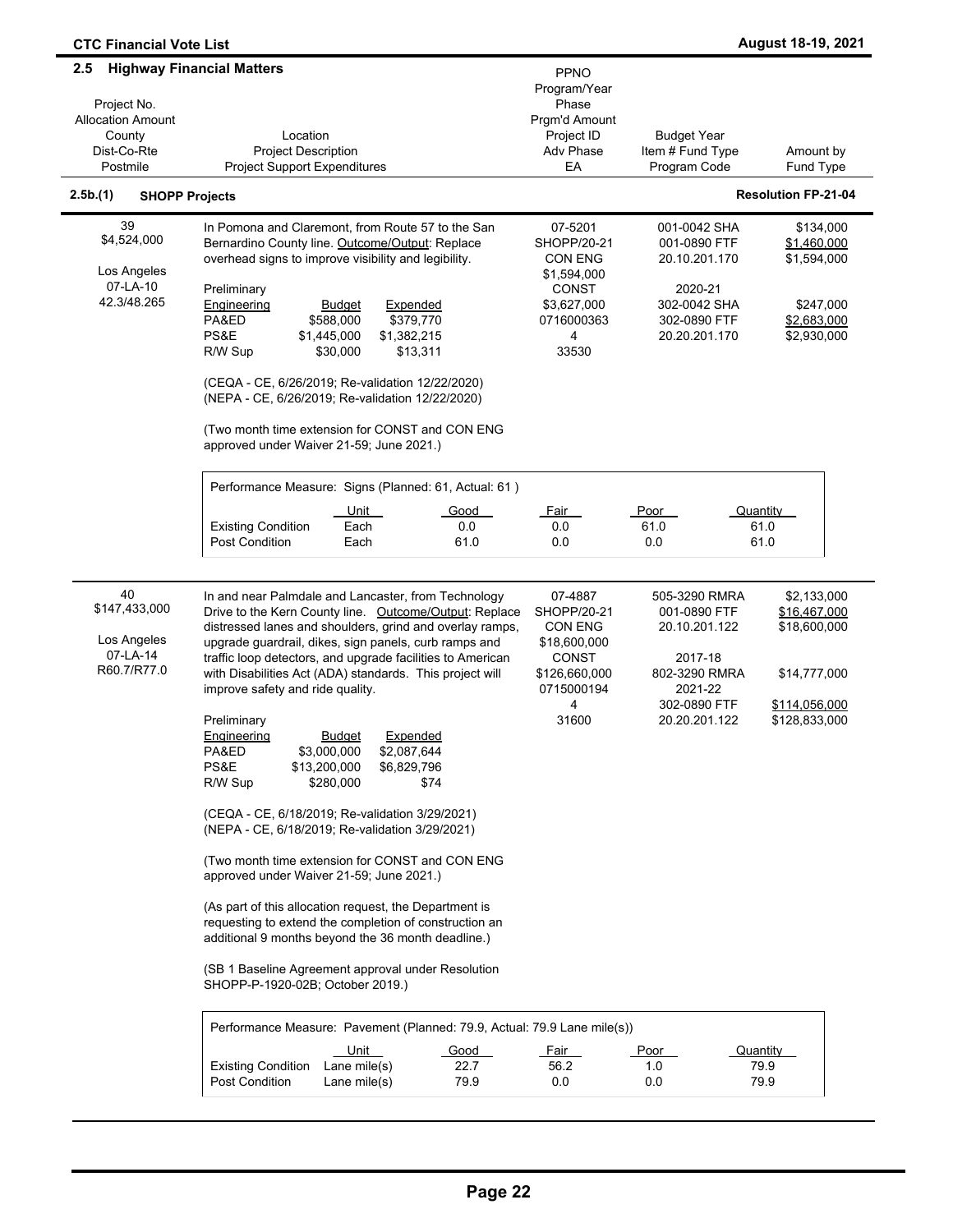| <b>CTC Financial Vote List</b>                                                      |                                                                                                                                                                                                                                                                                                                                                                                                                                                                             |                                                                                                           |                                                                             | August 18-19, 2021         |
|-------------------------------------------------------------------------------------|-----------------------------------------------------------------------------------------------------------------------------------------------------------------------------------------------------------------------------------------------------------------------------------------------------------------------------------------------------------------------------------------------------------------------------------------------------------------------------|-----------------------------------------------------------------------------------------------------------|-----------------------------------------------------------------------------|----------------------------|
| 2.5<br>Project No.<br><b>Allocation Amount</b><br>County<br>Dist-Co-Rte<br>Postmile | <b>Highway Financial Matters</b><br>Location<br><b>Project Description</b><br><b>Project Support Expenditures</b>                                                                                                                                                                                                                                                                                                                                                           | PPNO<br>Program/Year<br>Phase<br>Prgm'd Amount<br>Project ID<br><b>Adv Phase</b><br>EA                    | <b>Budget Year</b><br>Item # Fund Type<br>Program Code                      | Amount by<br>Fund Type     |
| 2.5b.(1)<br><b>SHOPP Projects</b>                                                   |                                                                                                                                                                                                                                                                                                                                                                                                                                                                             |                                                                                                           |                                                                             | <b>Resolution FP-21-04</b> |
| 41<br>\$7,652,000<br>Los Angeles<br>07-LA-22<br>0.0/1.467                           | In Long Beach, from Route 1 to the Orange County line.<br>Outcome/Output: Grind pavement and overlay with<br>rubberized asphalt, upgrade facilities to Americans with<br>Disabilities Act (ADA) standards, and construct bus pads.<br>This project will extend the pavement service life and<br>improve safety and ride quality.                                                                                                                                            | 07-5022<br>SHOPP/20-21<br><b>CON ENG</b><br>\$1,967,000<br>CONST<br>\$6,250,000<br>0716000077             | 505-3290 RMRA<br>20.10.201.121<br>2017-18<br>802-3290 RMRA<br>20.20.201.121 | \$1,859,000<br>\$5,793,000 |
|                                                                                     | Preliminary<br><b>Engineering</b><br>Expended<br><u>Budget</u><br>\$473,181<br>PA&ED<br>\$670,000<br>PS&E<br>\$1,058,558<br>\$2,876,000<br>\$215,400<br>\$122,391<br>R/W Sup<br>(CEQA - CE, 11/15/2019; Re-validation 2/9/2021)<br>(NEPA - CE, 11/15/2019; Re-validation 2/9/2021)<br>(Two month time extension for CONST and CON ENG<br>approved under Waiver 21-59; June 2021.)<br>Performance Measure: Pavement (Planned: 7.4, Actual: 7.4 Lane mile(s))<br>Unit<br>Good | 4<br>32440<br><b>Fair</b>                                                                                 | Poor<br>Quantity                                                            |                            |
|                                                                                     | Lane mile(s)<br><b>Existing Condition</b><br>1.2<br>Post Condition<br>7.4<br>Lane mile(s)                                                                                                                                                                                                                                                                                                                                                                                   | 6.2<br>0.0                                                                                                | 0.0<br>7.4<br>7.4<br>0.0                                                    |                            |
| 42<br>\$1,925,000<br>Los Angeles<br>07-LA-57<br>5.0/5.2                             | In Diamond Bar and Pomona, at the southbound offramp<br>and onramp at Sunset Crossing Road. Outcome/Output:<br>Construct Maintenance Vehicle Pullouts (MVPs), pave<br>beyond gore areas, and construct biofiltration swale to<br>improve highway worker safety.<br>Performance Measure:<br>Planned: 4, Actual: 4 Location(s)                                                                                                                                                | 07-5023<br>SHOPP/20-21<br>CON ENG<br>\$666,000<br><b>CONST</b><br>\$1,116,000<br>0716000078<br>4<br>32480 | 001-0042 SHA<br>20.10.201.235<br>2020-21<br>302-0042 SHA<br>20.20.201.235   | \$718,000<br>\$1,207,000   |
|                                                                                     | Preliminary<br>Engineering<br><b>Budget</b><br>Expended<br>PA&ED<br>\$401,300<br>\$330,083<br>PS&E<br>\$585,000<br>\$397,943<br>R/W Sup<br>\$22,000<br>\$4,905<br>(CEQA - CE, 10/3/2019; Re-validation 6/23/2021)<br>(NEPA - CE, 10/3/2019; Re-validation 6/23/2021)<br>(Four month time extension for CONST and CON ENG<br>approved under Waiver 21-59; June 2021.)                                                                                                        |                                                                                                           |                                                                             |                            |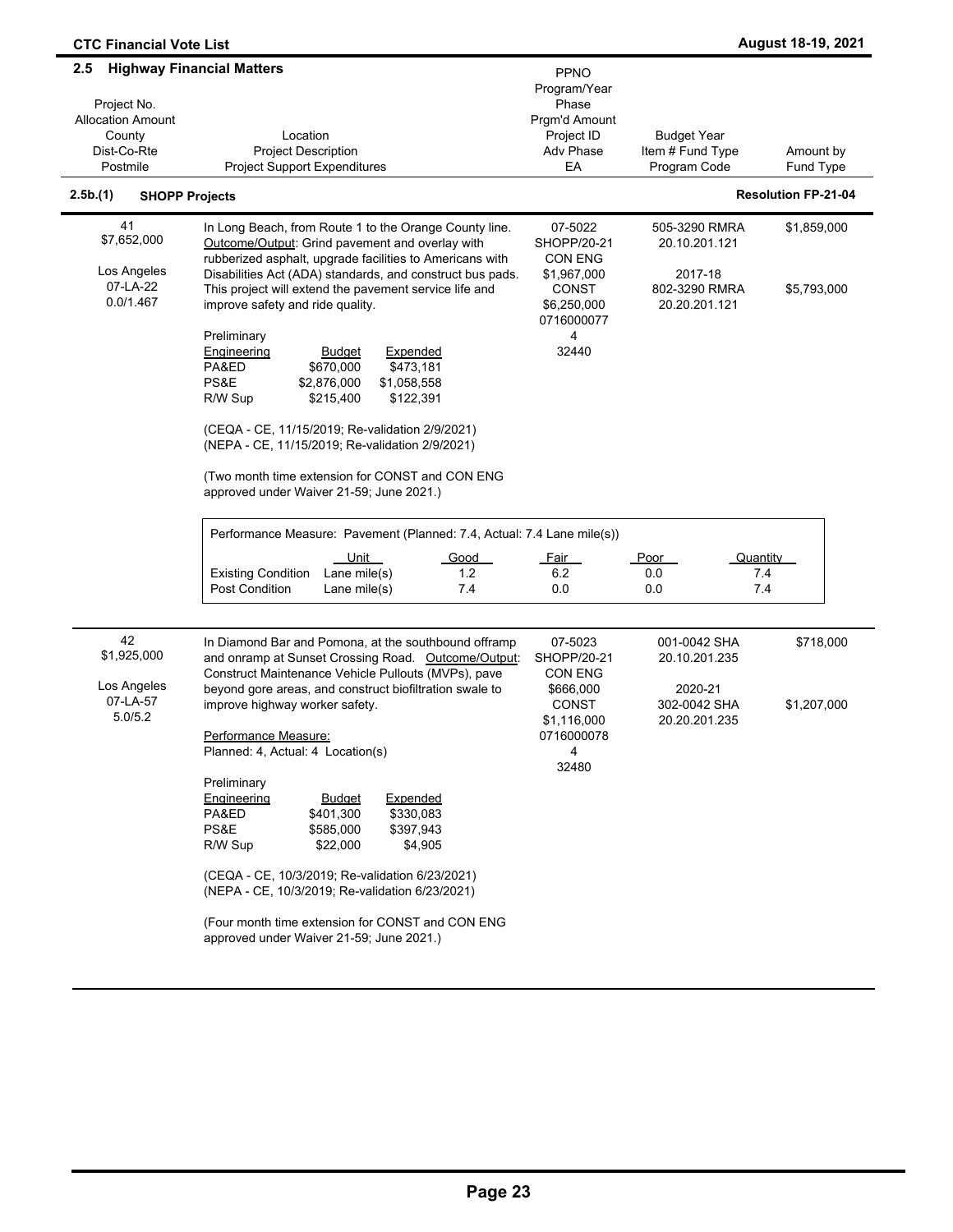| <b>CTC Financial Vote List</b>                                                      |                                                                                                                                                                                                                                                                                                                                                                                                                                                                                                                                                                                                                                                                                                                                                                                                                                                                                                            |                                                                                                              |                                                                                                           | August 18-19, 2021                                                                   |
|-------------------------------------------------------------------------------------|------------------------------------------------------------------------------------------------------------------------------------------------------------------------------------------------------------------------------------------------------------------------------------------------------------------------------------------------------------------------------------------------------------------------------------------------------------------------------------------------------------------------------------------------------------------------------------------------------------------------------------------------------------------------------------------------------------------------------------------------------------------------------------------------------------------------------------------------------------------------------------------------------------|--------------------------------------------------------------------------------------------------------------|-----------------------------------------------------------------------------------------------------------|--------------------------------------------------------------------------------------|
| 2.5<br>Project No.<br><b>Allocation Amount</b><br>County<br>Dist-Co-Rte<br>Postmile | <b>Highway Financial Matters</b><br>Location<br><b>Project Description</b><br><b>Project Support Expenditures</b>                                                                                                                                                                                                                                                                                                                                                                                                                                                                                                                                                                                                                                                                                                                                                                                          | <b>PPNO</b><br>Program/Year<br>Phase<br>Prgm'd Amount<br>Project ID<br>Adv Phase<br>EA                       | <b>Budget Year</b><br>Item # Fund Type<br>Program Code                                                    | Amount by<br>Fund Type                                                               |
| 2.5b.(1)<br><b>SHOPP Projects</b>                                                   |                                                                                                                                                                                                                                                                                                                                                                                                                                                                                                                                                                                                                                                                                                                                                                                                                                                                                                            |                                                                                                              |                                                                                                           | <b>Resolution FP-21-04</b>                                                           |
| 43<br>\$11,607,000<br>Los Angeles<br>07-LA-60<br>11.0/20.0                          | In and near South El Monte, Industry, Hacienda Heights,<br>and Rowland Heights, from Peck Road to 0.4 mile west of<br>Nogales Street. Outcome/Output: Construct and install<br>stormwater treatment Best Management Practices<br>(BMPs) including Design Pollution Prevention Infiltration<br>Areas (DPPIAs) and a detention device to comply with<br>Total Maximum Daily Load (TMDL) requirements for the<br>San Gabriel River Watershed.<br>Performance Measure:<br>Planned: 52.5, Actual: 57.7 Acre(s) treated/pollutant<br>Preliminary<br>Engineering<br>Expended<br><u>Budget</u><br>PA&ED<br>\$1,407,000<br>\$1,118,120<br>\$1,749,033<br>PS&E<br>\$2,999,000<br>\$28,000<br>\$3,419<br>R/W Sup<br>(CEQA - CE, 5/28/2020; Re-validation 6/15/2021)<br>(NEPA - CE, 5/28/2020; Re-validation 6/15/2021)<br>(Two month time extension for CONST and CON ENG<br>approved under Waiver 21-59; June 2021.) | 07-4980<br>SHOPP/20-21<br><b>CON ENG</b><br>\$2,064,000<br>CONST<br>\$10,168,000<br>0716000040<br>4<br>32040 | 001-0042 SHA<br>001-0890 FTF<br>20.10.201.335<br>2020-21<br>302-0042 SHA<br>302-0890 FTF<br>20.20.201.335 | \$229,000<br>\$1,771,000<br>\$2,000,000<br>\$1,102,000<br>\$8,505,000<br>\$9,607,000 |
| 44<br>\$7,597,000<br>Los Angeles<br>07-LA-60<br>20.0/R26.0                          | In and near City of Industry and Diamond Bar, from 0.5<br>mile east of Fullerton Road to 0.4 mile east of Diamond<br>Bar Boulevard. Outcome/Output: Construct and install<br>stormwater treatment Best Management Practices<br>(BMPs) including biofiltration swales/strips and Gross<br>Solids Removal Devices (GSRDs) to comply with Total<br>Maximum Daily Load (TMDL) requirements for the San<br>Gabriel River Watershed.<br>Performance Measure:<br>Planned: 39.4, Actual: 39.6 Acre(s) treated/pollutant<br>Preliminary<br>Engineering<br>Expended<br><b>Budget</b><br>PA&ED<br>\$1,035,000<br>\$872,513<br>PS&E<br>\$2,094,000<br>\$1,195,815<br>\$27,000<br>R/W Sup<br>\$5,959<br>(CEQA - CE, 5/28/2020; Re-validation 6/15/2021)<br>(NEPA - CE, 5/28/2020; Re-validation 6/15/2021)<br>(Two month time extension for CONST and CON ENG<br>approved under Waiver 21-59; June 2021.)               | 07-5025<br>SHOPP/20-21<br>CON ENG<br>\$2,188,000<br><b>CONST</b><br>\$5,215,000<br>0716000080<br>4<br>32500  | 001-0042 SHA<br>001-0890 FTF<br>20.10.201.335<br>2020-21<br>302-0042 SHA<br>302-0890 FTF<br>20.20.201.335 | \$251,000<br>\$1,937,000<br>\$2,188,000<br>\$620,000<br>\$4,789,000<br>\$5,409,000   |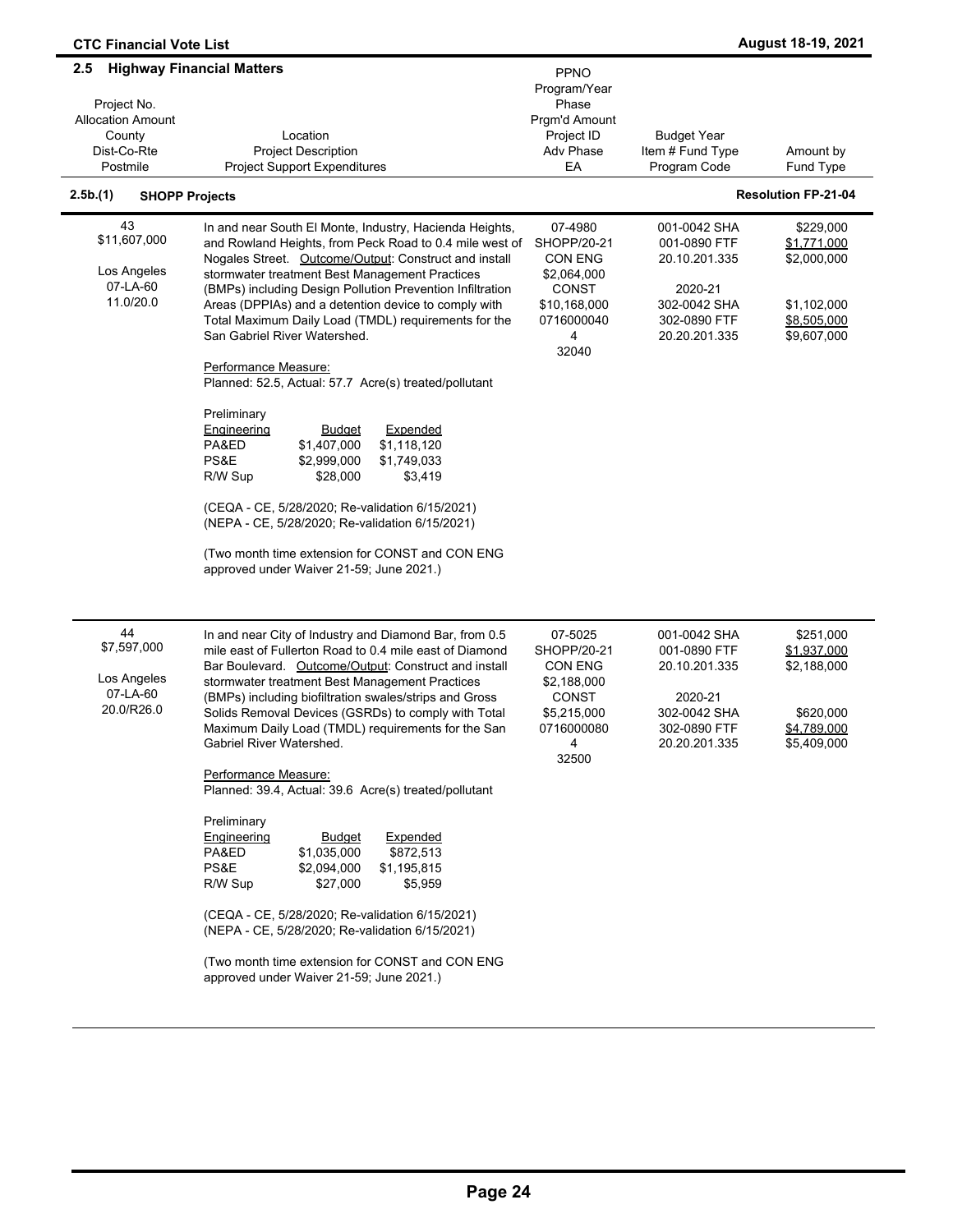| <b>CTC Financial Vote List</b>                                                                   |                                                                                                                                                                                                                                                                                                                                                                                                                                                                                                                                                                                                                                                                                                                                                                                                                                                                        |                                                                                                                          |                                                                                                             | August 18-19, 2021                                                                     |
|--------------------------------------------------------------------------------------------------|------------------------------------------------------------------------------------------------------------------------------------------------------------------------------------------------------------------------------------------------------------------------------------------------------------------------------------------------------------------------------------------------------------------------------------------------------------------------------------------------------------------------------------------------------------------------------------------------------------------------------------------------------------------------------------------------------------------------------------------------------------------------------------------------------------------------------------------------------------------------|--------------------------------------------------------------------------------------------------------------------------|-------------------------------------------------------------------------------------------------------------|----------------------------------------------------------------------------------------|
| $2.5\phantom{0}$<br>Project No.<br><b>Allocation Amount</b><br>County<br>Dist-Co-Rte<br>Postmile | <b>Highway Financial Matters</b><br>Location<br><b>Project Description</b><br><b>Project Support Expenditures</b>                                                                                                                                                                                                                                                                                                                                                                                                                                                                                                                                                                                                                                                                                                                                                      | PPNO<br>Program/Year<br>Phase<br>Prgm'd Amount<br>Project ID<br>Adv Phase<br>EA                                          | <b>Budget Year</b><br>Item # Fund Type<br>Program Code                                                      | Amount by<br>Fund Type                                                                 |
| 2.5b(1)<br><b>SHOPP Projects</b>                                                                 |                                                                                                                                                                                                                                                                                                                                                                                                                                                                                                                                                                                                                                                                                                                                                                                                                                                                        |                                                                                                                          |                                                                                                             | <b>Resolution FP-21-04</b>                                                             |
| 45<br>\$6,804,000<br>Los Angeles<br>07-LA-60<br>R28.0/R30.4                                      | In Pomona, from Phillips Ranch Road to Reservoir Street.<br>Outcome/Output: Construct and install stormwater<br>treatment Best Management Practices (BMPs) including<br>biofiltration swales/strips, detention basins, Design<br>Pollution Prevention Infiltration Areas (DPPIAs), and<br>media filters to comply with Total Maximum Daily Load<br>(TMDL) requirements for the Santa Ana River Watershed.<br>Performance Measure:<br>Planned: 18.5, Actual: 34.9 Acre(s) treated/pollutant<br>Preliminary<br>Engineering<br>Expended<br><u>Budget</u><br>\$379,770<br>PA&ED<br>\$588,000<br>PS&E<br>\$1,445,000<br>\$1,382,215<br>\$30,000<br>\$13,311<br>R/W Sup<br>(CEQA - CE, 5/28/2020; Re-validation 6/15/2021)<br>(NEPA - CE, 5/28/2020; Re-validation 6/15/2021)<br>(Two month time extension for CONST and CON ENG<br>approved under Waiver 21-59; June 2021.) | 07-5011<br>SHOPP/20-21<br>CON ENG<br>\$2,380,000<br><b>CONST</b><br>\$6,078,000<br>0716000063<br>$\overline{4}$<br>32330 | 001-0042 SHA<br>001-0890 FTF<br>20.10.201.335<br>2020-21<br>302-0042 SHA<br>302-0890 FTF<br>20.20.201.335   | \$206,000<br>\$1,594,000<br>\$1,800,000<br>\$574,000<br>\$4,430,000<br>\$5,004,000     |
| 46<br>\$20,983,000<br>Los Angeles<br>07-LA-103<br>0.1                                            | In the city of Los Angeles, near Long Beach, at Henry<br>Ford Avenue offramp. Outcome/Output: Construct larger<br>pump plant facility including replacing undersized pumps.<br>This project will prevent flooding during storms.<br>Preliminary<br>Engineering<br>Budget<br>Expended<br>PA&ED<br>\$1,198,000<br>\$1,016,098<br>PS&E<br>\$2,586,000<br>\$1,815,155<br>\$420,000<br>\$103,767<br>R/W Sup<br>(CEQA - EIR, 5/6/2020; Re-validation 6/22/2021)<br>(NEPA - EIS, 5/6/2020; Re-validation 6/22/2021)<br>(Future consideration of funding approved under<br>Resolution E-09-79; October 2009.)<br>(Two month time extension for CONST and CON ENG<br>approved under Waiver 21-59; June 2021.)<br>Performance Measure: Culverts (Planned: 1, Actual: 1 Each)                                                                                                     | 07-5043<br>SHOPP/20-21<br>CON ENG<br>\$3,954,000<br><b>CONST</b><br>\$22,593,000<br>0716000126<br>4<br>32730             | 505-3290 RMRA<br>001-0890 FTF<br>20.10.201.151<br>2020-21<br>302-3290 RMRA<br>302-0890 FTF<br>20.20.201.151 | \$496,000<br>\$3,832,000<br>\$4,328,000<br>\$1,910,000<br>\$14,745,000<br>\$16,655,000 |
|                                                                                                  | Unit<br>Good<br>Existing Condition Pump plant(s)<br>0.0<br><b>Post Condition</b><br>Pump plant(s)<br>1.0                                                                                                                                                                                                                                                                                                                                                                                                                                                                                                                                                                                                                                                                                                                                                               | <u>Fair</u><br>0.0<br>0.0                                                                                                | <u>Poor</u><br>1.0<br>0.0                                                                                   | Quantity<br>1.0<br>1.0                                                                 |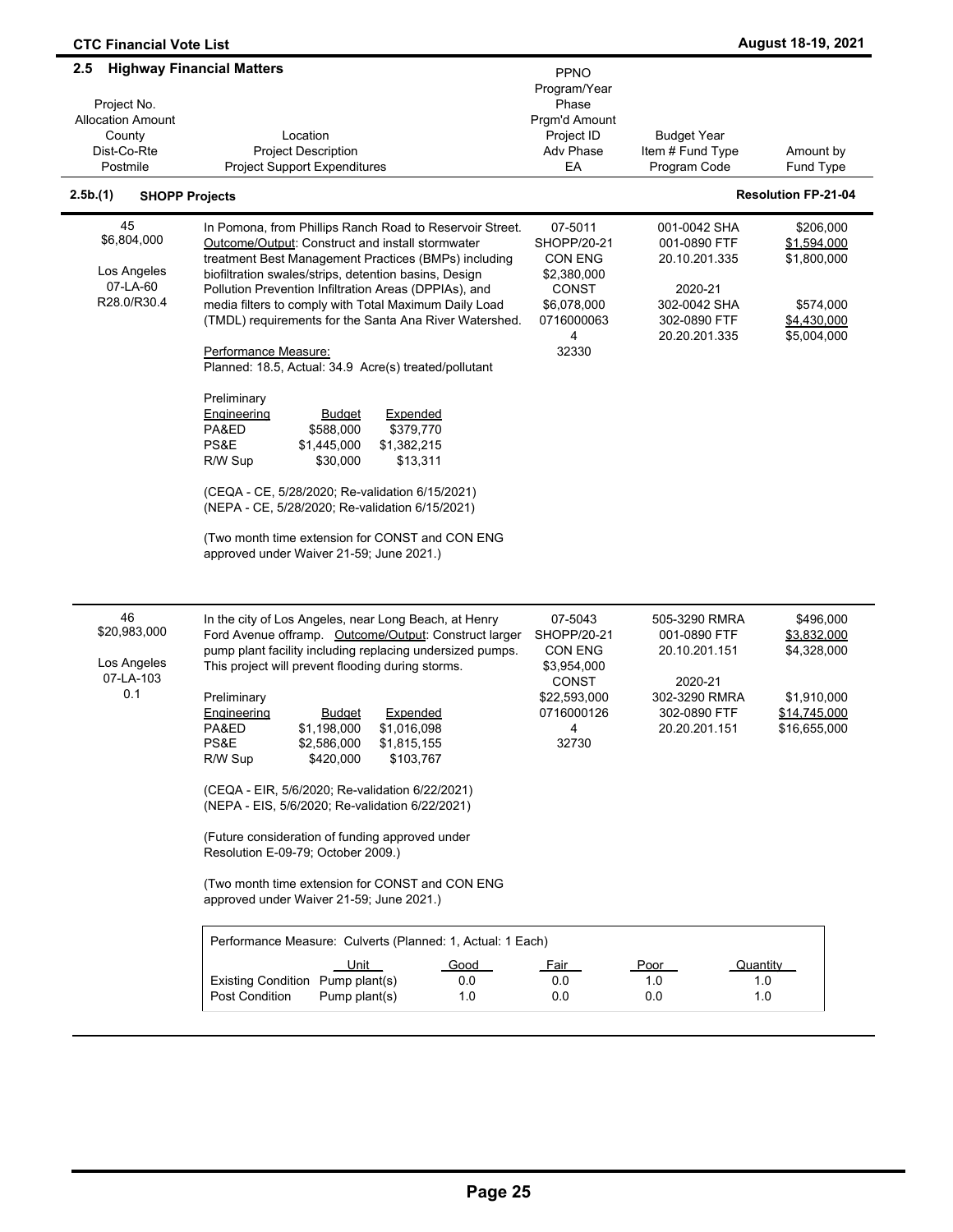| <b>CTC Financial Vote List</b>                                                       |                                                                                                                                                                                                                                                                                                                                                                                                                                                                                                                                                                                                                                                                                                                                                                                        |                                                                                                                                 |                                                                                                           | August 18-19, 2021                                                                 |
|--------------------------------------------------------------------------------------|----------------------------------------------------------------------------------------------------------------------------------------------------------------------------------------------------------------------------------------------------------------------------------------------------------------------------------------------------------------------------------------------------------------------------------------------------------------------------------------------------------------------------------------------------------------------------------------------------------------------------------------------------------------------------------------------------------------------------------------------------------------------------------------|---------------------------------------------------------------------------------------------------------------------------------|-----------------------------------------------------------------------------------------------------------|------------------------------------------------------------------------------------|
| 2.5<br>Project No.<br><b>Allocation Amount</b><br>County<br>Dist-Co-Rte<br>Postmile  | <b>Highway Financial Matters</b><br>Location<br><b>Project Description</b><br><b>Project Support Expenditures</b>                                                                                                                                                                                                                                                                                                                                                                                                                                                                                                                                                                                                                                                                      | PPNO<br>Program/Year<br>Phase<br>Prgm'd Amount<br>Project ID<br>Adv Phase<br>EA                                                 | <b>Budget Year</b><br>Item # Fund Type<br>Program Code                                                    | Amount by<br>Fund Type                                                             |
| 2.5b.(1)                                                                             | <b>SHOPP Projects</b>                                                                                                                                                                                                                                                                                                                                                                                                                                                                                                                                                                                                                                                                                                                                                                  |                                                                                                                                 |                                                                                                           | <b>Resolution FP-21-04</b>                                                         |
| 47<br>\$6,920,000<br>Los Angeles<br>07-LA-110<br>0.744/31.9                          | In and near the cities of Los Angeles, South Pasadena,<br>and Pasadena, from Gaffey Street to Glenarm Street.<br>Outcome/Output: Replace sign panels with retroreflective<br>sheeting and remove overhead lighting and catwalks.<br>This project will enhance sign visibility, reduce energy<br>consumption and maintenance, and deter vandalism.<br>Preliminary<br>Expended<br>Engineering<br><b>Budget</b><br>PA&ED<br>\$518,000<br>\$467,627<br>PS&E<br>\$1,380,743<br>\$2,342,000<br>R/W Sup<br>\$21,000<br>\$1,675<br>(CEQA - CE, 4/20/2020; Re-validation 3/19/2021)<br>(NEPA - CE, 4/20/2020; Re-validation 3/19/2021)<br>(Two month time extension for CONST and CON ENG<br>approved under Waiver 21-59; June 2021.)<br>Performance Measure: Signs (Planned: 500, Actual: 500) | 07-5074<br>SHOPP/20-21<br><b>CON ENG</b><br>\$1,573,000<br><b>CONST</b><br>\$5,360,000<br>0716000206<br>$\overline{4}$<br>32980 | 001-0042 SHA<br>001-0890 FTF<br>20.10.201.170<br>2020-21<br>302-0042 SHA<br>302-0890 FTF<br>20.20.201.170 | \$180,000<br>\$1,393,000<br>\$1,573,000<br>\$613,000<br>\$4,734,000<br>\$5,347,000 |
|                                                                                      | Unit<br>Good<br>Each<br><b>Existing Condition</b><br>0.0<br><b>Post Condition</b><br>Each<br>500.0                                                                                                                                                                                                                                                                                                                                                                                                                                                                                                                                                                                                                                                                                     | <u>Fair</u><br>0.0<br>0.0                                                                                                       | Poor<br>500.0<br>0.0                                                                                      | Quantity<br>500.0<br>500.0                                                         |
| 48<br>\$7,676,000<br>Los Angeles<br>07-LA-118<br>R <sub>1.5</sub> /R <sub>10.2</sub> | In and near the city of Los Angeles, near the<br>neighborhoods of Granada Hills and Porter Ranch, from<br>0.3 mile west of Topanga Canyon Boulevard to 0.1 mile<br>east of Sepulveda Boulevard. Outcome/Output:<br>Construct and install stormwater treatment Best<br>Management Practices (BMPs), including biofiltration<br>swales, detention basin, media filters, and Gross Solids<br>Removal Devices (GSRDs).<br>Performance Measure:                                                                                                                                                                                                                                                                                                                                             | 07-5027<br>SHOPP/20-21<br><b>CON ENG</b><br>\$3,300,000<br><b>CONST</b><br>\$7,945,000<br>0716000083<br>4<br>32530              | 001-0042 SHA<br>001-0890 FTF<br>20.10.201.335<br>2020-21<br>302-0042 SHA<br>302-0890 FTF<br>20.20.201.335 | \$241,000<br>\$1,859,000<br>\$2,100,000<br>\$640,000<br>\$4,936,000<br>\$5,576,000 |
|                                                                                      | Planned: 25.3, Actual: 29.2 Acre(s) treated/pollutant<br>Preliminary<br><b>Engineering</b><br>Expended<br><u>Budget</u><br>PA&ED<br>\$1,600,000<br>\$1,147,707<br>PS&E<br>\$2,500,000<br>\$1,272,369<br>R/W Sup<br>\$170,000<br>\$3,478<br>(CEQA - CE, 1/29/2019; Re-validation 4/5/2021)<br>(NEPA - CE, 1/29/2019; Re-validation 4/5/2021)<br>(Two month time extension for CONST and CON ENG<br>approved under Waiver 21-59; June 2021.)                                                                                                                                                                                                                                                                                                                                             |                                                                                                                                 |                                                                                                           |                                                                                    |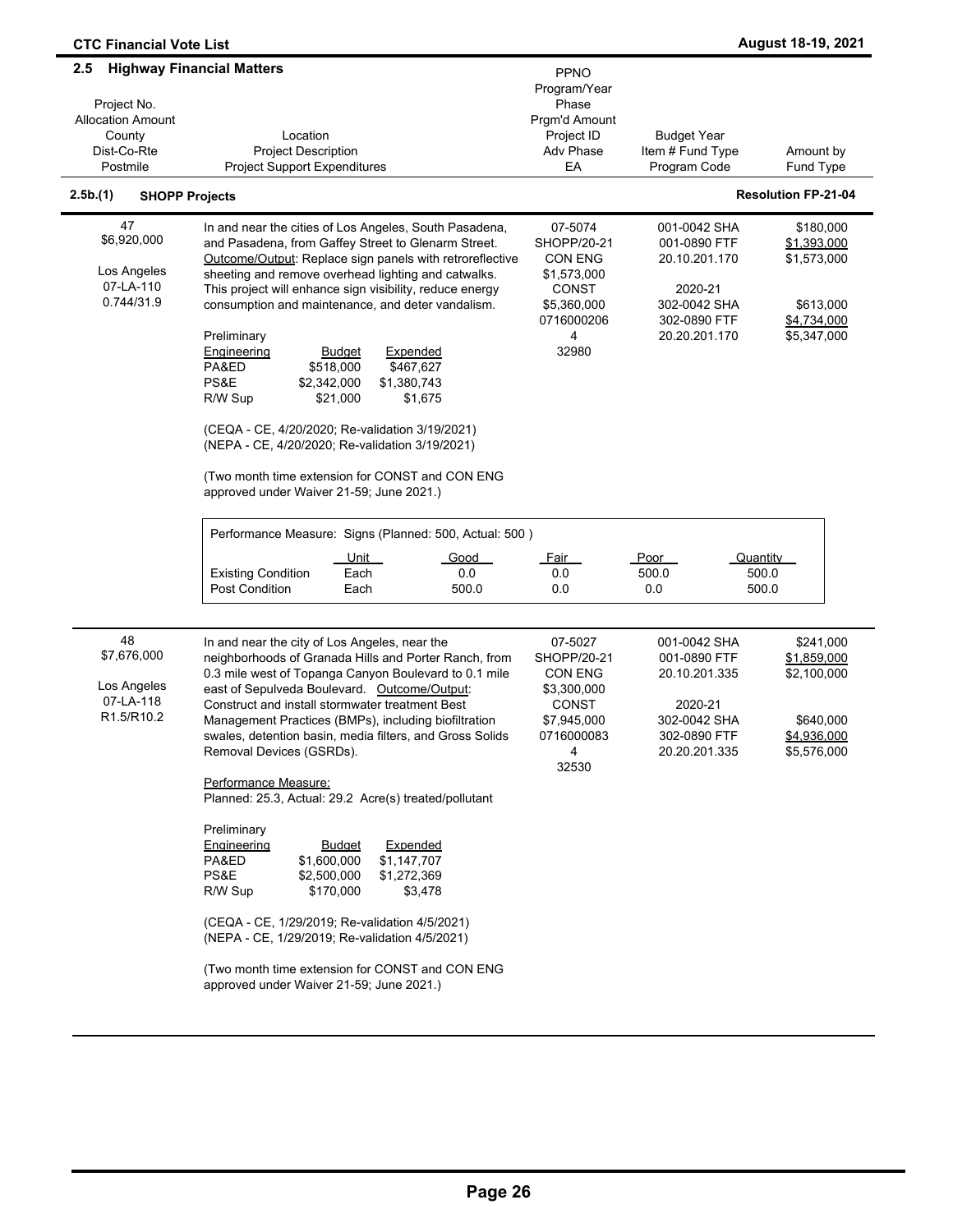| <b>CTC Financial Vote List</b>                                                      |                                                                                                                                                                                                                                                                                                                                                                                                                                                                                                                                                                                                                                                                                                                                                                                                                                                                                                                                                                                                                                                                                                                               |                                                                                                       |                                                                                                           | August 18-19, 2021                                                                     |
|-------------------------------------------------------------------------------------|-------------------------------------------------------------------------------------------------------------------------------------------------------------------------------------------------------------------------------------------------------------------------------------------------------------------------------------------------------------------------------------------------------------------------------------------------------------------------------------------------------------------------------------------------------------------------------------------------------------------------------------------------------------------------------------------------------------------------------------------------------------------------------------------------------------------------------------------------------------------------------------------------------------------------------------------------------------------------------------------------------------------------------------------------------------------------------------------------------------------------------|-------------------------------------------------------------------------------------------------------|-----------------------------------------------------------------------------------------------------------|----------------------------------------------------------------------------------------|
| 2.5<br>Project No.<br><b>Allocation Amount</b><br>County<br>Dist-Co-Rte<br>Postmile | <b>Highway Financial Matters</b><br>Location<br><b>Project Description</b><br><b>Project Support Expenditures</b>                                                                                                                                                                                                                                                                                                                                                                                                                                                                                                                                                                                                                                                                                                                                                                                                                                                                                                                                                                                                             | PPNO<br>Program/Year<br>Phase<br>Prgm'd Amount<br>Project ID<br>Adv Phase<br>EA                       | <b>Budget Year</b><br>Item # Fund Type<br>Program Code                                                    | Amount by<br>Fund Type                                                                 |
| 2.5b(1)<br><b>SHOPP Projects</b>                                                    |                                                                                                                                                                                                                                                                                                                                                                                                                                                                                                                                                                                                                                                                                                                                                                                                                                                                                                                                                                                                                                                                                                                               |                                                                                                       |                                                                                                           | <b>Resolution FP-21-04</b>                                                             |
| 49<br>\$5,314,000<br>Los Angeles<br>07-LA-405<br>40.1/48.1                          | In the city of Los Angeles, near Van Nuys, from 0.2 mile<br>south of Burbank Boulevard to 0.5 mile south of Route 5.<br>Outcome/Output: Plant vegetation and install irrigation,<br>slope paving, and stormwater Best Management<br>Practices (BMPs), including a Design Pollution Prevention<br>Infiltration Area (DPPIA), bioswales, and a biostrip.<br>Performance Measure:<br>Planned: 39.5, Actual: 17.3 Acre(s) treated/pollutant<br>Preliminary<br>Engineering<br><b>Budget</b><br>Expended<br>PA&ED<br>\$610,000<br>\$379,863<br>PS&E<br>\$1,590,000<br>\$1,102,377<br>R/W Sup<br>\$50,000<br>\$4,894<br>(CEQA - CE, 10/14/2019; Re-validation 5/4/2021)<br>(NEPA - CE, 10/14/2019; Re-validation 5/4/2021)<br>(Two month time extension for CONST and CON ENG<br>approved under Waiver 21-59; June 2021.)<br>(As part of this allocation request, the Department is<br>requesting to extend the completion of construction an<br>additional 24 12 months beyond the 36 month deadline.)<br>Change to the amount of months in the time<br>extension note made via the change list for the<br>August 2021 CTC meeting. | 07-4978<br>SHOPP/20-21<br>CON ENG<br>\$1,320,000<br>CONST<br>\$4,318,000<br>0716000031<br>4<br>32020  | 001-0042 SHA<br>001-0890 FTF<br>20.10.201.335<br>2020-21<br>302-0042 SHA<br>302-0890 FTF<br>20.20.201.335 | \$111,000<br>\$1,209,000<br>\$1,320,000<br>\$337,000<br>\$3,657,000<br>\$3,994,000     |
| 50<br>\$17,021,000<br>Los Angeles<br>07-LA-405<br>48.0/48.5                         | In the city of Los Angeles, near the neighborhood of<br>Mission Hills, from 0.2 mile north of Rinaldi Street to<br>Route 5. Outcome/Output: Permanently restore eroded<br>roadway cut slopes, modify drainage systems, and place<br>erosion control to prevent erosion and provide functional<br>drainage.<br>Performance Measure:<br>Planned: 1, Actual: 1 Location(s)<br>Preliminary<br>Engineering<br><u>Budget</u><br>Expended<br>PA&ED<br>\$1,579,000<br>\$676,302<br>PS&E<br>\$2,297,000<br>\$1,084,870<br>\$143,000<br>\$2,547<br>R/W Sup<br>(CEQA - CE, 9/19/2019; Re-validation 5/5/2021)<br>(NEPA - CE, 9/19/2019; Re-validation 5/5/2021)<br>(Two month time extension for CONST and CON ENG<br>approved under Waiver 21-59; June 2021.)<br>(As part of this allocation request, the Department is<br>requesting to extend the completion of construction an<br>additional two months beyond the 36 month deadline.)                                                                                                                                                                                               | 07-5296<br>SHOPP/20-21<br>CON ENG<br>\$5,025,000<br>CONST<br>\$14,357,000<br>0718000008<br>4<br>34320 | 001-0042 SHA<br>001-0890 FTF<br>20.10.201.131<br>2020-21<br>302-0042 SHA<br>302-0890 FTF<br>20.20.201.131 | \$253,000<br>\$2,753,000<br>\$3,006,000<br>\$1,181,000<br>\$12,834,000<br>\$14,015,000 |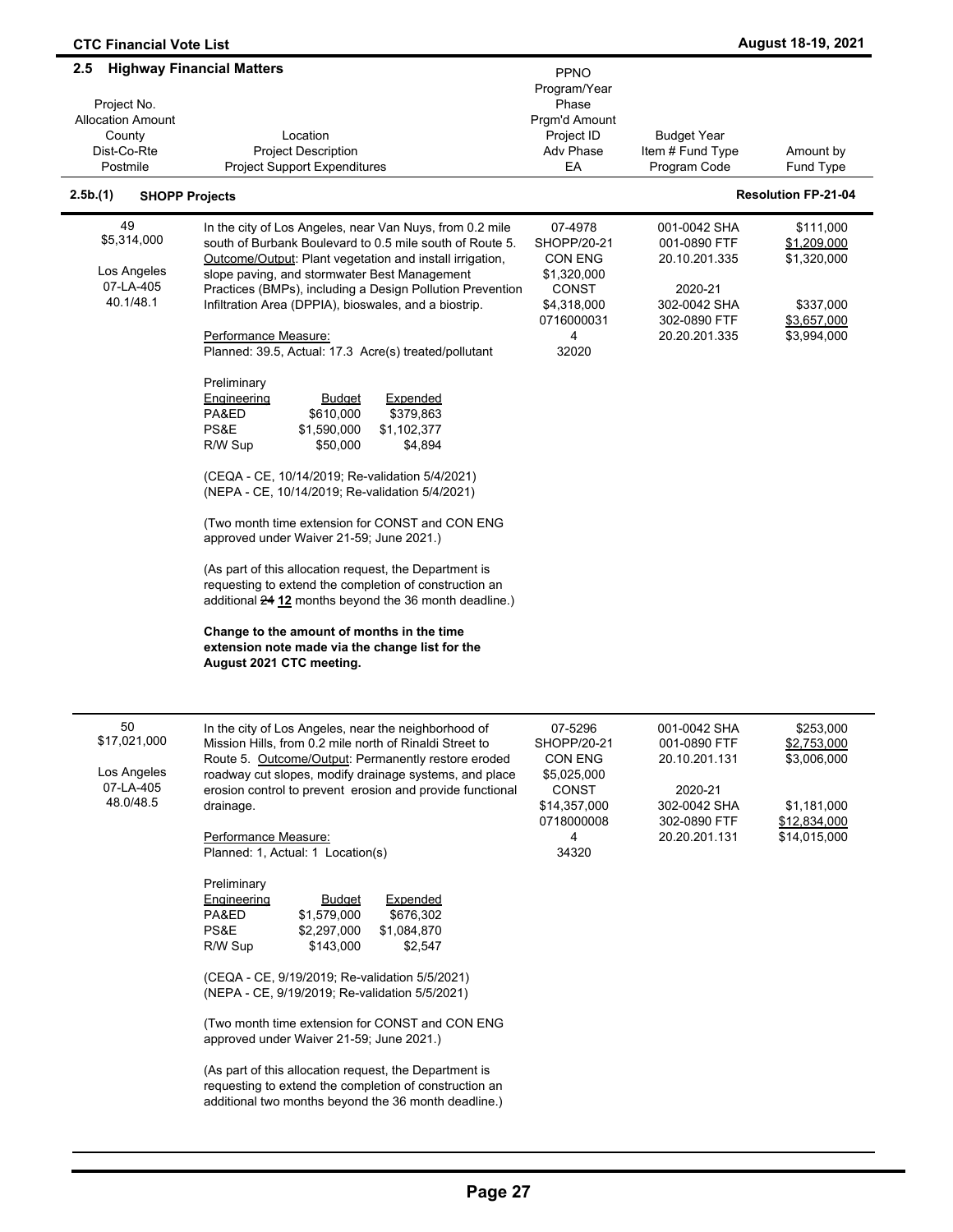| <b>CTC Financial Vote List</b>                                                      |                                                                                                                                                                                                                                                                                                                                                                                                                                                                                                                                                                                                                                                                      |                                                                                                           |                                                                                                           | August 18-19, 2021                                                           |
|-------------------------------------------------------------------------------------|----------------------------------------------------------------------------------------------------------------------------------------------------------------------------------------------------------------------------------------------------------------------------------------------------------------------------------------------------------------------------------------------------------------------------------------------------------------------------------------------------------------------------------------------------------------------------------------------------------------------------------------------------------------------|-----------------------------------------------------------------------------------------------------------|-----------------------------------------------------------------------------------------------------------|------------------------------------------------------------------------------|
| 2.5<br>Project No.<br><b>Allocation Amount</b><br>County<br>Dist-Co-Rte<br>Postmile | <b>Highway Financial Matters</b><br>Location<br><b>Project Description</b><br><b>Project Support Expenditures</b>                                                                                                                                                                                                                                                                                                                                                                                                                                                                                                                                                    | <b>PPNO</b><br>Program/Year<br>Phase<br>Prgm'd Amount<br>Project ID<br>Adv Phase<br>EA                    | <b>Budget Year</b><br>Item # Fund Type<br>Program Code                                                    | Amount by<br>Fund Type                                                       |
| 2.5b(1)<br><b>SHOPP Projects</b>                                                    |                                                                                                                                                                                                                                                                                                                                                                                                                                                                                                                                                                                                                                                                      |                                                                                                           |                                                                                                           | <b>Resolution FP-21-04</b>                                                   |
| 51<br>\$3,346,000<br>Los Angeles<br>07-LA-Var<br>Var                                | In and near various cities, on Routes 91, 105, 110, and<br>405 at various locations. Outcome/Output: Construct<br>ground-in shoulder rumble strips to reduce the number<br>and severity of run-off-road collisions.<br>Performance Measure:<br>Planned: 3, Actual: 3 Collision(s) reduced<br>Preliminary<br>Engineering<br><b>Budget</b><br>Expended<br>\$206.000<br>\$206,000<br>PA&ED<br>PS&E<br>\$400,000<br>\$385,040<br>R/W Sup<br>\$30,000<br>\$7,796<br>(CEQA - CE, 3/18/2019; Re-validation 6/3/2021)<br>(NEPA - CE, 3/18/2019; Re-validation 6/3/2021)<br>(Two month time extension for CONST and CON ENG<br>approved under Waiver 21-59; June 2021.)       | 07-4968<br>SHOPP/20-21<br>CON ENG<br>\$550,000<br><b>CONST</b><br>\$2,300,000<br>0716000020<br>4<br>31920 | 001-0042 SHA<br>001-0890 FTF<br>20.10.201.015<br>2020-21<br>302-0042 SHA<br>302-0890 FTF<br>20.20.201.015 | \$13,000<br>\$632,000<br>\$645,000<br>\$54,000<br>\$2,647,000<br>\$2,701,000 |
| 52<br>\$3,232,000<br>Los Angeles<br>07-LA-Var<br>Var                                | In Los Angeles and Ventura Counties, on various routes<br>at various locations. Outcome/Output: Upgrade and<br>install new curve warning signs to reduce the frequency<br>and severity of roadway departure collisions.<br>Performance Measure:<br>Planned: 3, Actual: 3 Collision(s) reduced<br>Preliminary<br>Engineering<br><b>Budget</b><br>Expended<br>PA&ED<br>\$853,400<br>\$853,400<br>PS&E<br>\$1,571,000<br>\$721,015<br>\$12,000<br>\$4,689<br>R/W Sup<br>(CEQA - CE, 6/12/2020; Re-validation 4/9/2021)<br>(NEPA - CE, 6/12/2020; Re-validation 4/9/2021)<br>(Two month time extension for CONST and CON ENG<br>approved under Waiver 21-59; June 2021.) | 07-4969<br>SHOPP/20-21<br>CON ENG<br>\$878,000<br><b>CONST</b><br>\$2,090,000<br>0716000022<br>4<br>31930 | 001-0042 SHA<br>001-0890 FTF<br>20.10.201.015<br>2020-21<br>302-0042 SHA<br>302-0890 FTF<br>20.20.201.015 | \$18,000<br>\$875,000<br>\$893,000<br>\$47,000<br>\$2,292,000<br>\$2,339,000 |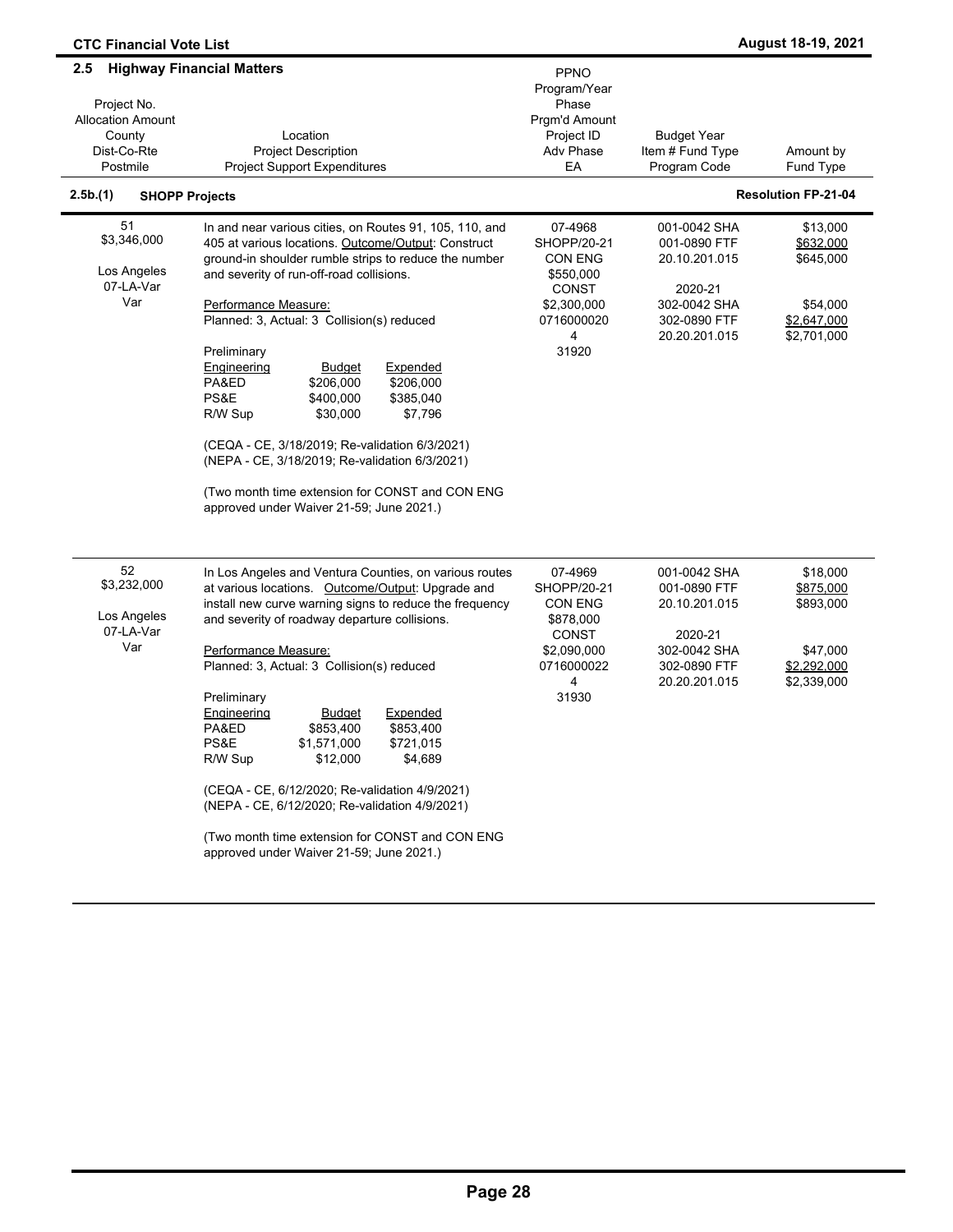| <b>CTC Financial Vote List</b>                                                                |                                                                                                                                                                                                                                                                                                                                                                                                                                                                                                                                                                                                                                                                                                                                                                                                                                                                                                                                                                                |                                                                                                                     |                                                                                                           | August 18-19, 2021                                                                  |
|-----------------------------------------------------------------------------------------------|--------------------------------------------------------------------------------------------------------------------------------------------------------------------------------------------------------------------------------------------------------------------------------------------------------------------------------------------------------------------------------------------------------------------------------------------------------------------------------------------------------------------------------------------------------------------------------------------------------------------------------------------------------------------------------------------------------------------------------------------------------------------------------------------------------------------------------------------------------------------------------------------------------------------------------------------------------------------------------|---------------------------------------------------------------------------------------------------------------------|-----------------------------------------------------------------------------------------------------------|-------------------------------------------------------------------------------------|
| $2.5^{\circ}$<br>Project No.<br><b>Allocation Amount</b><br>County<br>Dist-Co-Rte<br>Postmile | <b>Highway Financial Matters</b><br>Location<br><b>Project Description</b><br><b>Project Support Expenditures</b>                                                                                                                                                                                                                                                                                                                                                                                                                                                                                                                                                                                                                                                                                                                                                                                                                                                              | PPNO<br>Program/Year<br>Phase<br>Prgm'd Amount<br>Project ID<br>Adv Phase<br>EA                                     | <b>Budget Year</b><br>Item # Fund Type<br>Program Code                                                    | Amount by<br>Fund Type                                                              |
| 2.5b(1)<br><b>SHOPP Projects</b>                                                              |                                                                                                                                                                                                                                                                                                                                                                                                                                                                                                                                                                                                                                                                                                                                                                                                                                                                                                                                                                                |                                                                                                                     |                                                                                                           | <b>Resolution FP-21-04</b>                                                          |
| 53<br>\$12,445,000<br>Ventura<br>07-Ven-101<br>0.0/R38.9                                      | In and near various cities, at various locations, from 0.2<br>mile south of Lakeview Canyon Road to Hobson Road.<br>Outcome/Output: Install concrete barrier, upgrade<br>guardrails, end treatments, and bridge connections, add<br>vegetation control under guardrails, and replace dikes to<br>enhance safety and to reduce the number and severity of<br>injuries.<br>Performance Measure:<br>Planned: 16, Actual: 16 Collision(s) reduced<br>Preliminary<br>Engineering<br>Expended<br><u>Budget</u><br>PA&ED<br>\$950,000<br>\$844,995<br>PS&E<br>\$1,507,809<br>\$2,981,000<br>R/W Sup<br>\$15,000<br>\$3,908<br>(CEQA - CE, 7/26/2019; Re-validation 6/23/2021)<br>(NEPA - CE, 7/26/2019; Re-validation 6/23/2021)<br>(Two month time extension for CONST and CON ENG<br>approved under Waiver 21-59; June 2021.)<br>(EA 33900/PPNO 07-5231 combined with EA<br>32560/PPNO 07-5030 and EA 33110/PPNO 07-5082 for<br>construction under EA 3311U/Project ID 0719000098.) | 07-5231<br>SHOPP/20-21<br><b>CON ENG</b><br>\$2,248,000<br><b>CONST</b><br>\$11,556,000<br>0717000108<br>4<br>33900 | 001-0042 SHA<br>001-0890 FTF<br>20.10.201.015<br>2020-21<br>302-0042 SHA<br>302-0890 FTF<br>20.20.201.015 | \$44,000<br>\$2,155,000<br>\$2,199,000<br>\$205,000<br>\$10,041,000<br>\$10,246,000 |
| 54<br>\$9,409,000<br>Ventura<br>07-Ven-101<br>0.9/R39.2                                       | In and near various cities, at various locations, from 0.2<br>mile north of Westlake Boulevard to 0.3 mile north of<br>Hobson Road. Outcome/Output: Upgrade guardrail, end<br>treatments, and bridge connections, construct concrete<br>barrier, and replace dikes to enhance safety and to<br>reduce the number and severity of injuries.<br>Performance Measure:<br>Planned: 14, Actual: 14 Collision(s) reduced<br>Preliminary<br>Expended<br><b>Engineering</b><br><u>Budget</u><br>\$316,831<br>PA&ED<br>\$392,000<br>PS&E<br>\$1,820,000<br>\$1,201,449<br>R/W Sup<br>\$20,000<br>\$6,220<br>(CEQA - CE, 7/26/2019; Re-validation 6/23/2021)<br>(NEPA - CE, 7/26/2019; Re-validation 6/23/2021)<br>(Two month time extension for CONST and CON ENG<br>approved under Waiver 21-59; June 2021.)<br>(EA 33110/PPNO 07-5082 combined with EA<br>33900/PPNO 07-5231 and EA 32560/PPNO 07-5030 for<br>construction under EA 3311U/Project ID 0719000098.)                     | 07-5082<br>SHOPP/20-21<br>CON ENG<br>\$2,413,000<br><b>CONST</b><br>\$10,171,000<br>0716000225<br>4<br>33110        | 001-0042 SHA<br>001-0890 FTF<br>20.10.201.015<br>2020-21<br>302-0042 SHA<br>302-0890 FTF<br>20.20.201.015 | \$41,000<br>\$1,994,000<br>\$2,035,000<br>\$147,000<br>\$7,227,000<br>\$7,374,000   |

 $\blacksquare$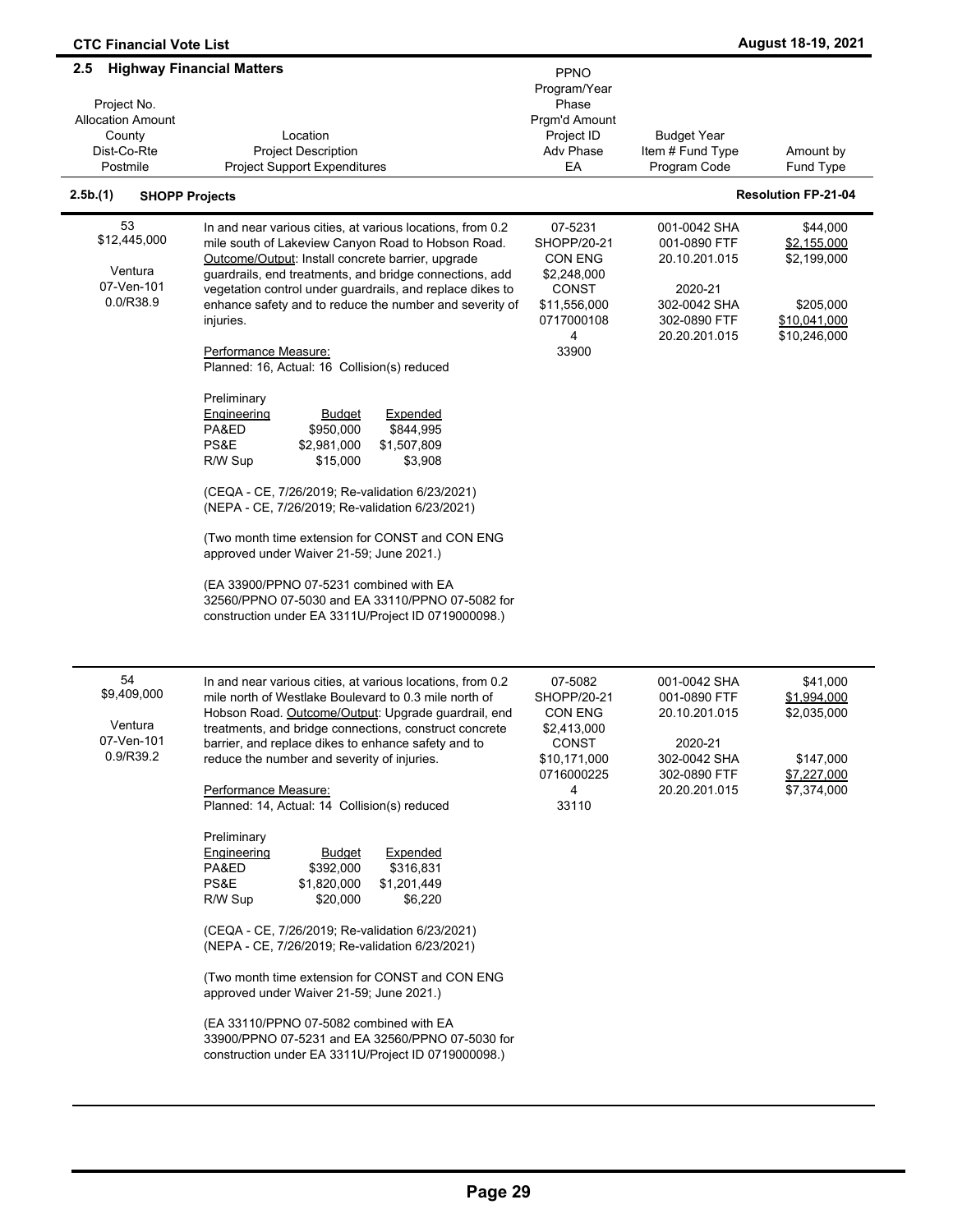| <b>CTC Financial Vote List</b>                                                               |                                                                                                                                                                                                                                                                                                                                                                                                                                                                                                                                                                                                                                                                                                                                                                                                                                                                                                          |                                                                                                               |                                                                                                           | <b>August 18-19, 2021</b>                                                              |
|----------------------------------------------------------------------------------------------|----------------------------------------------------------------------------------------------------------------------------------------------------------------------------------------------------------------------------------------------------------------------------------------------------------------------------------------------------------------------------------------------------------------------------------------------------------------------------------------------------------------------------------------------------------------------------------------------------------------------------------------------------------------------------------------------------------------------------------------------------------------------------------------------------------------------------------------------------------------------------------------------------------|---------------------------------------------------------------------------------------------------------------|-----------------------------------------------------------------------------------------------------------|----------------------------------------------------------------------------------------|
| <b>Highway Financial Matters</b><br>2.5<br>Project No.<br><b>Allocation Amount</b><br>County | Location                                                                                                                                                                                                                                                                                                                                                                                                                                                                                                                                                                                                                                                                                                                                                                                                                                                                                                 | PPNO<br>Program/Year<br>Phase<br>Prgm'd Amount<br>Project ID                                                  | <b>Budget Year</b>                                                                                        |                                                                                        |
| Dist-Co-Rte<br>Postmile                                                                      | <b>Project Description</b><br><b>Project Support Expenditures</b>                                                                                                                                                                                                                                                                                                                                                                                                                                                                                                                                                                                                                                                                                                                                                                                                                                        | Adv Phase<br>EA                                                                                               | Item # Fund Type<br>Program Code                                                                          | Amount by<br>Fund Type                                                                 |
| 2.5b.(1)<br><b>SHOPP Projects</b>                                                            |                                                                                                                                                                                                                                                                                                                                                                                                                                                                                                                                                                                                                                                                                                                                                                                                                                                                                                          |                                                                                                               |                                                                                                           | <b>Resolution FP-21-04</b>                                                             |
| 55<br>\$6,809,000<br>Ventura<br>07-Ven-101<br>1.6/11.1                                       | In and near Thousand Oaks, from Hampshire Road to 0.3<br>mile north of Camarillo Springs Road; also on Route 23<br>from Route 101 to East Hillcrest Drive (PM R3.3/R3.7).<br>Outcome/Output: Construct access trails and<br>Maintenance Vehicle Pullouts (MVPs), relocate irrigation<br>facilities, install access gates, railings and breakaway<br>post sleeves, and pave gore, narrow, and slope areas to<br>improve worker safety.<br>Performance Measure:                                                                                                                                                                                                                                                                                                                                                                                                                                            | 07-5030<br>SHOPP/20-21<br><b>CON ENG</b><br>\$2,117,000<br>CONST<br>\$5,330,000<br>0716000086<br>4<br>32560   | 001-0042 SHA<br>001-0890 FTF<br>20.10.201.235<br>2020-21<br>302-0042 SHA<br>302-0890 FTF<br>20.20.201.235 | \$196,000<br>\$1,515,000<br>\$1,711,000<br>\$585,000<br>\$4,513,000<br>\$5,098,000     |
|                                                                                              | Planned: 101, Actual: 101 Location(s)<br>Preliminary<br>Engineering<br>Expended<br><b>Budget</b><br>PA&ED<br>\$416,321<br>\$514,000<br>PS&E<br>\$1,523,000<br>\$572,479<br>R/W Sup<br>\$46,000<br>\$4,980<br>(CEQA - CE, 7/26/2019; Re-validation 6/23/2021)<br>(NEPA - CE, 7/26/2019; Re-validation 6/23/2021)<br>(Two month time extension for CONST and CON ENG<br>approved under Waiver 21-59; June 2021.)<br>(EA 32560/PPNO 07-5030 combined with EA<br>33900/PPNO 07-5231 and EA 33110/PPNO 07-5082 for<br>construction under EA 3311U/Project ID 0719000098.)                                                                                                                                                                                                                                                                                                                                     |                                                                                                               |                                                                                                           |                                                                                        |
| 56<br>\$19,303,000<br>San Bernardino<br>08-SBd-40<br>R100.0/R125.0                           | Near Needles, from 0.3 mile east of Essex Road to 5.0<br>miles east of Water Road (PM R100.0/R125.0 R/L).<br>Outcome/Output: Regrade median cross slopes and<br>upgrade drainage to reduce the number and severity of<br>collisions within the median.<br>Performance Measure:<br>Planned: 41, Actual: 41 Collision(s) reduced<br>Preliminary<br>Expended<br><b>Engineering</b><br><b>Budget</b><br>PA&ED<br>\$3,800,000<br>\$3,768,980<br>PS&E<br>\$1,850,000<br>\$359,827<br>R/W Sup<br>\$300,000<br>\$16,886<br>(CEQA - MND, 11/23/2020; Re-validation 6/24/2021)<br>(NEPA - CE, 11/23/2020; Re-validation 6/24/2021)<br>(Future consideration of funding approved under<br>Resolution E-21-09; January 2021.)<br>(Two month time extension for CONST and CON ENG<br>approved under Waiver 21-59; June 2021.)<br>(SB 1 Baseline Agreement approval under Resolution<br>SHOPP-P-2021-05B; March 2021.) | 08-3002W<br>SHOPP/20-21<br><b>CON ENG</b><br>\$3,500,000<br>CONST<br>\$25,500,000<br>0815000200<br>4<br>0R141 | 001-0042 SHA<br>001-0890 FTF<br>20.10.201.015<br>2020-21<br>302-0042 SHA<br>302-0890 FTF<br>20.20.201.015 | \$228,000<br>\$2,477,000<br>\$2,705,000<br>\$1,399,000<br>\$15,199,000<br>\$16,598,000 |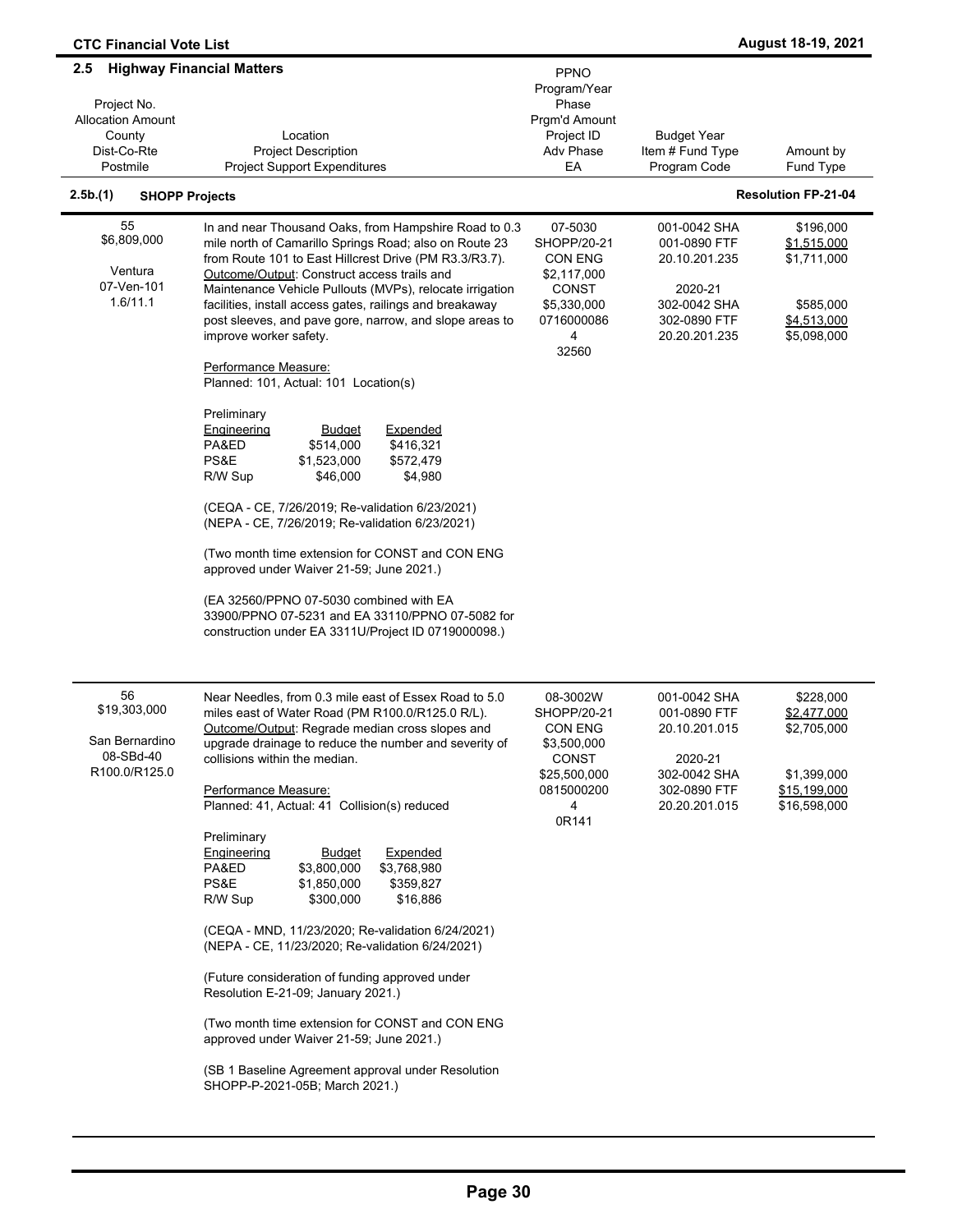| <b>CTC Financial Vote List</b>                                                      |                                                                                                                                                                                                                                                                                                                                                                                                                                                                                                         |                                                                                                    |                                                                          | August 18-19, 2021                               |
|-------------------------------------------------------------------------------------|---------------------------------------------------------------------------------------------------------------------------------------------------------------------------------------------------------------------------------------------------------------------------------------------------------------------------------------------------------------------------------------------------------------------------------------------------------------------------------------------------------|----------------------------------------------------------------------------------------------------|--------------------------------------------------------------------------|--------------------------------------------------|
| 2.5<br>Project No.<br><b>Allocation Amount</b><br>County<br>Dist-Co-Rte<br>Postmile | <b>Highway Financial Matters</b><br>Location<br><b>Project Description</b><br><b>Project Support Expenditures</b>                                                                                                                                                                                                                                                                                                                                                                                       | PPNO<br>Program/Year<br>Phase<br>Prgm'd Amount<br>Project ID<br>Adv Phase<br>EA                    | <b>Budget Year</b><br>Item # Fund Type<br>Program Code                   | Amount by<br>Fund Type                           |
| 2.5b.(1)<br><b>SHOPP Projects</b>                                                   |                                                                                                                                                                                                                                                                                                                                                                                                                                                                                                         |                                                                                                    |                                                                          | <b>Resolution FP-21-04</b>                       |
| 57<br>\$11,840,000<br>San Bernardino<br>08-SBd-60                                   | In Chino, at Ramona Avenue Overcrossing No. 54-0745.<br>Outcome/Output: Improve freight corridor movement by<br>removing vertical clearance constraint by lowering the<br>profile of Route 60.                                                                                                                                                                                                                                                                                                          | 08-3009R<br><b>SHOPP/21-22</b><br><b>CON ENG</b><br>\$2,420,000<br><b>CONST</b>                    | 505-3290 RMRA<br>20.10.201.322<br>2020-21<br>302-3290 RMRA               | \$2,420,000<br>\$9,420,000                       |
| R <sub>1.37</sub>                                                                   | Preliminary<br>Expended<br>Engineering<br><b>Budget</b><br>PA&ED<br>\$5,822,000<br>\$4,114,891<br>PS&E<br>\$1,380,000<br>\$994,317<br>R/W Sup<br>\$50,000<br>\$12,479<br>(CEQA - CE, 4/29/2020; Re-validation 1/28/2021)<br>(NEPA - CE, 4/29/2020; Re-validation 1/28/2021)                                                                                                                                                                                                                             | \$8,970,000<br>0817000240<br>4<br>1J210                                                            | 20.20.201.322                                                            |                                                  |
|                                                                                     | Performance Measure: Bridges (Planned: 1, Actual: 1 Bridge(s))<br>Unit<br>Good<br>Square feet<br><b>Existing Condition</b><br>0.0<br><b>Post Condition</b><br>Square feet<br>18,094.0<br><b>Bridge Health</b><br><b>Bridge Number</b><br><b>Exist. Condition</b><br><b>Post Condition</b><br>54-0745<br>Fair<br>Fair                                                                                                                                                                                    | Fair<br>18,094.0<br>0.0                                                                            | Poor<br>Quantity<br>18,094.0<br>0.0<br>18,094.0<br>0.0                   |                                                  |
| 58<br>\$3,130,000<br>Mariposa<br>10-Mpa-140<br>32.2                                 | Near Briceburg, at 2.1 miles west of Bull Creek Road.<br>Outcome/Output: Repair slope slipout and erosion<br>damage at large culvert pipe outlet by installing rock<br>slope protection (RSP).<br>Performance Measure:                                                                                                                                                                                                                                                                                  | 10-3194<br>SHOPP/20-21<br><b>CON ENG</b><br>\$925,000<br><b>CONST</b><br>\$2,800,000<br>1014000182 | 001-0042 SHA<br>001-0890 FTF<br>20.10.201.150<br>2020-21<br>302-0042 SHA | \$106,000<br>\$819,000<br>\$925,000<br>\$253,000 |
|                                                                                     | Planned: 1, Actual: 1 Location(s)<br>Preliminary<br><u>Budget</u><br><u>Expended</u><br><b>Lngineering</b><br>PA&ED<br>\$0<br>\$0<br>PS&E<br>\$1,142,000<br>\$927,035<br>R/W Sup<br>\$163,000<br>\$45,447<br>(CEQA - MND, 5/31/2016; Re-validation 1/28/2021)<br>(NEPA - CE, 6/1/2016; Re-validation 1/28/2021)<br>(Future consideration of funding approved under<br>Resolution E-16-75; October 2016.)<br>(Six month time extension for CONST and CON ENG<br>approved under Waiver 21-59; June 2021.) | 4<br>0Y340                                                                                         | 302-0890 FTF<br>20.20.201.150                                            | \$1,952,000<br>\$2,205,000                       |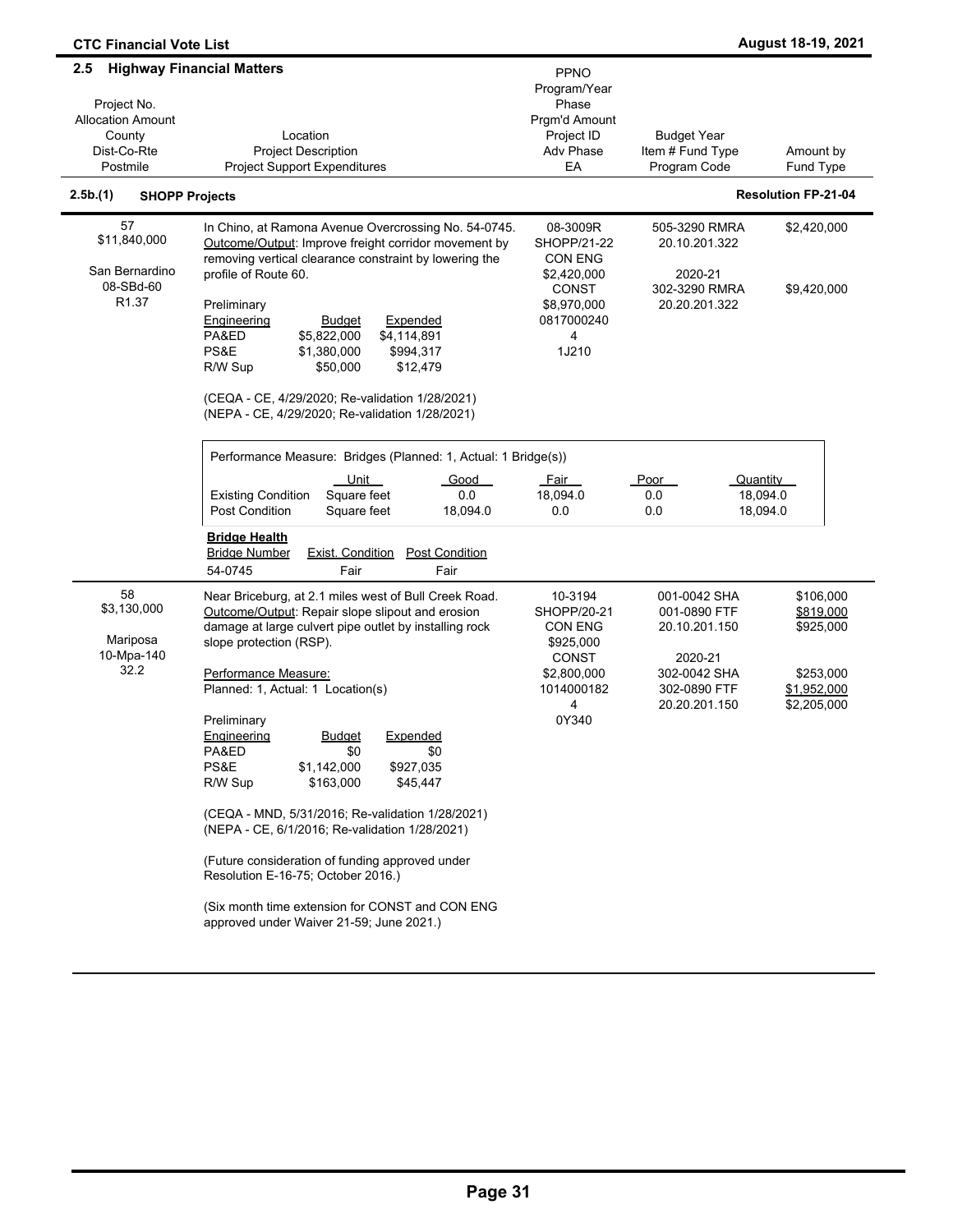| $2.5\phantom{0}$                  | <b>Highway Financial Matters</b>                                                                                                                                   |                               |                                |                            |
|-----------------------------------|--------------------------------------------------------------------------------------------------------------------------------------------------------------------|-------------------------------|--------------------------------|----------------------------|
|                                   |                                                                                                                                                                    | PPNO                          |                                |                            |
| Project No.                       |                                                                                                                                                                    | Program/Year<br>Phase         |                                |                            |
| <b>Allocation Amount</b>          |                                                                                                                                                                    | Prgm'd Amount                 |                                |                            |
| County                            | Location                                                                                                                                                           | Project ID                    | <b>Budget Year</b>             |                            |
| Dist-Co-Rte                       | <b>Project Description</b>                                                                                                                                         | Adv Phase                     | Item # Fund Type               | Amount by                  |
| Postmile                          | <b>Project Support Expenditures</b>                                                                                                                                | EA                            | Program Code                   | Fund Type                  |
| 2.5b.(1)<br><b>SHOPP Projects</b> |                                                                                                                                                                    |                               |                                | <b>Resolution FP-21-04</b> |
| 59                                | In San Joaquin County, from 0.2 mile south of and 0.2                                                                                                              | 10-3118                       | 505-3290 RMRA                  | \$1,783,000                |
| \$11,592,000                      | mile north of Route 5/33 Separation and Overhead No.<br>29-0260 L/R; also in Stanislaus County in Modesto on                                                       | SHOPP/19-20<br><b>CON ENG</b> | 20.10.201.113                  |                            |
| San Joaquin                       | Route 99 at West Modesto Overhead No. 38-0083 (PM                                                                                                                  | \$1,783,000                   | 2020-21                        |                            |
| $10-SJ-5$<br>6.2/6.6              | 17.9). Outcome/Output: Seismic retrofit of three bridges.                                                                                                          | <b>CONST</b><br>\$8,758,000   | 302-3290 RMRA<br>20.20.201.113 | \$9,809,000                |
|                                   | Preliminary                                                                                                                                                        | 1013000251                    |                                |                            |
|                                   | <b>Engineering</b><br><b>Budget</b><br>Expended                                                                                                                    | 4                             |                                |                            |
|                                   | \$428,799<br>PA&ED<br>\$515,000                                                                                                                                    | 0P540                         |                                |                            |
|                                   | PS&E<br>\$2,186,000<br>\$2,032,583                                                                                                                                 |                               |                                |                            |
|                                   | \$129,819<br>R/W Sup<br>\$232,000                                                                                                                                  |                               |                                |                            |
|                                   | (CEQA - CE, 8/16/2017; Re-validation 8/5/2020)<br>(NEPA - CE, 8/16/2017; Re-validation 8/5/2020)                                                                   |                               |                                |                            |
|                                   | (Amendment to time extension for an additional ten<br>months, for a total of fourteen months, for CONST and<br>CON ENG approved under Waiver 20-75; October 2020.) |                               |                                |                            |
|                                   | Performance Measure: Bridges (Planned: 3, Actual: 3 Bridge(s))                                                                                                     |                               |                                |                            |
|                                   | <u>Unit</u><br>Good                                                                                                                                                | <b>Fair</b>                   | Poor                           | Quantity                   |
|                                   | <b>Existing Condition</b><br>Square feet<br>0.0                                                                                                                    | 0.0                           | 76,123.0                       | 76,123.0                   |
|                                   | <b>Post Condition</b><br>Square feet<br>77,030.3                                                                                                                   | 0.0                           | 0.0                            | 77,030.3                   |
|                                   | <b>Bridge Health</b>                                                                                                                                               |                               |                                |                            |
|                                   | <b>Bridge Number</b><br><b>Exist. Condition</b><br><b>Post Condition</b>                                                                                           |                               |                                |                            |
|                                   | 29-0260L<br>Fair<br>Fair                                                                                                                                           |                               |                                |                            |
|                                   | 29-0260R<br>Good<br>Good                                                                                                                                           |                               |                                |                            |
|                                   | 38-0083<br>Fair<br>Fair                                                                                                                                            |                               |                                |                            |
| 60                                | Near Terminous, at Little Potato Slough Bridge No.                                                                                                                 | 10-3273                       | 505-3290 RMRA                  | \$1,500,000                |
| \$4,617,000                       | 29-0101. Outcome/Output: Conduct maintenance                                                                                                                       | SHOPP/20-21                   | 20.10.201.119                  |                            |
|                                   | preservation by replacing joint seals and bearing pads                                                                                                             | CON ENG                       |                                |                            |
| San Joaquin                       | using temporary pile supports.                                                                                                                                     | \$1,280,000                   | 2020-21                        |                            |
| 10-SJ-12                          |                                                                                                                                                                    | <b>CONST</b>                  | 302-3290 RMRA                  | \$3,117,000                |
| R4.4                              | Preliminary                                                                                                                                                        | \$3,700,000                   | 20.20.201.119                  |                            |
|                                   | Engineering<br><b>Budget</b><br>Expended                                                                                                                           | 1017000024                    |                                |                            |
|                                   | PA&ED<br>\$808,000<br>\$639,977                                                                                                                                    | 4                             |                                |                            |
|                                   | PS&E<br>\$1,005,000<br>\$346,281                                                                                                                                   | 1F760                         |                                |                            |
|                                   | \$2,000<br>R/W Sup<br>\$503                                                                                                                                        |                               |                                |                            |
|                                   | (CEQA - MND, 7/7/2020; Re-validation 5/19/2021)<br>(NEPA - CE, 7/8/2020; Re-validation 5/19/2021)                                                                  |                               |                                |                            |
|                                   | (Future consideration of funding approved under<br>Resolution E-20-95; October 2020.)                                                                              |                               |                                |                            |
|                                   | (Two month time extension for CONST and CON ENG<br>approved under Waiver 21-59; June 2021.)                                                                        |                               |                                |                            |
|                                   | Performance Measure: Bridges (Planned: 1, Actual: 1 Bridge(s))                                                                                                     |                               |                                |                            |
|                                   | Unit<br>Good                                                                                                                                                       | <u>Fair</u>                   | <u>Poor</u>                    | Quantity                   |
|                                   | <b>Existing Condition</b><br>Square feet<br>151,976.0                                                                                                              | 0.0                           | 0.0                            | 151,976.0                  |
|                                   | Post Condition<br>Square feet<br>151,976.0                                                                                                                         | 0.0                           | 0.0                            | 151,976.0                  |
|                                   | <b>Bridge Health</b>                                                                                                                                               |                               |                                |                            |
|                                   | <b>Post Condition</b><br><b>Bridge Number</b><br><b>Exist. Condition</b>                                                                                           |                               |                                |                            |
|                                   | 29-0101<br>Good<br>Good                                                                                                                                            |                               |                                |                            |
|                                   |                                                                                                                                                                    |                               |                                |                            |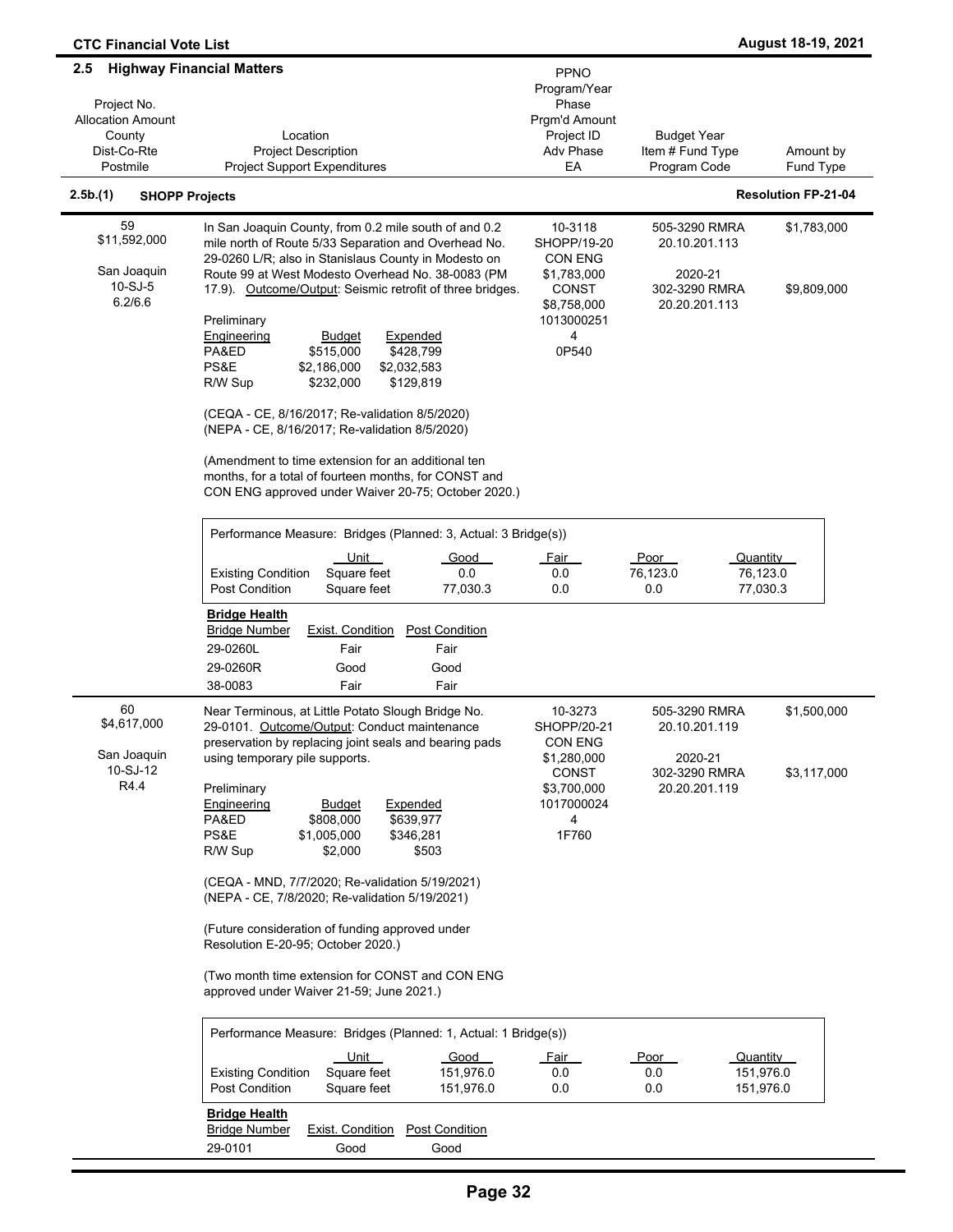| <b>CTC Financial Vote List</b>                                                                                          |                                                                                                                                                                                                                                                                                                                                                                                                                                                                                                                                                                                                                 |                                                                                                      |                                                                             | August 18-19, 2021         |
|-------------------------------------------------------------------------------------------------------------------------|-----------------------------------------------------------------------------------------------------------------------------------------------------------------------------------------------------------------------------------------------------------------------------------------------------------------------------------------------------------------------------------------------------------------------------------------------------------------------------------------------------------------------------------------------------------------------------------------------------------------|------------------------------------------------------------------------------------------------------|-----------------------------------------------------------------------------|----------------------------|
| <b>Highway Financial Matters</b><br>2.5<br>Project No.<br><b>Allocation Amount</b><br>County<br>Dist-Co-Rte<br>Postmile | Location<br><b>Project Description</b><br><b>Project Support Expenditures</b>                                                                                                                                                                                                                                                                                                                                                                                                                                                                                                                                   | <b>PPNO</b><br>Program/Year<br>Phase<br>Prgm'd Amount<br>Project ID<br>Adv Phase<br>EA               | <b>Budget Year</b><br>Item # Fund Type<br>Program Code                      | Amount by<br>Fund Type     |
| 2.5b.(1)<br><b>SHOPP Projects</b>                                                                                       |                                                                                                                                                                                                                                                                                                                                                                                                                                                                                                                                                                                                                 |                                                                                                      |                                                                             | <b>Resolution FP-21-04</b> |
| 61<br>\$6,566,000<br>San Joaquin<br>10-SJ-120<br>R0.6/R6.1                                                              | In and near Manteca and Lathrop, from Route 5 to Route<br>99; also on Route 5 at PM R13.34 and on Route 99 at<br>PM 4.56. Outcome/Output: Install fiber optic cable as<br>part of the Transportation Management System (TMS) to<br>improve communication performance for the Regional<br>Transportation Management Center.<br>Preliminary<br><b>Engineering</b><br><b>Budget</b><br>Expended<br>PA&ED<br>\$373,000<br>\$255,234<br>PS&E<br>\$1,221,000<br>\$1,214,978<br>R/W Sup<br>\$107,000<br>\$40,879<br>(CEQA - CE, 5/16/2018; Re-validation 5/27/2021)<br>(NEPA - CE, 5/16/2018; Re-validation 5/27/2021) | 10-3230<br>SHOPP/20-21<br>CON ENG<br>\$1,375,000<br>CONST<br>\$4,500,000<br>1017000021<br>4<br>1C960 | 505-3290 RMRA<br>20.10.201.315<br>2017-18<br>802-3290 RMRA<br>20.20.201.315 | \$1,480,000<br>\$5,086,000 |
|                                                                                                                         | (Two month time extension for CONST and CON ENG<br>approved under Waiver 21-59; June 2021.)<br>Performance Measure: Mile(s) of cable (Planned: 0, Actual: 8.9)<br>Good<br>Unit<br>(Operational)<br>Existing Condition Mile(s) of cable<br>0.0%<br>Post Condition<br>Mile(s) of cable<br>100.0%                                                                                                                                                                                                                                                                                                                  | Poor<br>(Not Operational)<br>100.0%<br>$0.0\%$                                                       | Quantity<br>8.9<br>8.9                                                      |                            |
| 62<br>\$1,758,000<br>San Diego<br>11-SD-5<br>R31.8/R32.2                                                                | In the city of San Diego, from Carmel Mountain Road to<br>0.4 mile north of Carmel Mountain Road; also at 0.1 mile<br>south of Carmel Valley Road (PM R32.8).<br>Outcome/Output: Stabilize existing slopes and<br>landscaping from further erosion and sediment deposition<br>into the Los Penasquitos Lagoon.<br>Performance Measure:                                                                                                                                                                                                                                                                          | 11-1203<br>SHOPP/20-21<br>CON ENG<br>\$892,000<br><b>CONST</b><br>\$1,533,000<br>1115000173<br>4     | 001-0042 SHA<br>20.10.201.335<br>2020-21<br>302-0042 SHA<br>20.20.201.335   | \$650,000<br>\$1,108,000   |
|                                                                                                                         | Planned: 10.0, Actual: 10.0 Acre(s) treated/pollutant<br>Preliminary<br>Engineering<br>Expended<br><b>Budget</b><br>PA&ED<br>\$283,000<br>\$254,422<br>PS&E<br>\$632,000<br>\$462,381<br>R/W Sup<br>\$0<br>\$0<br>(CEQA - CE, 4/9/2020; Re-validation 6/17/2021)<br>(NEPA - CE, 6/29/2020; Re-validation 6/17/2021)<br>(Two month time extension for CONST and CON ENG<br>approved under Waiver 21-59; June 2021.)<br>(As part of this allocation request, the Department is<br>requesting to extend the completion of construction an<br>additional 7 months beyond the 36 month deadline.)                    | 42200                                                                                                |                                                                             |                            |

-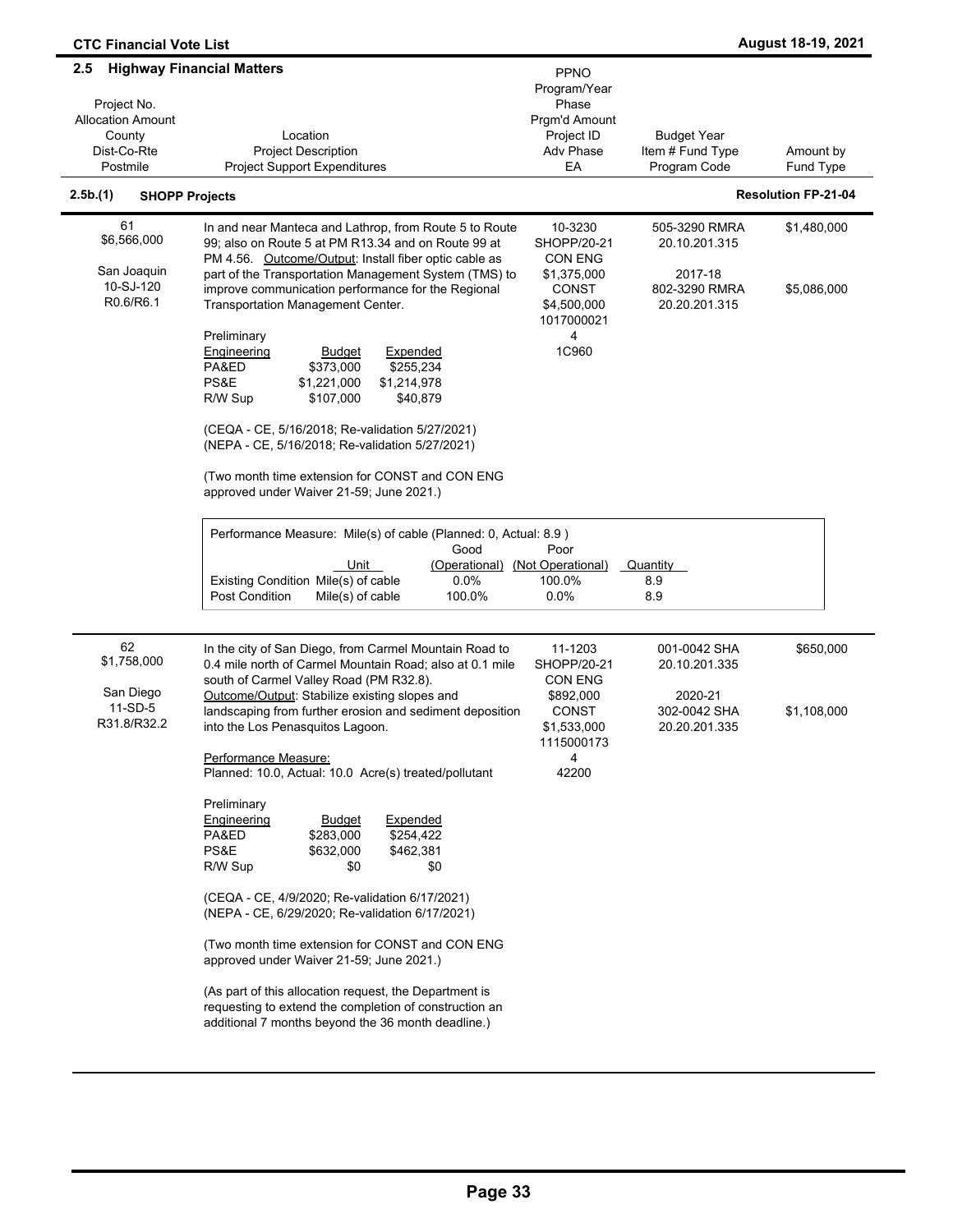## **2.5 Highway Financial Matters**

| Project No.<br>Dist-Co-Rte<br>Postmile    | <b>PPNO</b><br>Project ID | Location/Description                                                                                                                                                                                                                                                                           | EA    | Prog Year | Phase   | Programmed<br>Amount | Allocation<br>Amount       |
|-------------------------------------------|---------------------------|------------------------------------------------------------------------------------------------------------------------------------------------------------------------------------------------------------------------------------------------------------------------------------------------|-------|-----------|---------|----------------------|----------------------------|
| 2.5b(2a)                                  |                           | <b>Support Allocations for SHOPP Projects</b>                                                                                                                                                                                                                                                  |       |           |         |                      | <b>Resolution FP-21-05</b> |
| $\mathbf{1}$<br>01-Hum-101<br>1.1/2.2     | 2251<br>0100000266        | Near Garberville, from 0.5 mile south to 0.5 mile<br>north of Richardson Grove Undercrossing.<br>Realign roadway.                                                                                                                                                                              | 46480 | 22-23     | PA&ED   | \$568,000            | \$568,000                  |
|                                           |                           | (PA&ED only)                                                                                                                                                                                                                                                                                   |       |           |         |                      |                            |
|                                           |                           | (Concurrent Amendment under SHOPP<br>Amendment 20H-010; August 2021.)                                                                                                                                                                                                                          |       |           |         |                      |                            |
|                                           |                           | <b>Program Code</b><br>201.310 - Operational Improvements                                                                                                                                                                                                                                      |       |           |         |                      |                            |
|                                           |                           | <b>Performance Measure</b><br>0.0 Daily vehicle hour(s) of delay (DVHD)                                                                                                                                                                                                                        |       |           |         |                      |                            |
| $\overline{2}$<br>01-Hum-101<br>73.3/76.1 | 2544<br>0121000033        | In and near Eureka, from south of Humboldt Hill<br>Road to north of Truesdale Street. Construct<br>Americans with Disabilities Act (ADA) compliant<br>curb ramps and sidewalks, bike lanes, transit<br>stops, pedestrian refuge islands, and flashing<br>beacons as complete streets elements. | 0K940 | 23-24     | PA&ED   | \$1,380,000          | \$1,380,000                |
|                                           |                           | (Concurrent Amendment under SHOPP<br>Amendment 20H-010; August 2021.)                                                                                                                                                                                                                          |       |           |         |                      |                            |
|                                           |                           | Program Code<br>201.999 - Multiple Objective                                                                                                                                                                                                                                                   |       |           |         |                      |                            |
|                                           |                           | Performance Measure<br>1.4 Centerline mile(s)                                                                                                                                                                                                                                                  |       |           |         |                      |                            |
| 3                                         | 2501                      | Near Pecwan and Weitchpec, from 3.4 miles east<br>of Cappel Creek Bridge to 0.8 mile west of Route                                                                                                                                                                                             | 0H021 | 21-22     | PS&E    | \$1,761,000          | \$1,761,000                |
| 01-Hum-169<br>19.0/33.0                   | 0118000107                | 96, at four locations. Reconstruct storm<br>damaged roadway, construct retaining walls, and<br>rehabilitate drainage systems.                                                                                                                                                                  |       |           | R/W Sup | \$168,000            | \$168,000                  |
|                                           |                           | (Categorically Exempt)                                                                                                                                                                                                                                                                         |       |           |         |                      |                            |
|                                           |                           | (Two month time extension for PS&E and R/W<br>Sup approved under Waiver 21-59; June 2021.)                                                                                                                                                                                                     |       |           |         |                      |                            |
|                                           |                           | Program Code<br>201.131 - Permanent Restoration                                                                                                                                                                                                                                                |       |           |         |                      |                            |
|                                           |                           | Performance Measure<br>4 Location(s)                                                                                                                                                                                                                                                           |       |           |         |                      |                            |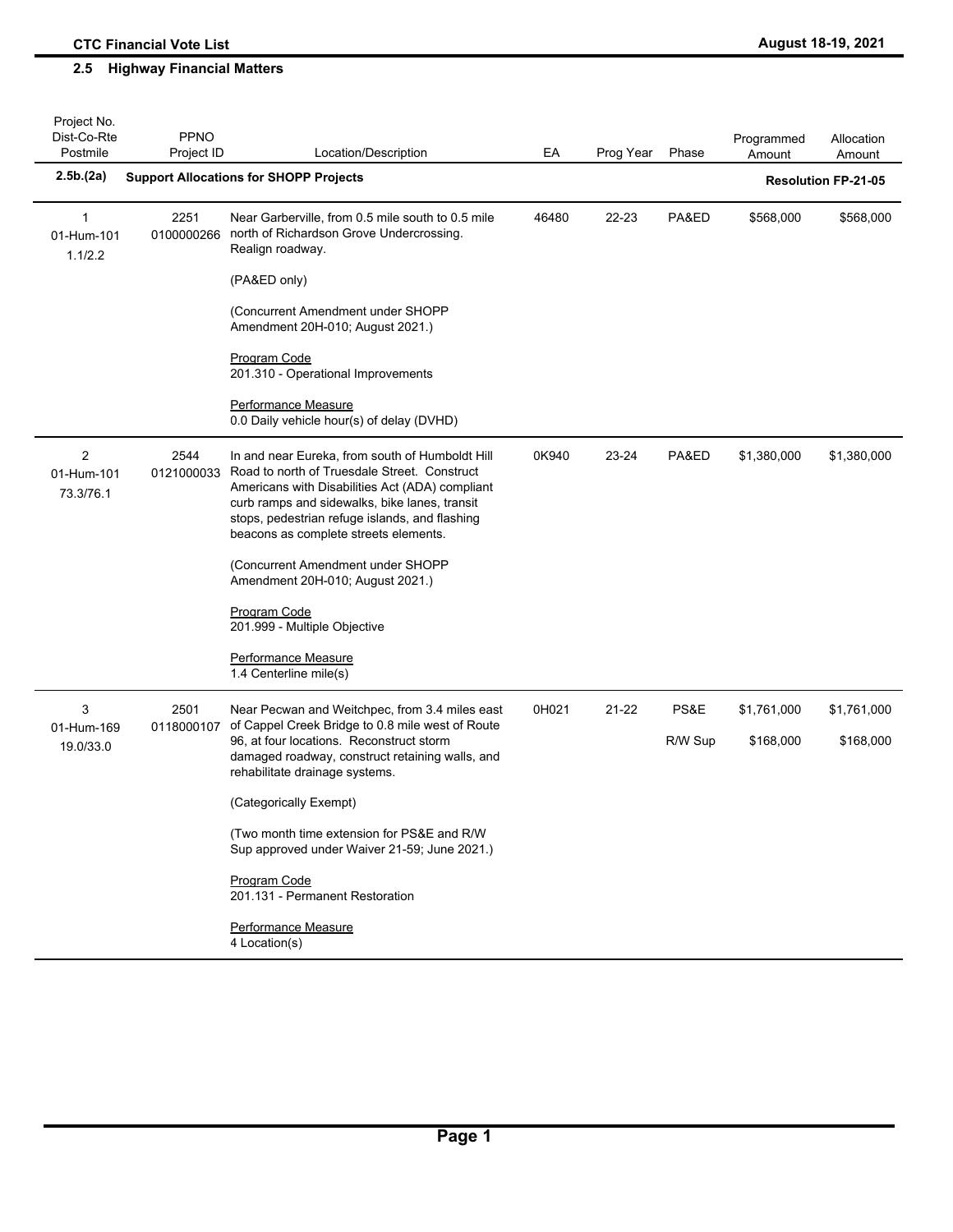| Project No.<br>Dist-Co-Rte<br>Postmile | <b>PPNO</b><br>Project ID | Location/Description                                                                                                                                                                                                                                                       | EA    | Prog Year | Phase           | Programmed<br>Amount     | Allocation<br>Amount       |
|----------------------------------------|---------------------------|----------------------------------------------------------------------------------------------------------------------------------------------------------------------------------------------------------------------------------------------------------------------------|-------|-----------|-----------------|--------------------------|----------------------------|
| 2.5b(2a)                               |                           | <b>Support Allocations for SHOPP Projects</b>                                                                                                                                                                                                                              |       |           |                 |                          | <b>Resolution FP-21-05</b> |
| 4<br>03-But-32                         | 2116<br>0319000071        | Near Chico, from Gianella Road to Muir Avenue.<br>Install lighting, widen shoulders, upgrade end<br>treatments at bridge approaches, and rehabilitate                                                                                                                      | 4H880 | 21-22     | PS&E<br>R/W Sup | \$2,000,000<br>\$350,000 | \$2,150,000<br>\$350,000   |
| 0.3/5.0                                |                           | culverts.<br>(Concurrent consideration of funding under                                                                                                                                                                                                                    |       |           |                 |                          |                            |
|                                        |                           | Resolution E-21-73; August 2021.)                                                                                                                                                                                                                                          |       |           |                 |                          |                            |
|                                        |                           | (Six month time extension for PS&E and R/W<br>Sup approved under Waiver 21-59; June 2021.)                                                                                                                                                                                 |       |           |                 |                          |                            |
|                                        |                           | Program Code<br>201.010 - Safety Improvements                                                                                                                                                                                                                              |       |           |                 |                          |                            |
|                                        |                           | Performance Measure<br>20 Collision(s) reduced                                                                                                                                                                                                                             |       |           |                 |                          |                            |
| 5<br>04-Nap-29                         | 2022G<br>0418000159       | In Napa, from First Street to 0.1 mile south of<br>Redwood Road/Trancas Street. Repair culvert.                                                                                                                                                                            | 0Q820 | 21-22     | PS&E            | \$1,792,000              | \$1,792,000                |
| 11.6/13.0                              |                           | (Categorically Exempt)                                                                                                                                                                                                                                                     |       | R/W Sup   | \$152,000       | \$152,000                |                            |
|                                        |                           | Program Code<br>201.131 - Permanent Restoration                                                                                                                                                                                                                            |       |           |                 |                          |                            |
|                                        |                           | Performance Measure<br>1 Location(s)                                                                                                                                                                                                                                       |       |           |                 |                          |                            |
| 6<br>05-Mon-183                        | 2678<br>0516000118        | In Castroville, from Del Monte Avenue to<br>Washington Street, a multi-objective Asset                                                                                                                                                                                     | 1H650 | 22-23     | PS&E            | \$3,000,000              | \$3,300,000                |
| R8.4/9.8                               |                           | Management Pilot Project. Rehabilitate<br>Pavement, repair bridge, construct storm<br>drainage system improvements, construct<br>Transportation Management System (TMS)<br>elements, improve pedestrian, bicycle, and<br>Americans with Disabilities Act (ADA) facilities. |       |           | R/W Sup         | \$6,600,000              | \$3,200,000                |
|                                        |                           | (Concurrent consideration of funding under<br>Resolution E-21-76; August 2021.)                                                                                                                                                                                            |       |           |                 |                          |                            |
|                                        |                           | (Four month time extension for PS&E and R/W<br>Sup approved under Waiver 21-59; June 2021.)                                                                                                                                                                                |       |           |                 |                          |                            |
|                                        |                           | Program Code<br>201.999 - Multiple Objective                                                                                                                                                                                                                               |       |           |                 |                          |                            |
|                                        |                           | Performance Measure<br>1 Location(s)                                                                                                                                                                                                                                       |       |           |                 |                          |                            |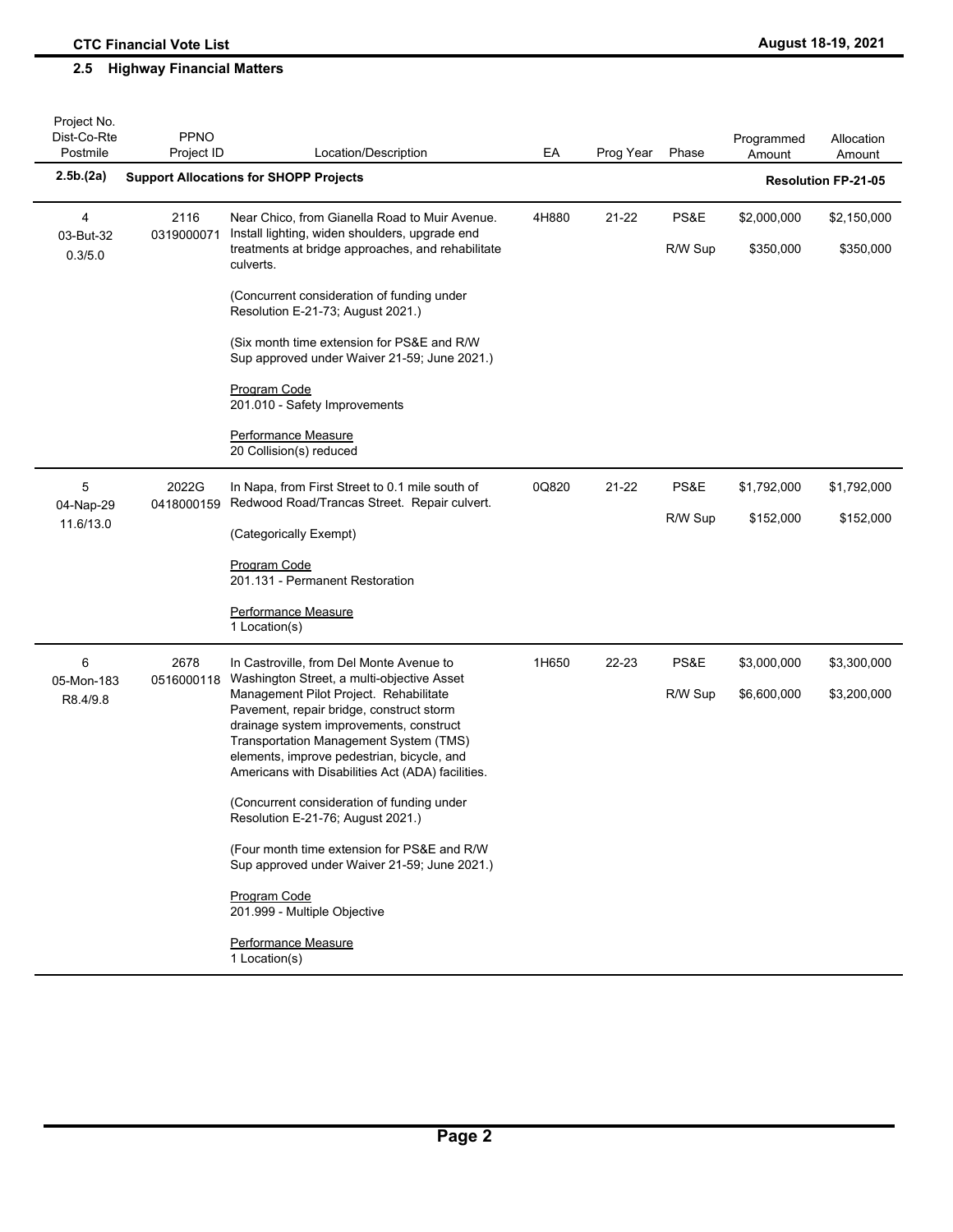| Project No.<br>Dist-Co-Rte<br>Postmile | <b>PPNO</b><br>Project ID | Location/Description                                                                                                                                                                   | EA    | Prog Year | Phase   | Programmed<br>Amount | Allocation<br>Amount       |
|----------------------------------------|---------------------------|----------------------------------------------------------------------------------------------------------------------------------------------------------------------------------------|-------|-----------|---------|----------------------|----------------------------|
| 2.5b.(2a)                              |                           | <b>Support Allocations for SHOPP Projects</b>                                                                                                                                          |       |           |         |                      | <b>Resolution FP-21-05</b> |
| 7                                      | 2667                      | Near Santa Maria, from 0.2 mile north of Route                                                                                                                                         | 1H610 | 23-24     | PS&E    | \$1,942,000          | \$1,942,000                |
| 05-SB-1<br>R35.0/49.2                  | 0516000097                | 135 Junction to Route 166 Junction. Widen<br>shoulders, install rumble strips, upgrade<br>guardrails and relocate objects from within the<br>clear recovery zone.                      |       |           | R/W Sup | \$1,237,000          | \$1,237,000                |
|                                        |                           | (Concurrent consideration of funding under<br>Resolution E-21-77; August 2021.)                                                                                                        |       |           |         |                      |                            |
|                                        |                           | (As part of this allocation request, the<br><b>Department is requesting to extend the</b><br>completion of the PS&E Sup phase an additional<br>4 months beyond the 36 month deadline.) |       |           |         |                      |                            |
|                                        |                           | (Four month time extension for PS&E and R/W)<br>Sup approved under Waiver 21-59; June 2021.)                                                                                           |       |           |         |                      |                            |
|                                        |                           | Time Extension note removed via the change<br>list for the August 2021 CTC meeting.                                                                                                    |       |           |         |                      |                            |
|                                        |                           | Program Code<br>201.015 - Collision Severity Reduction                                                                                                                                 |       |           |         |                      |                            |
|                                        |                           | Performance Measure<br>26 Collision(s) reduced                                                                                                                                         |       |           |         |                      |                            |
| 8<br>05-SBt-25<br>53.7/54.03           | 2746Y<br>0521000064       | Near Hollister, at the intersection of Route 25 and<br>Route 156. Environmental mitigation landsape<br>and monitoring for project EA 1J480.                                            | 1J481 | 23-24     | PS&E    | \$442,000            | \$442,000                  |
|                                        |                           | (Categorically Exempt)                                                                                                                                                                 |       |           |         |                      |                            |
|                                        |                           | (Concurrent Amendment under SHOPP<br>Amendment 20H-010; August 2021.)                                                                                                                  |       |           |         |                      |                            |
|                                        |                           | <b>Program Code</b><br>201.010 - Safety Improvements                                                                                                                                   |       |           |         |                      |                            |
|                                        |                           | Performance Measure<br>0 Collision(s) reduced                                                                                                                                          |       |           |         |                      |                            |
| 9<br>06-Fre-41                         | 7013<br>0618000138        | In the city of Fresno, from Ventura Avenue<br>Viaduct to Friant Road. Construct Maintenance                                                                                            | 0X780 | 22-23     | PS&E    | \$1,187,000          | \$1,410,000                |
| R23.1/R31.7                            |                           | Vehicle Pullouts (MVPs), access gates, relocate<br>irrigation facilities, and pave beyond gore.                                                                                        |       |           | R/W Sup | \$22,000             | \$22,000                   |
|                                        |                           | (Categorically Exempt)                                                                                                                                                                 |       |           |         |                      |                            |
|                                        |                           | Program Code<br>201.235 - Roadside Safety Improvements/<br>Freeway Maintenance Access                                                                                                  |       |           |         |                      |                            |
|                                        |                           | Performance Measure<br>6 Location(s)                                                                                                                                                   |       |           |         |                      |                            |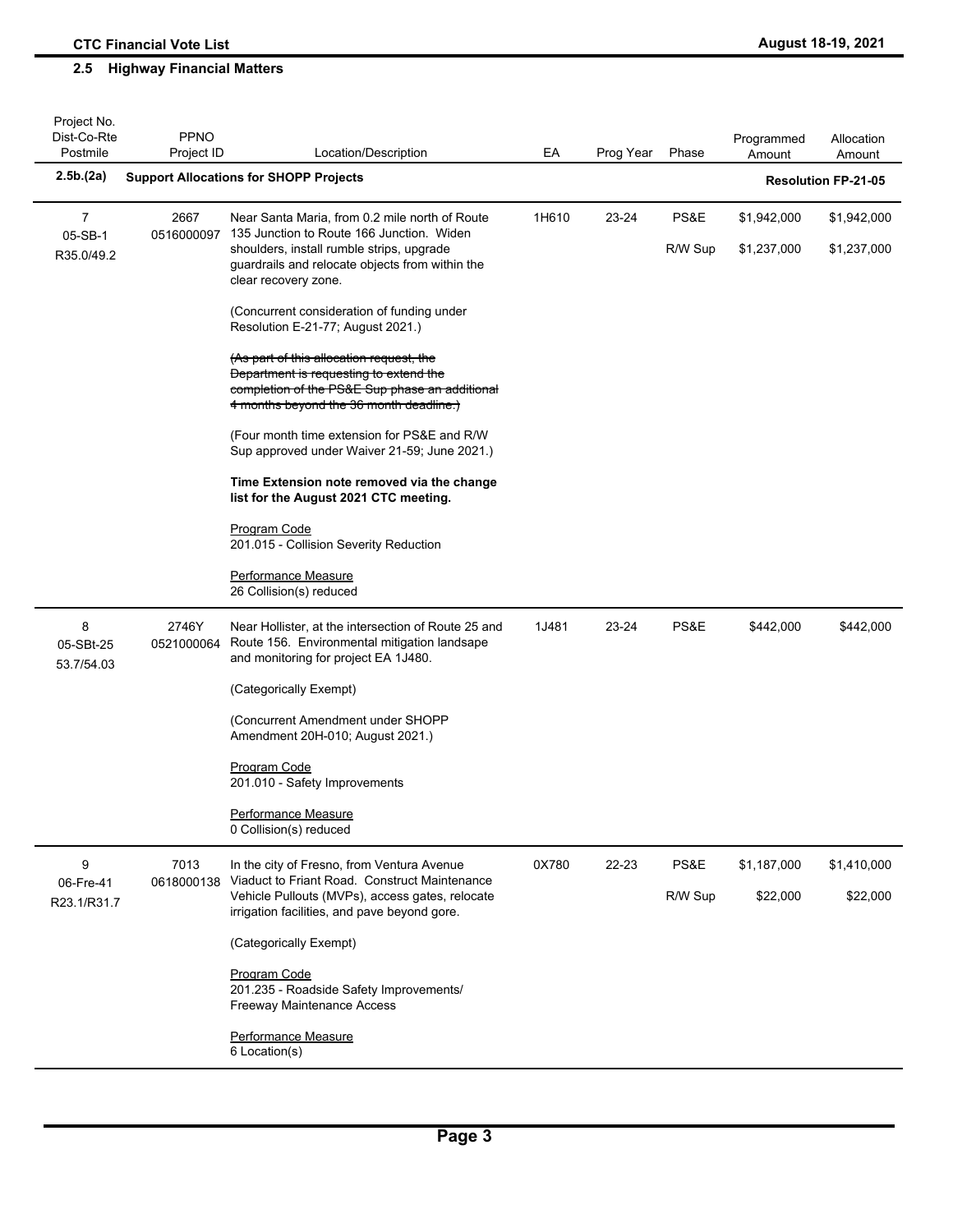| Project No.<br>Dist-Co-Rte<br>Postmile | <b>PPNO</b><br>Project ID | Location/Description                                                                                                                                                                                         | EA    | Prog Year | Phase   | Programmed<br>Amount | Allocation<br>Amount       |
|----------------------------------------|---------------------------|--------------------------------------------------------------------------------------------------------------------------------------------------------------------------------------------------------------|-------|-----------|---------|----------------------|----------------------------|
| 2.5b(2a)                               |                           | <b>Support Allocations for SHOPP Projects</b>                                                                                                                                                                |       |           |         |                      | <b>Resolution FP-21-05</b> |
| 10                                     | 7038                      | In and near Fresno, from Clovis Avenue to<br>Temperance Avenue. Construct concrete                                                                                                                           | 1A320 | 22-23     | PS&E    | \$1,100,000          | \$1,309,000                |
| 06-Fre-180<br>R62.9/R65.3              | 0619000233                | median barrier and upgrade sign panels and<br>guardrail.                                                                                                                                                     |       |           | R/W Sup | \$10,000             | \$11,000                   |
|                                        |                           | (Categorically Exempt)                                                                                                                                                                                       |       |           |         |                      |                            |
|                                        |                           | Program Code<br>201.010 - Safety Improvements                                                                                                                                                                |       |           |         |                      |                            |
|                                        |                           | Performance Measure<br>24 Collision(s) reduced                                                                                                                                                               |       |           |         |                      |                            |
| 11<br>07-LA-90<br>2.5                  | 5500<br>0718000356        | In Culver City, at the Culver City Maintenance<br>Station at 5650 Selmaraine Drive. Demolish two<br>deteriorating buildings, construct one new<br>building, and construct a wash rack.                       | 35480 | 22-23     | R/W Sup | \$28,000             | \$28,000                   |
|                                        |                           | (Categorically Exempt)                                                                                                                                                                                       |       |           |         |                      |                            |
|                                        |                           | Program Code<br>201.352 - Maintenance Facilities                                                                                                                                                             |       |           |         |                      |                            |
|                                        |                           | Performance Measure<br>1 Location(s)                                                                                                                                                                         |       |           |         |                      |                            |
| 12<br>07-LA-105                        | 5507<br>0719000005        | Near Los Angeles International Airport (LAX), at<br>three connector tunnels with Route 405. Replace                                                                                                          | 35510 | 22-23     | PS&E    | \$2,125,000          | \$2,500,000                |
| R <sub>2.1</sub>                       |                           | existing lighting with Light Emitting Diode (LED)<br>lighting and add Transportation Management<br>System (TMS) elements.                                                                                    |       |           | R/W Sup | \$117,000            | \$117,000                  |
|                                        |                           | (Categorically Exempt)                                                                                                                                                                                       |       |           |         |                      |                            |
|                                        |                           | Program Code<br>201.170 - Signs and Lighting Rehabilitation                                                                                                                                                  |       |           |         |                      |                            |
|                                        |                           | <b>Performance Measure</b><br>1,100 Lighting fixture(s)                                                                                                                                                      |       |           |         |                      |                            |
| 13                                     | 5404<br>0718000167        | In Long Beach and Compton, from Shoreline<br>Drive to north of Alondra Boulevard. Enhance                                                                                                                    | 34990 | 23-24     | R/W Sup | \$91,000             | \$91,000                   |
| 07-LA-710<br>6.0/14.1                  |                           | highway worker safety by constructing<br>Maintenance Vehicle Pullouts (MVPs), upgrading<br>guardrail and end treatments, paving beyond the<br>gore, installing erosion control, and replacing pull<br>boxes. |       |           | PS&E    | \$1,864,000          | \$2,160,000                |
|                                        |                           | (Categorically Exempt)                                                                                                                                                                                       |       |           |         |                      |                            |
|                                        |                           | Program Code<br>201.235 - Roadside Safety Improvements/<br>Freeway Maintenance Access                                                                                                                        |       |           |         |                      |                            |
|                                        |                           | Performance Measure<br>58 Location(s)                                                                                                                                                                        |       |           |         |                      |                            |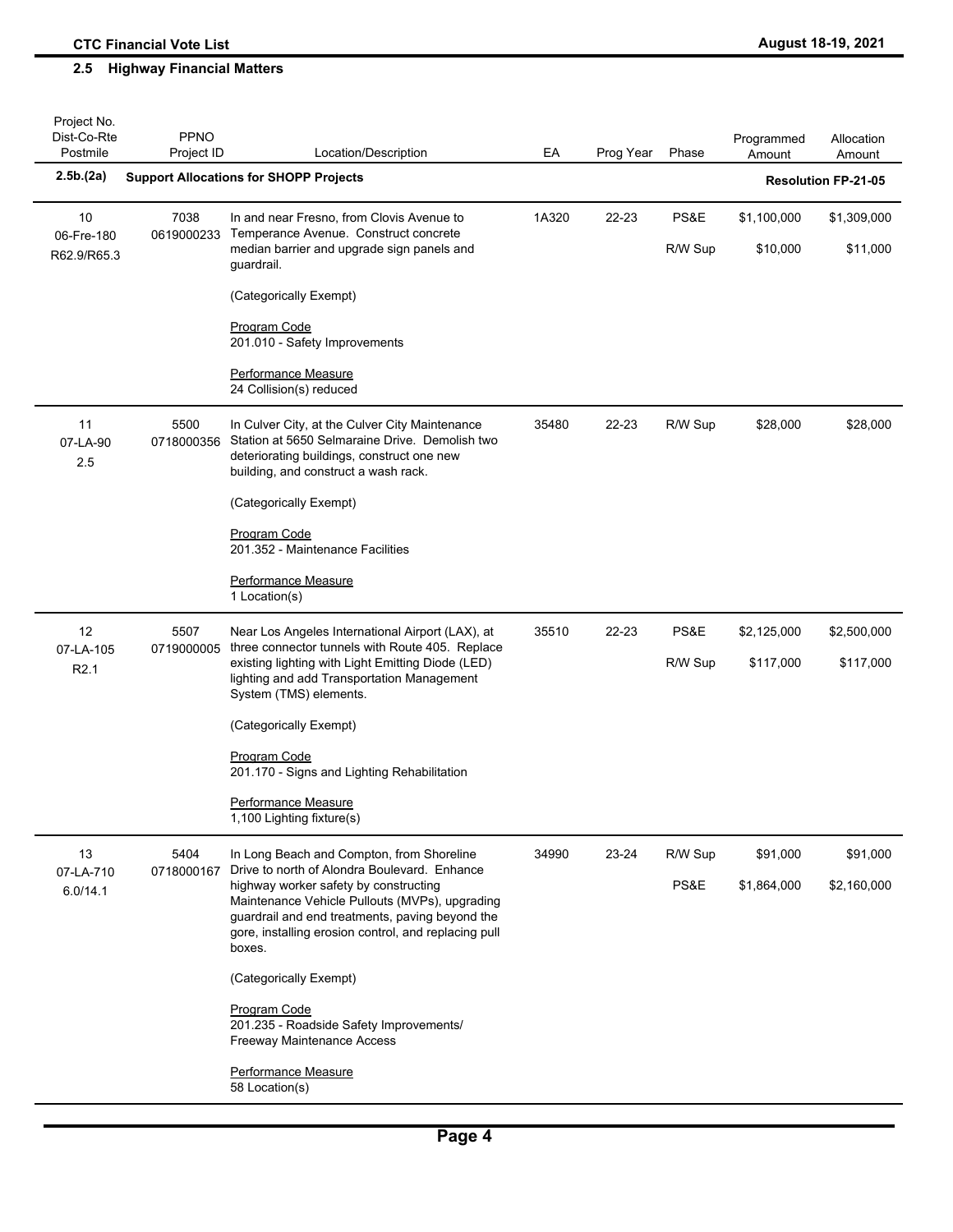| Project No.<br>Dist-Co-Rte<br>Postmile | <b>PPNO</b><br>Project ID | Location/Description                                                                                                                                                                                                                                                                                                                                                                                                                                                     | EA    | Prog Year | Phase           | Programmed<br>Amount     | Allocation<br>Amount       |
|----------------------------------------|---------------------------|--------------------------------------------------------------------------------------------------------------------------------------------------------------------------------------------------------------------------------------------------------------------------------------------------------------------------------------------------------------------------------------------------------------------------------------------------------------------------|-------|-----------|-----------------|--------------------------|----------------------------|
| 2.5b.(2a)                              |                           | <b>Support Allocations for SHOPP Projects</b>                                                                                                                                                                                                                                                                                                                                                                                                                            |       |           |                 |                          | <b>Resolution FP-21-05</b> |
| 14<br>07-Ven-33<br>18.9/19.1           | 5145<br>0716000257        | Near Ojai, north of North Fork Matilija Creek<br>Bridge No. 52-450. Widen the roadway by four<br>feet, upgrade rock block barrier, and place High<br>Friction Surface Treatment (HFST).<br>(Concurrent consideration of funding under<br>Resolution E-21-81; August 2021.)<br>(Four month time extension for PS&E approved<br>under Waiver 21-59; June 2021.)<br>Program Code<br>201.015 - Collision Severity Reduction<br>Performance Measure<br>6 Collision(s) reduced | 33230 | 21-22     | PS&E            | \$1,460,000              | \$1,558,000                |
| 15<br>08-Riv-15<br>9.4/16.3            | 3012C<br>0818000090       | In and near Murrieta, from Murrieta Hot Springs<br>Road to Bundy Canyon Road. Upgrade facilities<br>to Americans with Disabilities Act (ADA)<br>standards.<br>(Categorically Exempt)<br>Program Code<br>201.361 - Americans with Disabilities Act New<br>Curb Ramps<br>Performance Measure<br>26 Curb ramp(s)                                                                                                                                                            | 1J670 | 22-23     | PS&E<br>R/W Sup | \$1,013,000<br>\$34,000  | \$1,163,000<br>\$34,000    |
| 16<br>09-Mno-395<br>91.6/93.4          | 2460<br>0917000011        | Near Bridgeport, from Burcham Flat Road to 0.3<br>mile south of Route 395/108 Junction. Widen<br>shoulders, install rumble strips, and correct<br>superelevation at three curves.<br>(Concurrent consideration of funding under<br>Resolution E-21-87; August 2021.)<br>Program Code<br>201.015 - Collision Severity Reduction<br>Performance Measure<br>19 Collision(s) reduced                                                                                         | 36800 | 22-23     | PS&E<br>R/W Sup | \$1,764,000<br>\$395,000 | \$1,764,000<br>\$395,000   |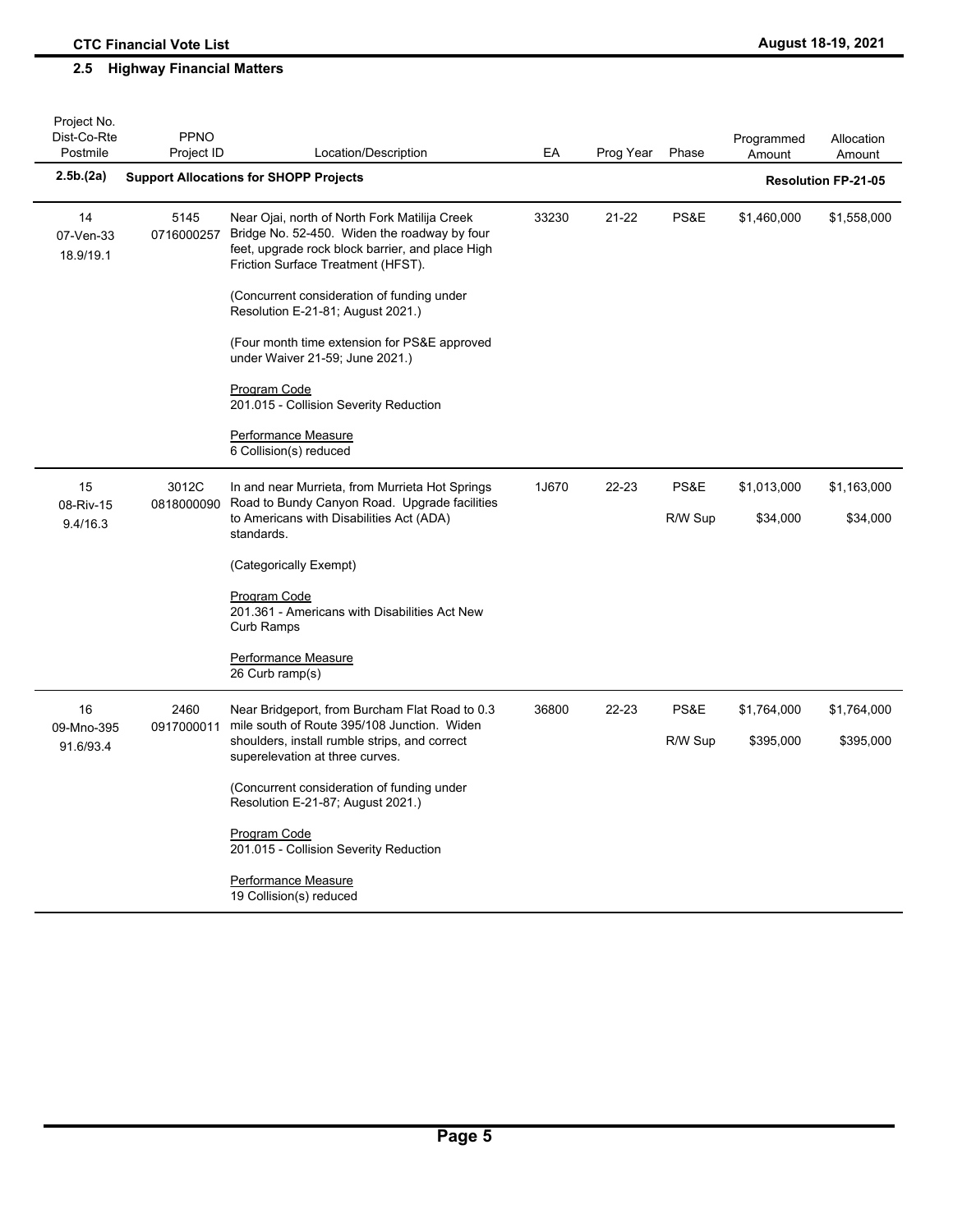| Project No.<br>Dist-Co-Rte   | <b>PPNO</b>        |                                                                                                                                                                                                                                                                                                                                                                                                                                                       |       |           |                 | Programmed               | Allocation                 |
|------------------------------|--------------------|-------------------------------------------------------------------------------------------------------------------------------------------------------------------------------------------------------------------------------------------------------------------------------------------------------------------------------------------------------------------------------------------------------------------------------------------------------|-------|-----------|-----------------|--------------------------|----------------------------|
| Postmile                     | Project ID         | Location/Description                                                                                                                                                                                                                                                                                                                                                                                                                                  | EA    | Prog Year | Phase           | Amount                   | Amount                     |
| 2.5b.(2a)                    |                    | <b>Support Allocations for SHOPP Projects</b>                                                                                                                                                                                                                                                                                                                                                                                                         |       |           |                 |                          | <b>Resolution FP-21-05</b> |
| 17<br>10-Mer-33<br>R0.4/1.5  | 3441<br>1018000276 | In and near Dos Palos, from Christian Avenue to<br>north of Santos street; also in Gustine on Route<br>140 from east of Jensen Road to 2nd Street (PM<br>4.8/6.2). Upgrade facilities to Americans with<br>Disabilities Act (ADA) standards.                                                                                                                                                                                                          | 1G250 | 22-23     | PS&E<br>R/W Sup | \$1,594,000<br>\$200,000 | \$1,594,000<br>\$200,000   |
|                              |                    | (Categorically Exempt)<br><b>Program Code</b><br>201.361 - Americans with Disabilities Act New<br>Curb Ramps<br>Performance Measure<br>72 Curb ramp(s)                                                                                                                                                                                                                                                                                                |       |           |                 |                          |                            |
| 18<br>10-Mer-99<br>24.5/28.2 | 3442<br>1013000245 | Near Atwater, from south of Westside Boulevard<br>to south of Hammatt Avenue. Upgrade guardrail<br>to current standards.<br>(Categorically Exempt)<br>Program Code<br>201.015 - Collision Severity Reduction<br>Performance Measure<br>7 Collision(s) reduced                                                                                                                                                                                         | 0Y610 | 22-23     | PS&E<br>R/W Sup | \$1,374,000<br>\$20,000  | \$1,374,000<br>\$20,000    |
| 19<br>10-SJ-99<br>0.0/7.0    | 3298<br>1017000204 | In and near Manteca, Ripon and Salida, from<br>south of Hammett Road to north of Yosemite<br>Avenue. Pave areas behind the gore, construct<br>Maintenance Vehicle Pullouts (MVPs), and slope<br>pave beneath abutments to reduce maintenance<br>and enhance highway worker safety.<br>(Categorically Exempt)<br>Program Code<br>201.235 - Roadside Safety Improvements/<br>Freeway Maintenance Access<br><b>Performance Measure</b><br>41 Location(s) | 1H530 | 22-23     | PS&E<br>R/W Sup | \$826,000<br>\$10,000    | \$826,000<br>\$10,000      |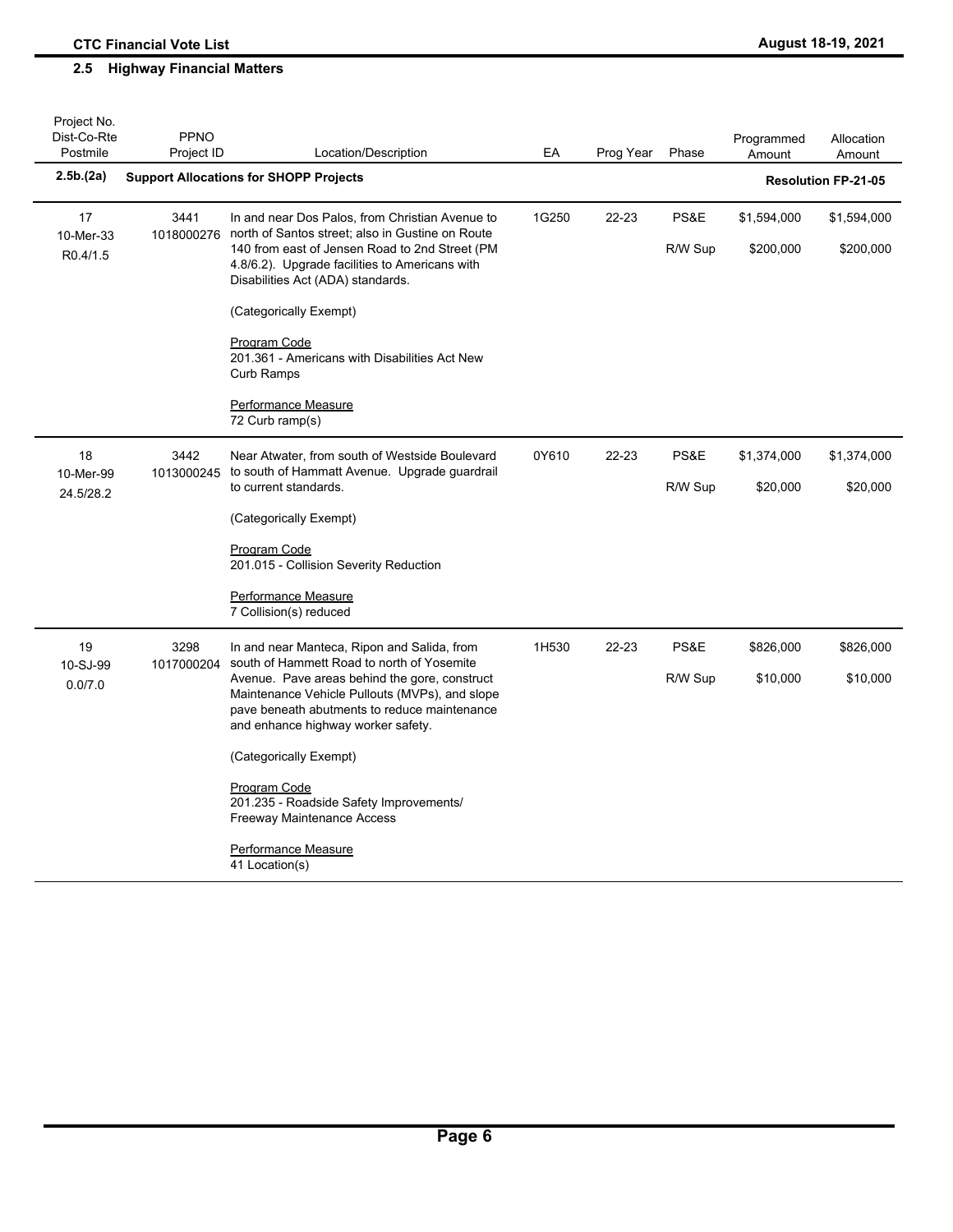| Project No.<br>Dist-Co-Rte<br>Postmile | <b>PPNO</b><br>Project ID | Location/Description                                                                                                                                                                                                                                                                                                                                                                                                       | EA    | Prog Year | Phase   | Programmed<br>Amount | Allocation<br>Amount       |
|----------------------------------------|---------------------------|----------------------------------------------------------------------------------------------------------------------------------------------------------------------------------------------------------------------------------------------------------------------------------------------------------------------------------------------------------------------------------------------------------------------------|-------|-----------|---------|----------------------|----------------------------|
| 2.5b.(2a)                              |                           | <b>Support Allocations for SHOPP Projects</b>                                                                                                                                                                                                                                                                                                                                                                              |       |           |         |                      | <b>Resolution FP-21-05</b> |
| 20<br>10-SJ-99<br>4.6/5.3              | 3126A<br>1018000159       | In Manteca, from south of Austin Road to south<br>of Route 99/120 Separation. Operational<br>improvements by lengthening and reconstructing<br>overcrossing and railroad overhead, eliminate<br>one interchange, and upgrade safety barriers.<br>Financial Contribution Only (FCO) to San<br>Joaquin Council of Governments (SJCOG) for<br>construction implementation.<br>(Future consideration of funding approved under | 1E74U | 21-22     | PS&E    | \$20,000             | \$20,000                   |
|                                        |                           | Resolution E-19-86; October 2019.)<br>(Two month time extension for PS&E approved<br>under Waiver 21-59; June 2021.)                                                                                                                                                                                                                                                                                                       |       |           |         |                      |                            |
|                                        |                           | <b>Program Code</b><br>201.310 - Operational Improvements                                                                                                                                                                                                                                                                                                                                                                  |       |           |         |                      |                            |
|                                        |                           | Performance Measure<br>2,385.0 Daily vehicle hour(s) of delay (DVHD)                                                                                                                                                                                                                                                                                                                                                       |       |           |         |                      |                            |
| 21<br>10-SJ-99                         | 3407<br>1017000203        | In and near Lodi, from south of Harney Lane to<br>north of Turner Road. Pave areas behind the                                                                                                                                                                                                                                                                                                                              | 1H510 | 22-23     | PS&E    | \$822,000            | \$961,000                  |
| 28.2/31.7                              |                           | gore, install fence, place vegetation control<br>barriers, slope pave beneath abutments, and<br>construct Maintenance Vehicle Pullouts (MVPs)<br>to reduce maintenance and enhance highway<br>worker safety.                                                                                                                                                                                                               |       |           | R/W Sup | \$11,000             | \$11,000                   |
|                                        |                           | (Categorically Exempt)                                                                                                                                                                                                                                                                                                                                                                                                     |       |           |         |                      |                            |
|                                        |                           | <b>Program Code</b><br>201.235 - Roadside Safety Improvements/<br>Freeway Maintenance Access                                                                                                                                                                                                                                                                                                                               |       |           |         |                      |                            |
|                                        |                           | Performance Measure<br>24 Location(s)                                                                                                                                                                                                                                                                                                                                                                                      |       |           |         |                      |                            |
| 22<br>10-SJ-120                        | 3477<br>1019000084        | Near Manteca, at French Camp Road. Construct<br>roundabout.                                                                                                                                                                                                                                                                                                                                                                | 1K460 | 23-24     | PS&E    | \$1,598,000          | \$1,598,000                |
| 11.6                                   |                           | (Categorically Exempt)                                                                                                                                                                                                                                                                                                                                                                                                     |       |           | R/W Sup | \$591,000            | \$350,000                  |
|                                        |                           | Program Code<br>201.010 - Safety Improvements                                                                                                                                                                                                                                                                                                                                                                              |       |           |         |                      |                            |
|                                        |                           | Performance Measure<br>50 Collision(s) reduced                                                                                                                                                                                                                                                                                                                                                                             |       |           |         |                      |                            |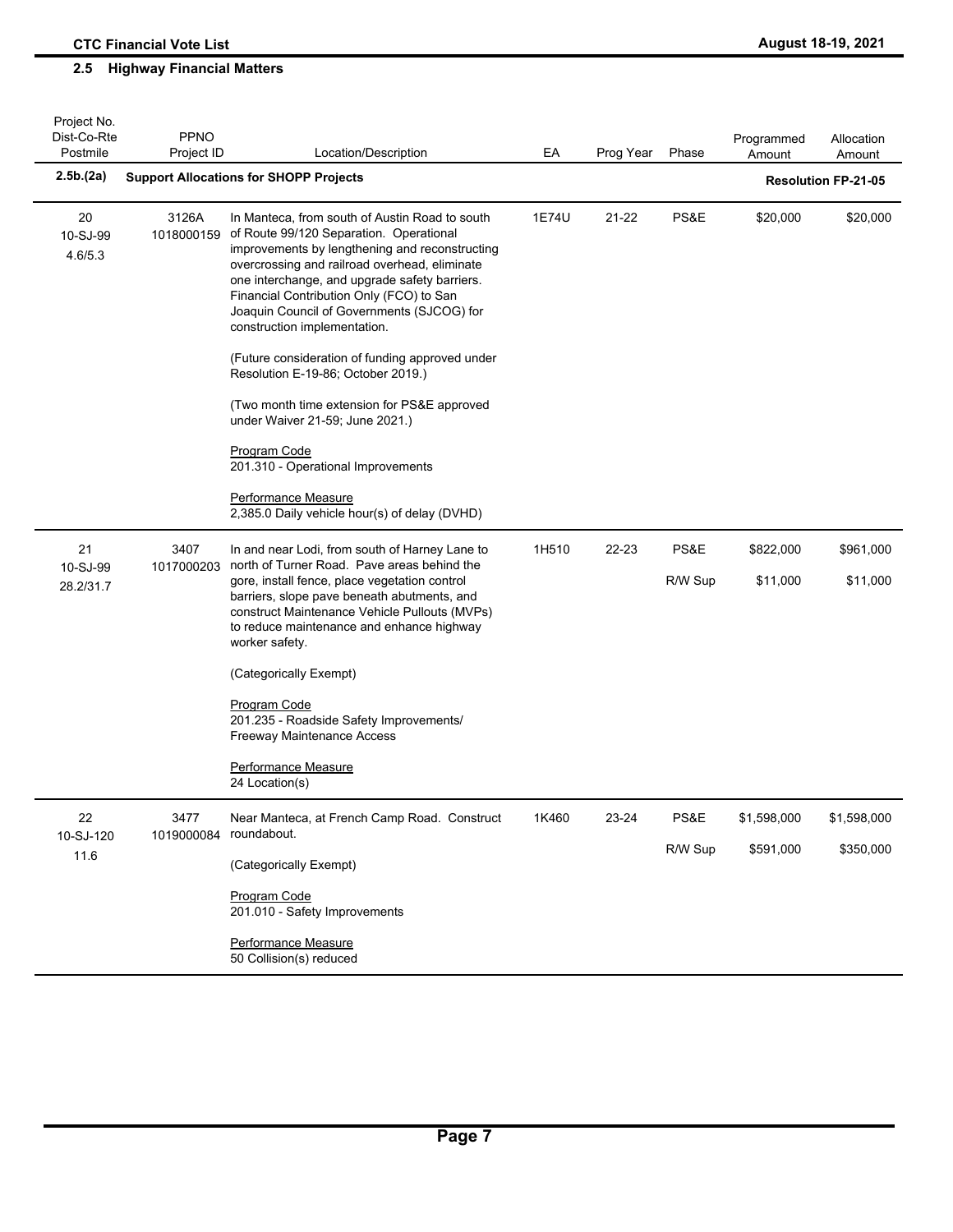| Project No.<br>Dist-Co-Rte<br>Postmile | PPNO<br>Project ID  | Location/Description                                                                                                                                                                                                                                                          | EA    | Prog Year | Phase   | Programmed<br>Amount | Allocation<br>Amount       |
|----------------------------------------|---------------------|-------------------------------------------------------------------------------------------------------------------------------------------------------------------------------------------------------------------------------------------------------------------------------|-------|-----------|---------|----------------------|----------------------------|
| 2.5b(2a)                               |                     | <b>Support Allocations for SHOPP Projects</b>                                                                                                                                                                                                                                 |       |           |         |                      | <b>Resolution FP-21-05</b> |
| 23<br>10-SJ-205                        | 3474<br>1018000272  | In and near Tracy, from Alameda County line to<br>Route 5. Upgrade guardrail to current standards.                                                                                                                                                                            | 1C380 | 22-23     | PS&E    | \$1,348,000          | \$1,348,000                |
| L0.0/R13.2                             |                     | (Categorically Exempt)                                                                                                                                                                                                                                                        |       |           | R/W Sup | \$19,000             | \$20,000                   |
|                                        |                     | Program Code<br>201.015 - Collision Severity Reduction                                                                                                                                                                                                                        |       |           |         |                      |                            |
|                                        |                     | Performance Measure<br>8 Collision(s) reduced                                                                                                                                                                                                                                 |       |           |         |                      |                            |
| 24<br>10-Sta-99                        | 3475<br>1017000187  | In Modesto, near Zeff Road Undercrossing.<br><b>Construct stormwater Best Management</b>                                                                                                                                                                                      | 1H600 | 23-24     | PS&E    | \$938,000            | \$938,000                  |
| R14.9                                  |                     | Practices (BMPs).                                                                                                                                                                                                                                                             |       |           | R/W Sup | \$38,000             | \$5,000                    |
|                                        |                     | (Categorically Exempt)                                                                                                                                                                                                                                                        |       |           |         |                      |                            |
|                                        |                     | <b>Program Code</b><br>201.335 - Storm Water Mitigation                                                                                                                                                                                                                       |       |           |         |                      |                            |
|                                        |                     | Performance Measure<br>18.0 Acre(s) treated/pollutant                                                                                                                                                                                                                         |       |           |         |                      |                            |
| 25<br>12-Ora-1<br>R0.1/R0.9            | 2209A<br>1218000013 | In Dana Point, from Route 5 (PM R0.129) to<br>north of Doheny Park Road. Improve worker<br>safety by installing Maintenance Vehicle Pullouts<br>(MVPs) and relocating roadside facilities away<br>from traffic, and construct stormwater Best<br>Management Practices (BMPs). | 0Q990 | 22-23     | PS&E    | \$720,000            | \$720,000                  |
|                                        |                     | (Categorically Exempt)                                                                                                                                                                                                                                                        |       |           |         |                      |                            |
|                                        |                     | Program Code<br>201.235 - Roadside Safety Improvements/<br><b>Freeway Maintenance Access</b>                                                                                                                                                                                  |       |           |         |                      |                            |
|                                        |                     | Performance Measure<br>24 Location(s)                                                                                                                                                                                                                                         |       |           |         |                      |                            |
| 26<br>12-Ora-22<br>R0.9/R9.4           | 2869B<br>1219000091 | In the cities of Garden Grove, Westminster, and<br>Orange, from Bolsa Chica Road to Lewis Street.<br>Install safety lighting and upgrade median barrier,<br>drainage systems, and signs.                                                                                      | 0S110 | 23-24     | PA&ED   | \$2,240,000          | \$2,240,000                |
|                                        |                     | (Concurrent Amendment under SHOPP<br>Amendment 20H-010; August 2021.)                                                                                                                                                                                                         |       |           |         |                      |                            |
|                                        |                     | Program Code<br>201.010 - Safety Improvements                                                                                                                                                                                                                                 |       |           |         |                      |                            |
|                                        |                     | Performance Measure<br>515 Collision(s) reduced                                                                                                                                                                                                                               |       |           |         |                      |                            |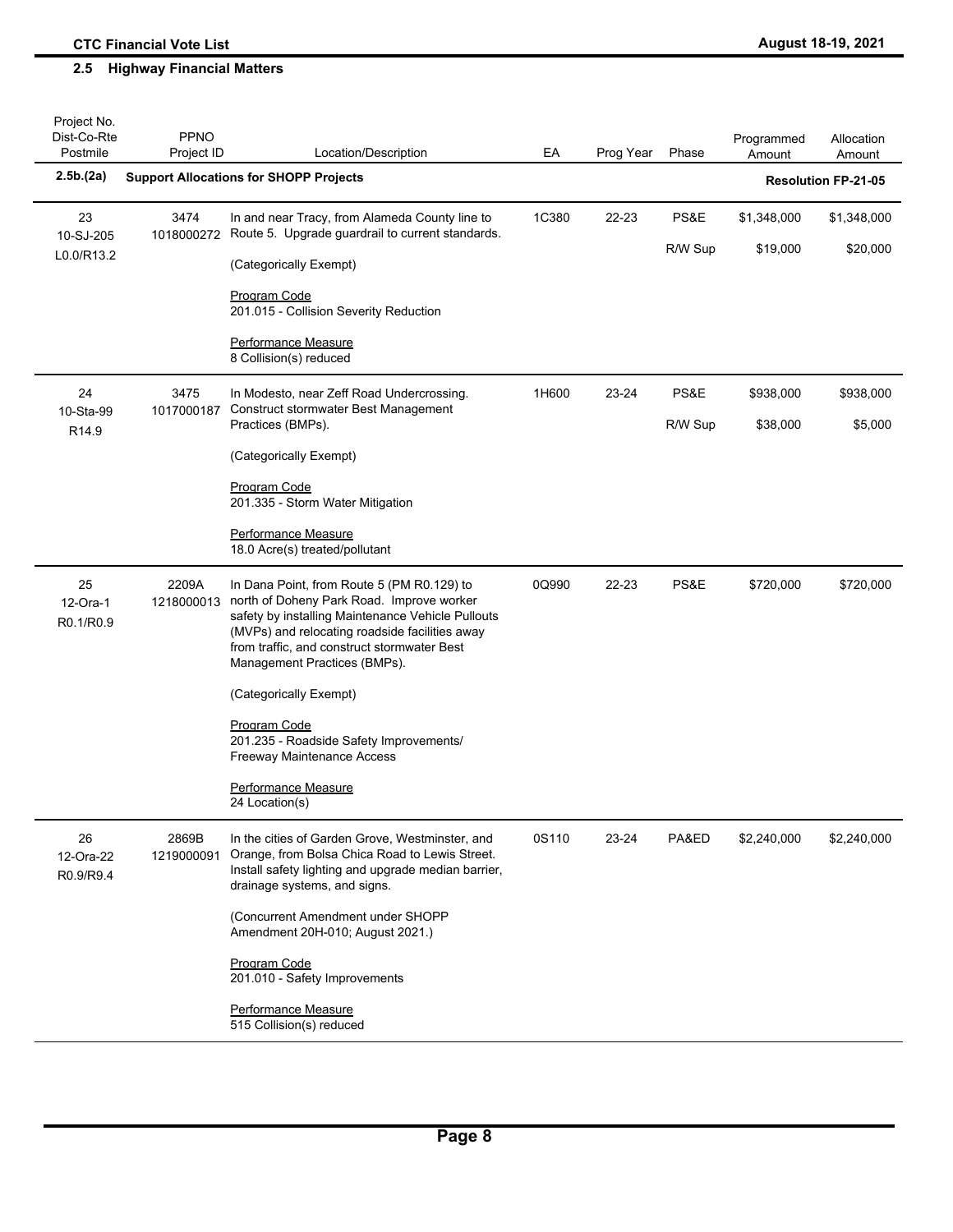| Component    | No. of Phases | <b>Total Amount</b> |
|--------------|---------------|---------------------|
| PA&ED        |               |                     |
| PS&E         |               |                     |
| R/W Sup      |               |                     |
| <b>Total</b> |               |                     |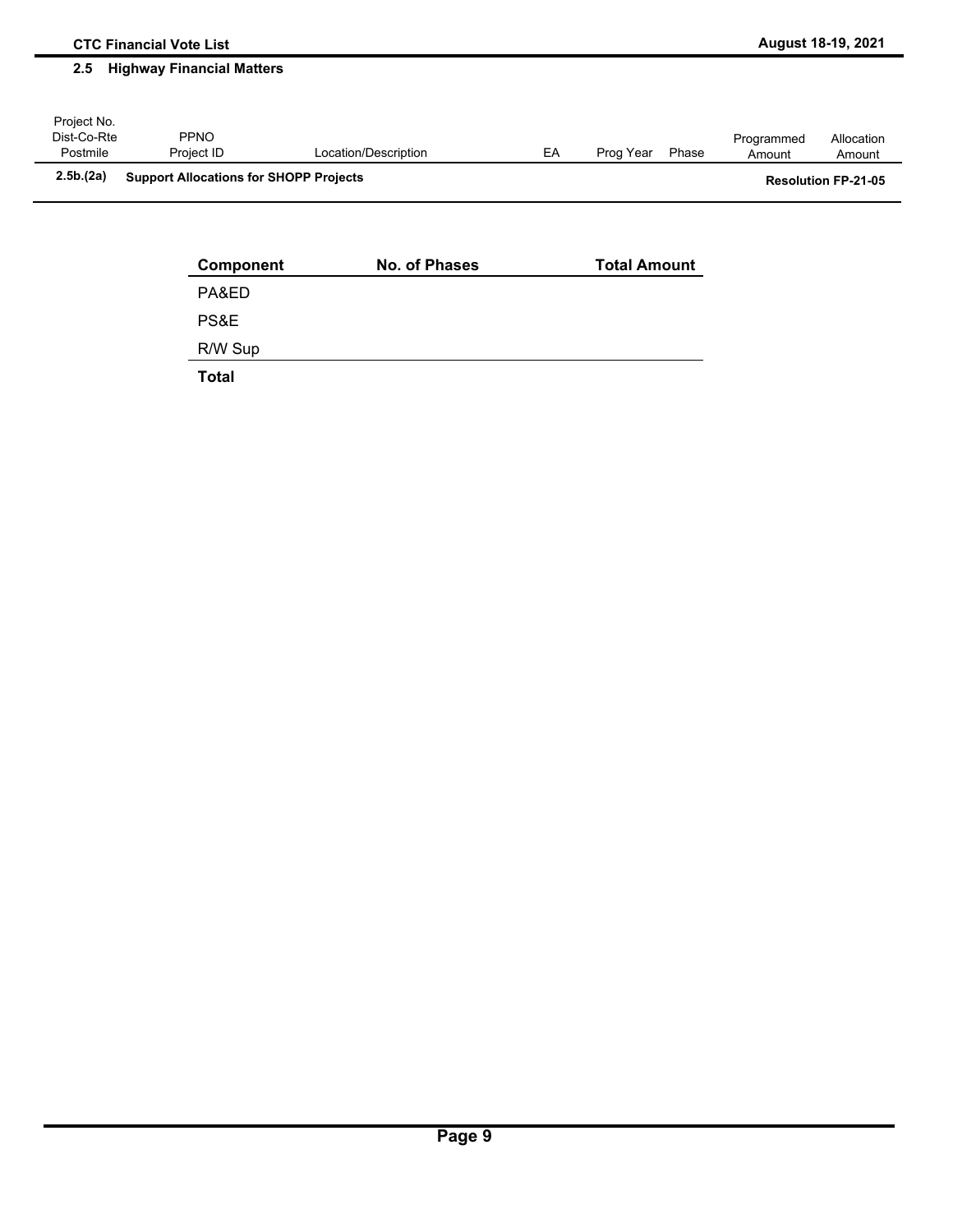| Project No.<br>Dist-Co-Rte<br>Postmile | <b>PPNO</b><br>Project ID | Location/Description                                                                                                                                                                                                          | EA                                                                   | Prog Year | Phase           | Programmed<br>Amount     | Allocation<br>Amount     |
|----------------------------------------|---------------------------|-------------------------------------------------------------------------------------------------------------------------------------------------------------------------------------------------------------------------------|----------------------------------------------------------------------|-----------|-----------------|--------------------------|--------------------------|
| 2.5b.(2b)                              |                           |                                                                                                                                                                                                                               | Support Allocations for SHOPP SB 1 Projects of Primary Asset Classes |           |                 |                          |                          |
| 1<br>01-Hum-36<br>11.3/34.6            | 2363<br>0112000292        | Near Bridgeville, at Hely Creek Bridge No.<br>04-0092, Little Larabee Creek Bridge No.<br>04-0102 (PM 25.3), and Butte Creek Bridge No.<br>04-0116. Upgrade bridge rails and widen at one<br>bridge, and replace two bridges. | 0C500                                                                | 21-22     | PS&E<br>R/W Sup | \$2,622,000<br>\$245,000 | \$2,622,000<br>\$245,000 |
|                                        |                           | (G13 Contingency)                                                                                                                                                                                                             |                                                                      |           |                 |                          |                          |
|                                        |                           | (Concurrent consideration of funding under<br>Resolution E-21-72; August 2021.)                                                                                                                                               |                                                                      |           |                 |                          |                          |
|                                        |                           | (Four month time extension for PS&E and R/W)<br>Sup approved under Waiver 21-59; June 2021.)                                                                                                                                  |                                                                      |           |                 |                          |                          |
|                                        |                           | <b>Program Code</b><br>201.112 - Bridge Rail Replacement and Upgrade                                                                                                                                                          |                                                                      |           |                 |                          |                          |
|                                        |                           | Performance Measure<br>1,026.0 Linear feet rail                                                                                                                                                                               |                                                                      |           |                 |                          |                          |
| 2<br>06-Fre-5                          | 6971<br>0618000049        | Near Los Banos, from Shields Avenue to Merced<br>County line (PM 66.159). Rehabilitate pavement,                                                                                                                              | 0X280                                                                | 22-23     | PS&E            | \$1,100,000              | \$1,100,000              |
| 60.1/66.2                              |                           | install Transportation Management System<br>(TMS) elements, and upgrade signs, guardrail,<br>and lighting.                                                                                                                    |                                                                      |           | R/W Sup         | \$19,000                 | \$19,000                 |
|                                        |                           | (Categorically Exempt)                                                                                                                                                                                                        |                                                                      |           |                 |                          |                          |
|                                        |                           | <b>Program Code</b><br>201.121 - Pavement Rehabilitation (CAPM)                                                                                                                                                               |                                                                      |           |                 |                          |                          |
|                                        |                           | <b>Performance Measure</b><br>24.1 Lane mile(s)                                                                                                                                                                               |                                                                      |           |                 |                          |                          |
| 3                                      | 6928<br>0615000309        | Near Kettleman City, from Quail Avenue to<br>Nevada Avenue. Rehabilitate roadway, upgrade                                                                                                                                     | 0U460                                                                | 22-23     | PS&E            | \$1,900,000              | \$1,800,000              |
| 06-Kin-41<br>20.0/28.4                 |                           | lighting and guardrail, replace signs, construct<br>rumble strips, and install Transportation<br>Management System (TMS) elements.                                                                                            |                                                                      |           | R/W Sup         | \$20,000                 | \$20,000                 |
|                                        |                           | (Categorically Exempt)                                                                                                                                                                                                        |                                                                      |           |                 |                          |                          |
|                                        |                           | Program Code<br>201.122 - Roadway Rehabilitation (2R)                                                                                                                                                                         |                                                                      |           |                 |                          |                          |
|                                        |                           | Performance Measure<br>16.8 Lane mile(s)                                                                                                                                                                                      |                                                                      |           |                 |                          |                          |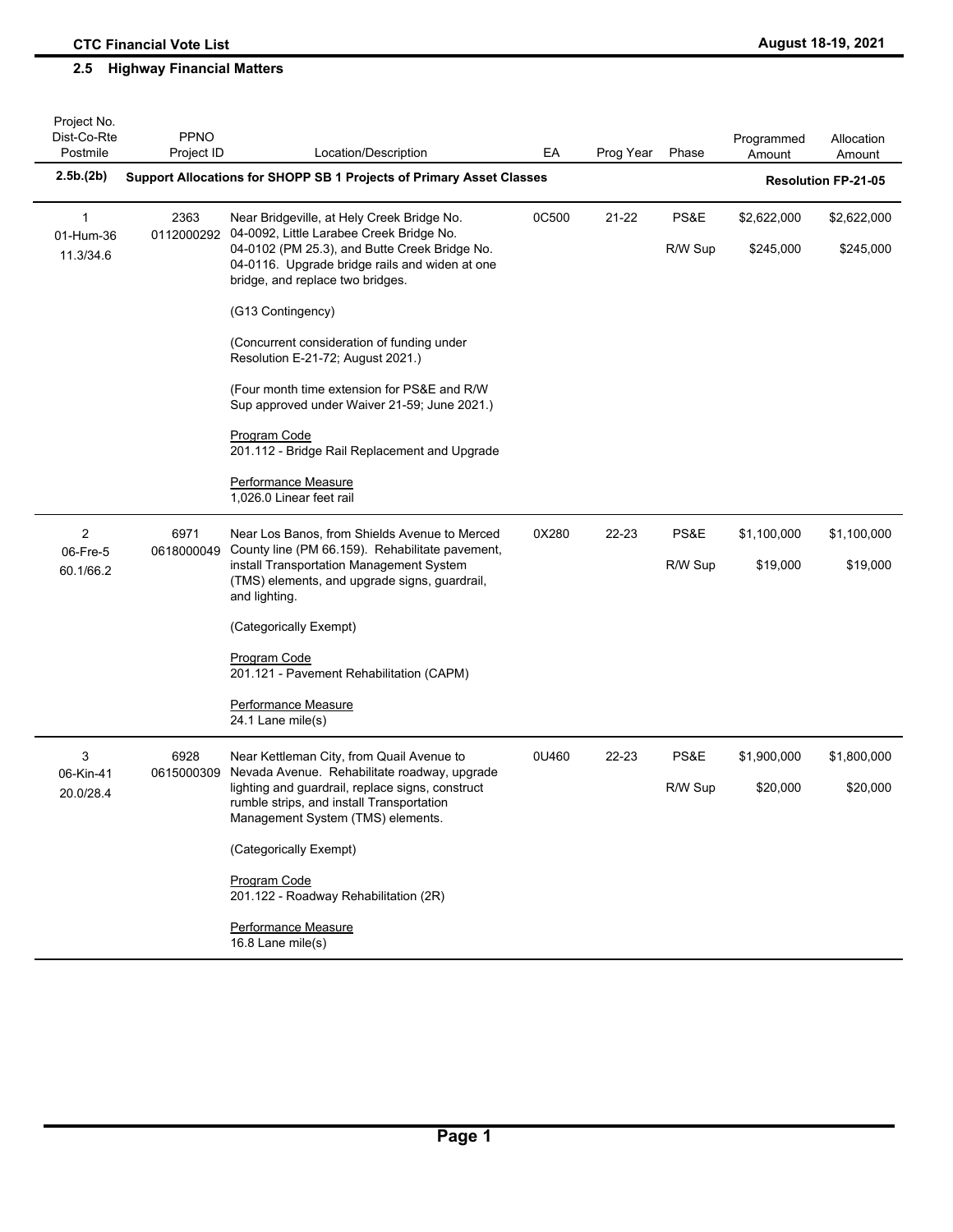| Project No.<br>Dist-Co-Rte<br>Postmile | <b>PPNO</b><br>Project ID | Location/Description                                                                                                                                                                                                                                                                                                                                                                                                                                                                                                                                                      | EA    | Prog Year | Phase   | Programmed<br>Amount | Allocation<br>Amount       |
|----------------------------------------|---------------------------|---------------------------------------------------------------------------------------------------------------------------------------------------------------------------------------------------------------------------------------------------------------------------------------------------------------------------------------------------------------------------------------------------------------------------------------------------------------------------------------------------------------------------------------------------------------------------|-------|-----------|---------|----------------------|----------------------------|
| 2.5b.(2b)                              |                           | Support Allocations for SHOPP SB 1 Projects of Primary Asset Classes                                                                                                                                                                                                                                                                                                                                                                                                                                                                                                      |       |           |         |                      | <b>Resolution FP-21-05</b> |
| 4<br>06-Tul-216                        | 6696<br>0618000012        | In and near Visalia, from Route 198 to east of Sol<br>Road. Rehabilitate roadway by replacing                                                                                                                                                                                                                                                                                                                                                                                                                                                                             | 0W900 | 22-23     | PS&E    | \$1,900,000          | \$2,250,000                |
| 0.0/R2.9                               |                           | distressed asphalt, provide non-motorized<br>transportation facilities and bring Americans with<br>Disabilities Act (ADA) facilities to current<br>standards.                                                                                                                                                                                                                                                                                                                                                                                                             |       |           | R/W Sup | \$700,000            | \$750,000                  |
|                                        |                           | (Concurrent consideration of funding under<br>Resolution E-21-78; August 2021.)                                                                                                                                                                                                                                                                                                                                                                                                                                                                                           |       |           |         |                      |                            |
|                                        |                           | <b>Program Code</b><br>201.120 - Roadway Rehabilitation (3R)                                                                                                                                                                                                                                                                                                                                                                                                                                                                                                              |       |           |         |                      |                            |
|                                        |                           | Performance Measure<br>5.4 Lane mile(s)                                                                                                                                                                                                                                                                                                                                                                                                                                                                                                                                   |       |           |         |                      |                            |
| 5<br>07-LA-2<br>2.3/14.2               | 5184<br>0716000313        | In and near the city of Los Angeles, from<br>Centinela Avenue to Cotner Avenue, North La<br>Brea Avenue to North Oxford Avenue and North<br>Hollywood Boulevard to Allesandro Street. Grind<br>and overlay pavement, upgrade curb ramps,<br>reconstruct curb and gutter, construct bus pads<br>and bicycle and intersection improvements as<br>complete streets elements and relocate nine<br>signal poles.<br>(G13 Contingency)<br>(Categorically Exempt)<br><b>Program Code</b><br>201.121 - Pavement Rehabilitation (CAPM)<br>Performance Measure<br>20.3 Lane mile(s) | 33360 | 21-22     | R/W Sup | \$1,308,000          | \$1,308,000                |
| 6<br>07-LA-5<br>R5.5/85.7              | 5395<br>0718000149        | In Los Angeles and Ventura Counties, on various<br>routes at various locations. Install and upgrade<br>video cameras, install guardrail, and install<br>Maintenance Vehicle Pullouts (MVPs).<br>(Categorically Exempt)<br>Program Code<br>201.315 - Transportation Management Systems<br>Performance Measure<br>28 Field element(s)                                                                                                                                                                                                                                       | 34880 | 22-23     | PS&E    | \$2,879,000          | \$3,167,000                |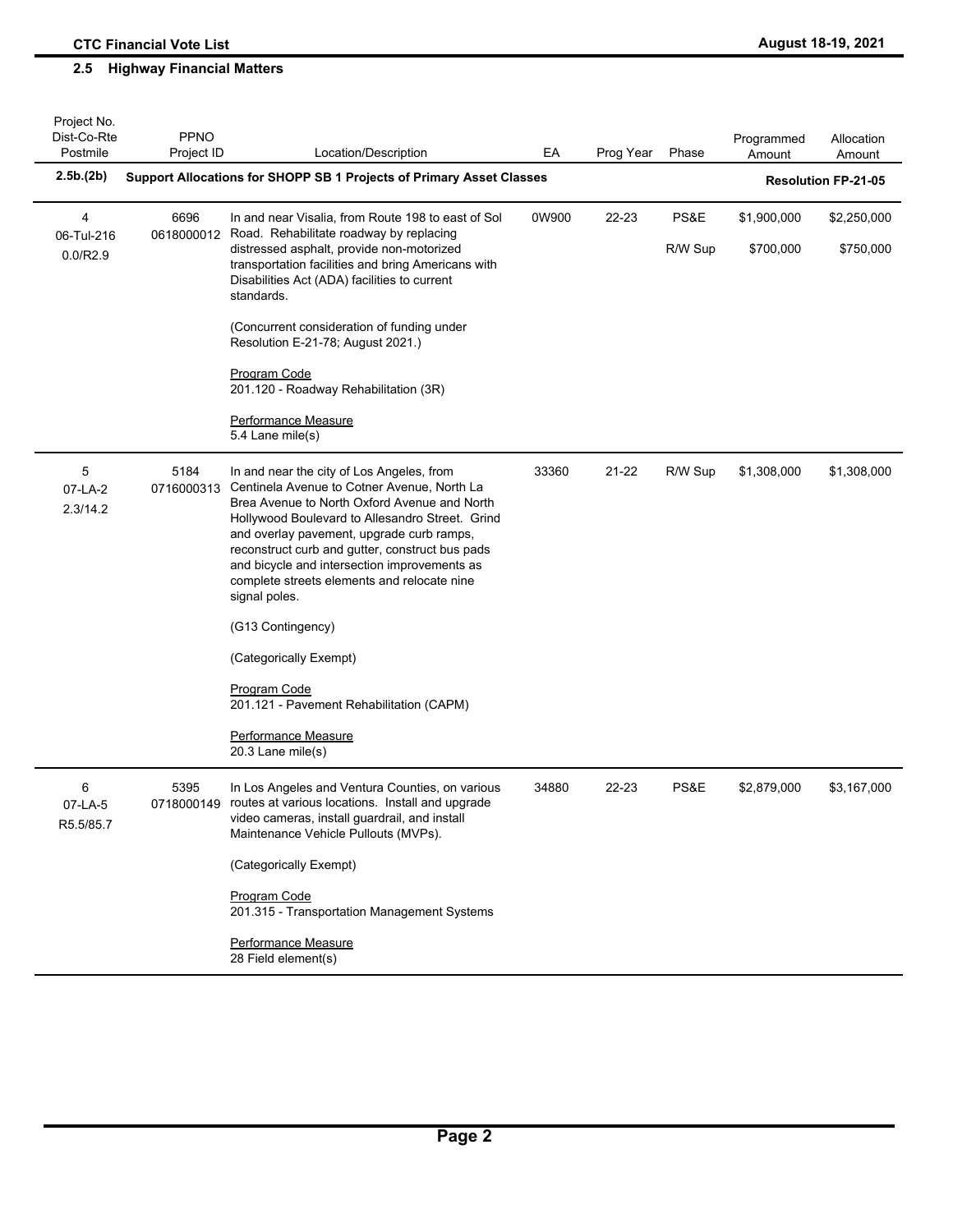| Project No.<br>Dist-Co-Rte<br>Postmile | <b>PPNO</b><br>Project ID | Location/Description                                                                                                                                                                                                                                                                   | EA    | Prog Year | Phase           | Programmed<br>Amount    | Allocation<br>Amount       |
|----------------------------------------|---------------------------|----------------------------------------------------------------------------------------------------------------------------------------------------------------------------------------------------------------------------------------------------------------------------------------|-------|-----------|-----------------|-------------------------|----------------------------|
| 2.5b.(2b)                              |                           | Support Allocations for SHOPP SB 1 Projects of Primary Asset Classes                                                                                                                                                                                                                   |       |           |                 |                         | <b>Resolution FP-21-05</b> |
| $\overline{7}$<br>07-LA-405<br>17.6    | 5490<br>0718000307        | In Lawndale, at Route 107, at Hawthorne<br>Undercrossing Bridge No. 53-1231. Seismic<br>retrofit of bridge and upgrade facilities to                                                                                                                                                   | 35390 | 22-23     | PS&E<br>R/W Sup | \$2,558,000<br>\$17,000 | \$2,177,000<br>\$16,000    |
|                                        |                           | Americans with Disabilities Act (ADA) standards.<br>(Categorically Exempt)                                                                                                                                                                                                             |       |           |                 |                         |                            |
|                                        |                           | Program Code                                                                                                                                                                                                                                                                           |       |           |                 |                         |                            |
|                                        |                           | 201.113 - Bridge Seismic Restoration                                                                                                                                                                                                                                                   |       |           |                 |                         |                            |
|                                        |                           | Performance Measure<br>1 Bridge(s)                                                                                                                                                                                                                                                     |       |           |                 |                         |                            |
| 8<br>07-LA-710                         | 5374<br>0718000092        | In Long Beach and Pasadena, at various<br>locations. Rehabilitate pump plants.                                                                                                                                                                                                         | 34700 | 22-23     | R/W Sup         | \$57,000                | \$57,000                   |
| 9.6/T32.1                              |                           | (Categorically Exempt)                                                                                                                                                                                                                                                                 |       |           |                 |                         |                            |
|                                        |                           | Program Code<br>201.151 - Drainage System Restoration                                                                                                                                                                                                                                  |       |           |                 |                         |                            |
|                                        |                           | Performance Measure<br>4 Pump plant(s) (ea)                                                                                                                                                                                                                                            |       |           |                 |                         |                            |
| 9<br>08-Riv-60                         | 3011A<br>0818000002       | In the cities of Jurupa Valley and Riverside, from<br>Wineville Road to west of Route 91/215                                                                                                                                                                                           | 1J230 | 22-23     | PS&E            | \$2,083,000             | \$2,083,000                |
| R <sub>1.0</sub> /12.0                 |                           | Separation. Install ramp meters and other<br>Transportation Management System (TMS)<br>elements, widen ramps for High-Occupancy<br>Vehicle (HOV) bypass, upgrade facilities to<br>Americans with Disabilities Act (ADA) standards,<br>and install Maintenance Vehicle Pullouts (MVPs). |       |           | R/W Sup         | \$64,000                | \$64,000                   |
|                                        |                           | (Categorically Exempt)                                                                                                                                                                                                                                                                 |       |           |                 |                         |                            |
|                                        |                           | Program Code<br>201.315 - Transportation Management Systems                                                                                                                                                                                                                            |       |           |                 |                         |                            |
|                                        |                           | Performance Measure<br>32 Field element(s)                                                                                                                                                                                                                                             |       |           |                 |                         |                            |
| 10<br>08-Riv-Var                       | 3012Q<br>0818000135       | In Riverside County, on Routes 10, 15, 60, 62,<br>91, 111, and 215 at various locations; also in San                                                                                                                                                                                   | 1J910 | 22-23     | PS&E            | \$1,463,000             | \$1,463,000                |
|                                        |                           | Bernardino County, on Route 215 in Colton at<br>Iowa Avenue (PM 0.2). Upgrade Changeable<br>Message Signs (CMS), guardrail shielding, and<br>construct Maintenance Vehicle Pullouts (MVPs).                                                                                            |       |           | R/W Sup         | \$65,000                | \$65,000                   |
|                                        |                           | (Categorically Exempt)                                                                                                                                                                                                                                                                 |       |           |                 |                         |                            |
|                                        |                           | Program Code<br>201.315 - Transportation Management Systems                                                                                                                                                                                                                            |       |           |                 |                         |                            |
|                                        |                           | Performance Measure<br>21 Field element(s)                                                                                                                                                                                                                                             |       |           |                 |                         |                            |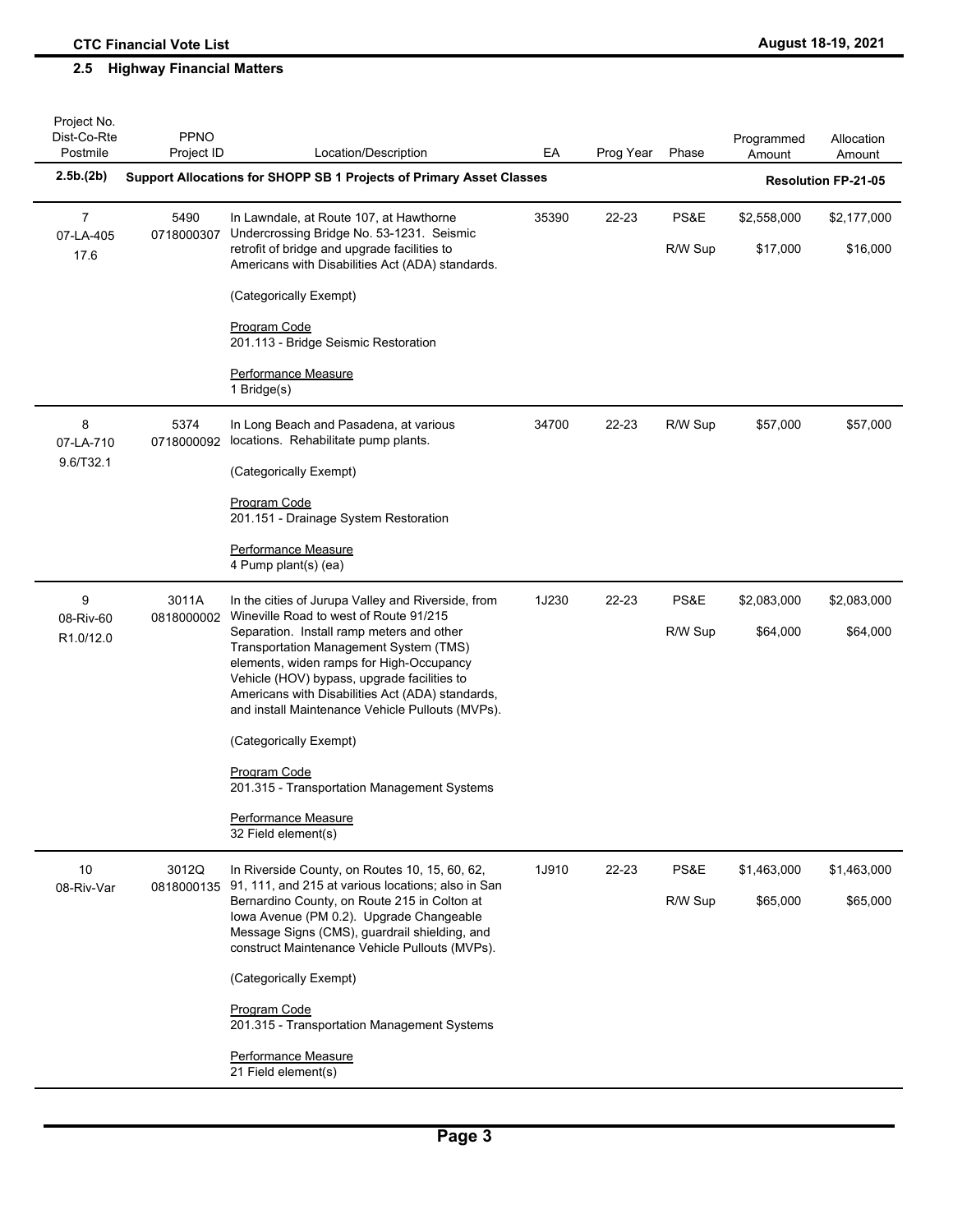| Dist-Co-Rte<br>PPNO<br>Postmile<br>Project ID<br>Location/Description<br>EA<br>Prog Year<br>Phase                                                                           | Programmed                 | Allocation |
|-----------------------------------------------------------------------------------------------------------------------------------------------------------------------------|----------------------------|------------|
|                                                                                                                                                                             | Amount<br>Amount           |            |
| 2.5b.(2b)<br>Support Allocations for SHOPP SB 1 Projects of Primary Asset Classes                                                                                           | <b>Resolution FP-21-05</b> |            |
| PS&E<br>11<br>3011U<br>1J630<br>$22 - 23$<br>In the cities of Colton and San Bernardino, from<br>south of Route 10 to Mill Street. Rehabilitate<br>0818000086<br>08-SBd-215 | \$1,205,000<br>\$1,263,000 |            |
| pavement, upgrade safety devices, upgrade<br>R/W Sup<br>3.6/6.0<br>facilities to Americans with Disabilities Act (ADA)<br>standards, and enhance highway worker safety.     | \$129,000                  | \$129,000  |
| (Categorically Exempt)                                                                                                                                                      |                            |            |
| Program Code<br>201.121 - Pavement Rehabilitation (CAPM)                                                                                                                    |                            |            |
| Performance Measure<br>18.0 Lane mile(s)                                                                                                                                    |                            |            |
| 12<br>2673<br>PS&E<br>Near Mono City, from south of Cemetery Road to<br>37870<br>$22 - 23$<br>Route 167 (east). Rehabilitate pavement,<br>0919000001<br>09-Mno-395          | \$581,000                  | \$581,000  |
| remove and replace dikes and signs, and<br>R/W Sup<br>55.5/58.2<br>upgrade guardrail.                                                                                       | \$22,000                   | \$22,000   |
| (Categorically Exempt)                                                                                                                                                      |                            |            |
| Program Code<br>201.121 - Pavement Rehabilitation (CAPM)                                                                                                                    |                            |            |
| Performance Measure<br>9.4 Lane mile(s)                                                                                                                                     |                            |            |

| Component | No. of Phases | <b>Total Amount</b> |
|-----------|---------------|---------------------|
| PA&ED     |               |                     |
| PS&E      |               |                     |
| R/W Sup   |               |                     |
| - - -     |               |                     |

**Total**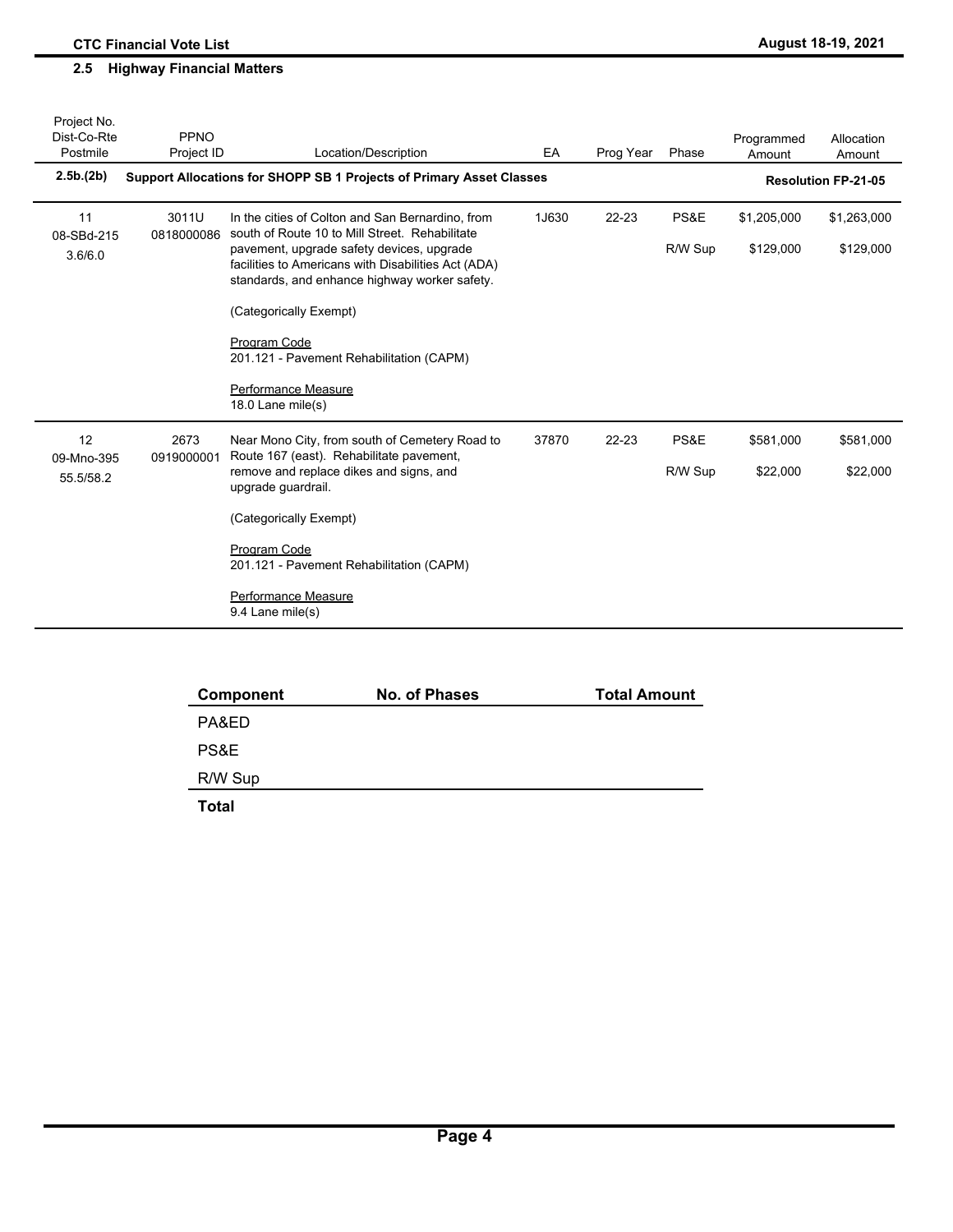| <b>CTC Financial Vote List</b>                                                      |                                                                                                                                                                                                                                                                                                                                                                                                                                                                                                                                                                                                                                                                                                                                                                                                                                                                                                                                                                                                                                     |                                                                                                              |                                                                                                           | August 18-19, 2021                                                                     |
|-------------------------------------------------------------------------------------|-------------------------------------------------------------------------------------------------------------------------------------------------------------------------------------------------------------------------------------------------------------------------------------------------------------------------------------------------------------------------------------------------------------------------------------------------------------------------------------------------------------------------------------------------------------------------------------------------------------------------------------------------------------------------------------------------------------------------------------------------------------------------------------------------------------------------------------------------------------------------------------------------------------------------------------------------------------------------------------------------------------------------------------|--------------------------------------------------------------------------------------------------------------|-----------------------------------------------------------------------------------------------------------|----------------------------------------------------------------------------------------|
| 2.5<br>Project No.<br><b>Allocation Amount</b><br>County<br>Dist-Co-Rte<br>Postmile | <b>Highway Financial Matters</b><br>Location<br><b>Project Description</b><br><b>Project Support Expenditures</b>                                                                                                                                                                                                                                                                                                                                                                                                                                                                                                                                                                                                                                                                                                                                                                                                                                                                                                                   | PPNO<br>Program/Year<br>Phase<br>Prgm'd Amount<br>Project ID<br><b>Adv Phase</b><br>EA                       | <b>Budget Year</b><br>Item # Fund Type<br>Program Code                                                    | Amount by<br>Fund Type                                                                 |
| 2.5b.(4)<br><b>SHOPP Project</b>                                                    |                                                                                                                                                                                                                                                                                                                                                                                                                                                                                                                                                                                                                                                                                                                                                                                                                                                                                                                                                                                                                                     |                                                                                                              |                                                                                                           | <b>Resolution FP-21-16</b>                                                             |
| 1<br>\$56,254,000<br>Ventura<br>07-Ven-1<br>4.0/4.2                                 | Near Oxnard, from 0.4 to 0.2 mile south of Sycamore<br>Canyon Road. Outcome/Output: Construct secant walls<br>at two locations as a permanent slope restoration solution<br>to stabilize the slope and prevent continued erosion.<br>(This is a Construction Manager/General Contractor<br>(CMGC) project.)<br>Performance Measure:<br>Planned: 2, Actual: 2 Location(s)<br>Preliminary<br><b>Budget</b><br>Expended<br>Engineering<br>\$1,484,936<br>PA&ED<br>\$1,520,000<br>PS&E<br>\$4,200,000<br>\$3,432,182<br>\$53,815<br>R/W Sup<br>\$115,000<br>(CEQA - ND, 6/12/2019; Re-validation 6/10/2021)<br>(NEPA - FONSI, 6/12/2019; Re-validation 6/10/2021)<br>(Future consideration of funding approved under<br>Resolution E-19-73; August 2019.)<br>(Two month time extension for CONST and CON ENG<br>approved under Waiver 21-59; June 2021.)<br>(As part of this allocation request, the Department is<br>requesting to extend the completion of construction an<br>additional twelve months beyond the 36 month deadline.) | 07-4930<br>SHOPP/20-21<br>CON ENG<br>\$4,350,000<br><b>CONST</b><br>\$54,615,000<br>0715000286<br>4<br>31820 | 001-0042 SHA<br>001-0890 FTF<br>20.10.201.131<br>2020-21<br>302-0042 SHA<br>302-0890 FTF<br>20.20.201.131 | \$591,000<br>\$4,563,000<br>\$5,154,000<br>\$5,861,000<br>\$45,239,000<br>\$51,100,000 |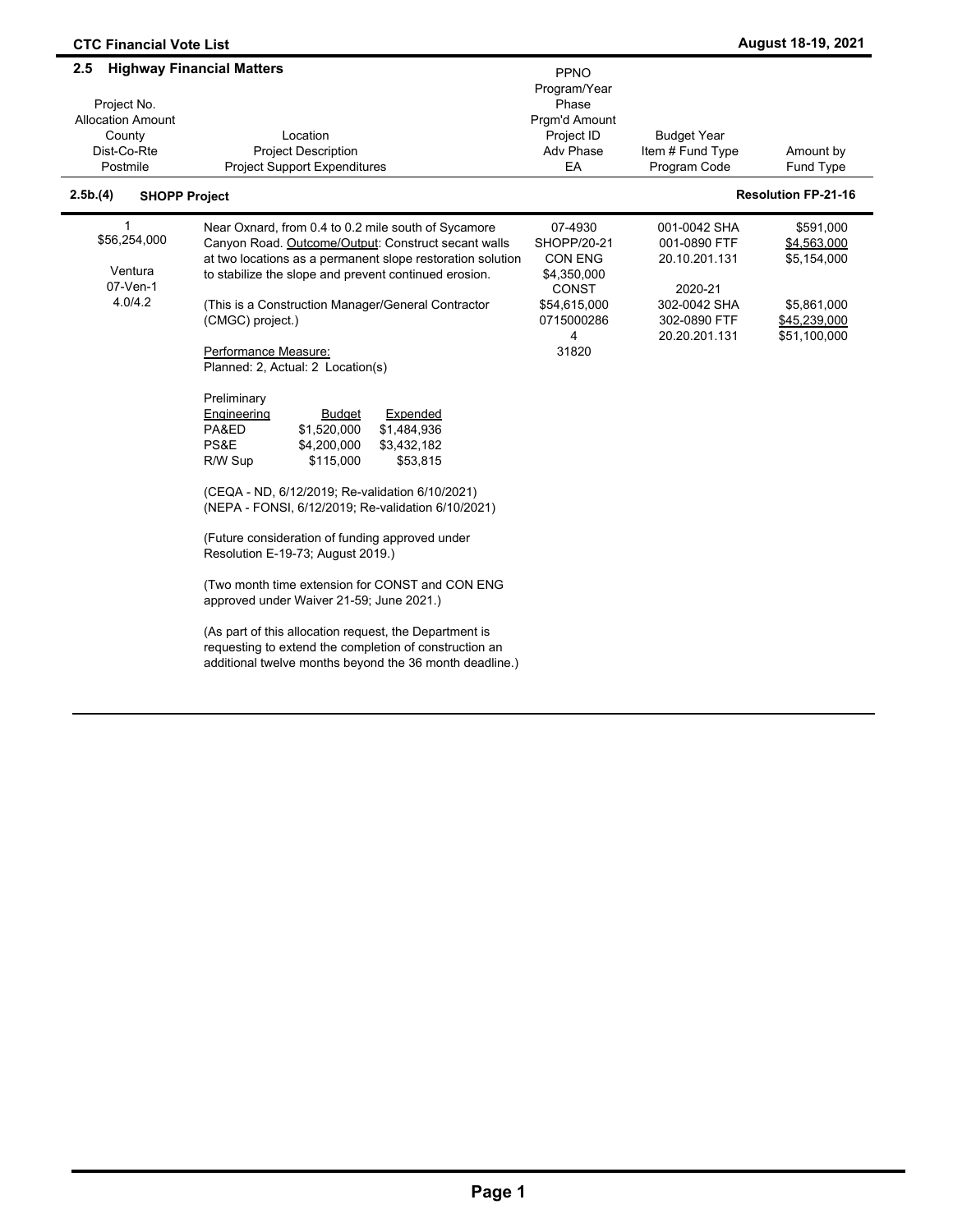| Project#<br><b>Allocation Amount</b><br>Recipient<br>RTPA/CTC<br>County<br>Dist-Co-Rte<br>Postmile | Project Title<br>Location<br><b>Project Description</b><br><b>Project Support Expenditures</b>                                                                                                                                              | PPNO<br>Program/Year<br>Phase<br>Pram'd Amount<br>Project ID<br><b>Adv Phase</b><br>EA | <b>Budget Year</b><br>Item # Fund Type<br>Program Code   | Amount by<br>Fund Type     |
|----------------------------------------------------------------------------------------------------|---------------------------------------------------------------------------------------------------------------------------------------------------------------------------------------------------------------------------------------------|----------------------------------------------------------------------------------------|----------------------------------------------------------|----------------------------|
| 2.5c.(1)                                                                                           | State Administered STIP Project On the State Highway System                                                                                                                                                                                 |                                                                                        |                                                          | <b>Resolution FP-21-17</b> |
| $\mathbf{1}$<br>\$5,917,000<br>Department of<br>Transportation                                     | 180 West Freeway Landscaping. In and near the city of<br>Fresno from 0.2 miles west of Brawley Avenue to Teilman<br>Avenue. Highway planting.<br>Outputs<br>Unit<br><b>Total</b>                                                            | 06-6489<br>RIP/20-21<br><b>CON ENG</b><br>\$800,000<br><b>CONST</b>                    | 001-0042 SHA<br>20.10.075.600<br>2020-21<br>301-0042 SHA | \$800,000<br>\$5,117,000   |
| <b>COFCG</b><br>Fresno<br>06-Fre-180<br>R53.4/R56.0                                                | Modified/Improved interchange(s)<br>Each<br>1<br>Final Project Development (RIP)<br>Support Estimate:<br>\$874,000<br>Programmed Amount:<br>\$643,000<br>Adjustments: (Debit)<br>\$231,000                                                  | \$4,300,000<br>\$5,117,000<br>0612000077<br>3,4<br>34235                               | 20.20.075.600                                            |                            |
|                                                                                                    | Final Right of Way (RIP)<br>Right of Way Estimate:<br>\$69,000<br><b>Programmed Amount:</b><br>\$1,000<br>Adjustments: (Debit)<br>\$68,000                                                                                                  |                                                                                        |                                                          |                            |
|                                                                                                    | (CONST increase of \$817,000 to come from Fresno County<br>regional shares.)                                                                                                                                                                |                                                                                        |                                                          |                            |
|                                                                                                    | (CEQA - CE, 10/28/2013; Re-validation 3/4/2021)<br>(NEPA - CE, 10/28/2013; Re-validation 3/4/2021)                                                                                                                                          |                                                                                        |                                                          |                            |
|                                                                                                    | (Contribution from other sources: \$550,000.)                                                                                                                                                                                               |                                                                                        |                                                          |                            |
|                                                                                                    | (Time extension for FY 20-21 CON & CON ENG expires<br>October 31, 2021.)                                                                                                                                                                    |                                                                                        |                                                          |                            |
|                                                                                                    | (As part of this allocation request, the Department is<br>requesting to extend the period of project completion an<br>additional 12 months beyond the 36 month deadline due to<br>plant establishment period prior to contract acceptance.) |                                                                                        |                                                          |                            |

(Right of Way Certification: 05/18/2021)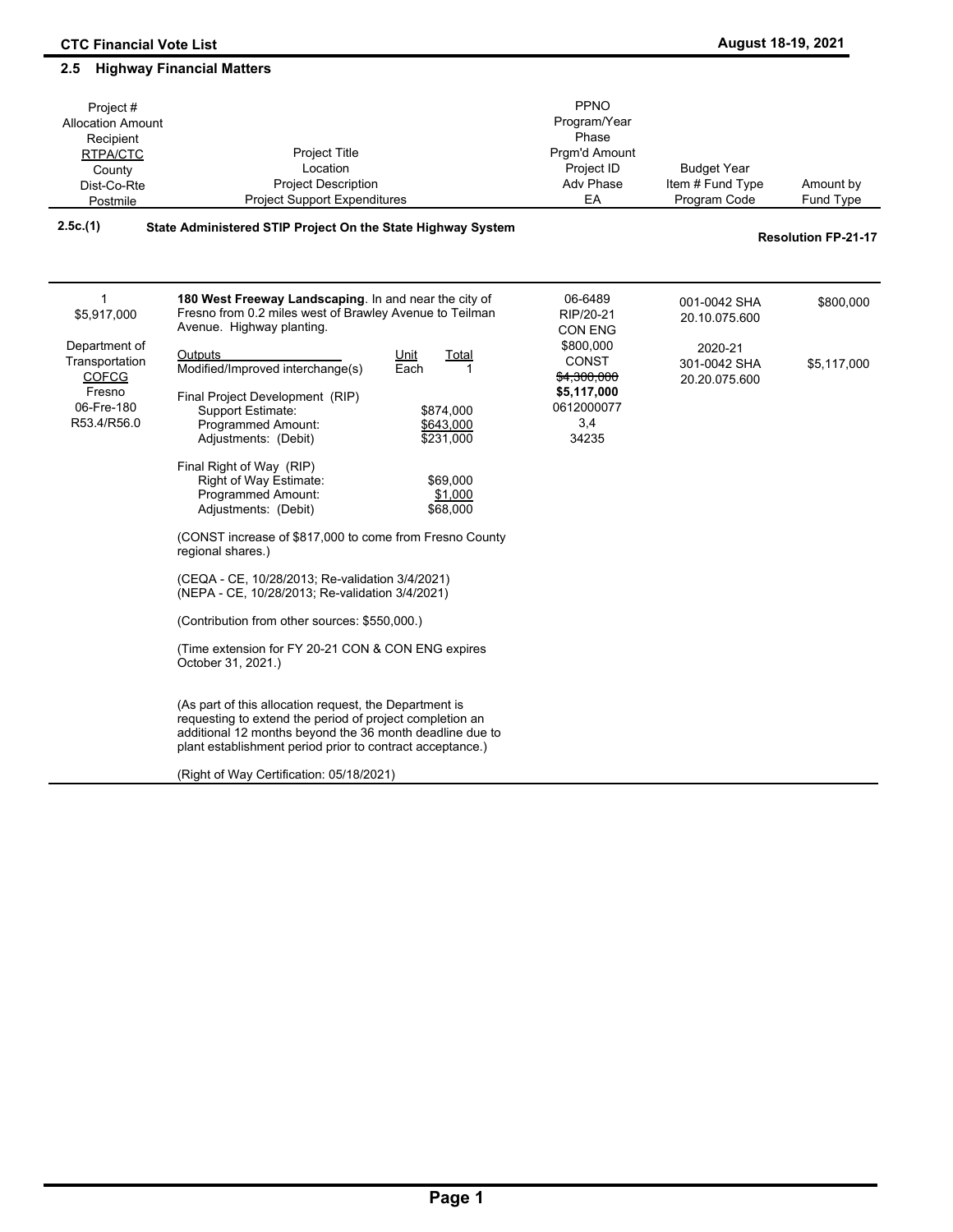| Project#<br><b>Allocation Amount</b><br>Recipient<br>RTPA/CTC<br>District-County | <b>Project Title</b><br>Location<br><b>Project Description</b>                                                                                                                                                                                                                                                                                                              | PPNO<br>Program/Year<br>Phase<br>Prgm'd Amount<br>Project ID | <b>Budget Year</b><br>Item $#$<br>Fund Type<br>Program Code | Amount by<br>Fund Type     |
|----------------------------------------------------------------------------------|-----------------------------------------------------------------------------------------------------------------------------------------------------------------------------------------------------------------------------------------------------------------------------------------------------------------------------------------------------------------------------|--------------------------------------------------------------|-------------------------------------------------------------|----------------------------|
| 2.5c.(3a)                                                                        | Locally Administered STIP Projects Off the State Highway System                                                                                                                                                                                                                                                                                                             |                                                              |                                                             | <b>Resolution FP-21-06</b> |
| $\mathbf{1}$<br>\$22,000<br>City of Duinsmuir<br><b>SCLTC</b><br>02-Siskiyou     | Dunsmuir 2019 Road Rehabilitation. In Dunsmuir on Hope<br>Lane, Apple Street, and Bransletter Avenue. Rehabilitate<br>roadway including digouts, overlay, and drainage<br>improvements.<br>Outputs<br>Unit<br>Total<br>Local road lane-mile(s) rehabilitated<br>0.25<br><b>Miles</b><br>(CEQA - CE, 05/04/2021)                                                             | 02-2554<br>RIP/21-22<br>PS&E<br>\$22,000<br>0220000133       | 2020-21<br>101-0042<br><b>SHA</b><br>20.30.600.621          | \$22,000                   |
| 2<br>\$25,000<br>Siskiyou County<br><b>SCLTC</b><br>02-Siskiyou                  | Jackson Ranch Road Rehab - 5 miles. In Siskiyou county<br>near Weed on Jackson Ranch Road for the entire 5 mile<br>length. Rehabilitate roadway.<br>Outputs<br>Unit<br>Total<br>Local road lane-mile(s) rehabilitated<br><b>Miles</b><br>5                                                                                                                                  | 02-2603<br>RIP/21-22<br>PA&ED<br>\$25,000<br>0220000131      | 2020-21<br>101-0042<br><b>SHA</b><br>20.30.600.621          | \$25,000                   |
| 3<br>\$150,000<br><b>Trinity County</b><br><b>TrinityCTC</b><br>02-Trinity       | Wildwood Road Reconstruction, Segment 1. Near Hayfork,<br>on Wildwood Road north of Route 36. Realign and widen<br>roadway.<br>Outputs<br>Unit<br><b>Total</b><br>Local road lane-mile(s) rehabilitated<br><b>Miles</b><br>2<br>(CEQA - EIR, 05/19/2015)<br>(NEPA - CE, 06/01/2020)<br>(Future consideration of funding approved under<br>Resolution E-80-20; August 2020.) | 02-2421<br>RIP/21-22<br>R/W<br>\$150,000<br>0200000419       | 2020-21<br>101-0890<br><b>FTF</b><br>20.30.600.620          | \$150,000                  |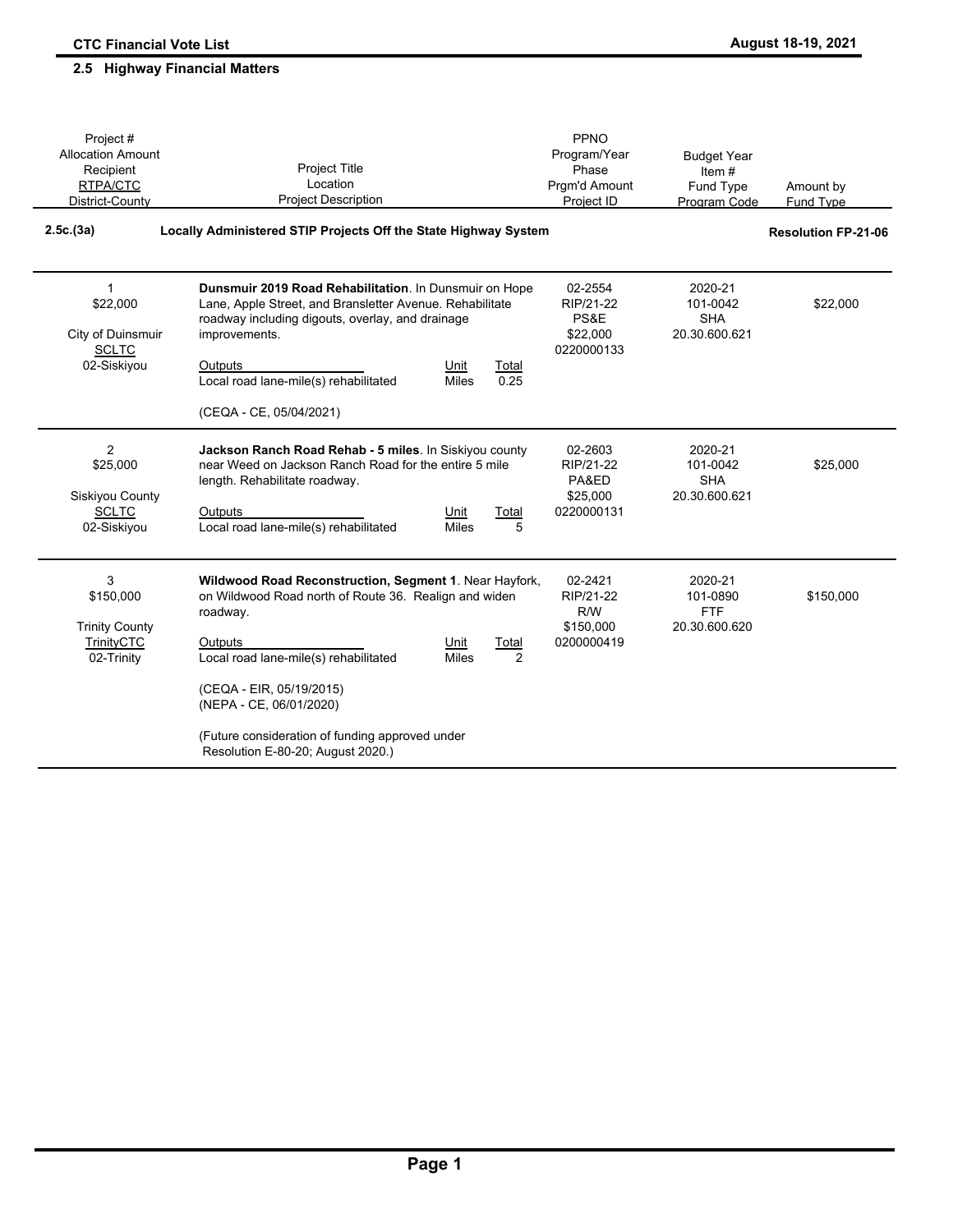| Project #<br><b>Allocation Amount</b><br>Recipient<br>RTPA/CTC<br>District-County                        | Project Title<br>Location<br><b>Project Description</b>                                                                                                                                                                                                                                                          | PPNO<br>Program/Year<br>Phase<br>Prgm'd Amount<br>Project ID    | <b>Budget Year</b><br>Item $#$<br>Fund Type<br>Program Code | Amount by<br>Fund Type     |
|----------------------------------------------------------------------------------------------------------|------------------------------------------------------------------------------------------------------------------------------------------------------------------------------------------------------------------------------------------------------------------------------------------------------------------|-----------------------------------------------------------------|-------------------------------------------------------------|----------------------------|
| 2.5c.(3b)                                                                                                | <b>Local STIP Planning, Programming and Monitoring Projects</b>                                                                                                                                                                                                                                                  |                                                                 |                                                             | <b>Resolution FP-21-06</b> |
| 1<br>\$100,000<br><b>Humboldt County</b><br>Association of<br>Governments<br><b>HCAOG</b><br>01-Humboldt | Planning, Programming and Monitoring<br>(SB 184 with an effective date July 13, 2021)                                                                                                                                                                                                                            | 01-2002P<br>RIP/21-22<br>CONST<br>\$100,000<br>0122000001       | 2020-21<br>101-0042<br><b>SHA</b><br>20.30.600.670          | \$100,000                  |
| 2<br>\$56,000<br>Lake County/City Area<br><b>Planning Council</b><br>Lake CCAPC<br>01-Lake               | Planning, Programming and Monitoring<br>(SB 184 with an effective date July 1, 2021)                                                                                                                                                                                                                             | 01-3002P<br>RIP/21-22<br><b>CONST</b><br>\$56,000<br>0122000002 | 2020-21<br>101-0042<br><b>SHA</b><br>20.30.600.670          | \$56,000                   |
| 3<br>\$106,000<br>Mendocino County<br>Council of<br>Governments<br><b>MCOG</b><br>01-Mendocino           | Planning, Programming and Monitoring<br>(SB 184 with an effective date July 1, 2021)                                                                                                                                                                                                                             | 01-4002P<br>RIP/21-22<br>CONST<br>\$106,000<br>0121000106       | 2020-21<br>101-0042<br><b>SHA</b><br>20.30.600.670          | \$106,000                  |
| 4<br>\$74,000<br><b>Tehama County</b><br>Transportation<br>Commission<br>TehamaCTC<br>02-Tehama          | Planning, Programming and Monitoring                                                                                                                                                                                                                                                                             | 02-2063<br>RIP/21-22<br>CONST<br>\$74,000<br>0221000161         | 2020-21<br>101-0042<br><b>SHA</b><br>20.30.600.670          | \$74,000                   |
| 5<br>\$725,000<br>Sacramento Area<br>Council of<br>Governments<br><b>SACOG</b><br>03-Sacramento          | Planning, Programming and Monitoring<br>This allocation combines 4 projects programmed<br>in the 2020 STIP:<br>PPNO 0L30 (Sacramento) for \$535,000,<br>PPNO1L53 (Sutter) for \$49,000,<br>PPNO 0L37 (Yolo) for \$103,000,<br>PPNO 0L41 (Yuba) for \$38,000.<br>(SB 184 with an effective date of July 1, 2021.) | 03-VARIOUS<br>RIP/21-22<br>CONST<br>\$725,000<br>0321000186     | 2020-21<br>101-0042<br><b>SHA</b><br>20.30.600.670          | \$725,000                  |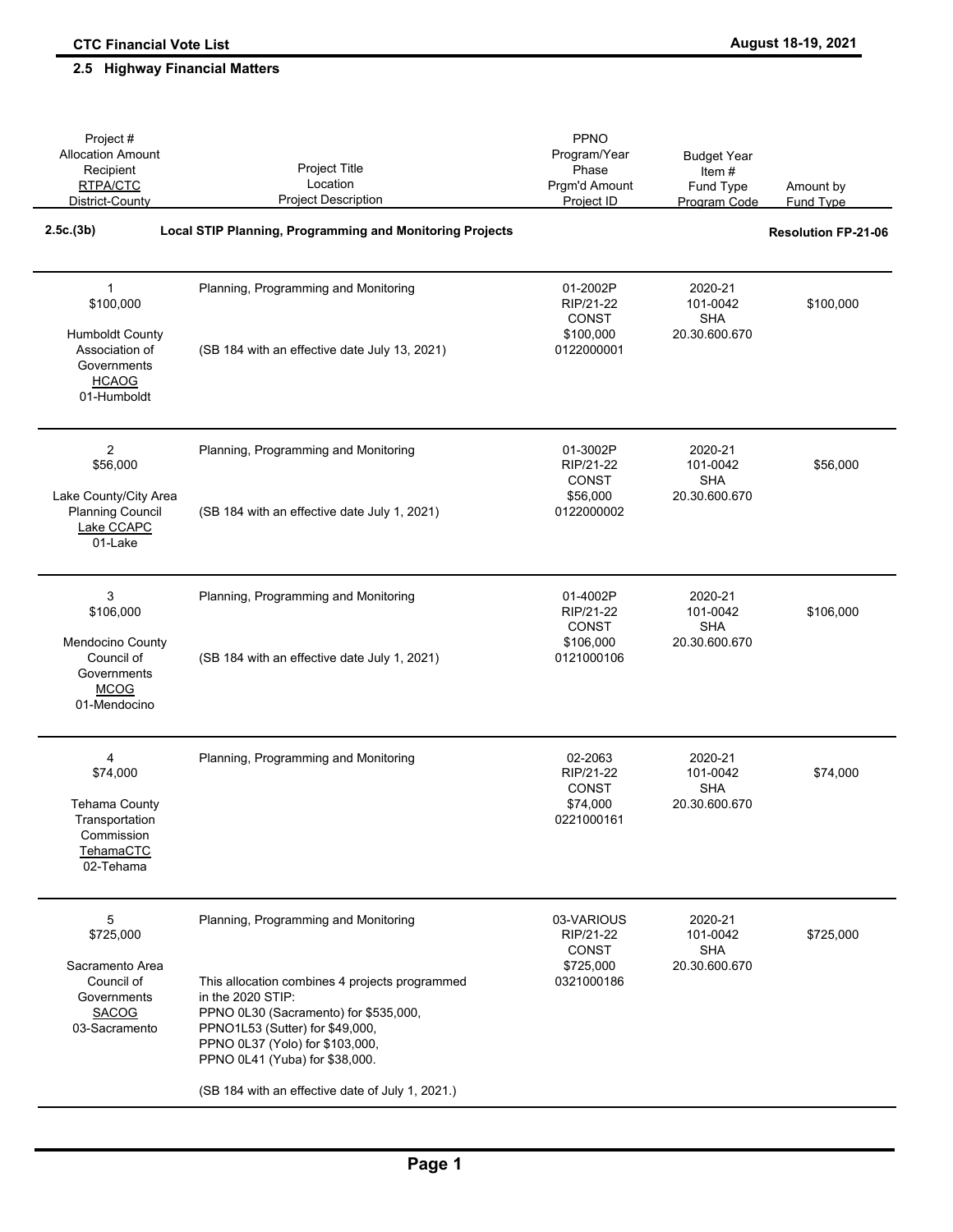#### Amount by Fund Type Project # Allocation Amount Recipient RTPA/CTC District-County Project Title Location Project Description PPNO Program/Year Phase Prgm'd Amount Project ID Budget Year Item # Fund Type Program Code **2.5c.(3b) Local STIP Planning, Programming and Monitoring Projects Resolution FP-21-06** Planning, Programming and Monitoring This allocation combines 9 projects programmed in the 2020 STIP: PPNO 2100 (Alameda) for \$155,000, PPNO 2118 (Contra Costa) for \$101,000, PPNO 2127 (Marin) for \$29,000, PPNO 2130 (Napa) for \$18,000, PPNO 2131 (San Francisco) for \$79,000, PPNO 2140 (San Mateo) for \$82,000, PPNO 2144 (Santa Clara) for \$181,000, PPNO 2152 (Solano) for \$48,000, PPNO 2156 (Sonoma) for \$57,000. (SB 184 with an effective date of July 1, 2021.) 04-VARIOUS RIP/21-22 CONST \$750,000 0421000421 2020-21 101-0042 \$750,000 SHA 20.30.600.670 \$750,000 Metropolitan **Transportation** Commission **MTC** 04-Alameda 6 Planning, Programming and Monitoring (SB 184 with an effective date July 1, 2021) 04-2011O RIP/21-22 CONST \$356,000 0421000414 2020-21 101-0042 \$356,000 SHA 20.30.600.670 \$356,000 Contra Costa County **Transportation** Authority MTC 04-Contra Costa 7 Planning, Programming and Monitoring (SB 184 with an effective date July 1, 2021) 04-2255 RIP/21-22 CONST \$912,000 0421000415 2020-21 \$912,000 SHA 20.30.600.670 \$912,000 Santa Clara Valley **Transportation** Authority **MTC** 04-Santa Clara 8 Planning, Programming and Monitoring (SB 184 with an effective date July 1, 2021) 04-2140A RIP/21-22 **CONST** \$262,000 0421000411 2020-21 101-0042 \$262,000 SHA 20.30.600.670 \$262,000 San Mateo City/County Association of Governments MTC 04-San Mateo  $\alpha$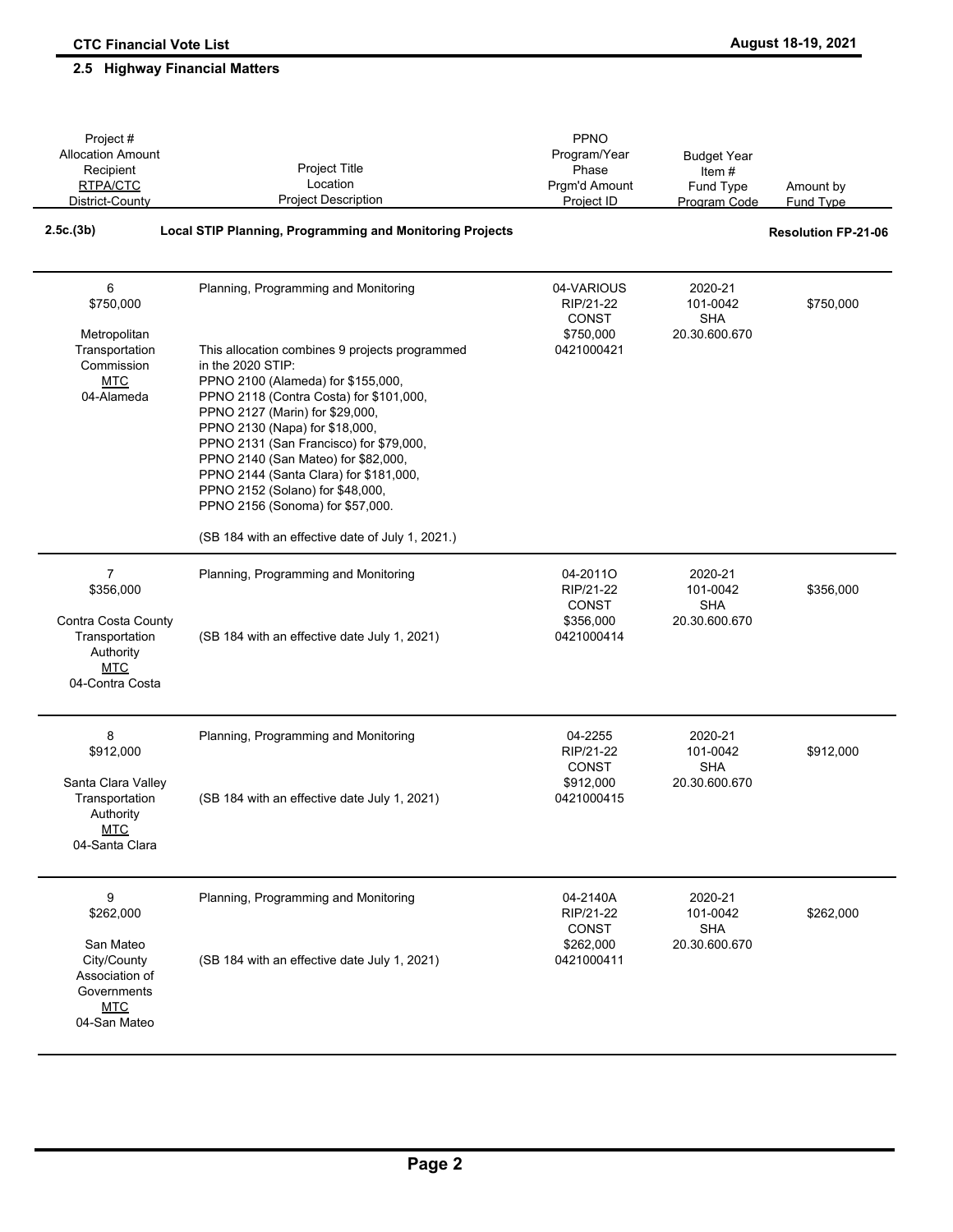| Project #<br><b>Allocation Amount</b><br>Recipient<br>RTPA/CTC<br>District-County                            | <b>Project Title</b><br>Location<br><b>Project Description</b>                           | <b>PPNO</b><br>Program/Year<br>Phase<br>Prgm'd Amount<br>Project ID | <b>Budget Year</b><br>Item#<br>Fund Type<br>Program Code | Amount by<br><b>Fund Type</b> |
|--------------------------------------------------------------------------------------------------------------|------------------------------------------------------------------------------------------|---------------------------------------------------------------------|----------------------------------------------------------|-------------------------------|
| 2.5c.(3b)                                                                                                    | <b>Local STIP Planning, Programming and Monitoring Projects</b>                          |                                                                     |                                                          | <b>Resolution FP-21-06</b>    |
| 10<br>\$159,000<br>Solano Transportation<br>Authority<br><b>MTC</b><br>04-Solano                             | Planning, Programming and Monitoring<br>(SB 184 with an effective date July 1, 2021)     | 04-2263<br>RIP/21-22<br>CONST<br>\$159,000<br>0421000412            | 2020-21<br>101-0042<br><b>SHA</b><br>20.30.600.670       | \$159,000                     |
| 11<br>\$37,000<br><b>Council of San Benito</b><br><b>County Governments</b><br><b>AMBAG</b><br>05-San Benito | Planning, Programming and Monitoring<br>(SB 184 with an effective date of July 13, 2021) | 05-2043<br>RIP/21-22<br><b>CONST</b><br>\$37,000<br>0521000113      | 2020-21<br>101-0042<br><b>SHA</b><br>20.30.600.670       | \$37,000                      |
| 12<br>\$399,000<br>Fresno Council of<br>Governments<br><b>FCOG</b><br>06-Fresno                              | Planning, Programming and Monitoring<br>(SB184 with an effective date July 1, 2021)      | 06-6L01<br>RIP/21-22<br>CONST<br>\$399,000<br>0621000203            | 2020-21<br>101-0042<br><b>SHA</b><br>20.30.600.670       | \$399,000                     |
| 13<br>\$49,000<br><b>Tuolumne County</b><br><b>Transportation Council</b><br>TuolumneCTC<br>10-Tuolumne      | Planning, Programming and Monitoring                                                     | 10-0452<br>RIP/21-22<br>CONST<br>\$49,000<br>1021000215             | 2020-21<br>101-0042<br><b>SHA</b><br>20.30.600.670       | \$49,000                      |
| 14<br>\$1,105,000<br>San Diego Association<br>of Governments<br><b>SANDAG</b><br>11-San Diego                | Planning, Programming and Monitoring                                                     | 11-7402<br>RIP/21-22<br><b>CONST</b><br>\$1,105,000<br>1121000248   | 2020-21<br>101-0042<br><b>SHA</b><br>20.30.600.670       | \$1,105,000                   |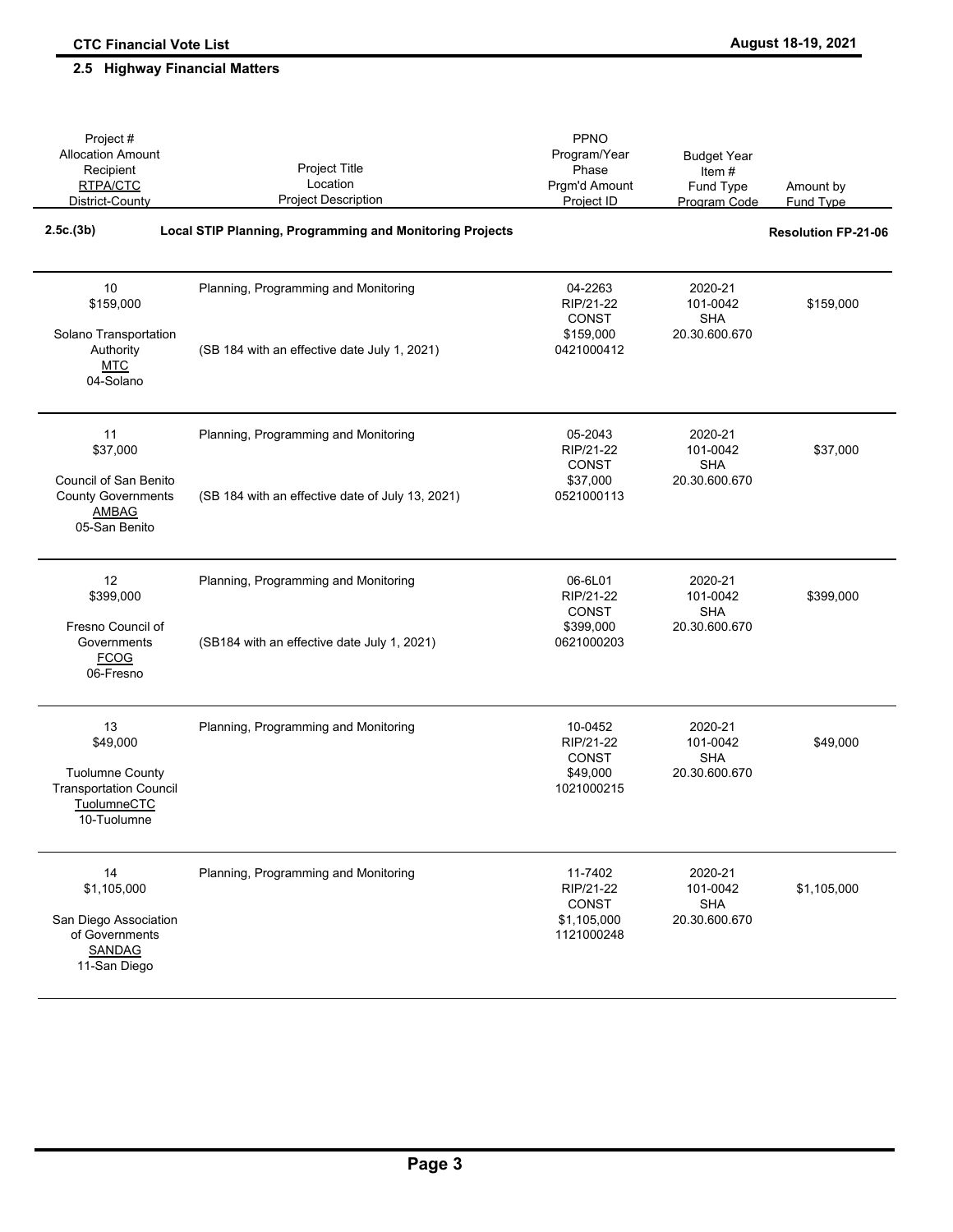| Project#<br><b>Allocation Amount</b><br>Recipient<br>RTPA/CTC<br>District-County | Project Title<br>Location<br><b>Project Description</b>                                 | PPNO<br>Program/Year<br>Phase<br>Prgm'd Amount<br>Project ID        | <b>Budget Year</b><br>Item $#$<br>Fund Type<br>Program Code                           | Amount by<br><b>Fund Type</b> |
|----------------------------------------------------------------------------------|-----------------------------------------------------------------------------------------|---------------------------------------------------------------------|---------------------------------------------------------------------------------------|-------------------------------|
| 2.5c.(4)<br>2.5v.(1)                                                             | <b>Local STIP Planning, Programming and Monitoring Projects</b>                         |                                                                     |                                                                                       | <b>Resolution FP-21-07</b>    |
| $\mathbf{1}$<br>\$59,000                                                         | Planning, Programming and Monitoring                                                    | 04-2127C<br>COVID-RIP(X)/21-22<br>CONST                             | 2020-21<br>101-0042<br><b>SHA</b>                                                     | \$59,000                      |
| Transportation<br>Authority of Marin<br><b>MTC</b>                               | (SB 184 with an effective date of July 1, 2021.)                                        | \$59,000<br>0421000424                                              | 20.30.600.670<br>20.30.010.817                                                        |                               |
| 04-Marin                                                                         | Change to the Program Code made via the change list for<br>the August 2021 CTC meeting. |                                                                     |                                                                                       |                               |
| 2<br>\$91,000<br>Napa Valley                                                     | Planning, Programming and Monitoring                                                    | 04-1003E<br>RIP/21-22<br><b>CONST</b><br>\$52,000                   | 2020-21<br>101-0042<br><b>SHA</b><br>20.30.600.670                                    | \$52,000                      |
| Transportation<br>Authority                                                      | (SB 184 with an effective date of July 1, 2021.)                                        | COVID-RIP(X)/21-22                                                  | 2020-21                                                                               |                               |
| <b>MTC</b><br>04-Napa                                                            | Change to the Program Code made via the change list for<br>the August 2021 CTC meeting. | CONST<br>\$39,000<br>0421000419                                     | 101-0042<br><b>SHA</b><br>20.30.600.670<br>20.30.010.817                              | \$39,000                      |
| 3<br>\$419,000<br>San Francisco County                                           | Planning, Programming and Monitoring                                                    | 04-2007<br>RIP/21-22<br>CONST<br>\$259,000                          | 2020-21<br>101-0042<br><b>SHA</b><br>20.30.600.670                                    | \$259,000                     |
| Transportation<br>Authority                                                      | (SB 184 with an effective date July 1, 2021)                                            | COVID-RIP(X)/21-22                                                  | 2020-21                                                                               |                               |
| <b>MTC</b><br>04-San Francisco                                                   | Change to the Program Code made via the change list for<br>the August 2021 CTC meeting. | CONST<br>\$160,000<br>0421000418                                    | 101-0042<br><b>SHA</b><br>20.30.600.670<br>20.30.010.817                              | \$160,000                     |
| 4<br>\$120,000                                                                   | Planning, Programming and Monitoring                                                    | 04-0770E<br>COVID-RIP(X)/21-22<br><b>CONST</b>                      | 2020-21<br>101-0042<br><b>SHA</b>                                                     | \$120,000                     |
| Sonoma County<br>Transporation<br>Authority                                      | (SB 184 with an effective date July 1, 2021)                                            | \$120,000<br>0421000420                                             | <del>20.30.600.670</del><br>20.30.010.817                                             |                               |
| <b>MTC</b><br>04-Sonoma                                                          | Change to the Program Code made via the change list for<br>the August 2021 CTC meeting. |                                                                     |                                                                                       |                               |
| 5<br>\$313,000                                                                   | Planning, Programming and Monitoring                                                    | 05-1165<br>RIP/21-22<br><b>CONST</b>                                | 2020-21<br>101-0042<br>SHA                                                            | \$201,000                     |
| <b>Transportation Agency</b><br>for Monterey County                              | (SB 184 with an effective date of July 1, 2021)                                         | \$201,000                                                           | 20.30.600.670                                                                         |                               |
| <b>TAMC</b><br>05-Monterey                                                       | Change to the Program Code made via the change list for<br>the August 2021 CTC meeting. | COVID-RIP(X)/21-22<br>CONST<br>\$113,000<br>\$112,000<br>0520000187 | 2020-21<br>101-0042<br><b>SHA</b><br><del>20.30.600.670</del><br><u>20.30.010.817</u> | \$112,000                     |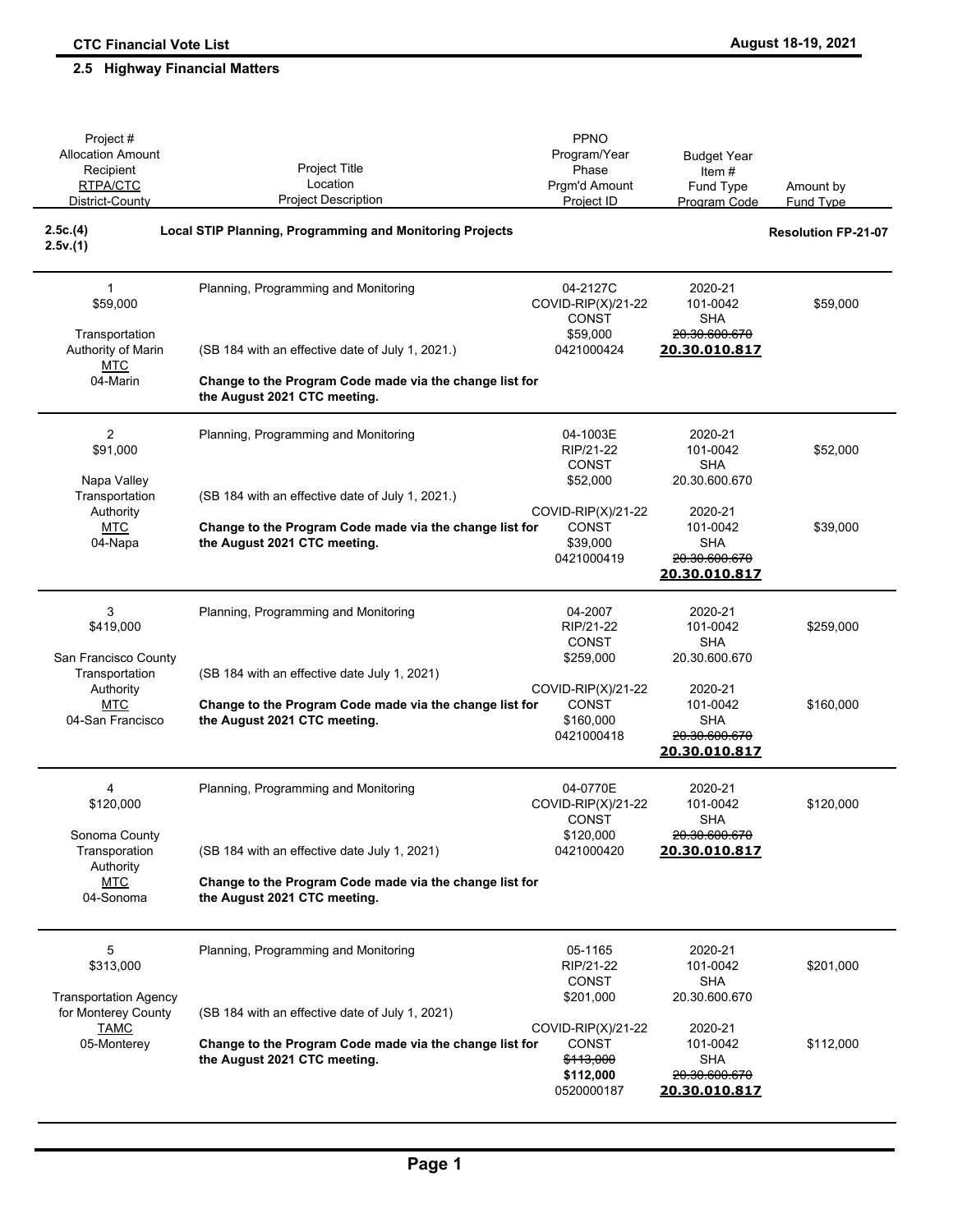| Project#<br><b>Allocation Amount</b><br>Recipient<br>RTPA/CTC<br>District-County                       | <b>Project Title</b><br>Location<br><b>Project Description</b>                                                                  | <b>PPNO</b><br>Program/Year<br>Phase<br>Prgm'd Amount<br>Project ID  | <b>Budget Year</b><br>Item $#$<br>Fund Type<br>Program Code         | Amount by<br>Fund Type     |
|--------------------------------------------------------------------------------------------------------|---------------------------------------------------------------------------------------------------------------------------------|----------------------------------------------------------------------|---------------------------------------------------------------------|----------------------------|
| 2.5c.(7)<br>2.5v.(2)                                                                                   | <b>Local STIP Planning, Programming and Monitoring Project</b><br>(Advancement FY 22-23)                                        |                                                                      |                                                                     | <b>Resolution FP-21-15</b> |
| \$134,000<br>Santa Barbara County<br>Association of<br>Governments<br><b>SBCAG</b><br>05-Santa Barbara | Planning, Programming and Monitoring<br>Change to the Program Code made via the change list for<br>the August 2021 CTC meeting. | 05-1914<br>COVID-RIP $(X)/22-23$<br>CONST<br>\$134,000<br>0521000145 | 2020-21<br>101-0042<br><b>SHA</b><br>20.30.600.670<br>20.30.010.817 | \$134,000                  |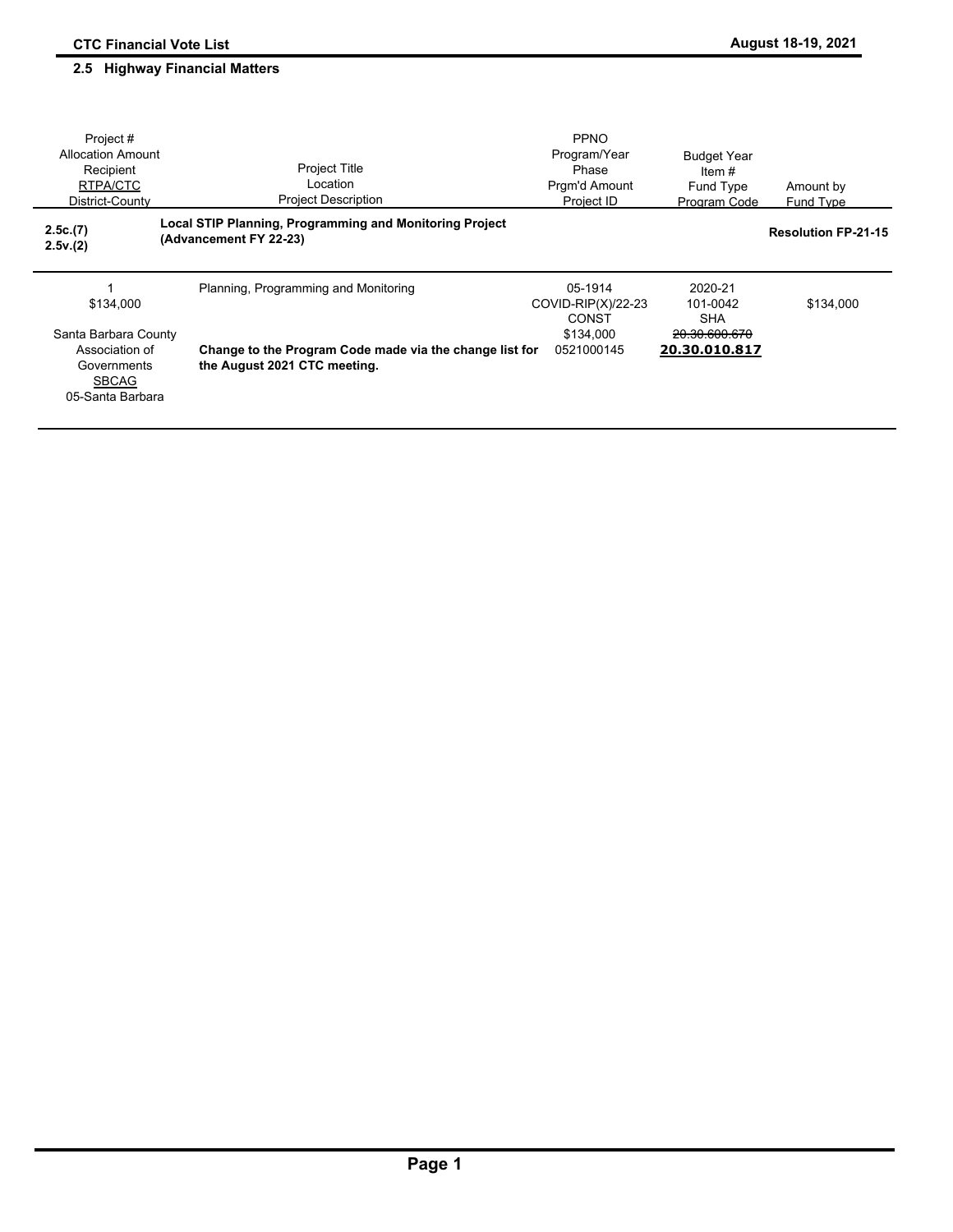| <b>CTC Financial Vote List</b>                                                      |                                                                                                                                                                                                                                                                                                                                                                                                                                                                                                                                                                                                                                                                                                                                       |                                                                                                                   |                                                                                                           | <b>August 18-19, 2021</b>                                                     |
|-------------------------------------------------------------------------------------|---------------------------------------------------------------------------------------------------------------------------------------------------------------------------------------------------------------------------------------------------------------------------------------------------------------------------------------------------------------------------------------------------------------------------------------------------------------------------------------------------------------------------------------------------------------------------------------------------------------------------------------------------------------------------------------------------------------------------------------|-------------------------------------------------------------------------------------------------------------------|-----------------------------------------------------------------------------------------------------------|-------------------------------------------------------------------------------|
| 2.5<br>Project No.<br><b>Allocation Amount</b><br>County<br>Dist-Co-Rte<br>Postmile | <b>Highway Financial Matters</b><br>Location<br><b>Project Description</b><br><b>Project Support Expenditures</b>                                                                                                                                                                                                                                                                                                                                                                                                                                                                                                                                                                                                                     | PPNO<br>Program/Year<br>Phase<br>Pram'd Amount<br>Project ID<br>Adv Phase<br>EA                                   | <b>Budget Year</b><br>Item # Fund Type<br>Program Code                                                    | Amount by<br>Fund Type                                                        |
| 2.5d.(1)                                                                            | Allocations for Projects with Cost Increase Greater than 20 percent                                                                                                                                                                                                                                                                                                                                                                                                                                                                                                                                                                                                                                                                   |                                                                                                                   |                                                                                                           | <b>Resolution FP-21-10</b>                                                    |
| 1<br>\$3,595,000<br>Alameda<br>04-Ala-880<br>30.2/R33.6                             | In Oakland, from 0.2 mile south of 5th Avenue to 0.1 mile<br>north of 7th Street. Outcome/Output: Pave narrow strips<br>and miscellaneous areas, construct Maintenance Vehicle<br>Pullouts (MVPs) and upgrade crash cushions to reduce<br>maintenance work and enhance highway worker safety.<br>Performance Measure:<br>Planned: 16, Actual: 16 Location(s)<br>Preliminary<br>Expended<br>Engineering<br><b>Budget</b><br>PA&ED<br>\$500.000<br>\$422.292<br>PS&E<br>\$464,324<br>\$656,500<br>R/W Sup<br>\$100.000<br>\$68,251<br>(CEQA - CE, 8/20/2019; Re-validation 6/16/2021)<br>(NEPA - CE, 8/20/2019; Re-validation 6/16/2021)<br>(Two month time extension for CONST and CON ENG<br>approved under Waiver 21-59; June 2021.) | 04-1452N<br>SHOPP/20-21<br><b>CON ENG</b><br>\$450,000<br><b>CONST</b><br>\$2.170.000<br>0417000035<br>4<br>2K820 | 001-0042 SHA<br>001-0890 FTF<br>20.10.201.235<br>2020-21<br>302-0042 SHA<br>302-0890 FTF<br>20.20.201.235 | \$75,000<br>\$817,000<br>\$892,000<br>\$228.000<br>\$2,475,000<br>\$2,703,000 |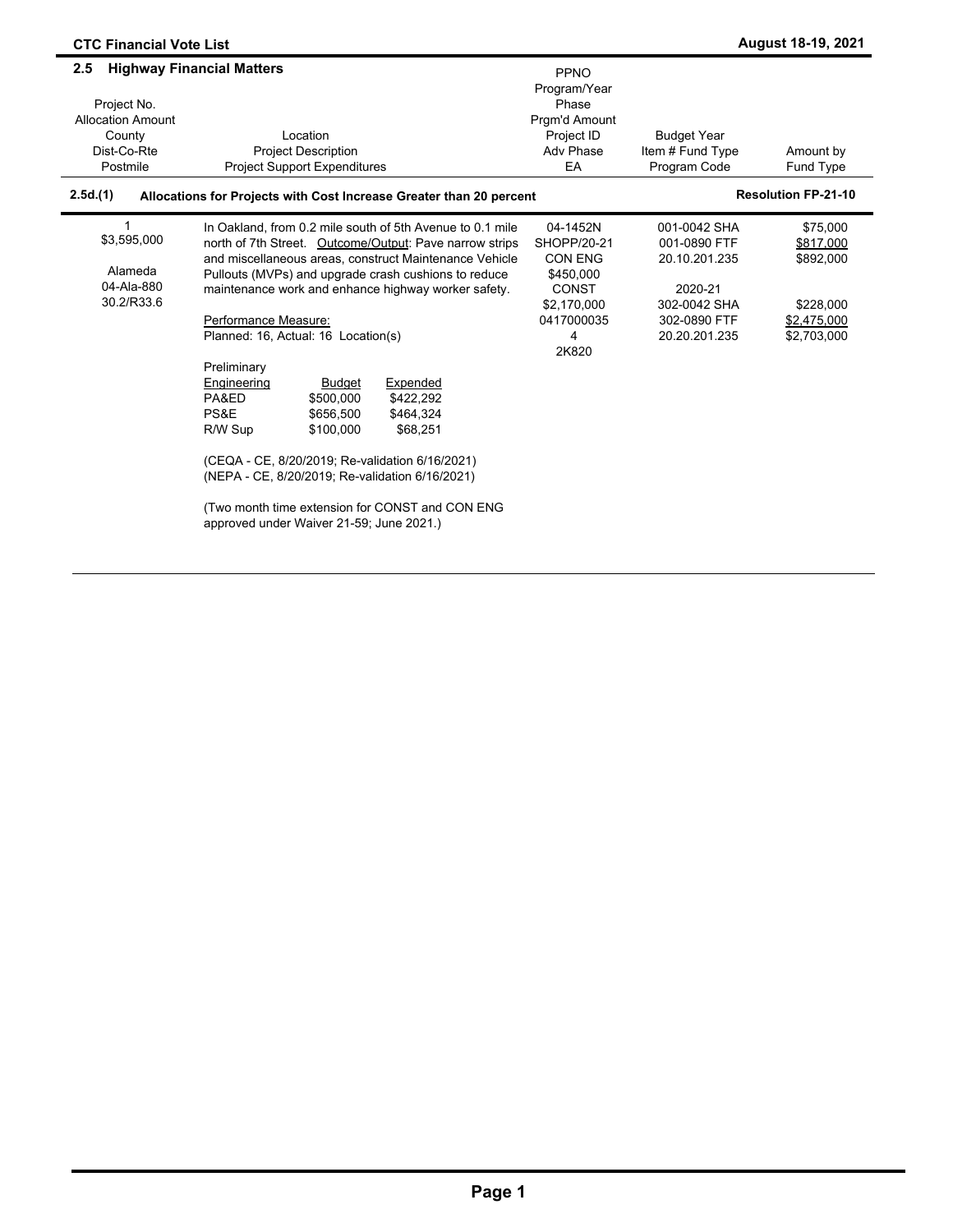| <b>CTC Financial Vote List</b>                                                      |                                                                                                                                                                                                                                                                                                                                                                                                                                                                                                                                                                                                                                                                                  |                                                                                                                     |                                                                             | <b>August 18-19, 2021</b>  |
|-------------------------------------------------------------------------------------|----------------------------------------------------------------------------------------------------------------------------------------------------------------------------------------------------------------------------------------------------------------------------------------------------------------------------------------------------------------------------------------------------------------------------------------------------------------------------------------------------------------------------------------------------------------------------------------------------------------------------------------------------------------------------------|---------------------------------------------------------------------------------------------------------------------|-----------------------------------------------------------------------------|----------------------------|
| 2.5<br>Project No.<br><b>Allocation Amount</b><br>County<br>Dist-Co-Rte<br>Postmile | <b>Highway Financial Matters</b><br>Location<br><b>Project Description</b><br><b>Project Support Expenditures</b>                                                                                                                                                                                                                                                                                                                                                                                                                                                                                                                                                                | <b>PPNO</b><br>Program/Year<br>Phase<br>Pram'd Amount<br>Project ID<br>Adv Phase<br>EA                              | <b>Budget Year</b><br>Item # Fund Type<br>Program Code                      | Amount by<br>Fund Type     |
| 2.5d(2)                                                                             | Allocations for Projects with Cost Increase Greater than 20 percent                                                                                                                                                                                                                                                                                                                                                                                                                                                                                                                                                                                                              |                                                                                                                     |                                                                             | <b>Resolution FP-21-11</b> |
| 1<br>\$11,700,000<br>Alameda<br>04-Ala-880<br>30.5                                  | In Oakland, near Lake Merritt Channel Bridge No.<br>33-0027 and 5th Avenue. Outcome/Output: Replace<br>Hanlon Lead Railroad bridge. This is a mitigation project<br>for EA 1706U.<br>Performance Measure:<br>Planned: 0, Actual: 0 Bridge(s)<br>Preliminary<br>Engineering<br><b>Budget</b><br>Expended<br>\$0<br>PA&ED<br>\$0<br>PS&E<br>\$1,960,000<br>\$1.901.000<br>\$447,000<br>R/W Sup<br>\$585.000<br>(CEQA - CE, 4/28/2015; Re-validation 6/23/2021)<br>(NEPA - CE, 4/28/2015; Re-validation 6/23/2021)<br>(Amendment to time extension for an additional six<br>months, for a total of 26 months, for CONST and CON<br>ENG approved under Waiver 21-09; January, 2021.) | 04-0050N<br>SHOPP/18-19<br><b>CON ENG</b><br>\$1,700,000<br><b>CONST</b><br>\$3,000,000<br>0400001164<br>4<br>4A800 | 505-3290 RMRA<br>20.10.201.110<br>2021-22<br>302-3290 RMRA<br>20.20.201.110 | \$3,600,000<br>\$8,100,000 |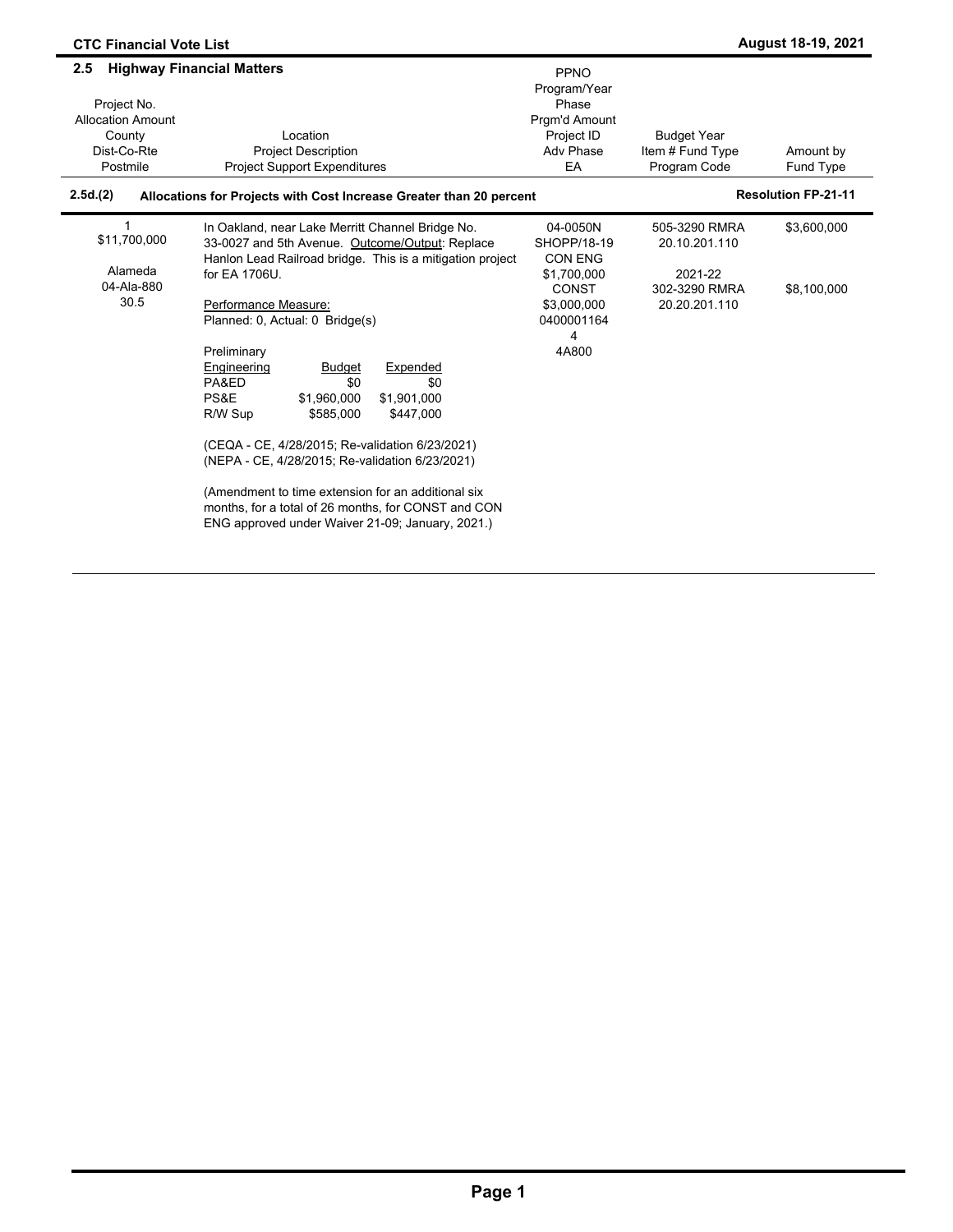| <b>CTC Financial Vote List</b>                                                      |                                                                                                                                                                                                                                                                                                                                                                                                                                                                                                                                                                                                                                                                                                                        |                                                                                                                    |                                                                                           | August 18-19, 2021                                     |
|-------------------------------------------------------------------------------------|------------------------------------------------------------------------------------------------------------------------------------------------------------------------------------------------------------------------------------------------------------------------------------------------------------------------------------------------------------------------------------------------------------------------------------------------------------------------------------------------------------------------------------------------------------------------------------------------------------------------------------------------------------------------------------------------------------------------|--------------------------------------------------------------------------------------------------------------------|-------------------------------------------------------------------------------------------|--------------------------------------------------------|
| 2.5<br>Project No.<br><b>Allocation Amount</b><br>County<br>Dist-Co-Rte<br>Postmile | <b>Highway Financial Matters</b><br>Location<br><b>Project Description</b><br><b>Project Support Expenditures</b>                                                                                                                                                                                                                                                                                                                                                                                                                                                                                                                                                                                                      | PPNO<br>Program/Year<br>Phase<br>Prgm'd Amount<br>Project ID<br>Adv Phase<br>EA                                    | <b>Budget Year</b><br>Item # Fund Type<br>Program Code                                    | Amount by<br>Fund Type                                 |
| 2.5d.(3)                                                                            | Allocations for Projects with Cost Increase Greater than 20 percent                                                                                                                                                                                                                                                                                                                                                                                                                                                                                                                                                                                                                                                    |                                                                                                                    |                                                                                           | <b>Resolution FP-21-12</b>                             |
| 1<br>\$12,022,000<br>San Benito<br>05-SBt-25<br>53.7/54.03                          | Near Hollister, at the intersection of Route 25 and Route<br>156. Outcome/Output: Improve safety by constructing a<br>roundabout. This project will reduce the number and<br>severity of collisions.<br>Performance Measure:<br>Planned: 76, Actual: 76 Collision(s) reduced<br>Preliminary<br>Expended<br>Engineering<br><b>Budget</b><br>\$0<br>\$0<br>PA&ED<br>PS&E<br>\$1,295,000<br>\$1,204,210<br>R/W Sup<br>\$215,000<br>\$18,849<br>(CEQA - CE, 6/15/2018; Re-validation 3/29/2021)<br>(NEPA - CE, 8/23/2018; Re-validation 3/29/2021)<br>(Two month time extension for CONST and CON ENG<br>approved under Waiver 21-59; June 2021.)<br>(Concurrent amendment under SHOPP<br>Amendment 20H-010; August 2021.) | 05-2746<br>SHOPP/20-21<br><b>CON ENG</b><br>\$1,455,000<br><b>CONST</b><br>\$6,559,000<br>0517000185<br>4<br>1J480 | 001-0890 FTF<br>20.10.201.010<br>2020-21<br>302-0042 SHA<br>302-0890 FTF<br>20.20.201.010 | \$2,165,000<br>\$197,000<br>\$9,660,000<br>\$9,857,000 |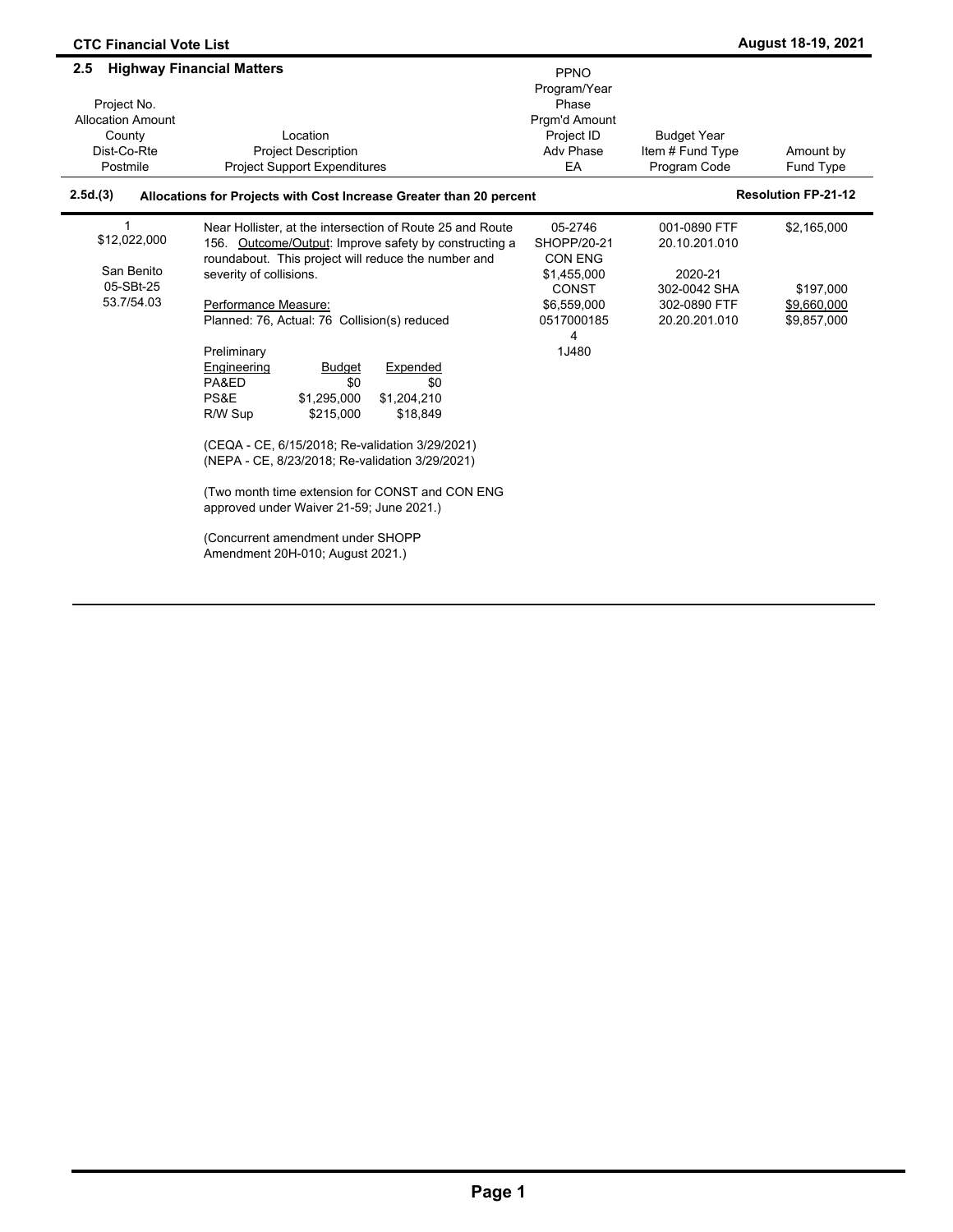| <b>CTC Financial Vote List</b>                                                      |                                                                                                                                                                                                                                                                                                                                                                                                                                                                                                                                                                                                                                                                                                                                            |                                                                                                                    |                                                                                                           | August 18-19, 2021                                                                |
|-------------------------------------------------------------------------------------|--------------------------------------------------------------------------------------------------------------------------------------------------------------------------------------------------------------------------------------------------------------------------------------------------------------------------------------------------------------------------------------------------------------------------------------------------------------------------------------------------------------------------------------------------------------------------------------------------------------------------------------------------------------------------------------------------------------------------------------------|--------------------------------------------------------------------------------------------------------------------|-----------------------------------------------------------------------------------------------------------|-----------------------------------------------------------------------------------|
| 2.5<br>Project No.<br><b>Allocation Amount</b><br>County<br>Dist-Co-Rte<br>Postmile | <b>Highway Financial Matters</b><br>Location<br><b>Project Description</b><br><b>Project Support Expenditures</b>                                                                                                                                                                                                                                                                                                                                                                                                                                                                                                                                                                                                                          | <b>PPNO</b><br>Program/Year<br>Phase<br>Pram'd Amount<br>Project ID<br>Adv Phase<br>EA                             | <b>Budget Year</b><br>Item # Fund Type<br>Program Code                                                    | Amount by<br>Fund Type                                                            |
| 2.5d.(4)                                                                            | Allocations for Projects with Cost Increase Greater than 20 percent                                                                                                                                                                                                                                                                                                                                                                                                                                                                                                                                                                                                                                                                        |                                                                                                                    |                                                                                                           | <b>Resolution FP-21-13</b>                                                        |
| 1<br>\$9,142,000<br>Los Angeles<br>07-LA-39<br>T32.1/38.4                           | Near Azusa, from 0.9 mile north of North Fork San<br>Gabriel Bridge to 0.2 mile north of Crystal Lake Road.<br>Outcome/Output: Improve safety by upgrading quardrail<br>and end treatments to current standards to reduce the<br>severity of run-off road and over embankment collisions.<br>Performance Measure:<br>Planned: 6, Actual: 6 Collision(s) reduced<br>Preliminary<br>Engineering<br>Expended<br><b>Budget</b><br>PA&ED<br>\$486.000<br>\$344.578<br>PS&E<br>\$2,143,000<br>\$1,953,801<br>R/W Sup<br>\$10,000<br>\$4,440<br>(CEQA - CE, 9/27/2019; Re-validation 5/27/2021)<br>(NEPA - CE, 9/27/2019; Re-validation 5/27/2021)<br>(Two month time extension for CONST and CON ENG<br>approved under Waiver 21-59; June 2021.) | 07-5046<br>SHOPP/20-21<br><b>CON ENG</b><br>\$1,284,000<br><b>CONST</b><br>\$4.190.000<br>0716000132<br>4<br>32760 | 001-0042 SHA<br>001-0890 FTF<br>20.10.201.015<br>2020-21<br>302-0042 SHA<br>302-0890 FTF<br>20.20.201.015 | \$53,000<br>\$2,597,000<br>\$2,650,000<br>\$130,000<br>\$6,362,000<br>\$6,492,000 |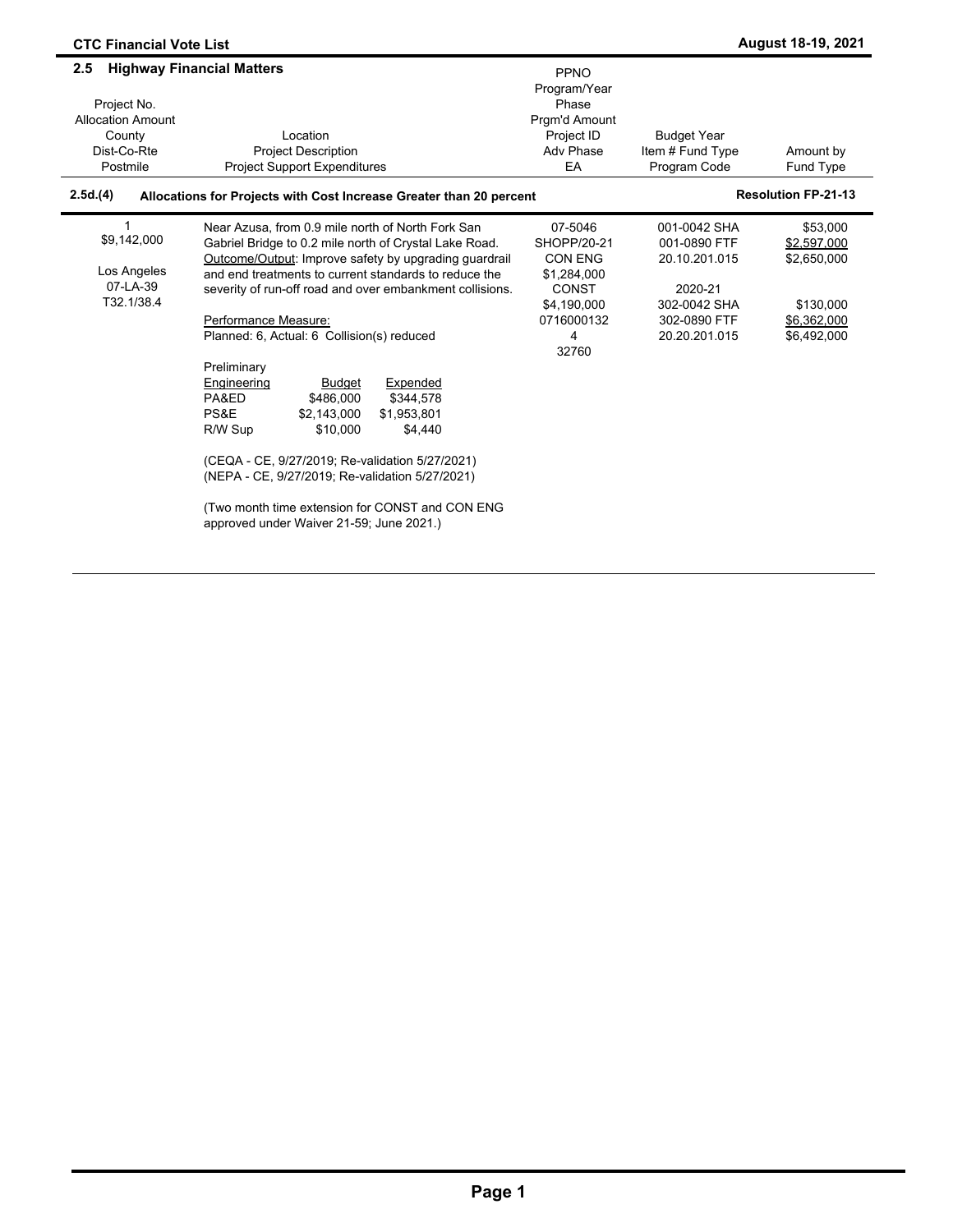| <b>CTC Financial Vote List</b>                                                      |                                                                                                                                                                                                                                                                                                                                                                                                                                                                                                                                                                                                                                                                                                     |                                                                                                                  |                                                                           | <b>August 18-19, 2021</b>  |
|-------------------------------------------------------------------------------------|-----------------------------------------------------------------------------------------------------------------------------------------------------------------------------------------------------------------------------------------------------------------------------------------------------------------------------------------------------------------------------------------------------------------------------------------------------------------------------------------------------------------------------------------------------------------------------------------------------------------------------------------------------------------------------------------------------|------------------------------------------------------------------------------------------------------------------|---------------------------------------------------------------------------|----------------------------|
| 2.5<br>Project No.<br><b>Allocation Amount</b><br>County<br>Dist-Co-Rte<br>Postmile | <b>Highway Financial Matters</b><br>Location<br><b>Project Description</b><br><b>Project Support Expenditures</b>                                                                                                                                                                                                                                                                                                                                                                                                                                                                                                                                                                                   | <b>PPNO</b><br>Program/Year<br>Phase<br>Pram'd Amount<br>Project ID<br>Adv Phase<br>EA                           | <b>Budget Year</b><br>Item # Fund Type<br>Program Code                    | Amount by<br>Fund Type     |
| 2.5d.(5)                                                                            | Allocations for Projects with Cost Increase Greater than 20 percent                                                                                                                                                                                                                                                                                                                                                                                                                                                                                                                                                                                                                                 |                                                                                                                  |                                                                           | <b>Resolution FP-21-14</b> |
| 1<br>\$6,264,000<br>Ventura<br>07-Ven-101<br>9.0/9.2                                | In Thousand Oaks and Camarillo, at the northbound and<br>southbound Commercial Vehicle Enforcement Facilities.<br>Outcome/Output: Replace concrete slabs, repair and<br>replace asphalt, and upgrade facilities to Americans with<br>Disabilities Act (ADA) standards.<br>Performance Measure:<br>Planned: 2, Actual: 2 Location(s)<br>Preliminary<br>Engineering<br><b>Budget</b><br>Expended<br>PA&ED<br>\$0<br>\$0<br>PS&E<br>\$1,905,000<br>\$1,805,118<br>R/W Sup<br>\$20,000<br>\$6,287<br>(CEQA - CE, 5/20/2016; Re-validation 5/12/2021)<br>(NEPA - CE, 5/20/2016; Re-validation 5/12/2021)<br>(Two month time extension for CONST and CON ENG)<br>approved under Waiver 21-59; June 2021.) | 07-5081<br>SHOPP/20-21<br><b>CON ENG</b><br>\$850,000<br><b>CONST</b><br>\$2,006,000<br>0716000220<br>4<br>33100 | 001-0042 SHA<br>20.10.201.321<br>2020-21<br>302-0042 SHA<br>20.20.201.321 | \$1,400,000<br>\$4,864,000 |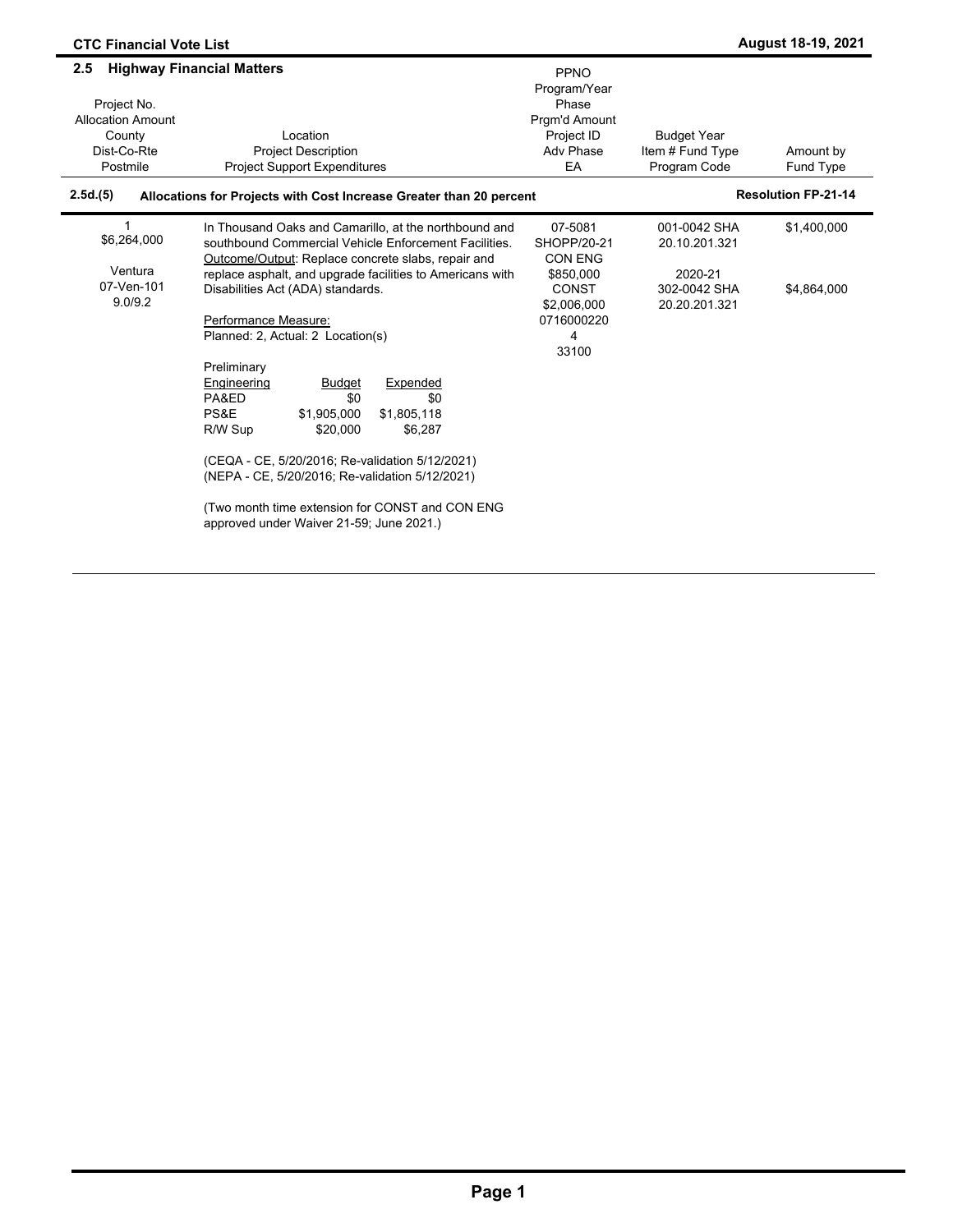#### Amount by Fund Type Project # Allocation Amount Recipient RTPA/CTC **County** Dist-Co-Rte Postmile Project Title Location Project Description Project Support Expenditures PPNO Program/Year Phase Prgm'd Amount Project ID Adv Phase EA Budget Year Item # Fund Type Program Code **2.5g.(2) State Administered Multi-Funded Prop 1B - SR 99/TCEP Project On the State Highway System Resolution R99-A-2122-01 Resolution TCEP-A-2122-02 South Madera 6 Lane**. In Madera County, from North of Fresno-Madera County line to North of Avenue 12 This project will improve goods movement and passenger travel along State Route 99 by median widening from 4 to 6 lanes. It will also upgrade drainage, construct drainage basins and median barrier, and increase vertical clearance at one structure. Outputs **Dividence Control Control**<br>Ramps modification(s) **Cach** 2 Ramps modification(s) end under the Sach 2<br>Mixed flow lane-mile(s) constructed Miles 11.6  $Mixed$  flow lane-mile(s) constructed Culvert(s) LF 3000<br>Roadway lane mile(s) - new Miles 24 Roadway lane mile(s) - new Miles<br>Auxiliary lane constructed Miles Auxiliary lane constructed Miles 1<br>Changeable message sign(s) Each 2 Changeable message sign(s) (CEQA - MND, 04/22/2021) (NEPA - FONSI, 04/22/2021) (Future Consideration of Funding under Resolution E-21-55; June 2021) 06-6297 TCEP-S/21-22 R/W Sup \$508,000 R/W \$1,356,000 TCEP-R/21-22 R/W Sup \$762,000 R/W \$2,033,000 SR99/21-22 PS&E \$3,060,000 0612000158 1, 2, 9 0H220 001-3291 TCEA \$508,000 20.10.723.100 2020-21 301-3291 TCEA \$1,356,000 20.20.723.100 001-3291 TCEA \$762,000 20.10.723.200 2020-21 301-3291 TCEA \$2,033,000 20.20.723.200 004-6072 SR99 \$3,060,000 20.10.722.000 \$7,719,000 Department of **Transportation MCTC** Madera 06-Mad-99 0.1/R8.1 1

(Contribution from other sources, match: COVID RIP \$832,000 and measure funds \$9,000 .)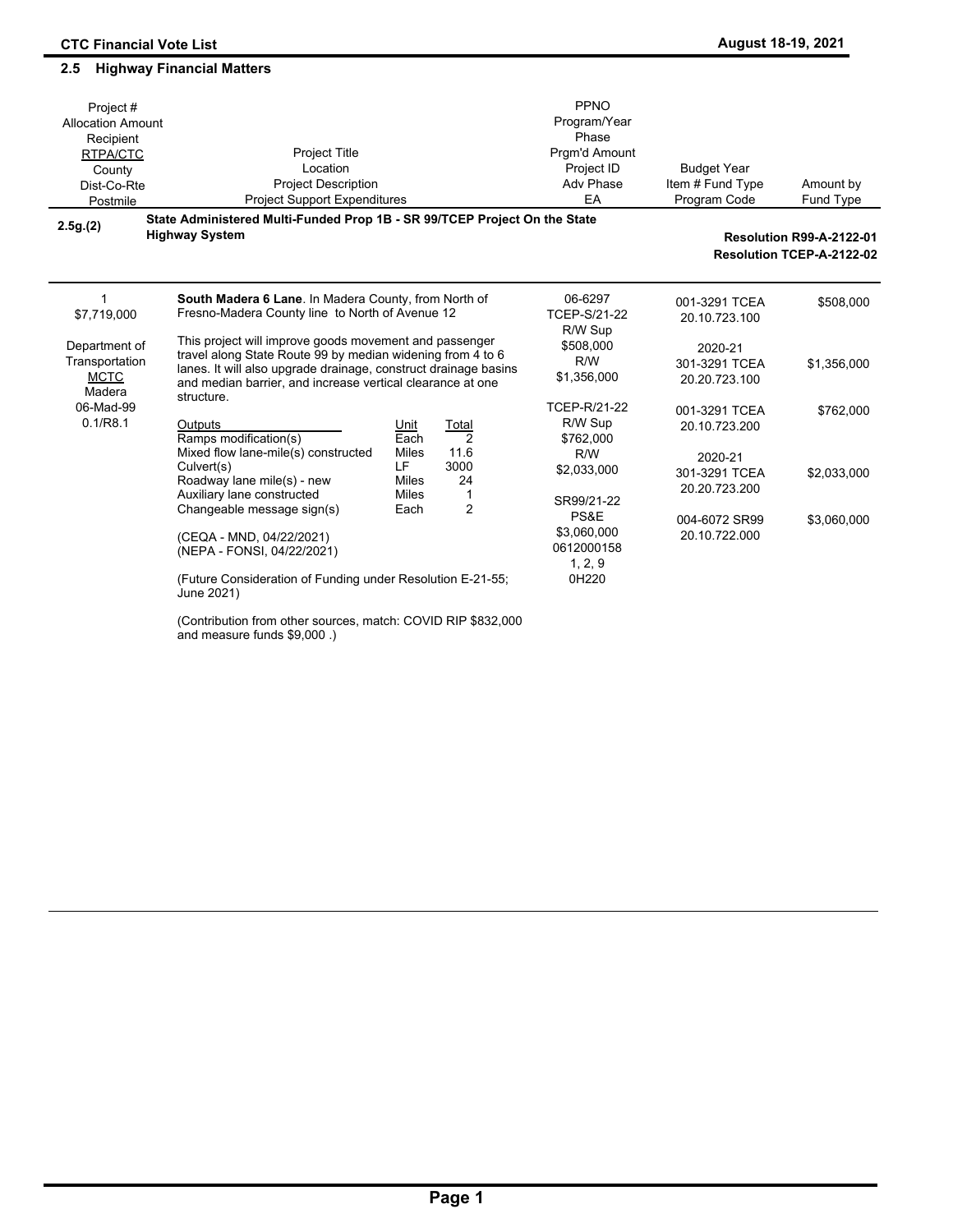| Project#<br><b>Allocation Amount</b><br>Recipient<br>RTPA/CTC<br>County<br>Dist-Co-Rte<br>Postmile             | <b>Project Title</b><br>Location<br><b>Project Description</b><br><b>Project Support Expenditures</b>                                                                                                                                                                                                                                                                                                                                                                                                                                                                                                                                                           | PPNO<br>Program/Year<br>Phase<br>Prgm'd Amount<br>Project ID<br>Adv Phase<br>EA | <b>Budget Year</b><br>Item # Fund Type<br>Program Code | Amount by<br>Fund Type   |
|----------------------------------------------------------------------------------------------------------------|-----------------------------------------------------------------------------------------------------------------------------------------------------------------------------------------------------------------------------------------------------------------------------------------------------------------------------------------------------------------------------------------------------------------------------------------------------------------------------------------------------------------------------------------------------------------------------------------------------------------------------------------------------------------|---------------------------------------------------------------------------------|--------------------------------------------------------|--------------------------|
| 2.5s.(2)                                                                                                       | Locally-Administered LPP-Formulaic Project On the State Highway System                                                                                                                                                                                                                                                                                                                                                                                                                                                                                                                                                                                          |                                                                                 |                                                        | Resolution LPP-A-2122-01 |
| \$7,395,000<br>Orange County<br>Transportation<br>Authority<br><b>OCTA</b><br>Orange<br>12-Ora-5<br>21.3/R25.8 | Interstate 5 Improvement from Interstate 405 to Yale<br><b>Avenue, Segment 1.</b> In the city of Irvine, from I-405 to Yale<br>Avenue.<br>Add one mixed flow lane northbound from truck bypass on-<br>ramp to Yale; add one mixed flow lane southbound from Yale<br>to to truck bypass.<br>Outputs<br>Unit<br><b>Total</b><br>Mixed flow lane-mile(s) constructed<br><b>Miles</b><br>9<br>$\overline{2}$<br>Auxiliary lane mile(s) constructed<br><b>Miles</b><br>(CEQA - ND, 05/13/2020)<br>(NEPA - FONSI, 01/07/2020)<br>(Future consideration of funding approved under<br>Resolution E-20-31; May 2020.)<br>(Contribution from other sources: \$7,396,000.) | 12-2743<br>LPP-F/21-22<br>PS&E<br>\$7,395,000<br>1200020052<br>4PSEL<br>0K670   | 2017-18<br>801-3290 RMRA<br>20.20.724.000              | \$7,395,000              |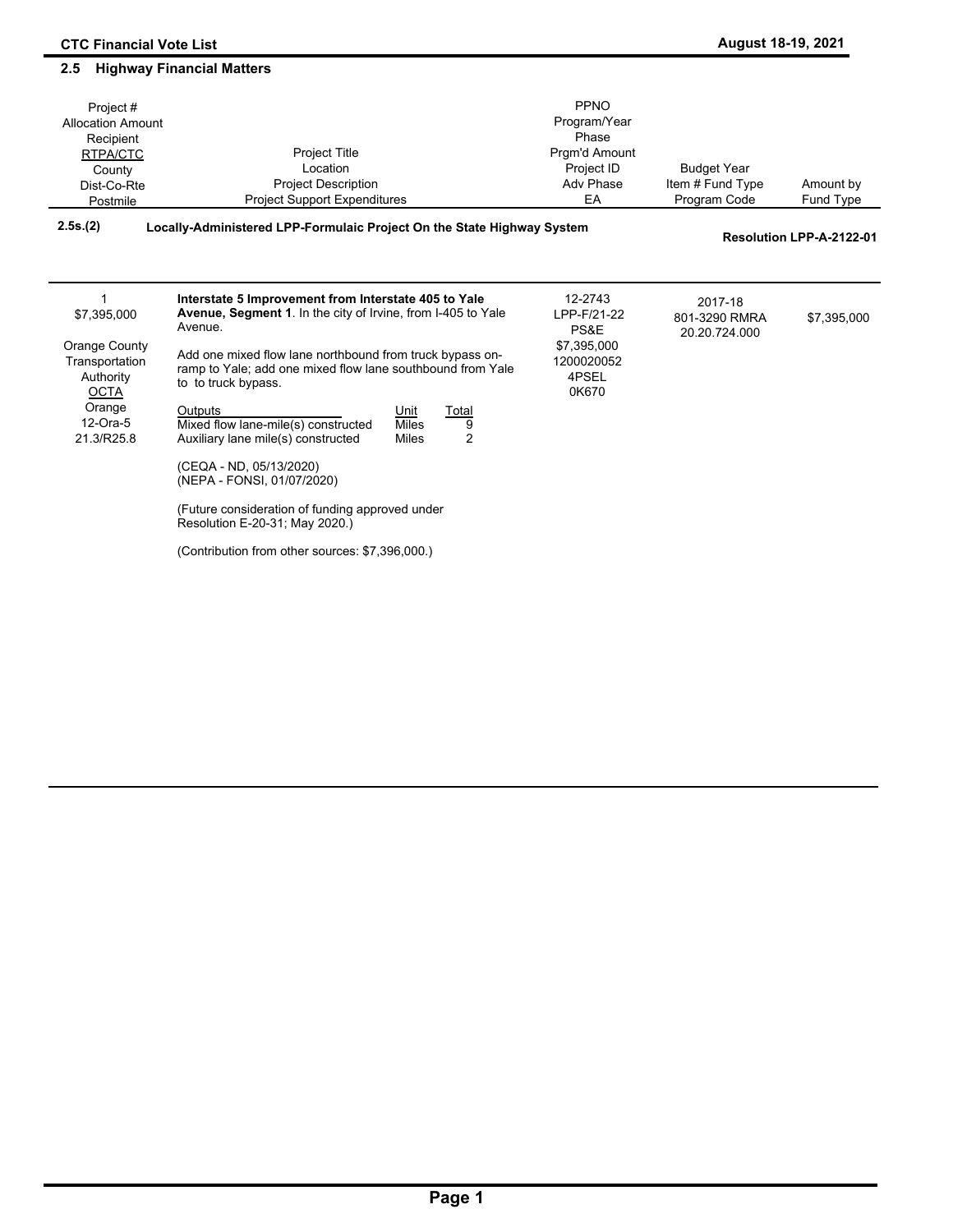| Project #                                                                                                   |                                                                                                                                                                                                                                                                                                                                                                                                                                                                                                                                                                                                                                                                                                                                                                                                                                                                                                                                                                                                                                                          | PPNO                                                               |                                                     |                          |  |  |
|-------------------------------------------------------------------------------------------------------------|----------------------------------------------------------------------------------------------------------------------------------------------------------------------------------------------------------------------------------------------------------------------------------------------------------------------------------------------------------------------------------------------------------------------------------------------------------------------------------------------------------------------------------------------------------------------------------------------------------------------------------------------------------------------------------------------------------------------------------------------------------------------------------------------------------------------------------------------------------------------------------------------------------------------------------------------------------------------------------------------------------------------------------------------------------|--------------------------------------------------------------------|-----------------------------------------------------|--------------------------|--|--|
| <b>Allocation Amount</b><br>Project Title<br>Recipient                                                      |                                                                                                                                                                                                                                                                                                                                                                                                                                                                                                                                                                                                                                                                                                                                                                                                                                                                                                                                                                                                                                                          | Program/Year<br>Phase                                              | <b>Budget Year</b><br>Item#                         |                          |  |  |
| RTPA/CTC                                                                                                    | Location                                                                                                                                                                                                                                                                                                                                                                                                                                                                                                                                                                                                                                                                                                                                                                                                                                                                                                                                                                                                                                                 | Prgm'd Amount                                                      | Fund Type                                           | Amount by                |  |  |
| District-County                                                                                             | <b>Project Description</b>                                                                                                                                                                                                                                                                                                                                                                                                                                                                                                                                                                                                                                                                                                                                                                                                                                                                                                                                                                                                                               | Project ID                                                         | Program Code                                        | <b>Fund Type</b>         |  |  |
| 2.5s.(3a)                                                                                                   | Locally-Administered LPP-Formulaic Projects Off the State Highway System                                                                                                                                                                                                                                                                                                                                                                                                                                                                                                                                                                                                                                                                                                                                                                                                                                                                                                                                                                                 |                                                                    |                                                     | Resolution LPP-A-2122-02 |  |  |
| $\mathbf{1}$<br>\$2,894,000<br>Contra Costa<br>Transportation<br>Authority<br><b>MTC</b><br>04-Contra Costa | Innovate 680 - Automated Driving System. On arterials<br>along I-680 Corridor in the cities of Walnut Creek, Martinez,<br>and San Ramon demonstrating Advanced Driving Systems<br>(ADS) to accommodate both connected autonomous vehicles<br>technology and implementation of innovative operational<br>strategies. The ADS Program includes three demonstration<br>projects: 1) Shared autonomous transportation for a Walnut<br>Creek senior community (Rossmoor); 2) Autonomous vehicle<br>shuttle service with a self-docking wheelchair apparatus for<br>patients at the County Hospital in Martinez; and 3) Collection<br>of data on Interstate 680 between Crow Canyon Road and<br>Alcosta Blvd using equipment (such as 5G communications &<br>cameras) installed on movable temporary trailers placed on<br>overcrossings over I-680 and/or the shoulders. The effort will<br>evaluate flow of data between vehicles and Infrastructure and<br>help prepare the I-680 corridor and other arterials for future<br>connected autonomous vehicles. | 04-2321H<br>LPP-F/21-22<br>PS&E<br>\$2,894,000<br>0421000084       | 2017-18<br>601-3290<br><b>RMRA</b><br>20.30.210.200 | \$2,894,000              |  |  |
|                                                                                                             | Outputs<br>Unit<br><u>Total</u><br>Operational improvement(s)<br>Each<br>(CEQA - CE, 6/9/2021)<br>(Contribution from other sources: \$3,120,000)                                                                                                                                                                                                                                                                                                                                                                                                                                                                                                                                                                                                                                                                                                                                                                                                                                                                                                         | 1                                                                  |                                                     |                          |  |  |
| 2<br>\$551,000<br>Sonoma County<br><b>MTC</b><br>04-Sonoma                                                  | 2020 Pedestrian and Surfacing Improvements. In<br>unincorporated Sonoma County - Pedestrian Hybrid Beacon<br>on Old Rewood Highwy at Lark Center Drive. Grind and<br>overlay (remove and replace) and pavement markings on<br>Chico Avenue (0.56 miles) between Wright Road and Merced<br>Avenue. Surface treatment or overlay with pavement<br>markings on Price Avenue (0.54 miles) between S. Wright<br>Road and Merced Avenue.                                                                                                                                                                                                                                                                                                                                                                                                                                                                                                                                                                                                                       | 04-2318E<br>LPP-F/20-21<br><b>CONST</b><br>\$551,000<br>0421000274 | 2017-18<br>601-3290<br><b>RMRA</b><br>20.30.210.200 | \$551,000                |  |  |
|                                                                                                             | Unit<br>Total<br><b>Outputs</b><br>New curb ramp installed<br>Each<br>Local road - rehabilitated<br>Miles<br>1.1<br>Intersection/Signal improvement(s)<br>Each<br>(CEQA - CE, 4/23/2021)                                                                                                                                                                                                                                                                                                                                                                                                                                                                                                                                                                                                                                                                                                                                                                                                                                                                 | 4<br>1                                                             |                                                     |                          |  |  |
|                                                                                                             | (Right of Way Certification: 7/1/2021)                                                                                                                                                                                                                                                                                                                                                                                                                                                                                                                                                                                                                                                                                                                                                                                                                                                                                                                                                                                                                   |                                                                    |                                                     |                          |  |  |
|                                                                                                             | (Contribution from other sources: \$801,000.)                                                                                                                                                                                                                                                                                                                                                                                                                                                                                                                                                                                                                                                                                                                                                                                                                                                                                                                                                                                                            |                                                                    |                                                     |                          |  |  |
|                                                                                                             | (Time extension for FY 20-21 CONST expires on 09/30/2021)                                                                                                                                                                                                                                                                                                                                                                                                                                                                                                                                                                                                                                                                                                                                                                                                                                                                                                                                                                                                |                                                                    |                                                     |                          |  |  |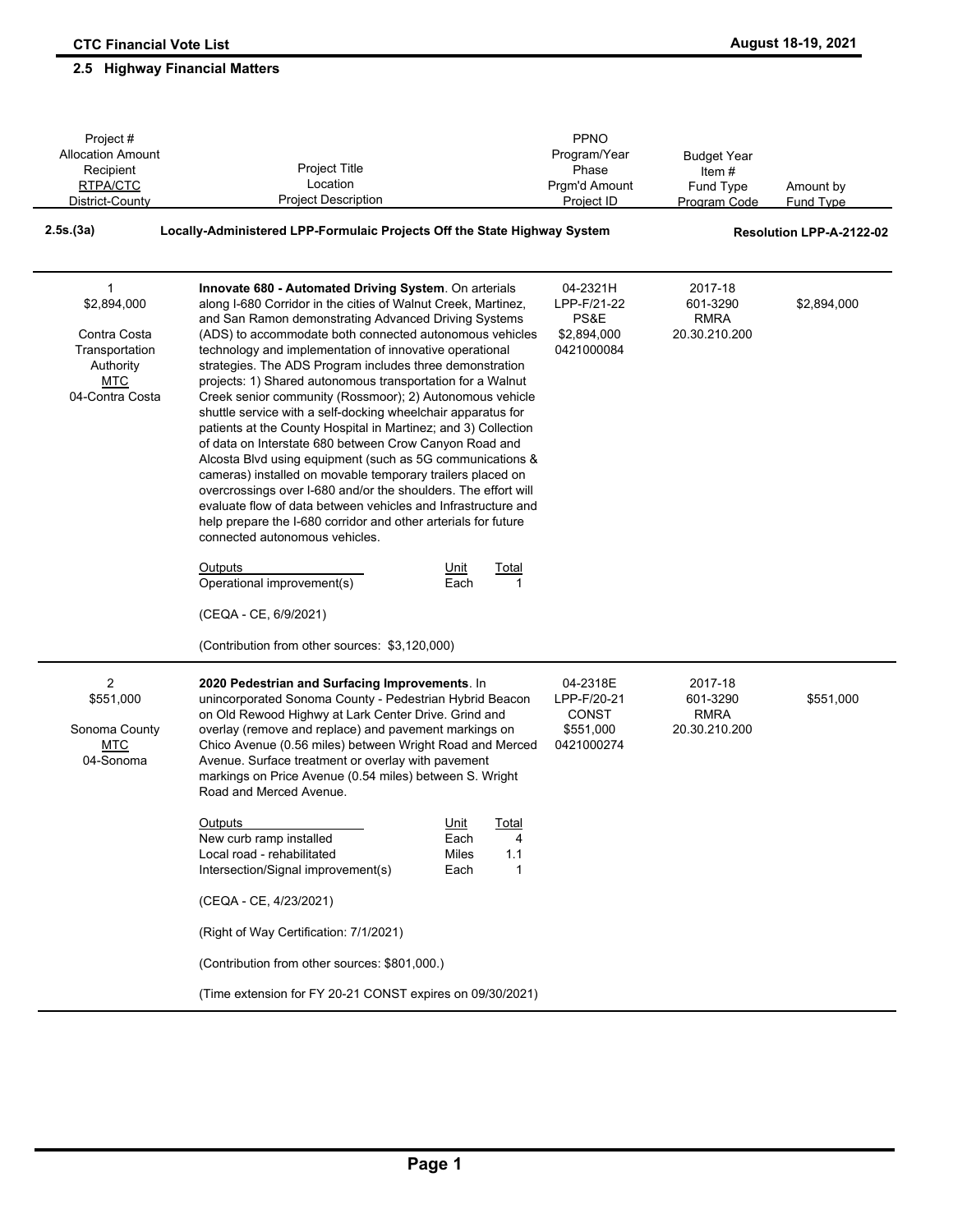### Amount by Fund Type Project # Allocation Amount Recipient RTPA/CTC District-County Project Title Location Project Description PPNO Program/Year Phase Prgm'd Amount Project ID Budget Year Item # Fund Type Program Code **2.5s.(3b) Locally-Administered LPP-Competitive Project Off the State Highway System Resolution LPP-A-2122-02 Citracado Parkway Transportation Connections Project**. The project fills a critical gap in the transportation network by constucting a 0.5 mile segment of Citracado Parkway, and improving an additional 0.5 mile portion from West Valley Parkway to Andreasen Drive. This project will provide four through lanes, sidewalk, energy efficient street lighting, buffered bike lanes, and landscaped parkways. Major intersections will be signalized and a 250-foot long bridge will be constructed over Escondido Creek, providing a major southern access to a planned industrial park and northern San Diegos regional trauma center, the Palomar Medical Center. In addition, the project provides for links to existing and porposed bike lanes, the Nordahl, Road Sprinter Transit Station which provides rail and bus service, and existing and expanded employment areas. Improvements for transit, such as ADA-compliant boarding pads and future bus stops, will be developed in coordination with North County Transit District. <u>Outputs \_\_\_\_\_\_\_\_\_\_\_\_\_\_\_\_\_\_\_\_</u>\_\_\_\_\_\_\_\_\_<u>Unit Total</u> New local road bridge structure(s) The Each 1 New roadway lane-mile(s) Miles 0.5 (CEQA - EIR, 04/19/2012) (Future consideration of funding approved under Resolution E-21-65; June 2021) (Time Extension for FY 19-20 CON expires on August 31, 2022) (Right of Way Certification: 07/20/2021) 11-1333 LPP-C/19-20 CONST \$12,500,000 1121000080 2017-18 601-3290 \$12,500,000 RMRA 20.30.210.210 \$12,500,000 City of Escondido **SANDAG** 11-San Diego 1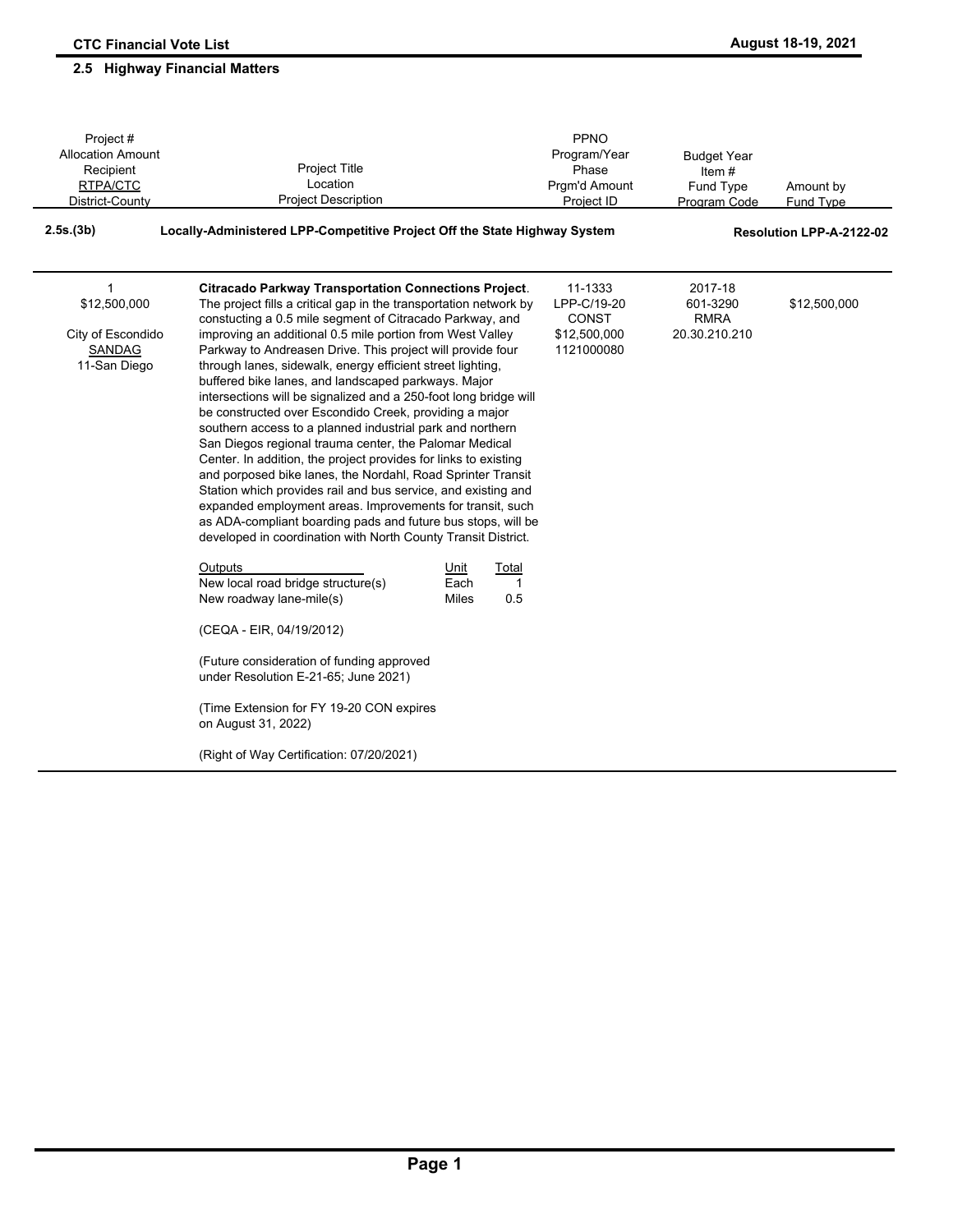### **August 18-19, 2021**

| Project#<br><b>Allocation Amount</b><br>Recipient<br>RTPA/CTC<br>County<br>Dist-Co-Rte<br>Postmile | <b>Project Title</b><br>Location<br><b>Project Description</b><br><b>Project Support Expenditures</b>                           | PPNO<br>Program/Year<br>Phase<br>Prgm'd Amount<br>Project ID<br>Adv Phase<br>EA | <b>Budget Year</b><br>Item # Fund Type<br>Program Code | Amount by<br>Fund Type    |
|----------------------------------------------------------------------------------------------------|---------------------------------------------------------------------------------------------------------------------------------|---------------------------------------------------------------------------------|--------------------------------------------------------|---------------------------|
| 2.5s.(4)                                                                                           | State Administered SCCP Project On the State Highway System                                                                     |                                                                                 |                                                        | Resolution SCCP-A-2122-01 |
|                                                                                                    | Santa Monica Road and Via Real Intersection                                                                                     | 05-2985                                                                         |                                                        |                           |
| \$1,476,000                                                                                        | <b>Improvements.</b> At the intersection of Santa Monica Road, Via<br>Real and the Santa Monica NB on and off ramp from Highway | SCCP/21-22<br>CON ENG                                                           | 009-0042 SHA<br>20.10.705.100                          | \$260,000                 |
| Department of<br>Transportation                                                                    | 101. Construct intersection improvements to address forecast<br>operational deficiencies at this all-way stop intersection.     | \$260,000<br>CONST                                                              | 2021-22<br>309-0042 SHA                                | \$1,216,000               |
| <b>SBCAG</b><br>Santa Barbara<br>05-SB-101                                                         | Outputs<br>Total<br>Unit<br>Operational improvement(s)<br>Each<br>Local road operational improvement(s) Each                    | \$1,310,000<br>\$1,216,000<br>0518000080                                        | 20.20.705.100                                          |                           |
| 3.7/3.9                                                                                            | (CEQA - CE, 03/26/2019; Re-validation 06/01/2021)<br>(NEPA - CE, 03/26/2019; Re-validation 06/01/2021)                          | 3, 4<br>1J850                                                                   |                                                        |                           |
|                                                                                                    | (SCCP savings of \$94,000 in CON to be returned<br>to the SCCP program)                                                         |                                                                                 |                                                        |                           |

(Right of Way Certification: 04/13/2021)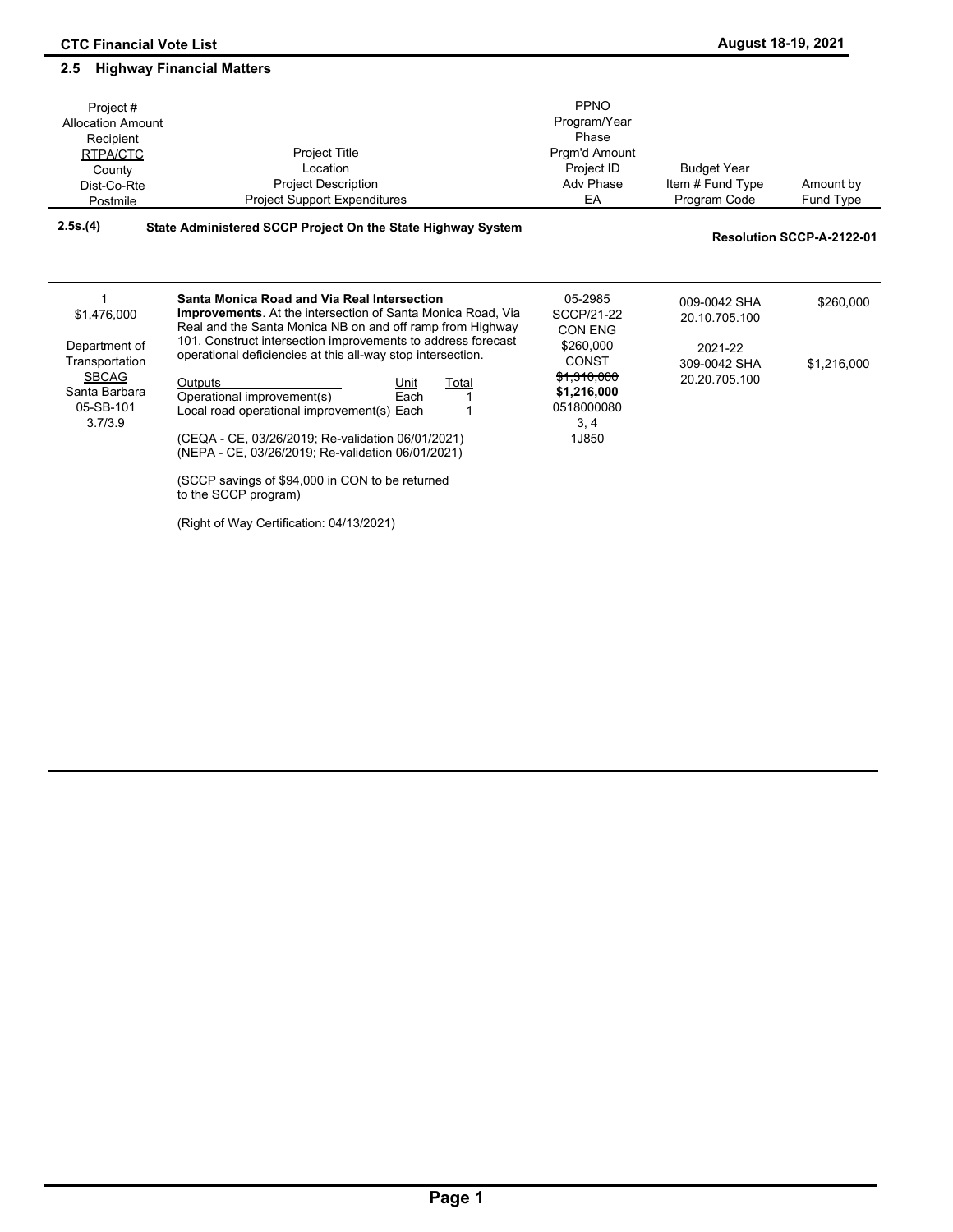| Project#<br><b>Allocation Amount</b><br>Recipient<br>RTPA/CTC<br>County<br>Dist-Co-Rte<br>Postmile<br>2.5s.(5)<br>2.5v.(3) | Project Title<br>Location<br><b>Project Description</b><br><b>Project Support Expenditures</b><br>State Administered Multi-Funded TCEP/STIP Project On the State Highway<br><b>System</b>                                                                            | PPNO<br>Program/Year<br>Phase<br>Prgm'd Amount<br>Project ID<br><b>Adv Phase</b><br>EA | <b>Budget Year</b><br>Item # Fund Type<br>Program Code | Amount by<br>Fund Type<br>Resolution TCEP-A-2122-01<br><b>Resolution FP-21-09</b> |
|----------------------------------------------------------------------------------------------------------------------------|----------------------------------------------------------------------------------------------------------------------------------------------------------------------------------------------------------------------------------------------------------------------|----------------------------------------------------------------------------------------|--------------------------------------------------------|-----------------------------------------------------------------------------------|
| $\mathbf{1}$<br>\$142,559,000                                                                                              | Solano 80 Managed Lanes. Through the cities of Fairfield<br>and Vacaville In Solano County. Construct managed lanes on<br>westbound and eastbound Interstate 80 (I-80) from west of                                                                                  | 04-0658L<br>COVID-RIP/21-22<br><b>CON ENG</b>                                          | 001-0890 FTF<br>20.10.075.600                          | \$1,859,000                                                                       |
| Department of<br>Transportation<br><b>MTC</b><br>Solano<br>04-Sol-80<br>10.4/30.2                                          | Red Top Road to east of Interstate 505 (I-505) in Solano<br>County, California. This project) would construct approximately<br>18 miles of managed lanes, which include high occupancy<br>vehicle (HOV) lanes and express lanes, through conversion of               | \$θ<br>\$1,859,000<br>CONST                                                            | 001-0890 FTF<br>20.10.075.600                          | \$17,300,000                                                                      |
|                                                                                                                            | existing HOV lanes to express lanes and highway widening for<br>new express lanes. The proposed improvements extend from<br>post mile (PM) 10.4 to 30.2, through the cities of Fairfield and                                                                         | \$1,859,000<br>\$0                                                                     | 001-3291 TCEA<br>20.10.723.200                         | \$7,641,000                                                                       |
|                                                                                                                            | Vacaville. The project would also extend the Class I Ulatis<br>Creek Trail under I-80 to eliminate an existing barrier for<br>pedestrians and bicyclists between the Vacaville<br>Transportation Center and downtown Vacaville, an MTC<br>Priority Development Area. | RIP/21-22<br><b>CON ENG</b><br>₩θ<br>\$17,300,000<br>CONST                             | 2020-21<br>301-3291 TCEA<br>20.20.723.200              | \$115,759,000                                                                     |
|                                                                                                                            | Outputs<br>Unit<br>Total<br>HOV/HOT mainline constructed<br><b>Miles</b><br>36                                                                                                                                                                                       | \$17,300,000<br>\$0                                                                    |                                                        |                                                                                   |
|                                                                                                                            | Final project development: N/A                                                                                                                                                                                                                                       | TCEP-R/21-22<br><b>CON ENG</b>                                                         |                                                        |                                                                                   |
|                                                                                                                            | Final Right of Way: N/A                                                                                                                                                                                                                                              | \$7,641,000<br>CONST                                                                   |                                                        |                                                                                   |
|                                                                                                                            | (CEQA - MND, 12/05/2015; Re-validation 06/11/2021)<br>(NEPA - FONSI, 12/05/2015; Re-validation 06/11/2021)                                                                                                                                                           | \$115,759,000<br>0412000332                                                            |                                                        |                                                                                   |
|                                                                                                                            | (Concurrent Future Consideration of Funding<br>under Resolution E-21-75.)                                                                                                                                                                                            | 3, 4<br>4G080                                                                          |                                                        |                                                                                   |
|                                                                                                                            | (Contribution from other sources: \$0 (CON ENG) and<br>\$63,465,000 (CONST) in local Federal funds.)                                                                                                                                                                 |                                                                                        |                                                        |                                                                                   |
|                                                                                                                            | Change to the contributions from other sources amount<br>made via the change list for the August 2021 CTC<br>meeting.                                                                                                                                                |                                                                                        |                                                        |                                                                                   |
|                                                                                                                            | (Right of Way Certification: 06/21/2021)                                                                                                                                                                                                                             |                                                                                        |                                                        |                                                                                   |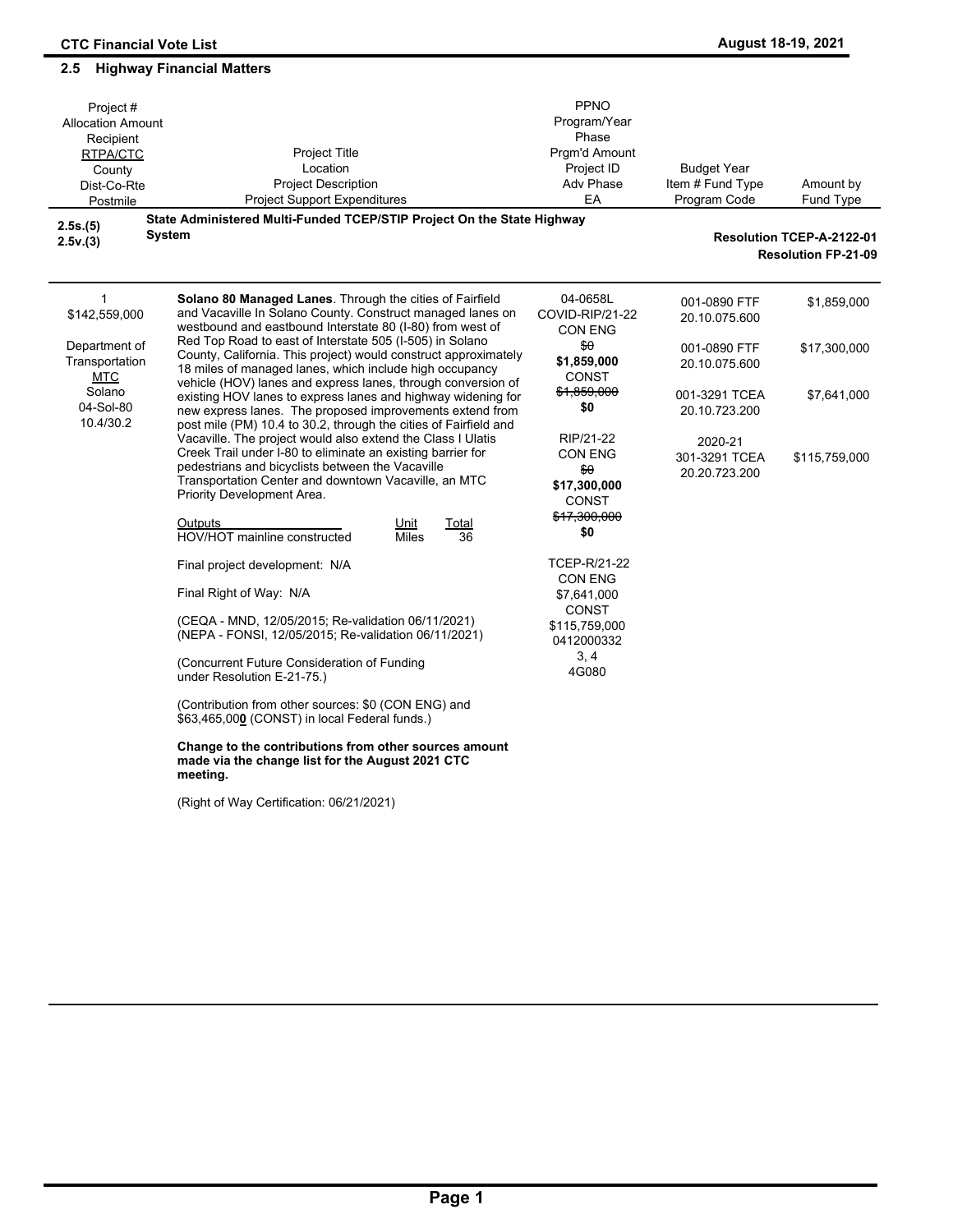| Project#<br><b>Allocation Amount</b><br>Recipient<br>Project Title<br>RTPA/CTC<br>Location<br>County<br><b>Project Description</b><br>Dist-Co-Rte<br><b>Project Support Expenditures</b><br>Postmile |                                                                                                                                                                                                                                                                                                                                                                                                                                                                                                                                                                                                                                                                                                                                                                                                                                                                                                                                                                                              |                                                                                                                                       | <b>PPNO</b><br>Program/Year<br>Phase<br>Prgm'd Amount<br>Project ID<br>Adv Phase<br>EA | <b>Budget Year</b><br>Item # Fund Type<br>Program Code     | Amount by<br>Fund Type                   |                                                         |
|------------------------------------------------------------------------------------------------------------------------------------------------------------------------------------------------------|----------------------------------------------------------------------------------------------------------------------------------------------------------------------------------------------------------------------------------------------------------------------------------------------------------------------------------------------------------------------------------------------------------------------------------------------------------------------------------------------------------------------------------------------------------------------------------------------------------------------------------------------------------------------------------------------------------------------------------------------------------------------------------------------------------------------------------------------------------------------------------------------------------------------------------------------------------------------------------------------|---------------------------------------------------------------------------------------------------------------------------------------|----------------------------------------------------------------------------------------|------------------------------------------------------------|------------------------------------------|---------------------------------------------------------|
| 2.5s.(6)                                                                                                                                                                                             | State Administered Multi-Funded SCCP/STIP Project On the State Highway<br>System                                                                                                                                                                                                                                                                                                                                                                                                                                                                                                                                                                                                                                                                                                                                                                                                                                                                                                             |                                                                                                                                       |                                                                                        |                                                            |                                          |                                                         |
| 2.5v.(4)                                                                                                                                                                                             |                                                                                                                                                                                                                                                                                                                                                                                                                                                                                                                                                                                                                                                                                                                                                                                                                                                                                                                                                                                              |                                                                                                                                       |                                                                                        |                                                            |                                          | Resolution SCCP-A-2122-02<br><b>Resolution FP-21-08</b> |
| 1<br>\$41,240,000<br>Department of                                                                                                                                                                   | Marin Sonoma Narrows (MSN) Contract B7. On Route 101,<br>in Marin County, in and near city of Novato, from just south of<br>the Franklin Avenue Overhead to 0.3 miles south of the<br>Marin/Sonoma County line. The Project will widen Route 101                                                                                                                                                                                                                                                                                                                                                                                                                                                                                                                                                                                                                                                                                                                                             |                                                                                                                                       |                                                                                        | 04-0361M<br>COVID-RIP/21-22<br><b>CONST</b><br>\$1,122,000 | 2021-22<br>301-0890 FTF<br>20.20.075.600 | \$1,122,000                                             |
| Transportation<br><b>MTC</b><br>Marin                                                                                                                                                                | to construct a southbound HOV lane from 0.3 miles south of<br>the Marin/Sonoma County line to just south of the Franklin<br>Avenue Overhead (6.0 miles), and a northbound HOV lane<br>from 1.7 miles north of the Atherton Avenue Overcrossing to                                                                                                                                                                                                                                                                                                                                                                                                                                                                                                                                                                                                                                                                                                                                            |                                                                                                                                       |                                                                                        | SCCP/21-22<br>CON ENG                                      | 009-0042 SHA<br>20.10.705.100            | \$14,850,000                                            |
| 04-Mrn-101<br>20.8/ <del>27.3</del> 27.1                                                                                                                                                             | 0.3 miles south of the Marin/Sonoma County line (3.5 miles).<br>The Project includes roadway and bridge widening for HOV<br>lanes and standard shoulders. The Project will also upgrade<br>the horizontal and vertical roadway alignment (for a 70 mph<br>design speed), modify the Redwood Landfill Interchange                                                                                                                                                                                                                                                                                                                                                                                                                                                                                                                                                                                                                                                                             |                                                                                                                                       |                                                                                        | \$14,850,000<br><b>CONST</b><br>\$25,268,000<br>RIP/       | 2021-22<br>309-0042 SHA<br>20.20.705.100 | \$25,268,000                                            |
|                                                                                                                                                                                                      | ramps to conform with the new alignment, and restripe a<br>frontage road (Redwood Boulevard) for Class II bike lanes in<br>Novato.                                                                                                                                                                                                                                                                                                                                                                                                                                                                                                                                                                                                                                                                                                                                                                                                                                                           |                                                                                                                                       |                                                                                        | 0419000068                                                 |                                          |                                                         |
|                                                                                                                                                                                                      | Outputs<br>Traffic monitoring detection<br>station(s)<br>Culvert(s)<br>Changeable message sign(s)<br>Extinguishable message sign(s)<br>Mainline shoulder(s) constructed<br>Curve and vertical alignment<br>correction(s)<br>Shoulder widening<br>Freeway ramp meter(s)<br>Close circuit television camera(s)<br>Pedestrian/Bicycle facilities mile(s)<br>constructed<br>Ramps modification(s)<br>HOV/HOT mainline constructed<br>Final project development (RIP): N/A<br>Final Right of Way (RIP): N/A<br>(CEQA - EIR, 07/16/2009; Re-validation 10/30/2020)<br>(NEPA - EIS, 07/16/2009; Re-validation 10/30/2020)<br>(Future consideration of funding approved under Resolution E<br>-09-70; September 2009.)<br>(Contribution from other sources: \$2,500,000 (CON ENG) and<br>\$77,256,000 (CONST) in Federal Discretionary and local<br>funds.)<br>(The post-mile (ahead) has been revised from 27.3 to 27.1 to<br>reflect better conforms.)<br>(Right of Way Certification: 06/10/2021) | Unit<br><b>Total</b><br>Each<br>9130<br>LF<br>Each<br>Each<br>Miles<br>Each<br>Each<br>Each<br>Each<br>0.76<br>Miles<br>Each<br>Miles | 3<br>2<br>$\mathbf{1}$<br>16<br>10<br>4<br>6<br>3<br>4<br>95                           | 26472                                                      |                                          |                                                         |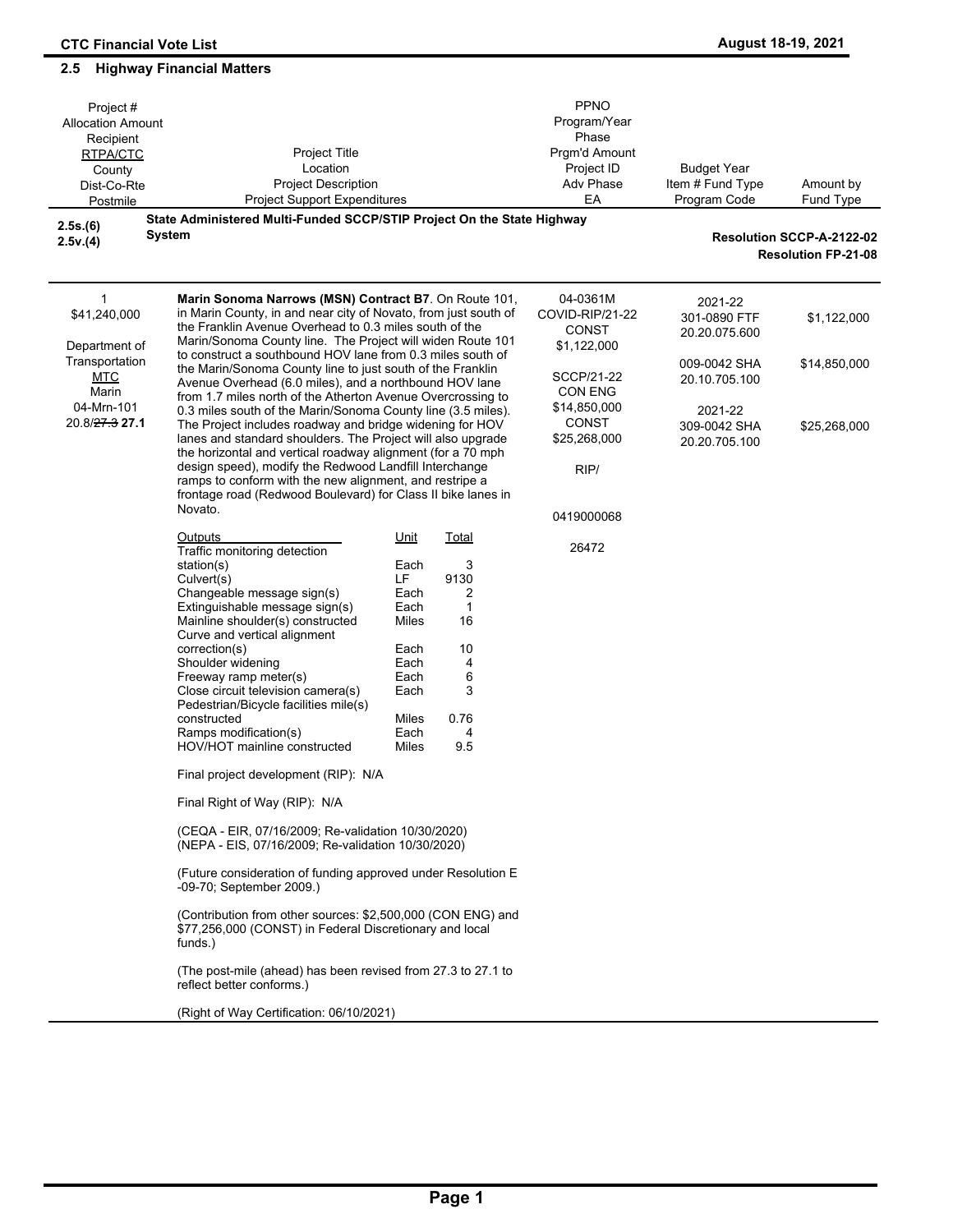1.8/2.0

**2.5 Highway Financial Matters**

#### Amount by Fund Type Project # Allocation Amount Recipient RTPA/CTC County Dist-Co-Rte Postmile Project Title Location Project Description Project Support Expenditures PPNO Program/Year Phase Prgm'd Amount Project ID Adv Phase EA Budget Year Item # Fund Type Program Code **2.5s.(9) Locally-Administered LPP-Formulaic Projects on the State Highway System Resolution LPP-A-2122-03 I-280 Ocean Avenue Off-Ramp Realignment** . In the city of San Francisco. Realign the existing right turn off-ramp to a Tintersection with a traffic signal. Widen the off-ramp from one lane to two lanes and build a retaining wall. Construct bike lane on Ocean Avenue. Outputs **Unit** Total Ramps modification(s) Each 1 04-0581L LPP-F/21-22 PS&E \$1,050,000 0416000144 4PSEL 0K820 2017-18 801-3290 RMRA \$1,050,000 20.20.724.000 \$1,050,000 San Francisco **County** Transportation Authority MTC San Francisco 1

(CEQA - CE, 07/09/2020) 04-SF-280

(Contribution from other sources: \$1,050,000.)

(There is a concurrent Local Partnership Formulaic Program Amendment under Resolution LPP-P-2122-01.)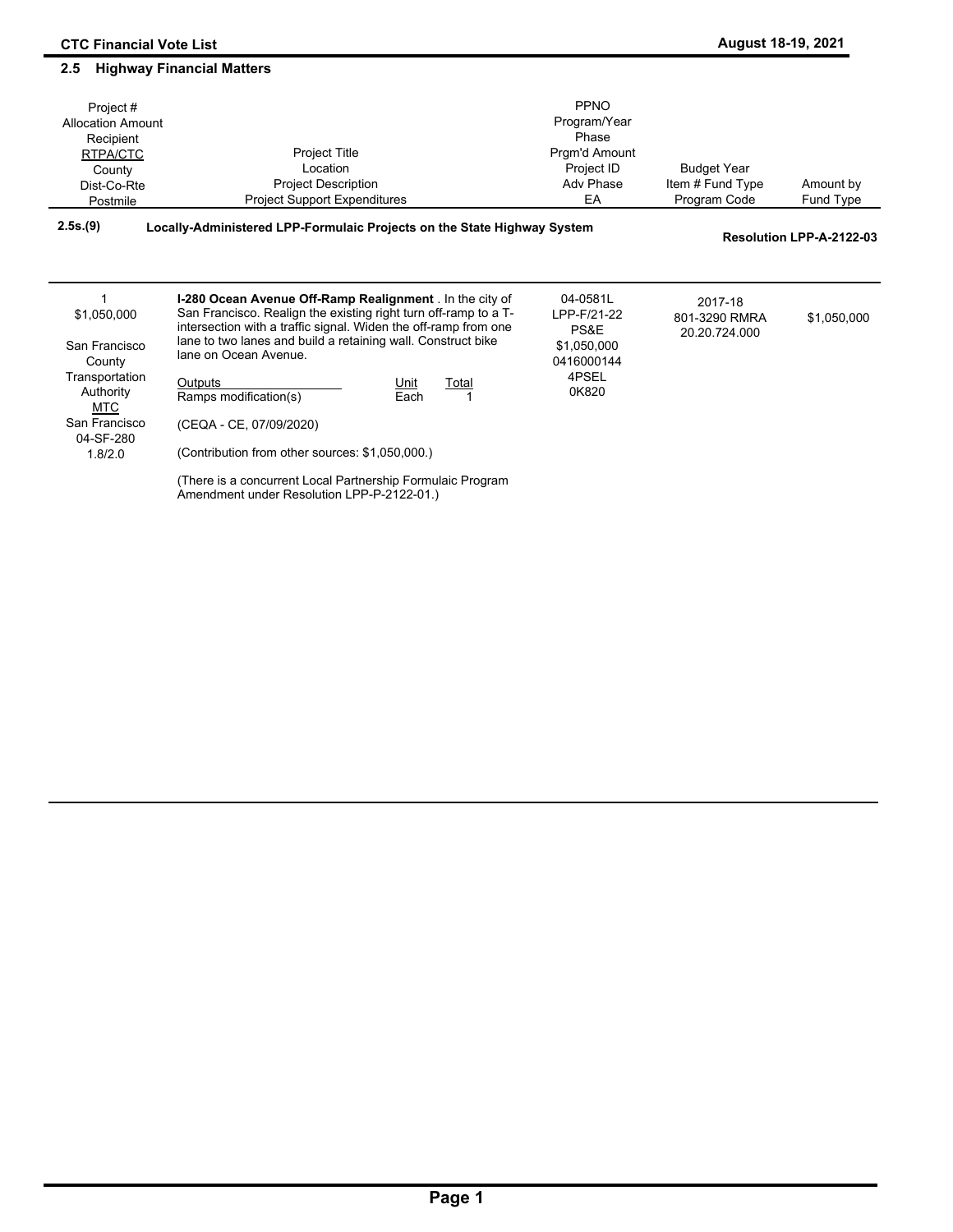#### Amount by Fund Type Project # Allocation Amount Recipient RTPA/CTC **County** Dist-Co-Rte Postmile Project Title Location Project Description Project Support Expenditures PPNO Program/Year **Phase** Prgm'd Amount Project ID Adv Phase EA Budget Year Item # Fund Type Program Code **2.5s.(9) Locally-Administered LPP-Formulaic Projects on the State Highway System Resolution LPP-A-2122-03 Yerba Buena Island (YBI) Multi-use Pathway**. In Yerba Buena Island in San Francisco Bay between city of San Francisco and city of Oakland. Construct multi-use pathway for pedestrians and bicyclists, from the Bay Bridge Trail 04-2351 LPP-F/21-22 PA&ED 2017-18 801-3290 RMRA \$1,000,000 20.20.724.000 \$1,000,000 2

| San Francisco<br>County<br>Transportation | for pedestriaris and picyclists, from the Bay Bridge Trail<br>Lookout (Yerba Buena Island) to ferry terminal (under<br>construction) on Treasure Island. |             |       | \$1,000,000<br>0421000235<br>4PAED |  |  |
|-------------------------------------------|----------------------------------------------------------------------------------------------------------------------------------------------------------|-------------|-------|------------------------------------|--|--|
| Authority<br>MTC                          | Outputs<br>Pedestrian/Bicycle facilities mile(s)                                                                                                         | <u>Unit</u> | Total | 2W550                              |  |  |
| San Francisco<br>04-SF-80                 | constructed                                                                                                                                              | Miles       | 1.2   |                                    |  |  |
| R7.7/L7.9                                 | (Contribution from other sources: \$2,000,000.)                                                                                                          |             |       |                                    |  |  |
|                                           | There is a concurrent Local Partnership Formulaic Program                                                                                                |             |       |                                    |  |  |

Amendment under Resolution LPP-P-2122-01.)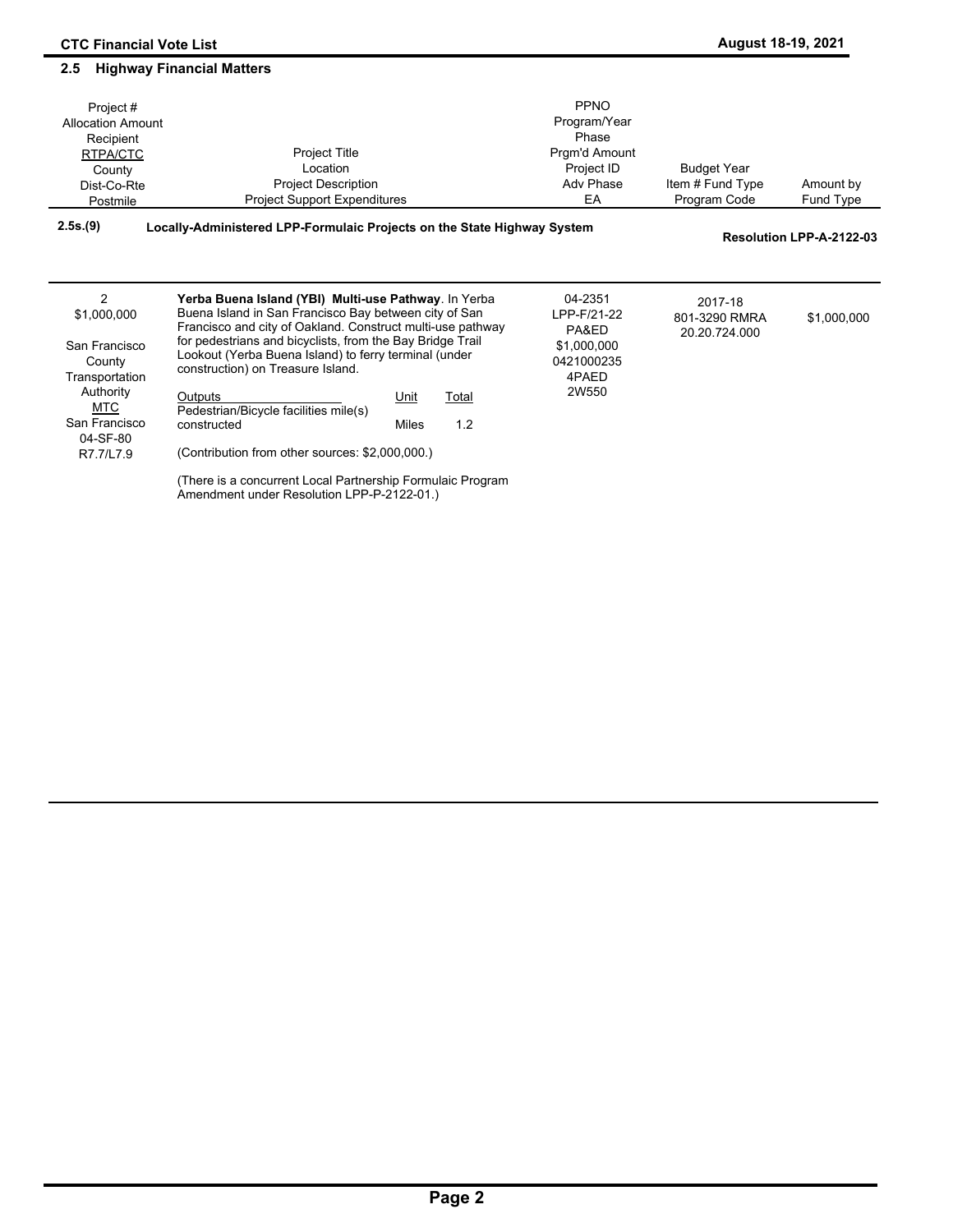### Amount by Fund Type Project # Allocation Amount Recipient RTPA/CTC District-County Project Title Location Project Description PPNO Program/Year Phase Prgm'd Amount Project ID Budget Year Item # Fund Type Program Code **2.5w.(1) Active Transportation Program Projects Resolution FATP-2122-01 Annie & Mary Trail Connectivity Project**. Class I trail along NCRA rail corridor and Caltrans' Giuntoli Lane and Sunset Avenue overpasses in north Arcata **Statewide** Outcome/Outputs: New bicycle and pedestrian improvements within the project limits and trailhead improvements **Change to the recipient made via the change list for the August 2021 CTC meeting.** (SB 1 Augmentation) 01-2548 ATP /21-22 PA&ED \$67,000 0121000102 2020-21 108-3290 \$67,000 RMRA 20.30.720.100 \$67,000 City of Arcadia **City of Arcata HCAOG** 01-Humboldt 1 **Dam Road Extension & South Center Drive Bike and Pedestrian Improvements**. Within the City of Clearlake, area including Dam Road Extension and South Center Drive, excluding planned improvements associated with the construction of new corner transit hub. Small Urban and Rural Outcome/Outputs: The project will expand bicycle and pedestrian networks within the City by adding bike lanes and sidewalks to a key developing area. (CEQA - CE, 4/23/2021) 01-3204 ATP/21-22 PS&E \$82,000 0121000098 2020-21 108-0042 \$82,000 SHA 20.30.720.100 \$82,000 City of Clearlake Lake CCAPC 01-Lake  $\mathcal{P}$ **Siskiyou- Regional Active Transportation Plan**. Siskiyou County, including all unincorporated communities, and the Cities of Dorris, Dunsmuir, Etna, Fort Jones, Montague, Mt. Shasta, Tulelake, Weed, and Yreka,. The goal of this project is to create a comprehensive regional active transportation plan for the County of Siskiyou that will identify priority active transportation needs. Small Urban and Rural Outcome/Outputs: A Regional Active Transportation Plan including an inventory of existing infrastructure, a comprehensive public outreach campaign, a prioritized list of projects and a list of noninfrastructure elements. (CEQA - CE, 06/30/2021) 02-2608 ATP/21-22 CONST \$202,000 0221000157 2020-21 108-0042 \$202,000 SHA 20.30.720.100 \$202,000 Siskiyou County **Transportation** Commission **SCLTC** 02-Siskiyou 3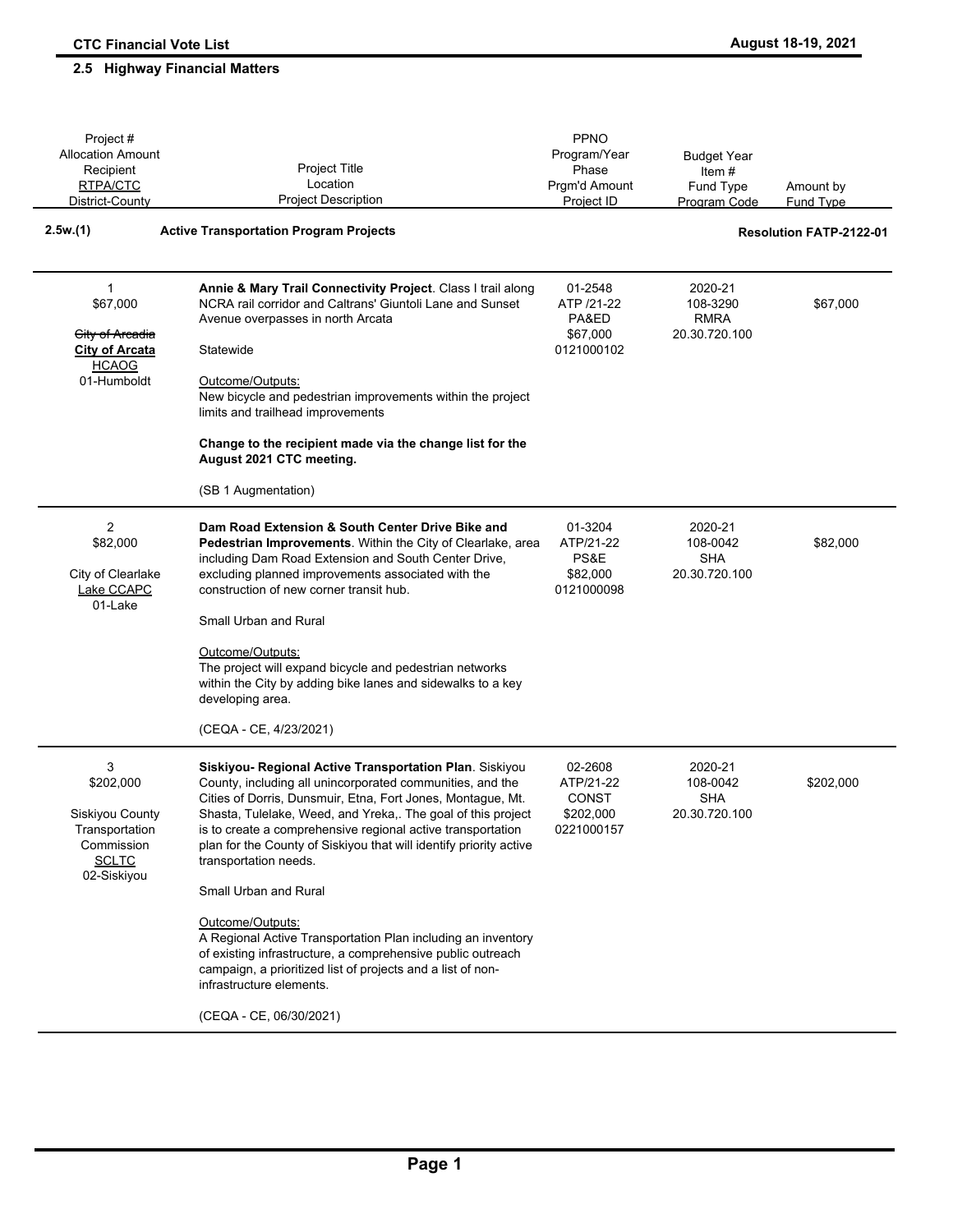### Amount by Fund Type Project # Allocation Amount Recipient RTPA/CTC District-County Project Title Location Project Description PPNO Program/Year Phase Prgm'd Amount Project ID Budget Year Item # Fund Type Program Code **2.5w.(1) Active Transportation Program Projects Resolution FATP-2122-01 Oroville/SR-162 Pedestrian/Bicycle/Disabled Mobility and Safety Improvements**. Along SR 162 in Oroville. Project includes a comprehensive set of active transportation infrastructure connectivity and safety improvements that will close all sidewalk, bike lane, street lighting and multi-use trail gaps on SR 162. **Statewide** Outcome/Outputs: Gap closure in sidewalks and buffered bike lanes along SR 162 (CEQA - CE, 06/30/2021) (NEPA - CE, 06/30/2021) (Time extension for FY 19-20 PS&E expires June 30, 2021.) 03-1027 ATP/19-20 PS&E \$40,000 0318000259 2020-21 108-0890 \$40,000 FTF 20.30.720.100 \$40,000 City of Oroville **BCAG** 03-Butte 4 **South Sacramento County Safe Routes to School Project**. In unincorporated south Sacramento County, in the vicinity of Ethel Baker, Nicholas, and Pacific Elementary Schools. Construct 12 curb extensions, 26 crosswalks, 33 curb ramps, 1 hardened median, 1 expanded transit stop, 2 speed humps and widen 255 linear feet of sidewalk. **Statewide** Outcome/Outputs: Construct pedestrian improvements as listed in the project description. PPNO 2214A in the infrastructure project to PPNO 2114B. (SB 1 Augmentation) 03-2214A ATP/21-22 PA&ED \$95,000 0321000239 2020-21 108-3290 \$95,000 RMRA 20.30.720.100 \$95,000 Sacramento County SACOG 03-Sacramento 5 **North Bailey Road Active Transportation Corridor**. Bailey Road in unincorporated Bay Point, bounded by Willow Pass Road to the north and Canal Road on the south. Construct two-way cycle track, ADA-compliant curb ramps, ADAaccessible sidewalks, traffic signal, and reconfigure travel lanes on Bailey Road between Willow Pass and Canal Roads. **Statewide** Outcome/Outputs: Reconfiguring roadway with ADA-compliant, buffered sidewalks, narrower travel lanes, a separated two-way cycle track, a new traffic signal, and enhanced pedestrian crossings will provide additional safety for bicyclists and pedestrians. 04-2344 ATP/21-22 PA&ED \$499,000 0421000416 2020-21 108-0042 \$499,000 SHA 20.30.720.100 \$499,000 Contra Costa County **MTC** 04-Contra Costa 6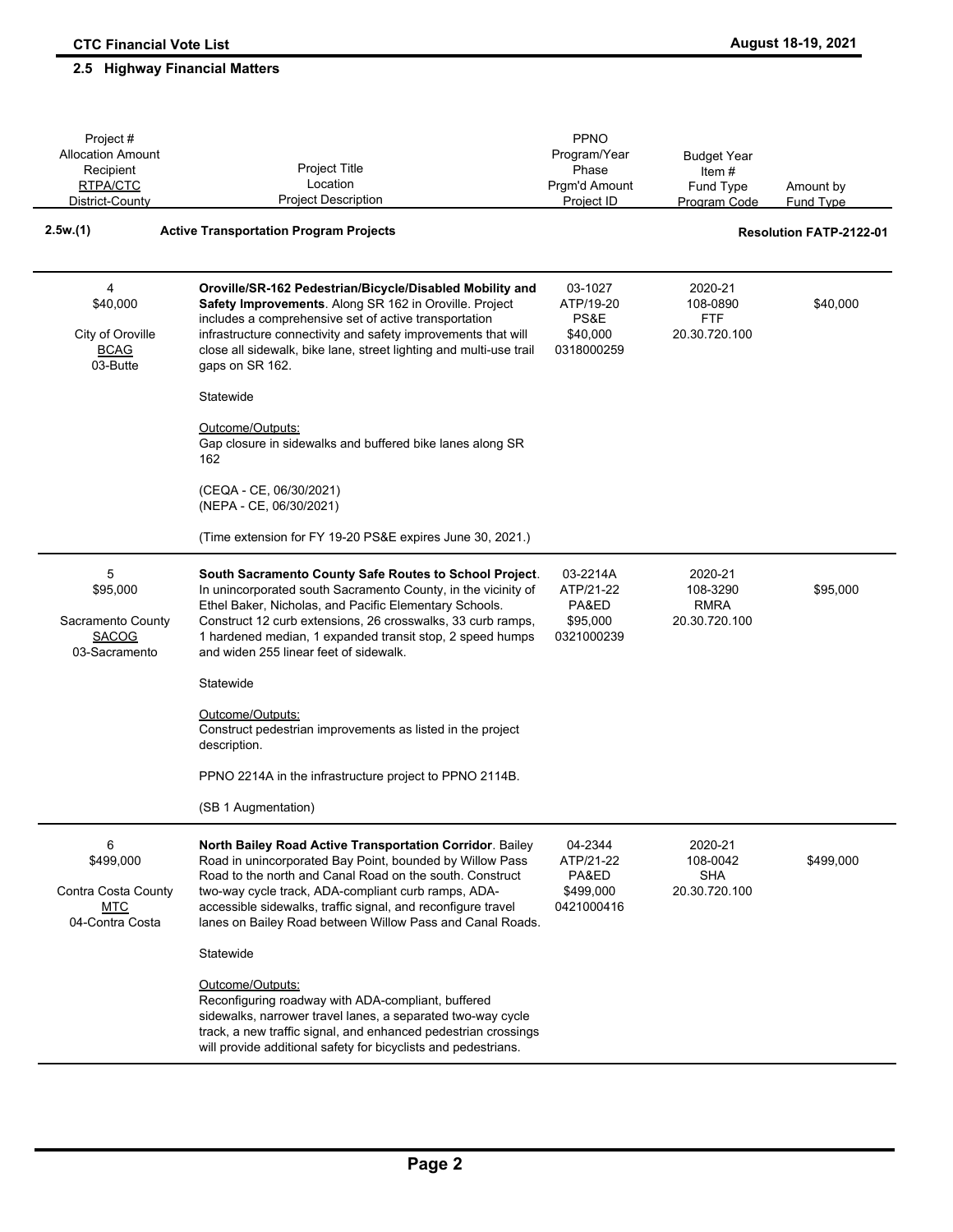# Project # **2.5 Highway Financial Matters**

| Project#<br><b>Allocation Amount</b><br>Recipient<br>RTPA/CTC<br>District-County | Project Title<br>Location<br><b>Project Description</b>                                                                                                                                                                                                                                                                                                                                                                                      | PPNO<br>Program/Year<br>Phase<br>Prgm'd Amount<br>Project ID     | <b>Budget Year</b><br>Item $#$<br>Fund Type<br><b>Program Code</b> | Amount by<br><b>Fund Type</b>  |
|----------------------------------------------------------------------------------|----------------------------------------------------------------------------------------------------------------------------------------------------------------------------------------------------------------------------------------------------------------------------------------------------------------------------------------------------------------------------------------------------------------------------------------------|------------------------------------------------------------------|--------------------------------------------------------------------|--------------------------------|
| 2.5w(1)                                                                          | <b>Active Transportation Program Projects</b>                                                                                                                                                                                                                                                                                                                                                                                                |                                                                  |                                                                    | <b>Resolution FATP-2122-01</b> |
| 7<br>\$290,000<br>City of Santa Barbara<br><b>SBCAG</b><br>05-Santa Barbara      | Upper De La Vina Street Gap Closure and Safe<br>Crossings. On De La Vina Street from Alamar Avenue to<br>Padre Street, on Padre Street from De La Vina Street to State<br>Street, and the intersection of Alamar Avenue and Junipero<br>Street. Design and construct buffered bike lanes on De La<br>Vina Street, Class III connections, 210-feet of sidewalk in-fill,<br>and curb extensions at six intersections.<br>Small Urban and Rural | 05-3057<br>ATP/21-22<br>PA&ED<br>\$290,000<br>0521000186         | 2020-21<br>108-0042<br><b>SHA</b><br>20.30.720.100                 | \$290,000                      |
|                                                                                  | Outcome/Outputs:<br>Install 0.65 miles of new Class II buffered bike lanes, curb<br>extensions at six intersections, and 210-feet of sidewalk in-fill<br>to close gaps in the network and improve safety for cyclists<br>and pedestrians.                                                                                                                                                                                                    |                                                                  |                                                                    |                                |
| 8<br>\$647,000<br>City of Watsonville<br><b>SCCRTC</b><br>05-Santa Cruz          | Safer Access to Pajaro Valley High School and Beyond<br>(Non-Infrastructure). Provide bike and pedestrian safety<br>education, encouragement and engagement activities to<br>inspire, educate, and activate community members to use<br>active transportation.<br>Statewide                                                                                                                                                                  | 05-0413B<br>ATP/21-22<br><b>CONST</b><br>\$647,000<br>0521000175 | 2020-21<br>108-3290<br><b>RMRA</b><br>20.30.720.100                | \$647,000                      |
|                                                                                  | Outcome/Outputs:<br>In a 4-year period, provide 240 classroom presentations, 120<br>activities, develop a traffic garden and annually host family<br>bike festivals, Earn-A-Bike and Peer Education Programs.                                                                                                                                                                                                                                |                                                                  |                                                                    |                                |
|                                                                                  | (CEQA - CE, 6/17/2021)                                                                                                                                                                                                                                                                                                                                                                                                                       |                                                                  |                                                                    |                                |
|                                                                                  | PPNO 0413B is the non-infrastructure project to<br>PPNO 0413A.                                                                                                                                                                                                                                                                                                                                                                               |                                                                  |                                                                    |                                |
|                                                                                  | (SB 1 Augmentation)                                                                                                                                                                                                                                                                                                                                                                                                                          |                                                                  |                                                                    |                                |
| 9<br>\$550,000<br>City of Santa Cruz<br><b>SCCRTC</b><br>05-Santa Cruz           | Santa Cruz Rail Trail Segment 7 Phase 2 Construction<br>(Non-Infrastructure Component). Noninfrastructure<br>program will be conducted at adjacent Bay View Elementary<br>School. Perform bicycle and pedestrian education,<br>encouragement, and engagement activities.                                                                                                                                                                     | 05-3058B<br>ATP/21-22<br><b>CONST</b><br>\$550,000<br>0521000169 | 2020-21<br>108-3290<br><b>RMRA</b><br>20.30.720.100                | \$550,000                      |
|                                                                                  | Statewide                                                                                                                                                                                                                                                                                                                                                                                                                                    |                                                                  |                                                                    |                                |
|                                                                                  | Outcome/Outputs:<br>Implement a 4-year, K-5th grade, ped and bike safety and<br>education programming, bi-annual bike/walk school day.                                                                                                                                                                                                                                                                                                       |                                                                  |                                                                    |                                |
|                                                                                  | (CEQA - CE, 07/07/2021)                                                                                                                                                                                                                                                                                                                                                                                                                      |                                                                  |                                                                    |                                |
|                                                                                  | (SB 1 Augmentation)                                                                                                                                                                                                                                                                                                                                                                                                                          |                                                                  |                                                                    |                                |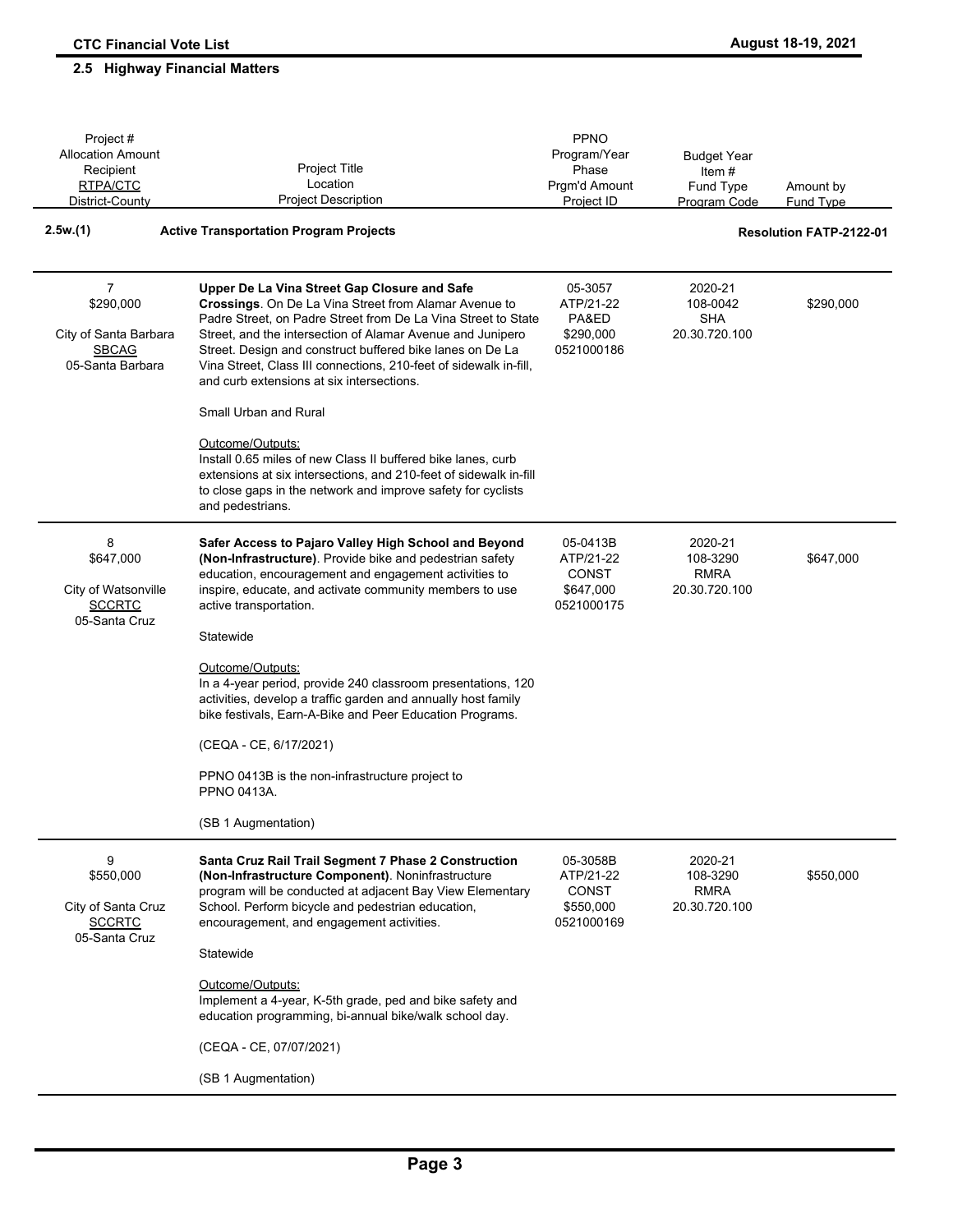| Project #                                                        |                                                                                                                                                                                                                                                                                                                                                                                                                                | PPNO                                                               |                                                     |                                |
|------------------------------------------------------------------|--------------------------------------------------------------------------------------------------------------------------------------------------------------------------------------------------------------------------------------------------------------------------------------------------------------------------------------------------------------------------------------------------------------------------------|--------------------------------------------------------------------|-----------------------------------------------------|--------------------------------|
| <b>Allocation Amount</b>                                         |                                                                                                                                                                                                                                                                                                                                                                                                                                | Program/Year                                                       | <b>Budget Year</b>                                  |                                |
| Recipient                                                        | <b>Project Title</b>                                                                                                                                                                                                                                                                                                                                                                                                           | Phase                                                              | Item $#$                                            |                                |
| RTPA/CTC                                                         | Location                                                                                                                                                                                                                                                                                                                                                                                                                       | Prgm'd Amount                                                      | Fund Type                                           | Amount by                      |
| District-County                                                  | <b>Project Description</b>                                                                                                                                                                                                                                                                                                                                                                                                     | Project ID                                                         | Program Code                                        | <b>Fund Type</b>               |
| 2.5w.(1)                                                         | <b>Active Transportation Program Projects</b>                                                                                                                                                                                                                                                                                                                                                                                  |                                                                    |                                                     | <b>Resolution FATP-2122-01</b> |
| 10<br>\$1,400,000<br>City of Fresno<br><b>COFCG</b><br>06-Fresno | Palm and Belmont Class IV Protected Bikeway Project.<br>This project is located in central Fresno: on Palm Avenue<br>from just north of Dakota Avenue (city limit) to H Street, and<br>on Belmont Avenue from Palm Avenue to Blackstone Avenue.<br>This pilot will install a road diet and quick build Class IV<br>bikeway. As part of a road diet, the roadways will be restriped<br>to reduce travel lanes from four to two. | 06-7075Q<br>ATP/21-22<br><b>CONST</b><br>\$1,400,000<br>0621000149 | 2020-21<br>108-0042<br><b>SHA</b><br>20.30.720.100  | \$1,400,000                    |
|                                                                  | Statewide                                                                                                                                                                                                                                                                                                                                                                                                                      |                                                                    |                                                     |                                |
|                                                                  | Outcome/Outputs:<br>The project will reduce conflict between vehicles and cyclists,<br>increase bike ridership, and reduce levels of traffic stress.<br>(CEQA - CE, 04/08/2021)                                                                                                                                                                                                                                                |                                                                    |                                                     |                                |
|                                                                  | (Right of Way Certification: 04/18/2021)                                                                                                                                                                                                                                                                                                                                                                                       |                                                                    |                                                     |                                |
| 11<br>\$25,000<br>City of Huron<br><b>FCOG</b><br>06-Fresno      | <b>City of Huron Bicyclist and Pedestrian Safety</b><br>Improvement Project. This project is located in Huron on:<br>Lassen Avenue, Palmer Avenue, M Street, and 4th Street in<br>Huron. The project will add Class II, III and IV bike lanes and<br>six new crosswalks with safety features (RRFBs, pedestrian<br>refuge island, and bulb-outs).                                                                              | 06-7079<br>ATP/21-22<br>PA&ED<br>\$25,000<br>0621000222            | 2020-21<br>108-3290<br><b>RMRA</b><br>20.30.720.100 | \$25,000                       |
|                                                                  | Statewide                                                                                                                                                                                                                                                                                                                                                                                                                      |                                                                    |                                                     |                                |
|                                                                  | Outcome/Outputs:<br>Construction of Class II, III, and IV bike lanes and six new<br>crosswalks with safety features.                                                                                                                                                                                                                                                                                                           |                                                                    |                                                     |                                |
|                                                                  | (SB 1 Augmentation)                                                                                                                                                                                                                                                                                                                                                                                                            |                                                                    |                                                     |                                |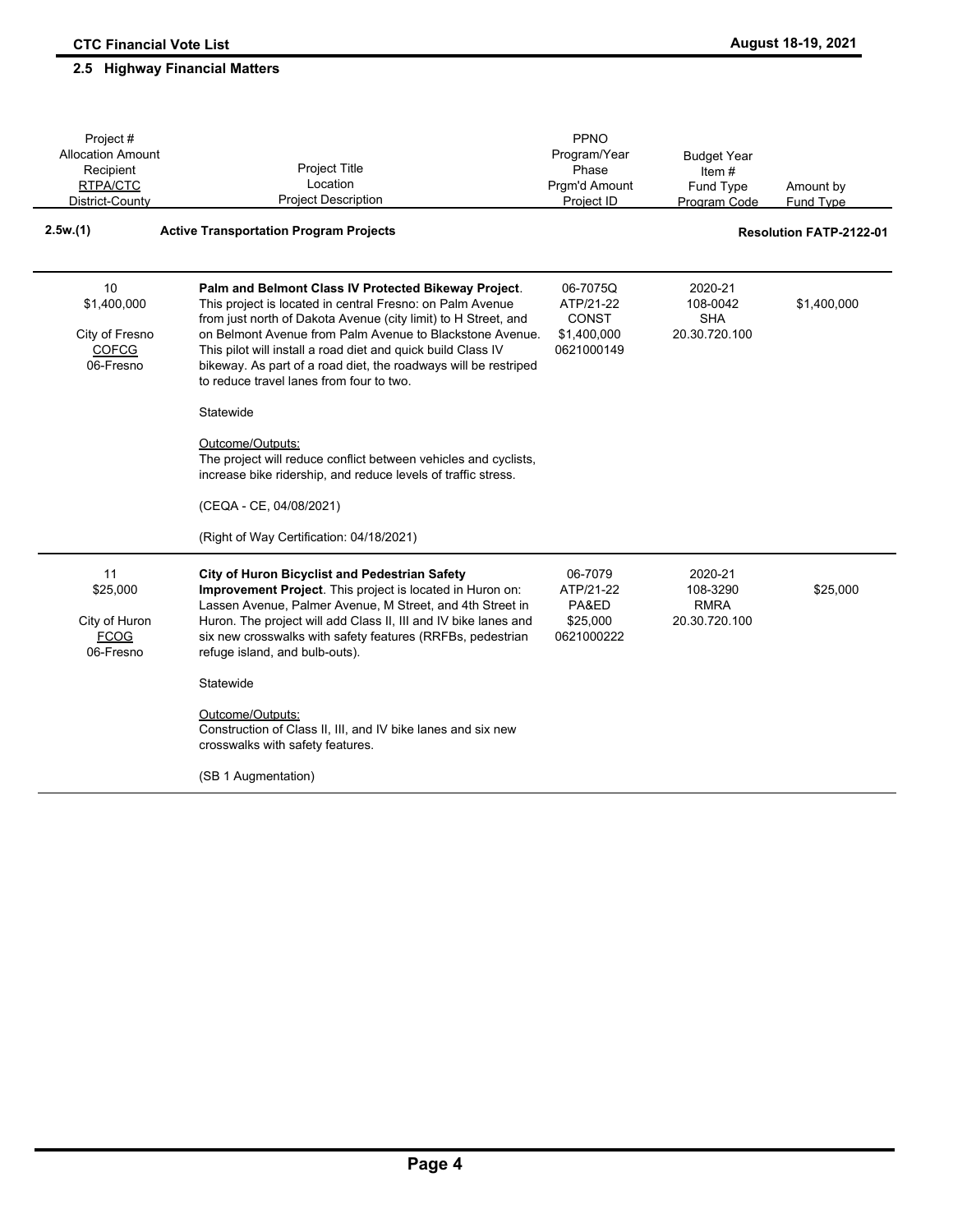| Project #<br><b>Allocation Amount</b><br>Recipient                         | Project Title                                                                                                                                                                                                                                                                                                                                                                                                                                                          | PPNO<br>Program/Year<br>Phase                                     | <b>Budget Year</b><br>Item $#$                     |                                |
|----------------------------------------------------------------------------|------------------------------------------------------------------------------------------------------------------------------------------------------------------------------------------------------------------------------------------------------------------------------------------------------------------------------------------------------------------------------------------------------------------------------------------------------------------------|-------------------------------------------------------------------|----------------------------------------------------|--------------------------------|
| RTPA/CTC<br>District-County                                                | Location<br><b>Project Description</b>                                                                                                                                                                                                                                                                                                                                                                                                                                 | Prgm'd Amount<br>Project ID                                       | Fund Type<br>Program Code                          | Amount by<br><b>Fund Type</b>  |
| 2.5w(1)                                                                    | <b>Active Transportation Program Projects</b>                                                                                                                                                                                                                                                                                                                                                                                                                          |                                                                   |                                                    | <b>Resolution FATP-2122-01</b> |
| 12<br>\$5,066,000<br>Lancaster, City of<br><b>LACMTA</b><br>07-Los Angeles | Pedestrian Gap Closure Improvements. Various Locations<br>between 25th Street West to 20th Street East, and between<br>Avenue H to Avenue L Approx. 13.6 sq. mi. Construction of<br>curb, gutter, and sidewalk improvements to close the gap in<br>existing improvements.<br>Statewide<br>Outcome/Outputs:<br>By closing the gap between existing improvements, it is<br>anticipated that there will be a 20% increase in active                                       | 07-5119<br>ATP/18-19<br><b>CONST</b><br>\$5,066,000<br>0717000197 | 2020-21<br>108-0890<br><b>FTF</b><br>20.30.720.100 | \$5,066,000                    |
|                                                                            | transportation users.<br>(CEQA - CE, 05/05/2017)<br>(NEPA - CE, 11/02/2018; Re-validation 10/15/2020)<br>(Right of Way Certification: 05/18/2021)<br>(Contribution from other sources: \$1,539,486.)<br>(Time Extension for FY 18-19 CON expires on 08/31/2021.)                                                                                                                                                                                                       |                                                                   |                                                    |                                |
| 13<br>\$5,150,000<br>City of Palmdale<br><b>LACMTA</b><br>07-Los Angeles   | Minor scope change approved on 11/14/2019.<br>Avenue R Complete Streets and Safe Routes Project<br><b>Construction Phase.</b> Avenue R between Sierra Highway and<br>25th Street East, in southeastern Palmdale. Intersection<br>improvement near Tumbleweed Elementary School at<br>Avenue R-4 and 11th Street East. Construct 18,200 feet of<br>bike lanes, 8,000 feet of sidewalk, 16 ADA ramps, and 33<br>enhanced crosswalks to provide continuous bike lanes and | 07-5584<br>ATP/19-20<br><b>CONST</b><br>\$5,150,000<br>0722000002 | 2020-21<br>108-0890<br><b>FTF</b><br>20.30.720.100 | \$5,150,000                    |
|                                                                            | sidewalks on Avenue R.<br>Statewide<br>Outcome/Outputs:<br>Construct 3.44 miles of Class II bike lanes, 1 1/2 miles of<br>sidewalks, 33 enhanced crosswalks, and 16 new ADA ramps.<br>(CEQA - MND, 3/17/2017)<br>(NEPA - FONSI, 5/1/2017; Re-validation 1/8/2021)<br>(Right of Way Certification: 07/06/2021)<br>(Future consideration of funding approved under<br>Resolution E-17-39; March 2017.)<br>(Time Extension for FY 19-20 CON expires on 09/30/2021.)       |                                                                   |                                                    |                                |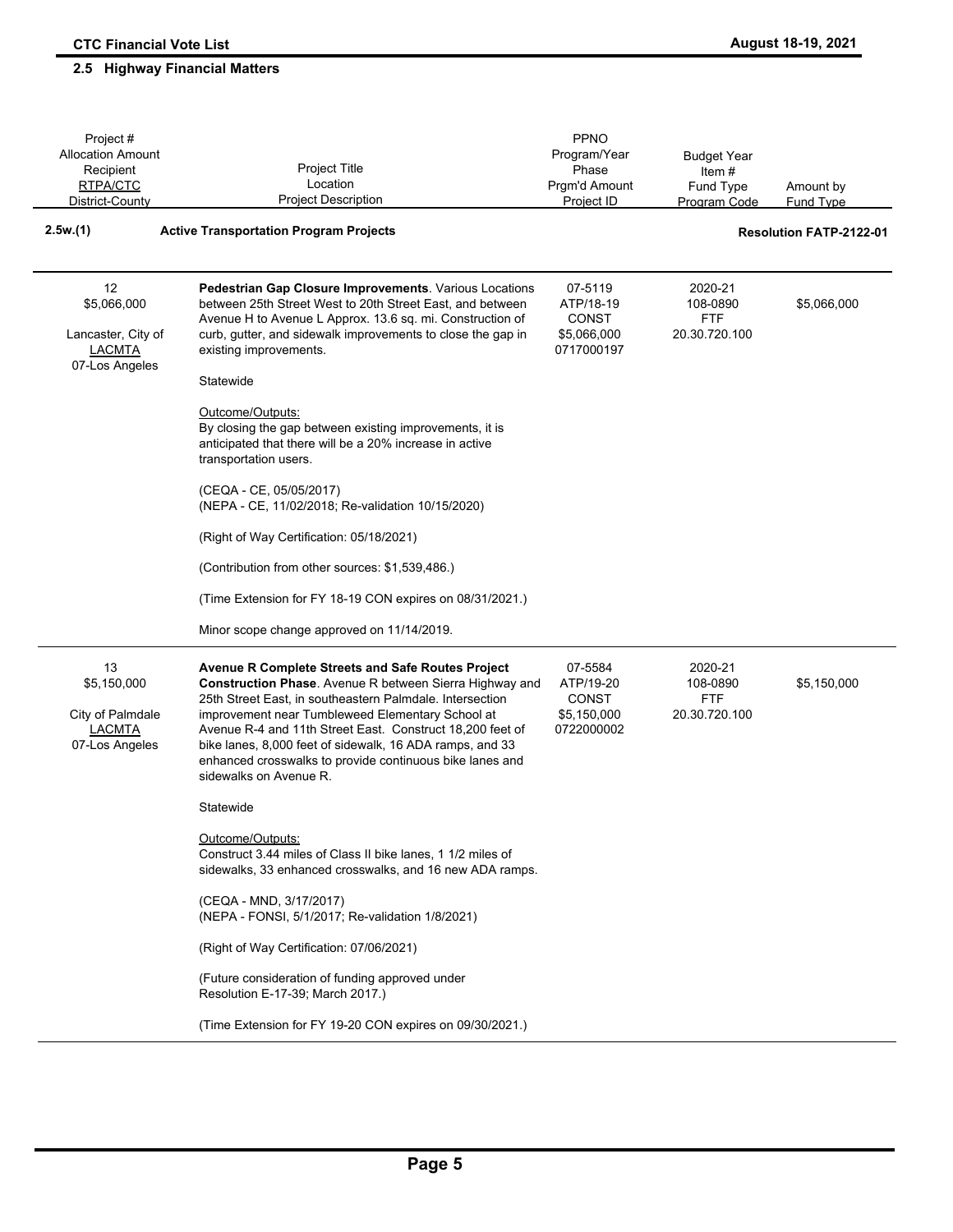#### Amount by Fund Type Project # Allocation Amount Recipient RTPA/CTC District-County Project Title Location Project Description PPNO Program/Year Phase Prgm'd Amount Project ID Budget Year Item # Fund Type Program Code **2.5w.(1) Active Transportation Program Projects Resolution FATP-2122-01 Huntington Park Bicycle and Pedestrian Safety and Connectivity Project**. The boulevards are located along the length of Gage, Saturn, Florence and Miles Avenues. The pedestrian focus area is on Pacific, Santa Fe, and Florence Avenues in Huntington Park. The project will create a network of four complete streets boulevards with pedestrian safety & Class III bicycle improvements, as well as a downtown pedestrian focus area. MPO Outcome/Outputs: Construct 6.3 miles of Class III bike routes, reconstruct 6,250 feet of sidewalk, reconstruct 230 ADA ramps, enhance 13 crosswalks, lighting, benches, trees and trash cans. (CEQA - CE, 07/06/2021) (NEPA - CE, 5/20/2021) 07-5661 ATP/21-22 PS&E \$288,000 0720000266 2020-21 108-0042 \$288,000 SHA 20.30.720.100 \$288,000 City of Huntington Park LACMTA 07-Los Angeles 14 **Connecting Canoga Park Through Safety and Urban Cooling Improvements**. In the west San Fernando Valley area of Los Angeles - Topanga Canyon Boulevard (west), Cohasset Street (north), Brown's Canyon Wash (east) and Vanowen Street (south). Install 7 miles of pedestrian and cyclist improvements within the heart of the Canoga Park community connecting DAC residents with local destinations and the regional transit & trail system. **Statewide** Outcome/Outputs: Network of pedestrian/cyclist improvements will provide local community members with safer access to eight local schools, businesses, civic institutions, recreational facilities. 07-5862 ATP/21-22 PA&ED \$3,567,000 0721000261 2020-21 108-0890 \$3,567,000 FTF 20.30.720.100 \$3,567,000 City of Los Angeles **LACMTA** 07-Los Angeles 15 **El Rio Pedestrian Improvement and Safe Route to School Project**. Stroube Street from Vineyard Avenue to Rose Avenue, Walnut Street from Vineyard Avenue to Rose Avenue, and Cortez Street from Stroube Street to the Rio Plaza Elementary School. Install sidewalks, curbs, gutters, water-retention areas, curb extensions, RRFBs, and intersection improvements, for SRTS and a disadvantaged community. **Statewide** Outcome/Outputs: The project output will install sidewalks and crosswalk improvements that will provide safety for pedestrians and school children. Curb and gutters will provide a barrier and eliminate mud that pedestrians walk through. (SB 1 Augmentation) 07-5863 ATP/21-22 PA&ED \$222,000 0721000232 2020-21 108-3290 \$222,000 RMRA 20.30.720.100 \$222,000 Ventura County VCTC 07-Ventura 16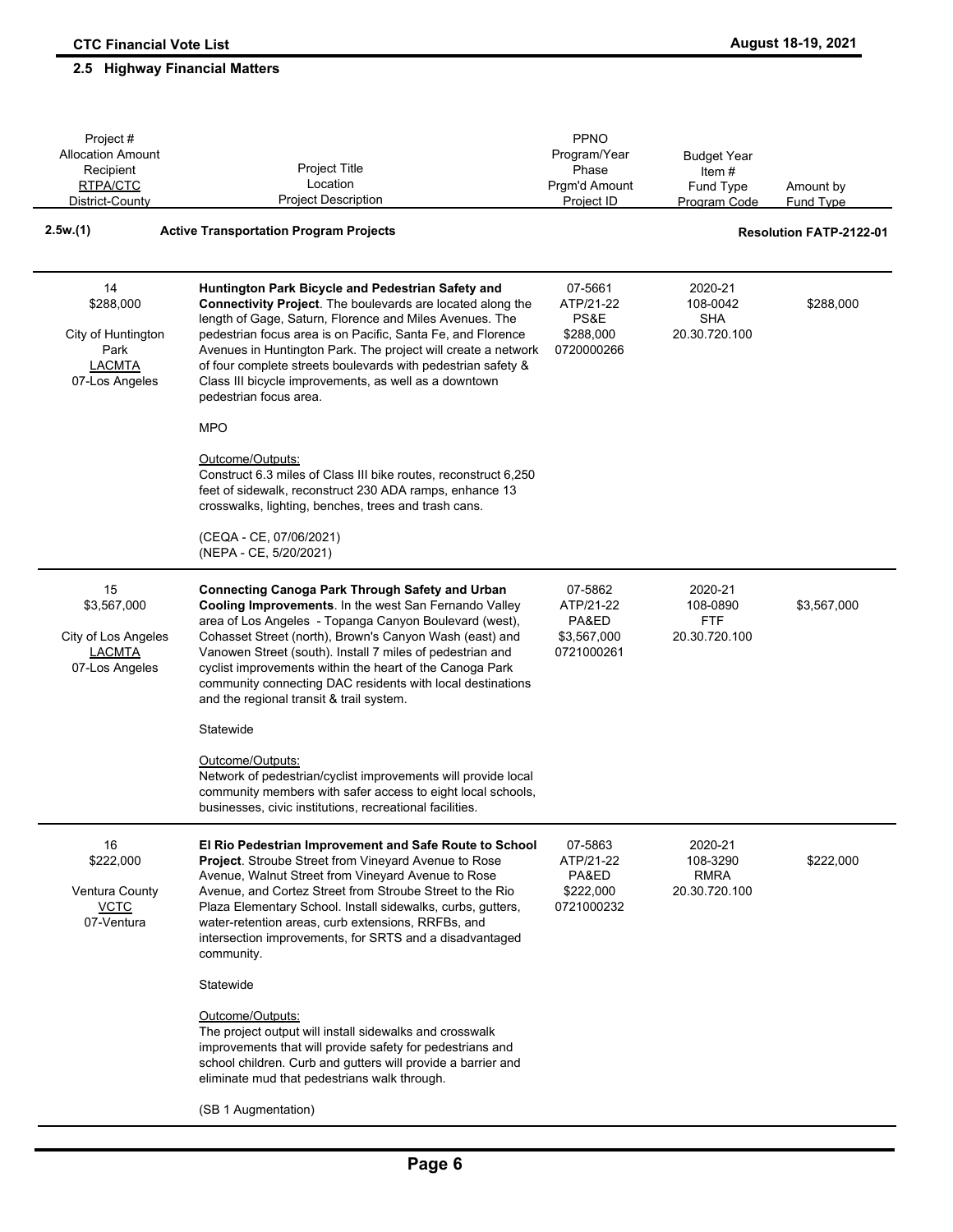Project # Allocation Amount Recipient RTPA/CTC

Budget Year Item # Fund Type

PPNO Program/Year Phase Prgm'd Amount

Amount by

#### Fund Type District-County Project Description Project ID Program Code **2.5w.(1) Active Transportation Program Projects Resolution FATP-2122-01 Cabazon Safe Routes to School Sidewalk Safety Improvements**. The proposed improvements are located along the east side of Broadway Street, between Carmen Avenue and a point 400 feet south of Main Street and along the south side of Carmen Avenue between Almond Street and Cabazon Elementary School in the Cabazon area of unincorporated Riverside County. The proposed project includes construction and installation of approximately 3,000 linear feet of concrete sidewalk, curb and gutter, pavement widening improvements, ADA compliant curb ramps, driveway approaches, signs, markings. Statewide Outcome/Outputs: The project provides 3,000 linear feet of concrete sidewalk, 12 new ADA ramps, and increase the number of walking/bicycling students from 21 to 57. (CEQA - CE, 02/23/2018) (Time extension for FY 18-19 CON expires August 31, 2021) (Right of Way Certification: 07/28/2021 (SB 1 Augmentation) 08-1220 ATP/18-19 **CONST** \$788,000 0818000134 2020-21 108-3290 \$788,000 RMRA 20.30.720.100 \$788,000 Riverside County RCTC 08-Riverside 17 **Southeast Eastvale SRTS Equitable Access Project**. In Eastvale along Orange Street from Sumner Avenue to Scholar Way; Schleisman Road & Scholar Way; along Class I path crossings at Copper Sky, Estrella Street, Schleisman Road, and Stratus Street. Construct one lane mile of Class II bikeway, a pedestrian signal with bulb-outs & pedestrian refuge island, three additional crossing improvements for existing Class I path, 4 bulb-outs. MPO Outcome/Outputs: Complete network gap of Class II bike lane along Orange Street, adding pedestrian signal, refuge island, and enhanced crossing at intersections. (CEQA - CE, 12/09/2020) (SB 1 Augmentation) 08-1281 ATP/21-22 PS&E \$150,000 0821000147 2020-21 108-3290 \$150,000 RMRA 20.30.720.100 \$150,000 Eastvale RCTC 08-Riverside 18

Project Title Location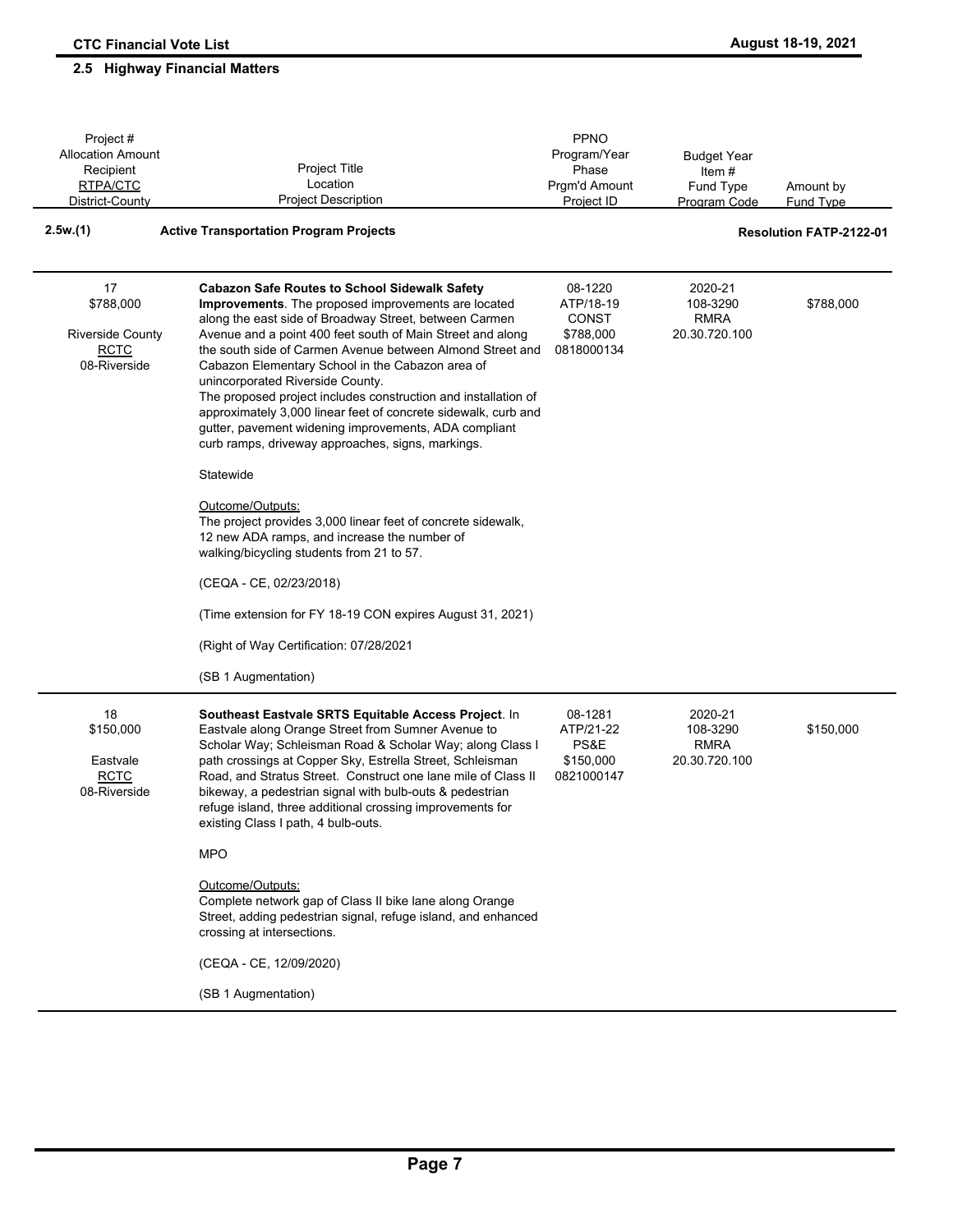Project # Allocation Amount

Budget Year

#### Amount by Fund Type Recipient RTPA/CTC District-County Project Title Location Project Description Phase Prgm'd Amount Project ID Item # Fund Type Program Code **2.5w.(1) Active Transportation Program Projects Resolution FATP-2122-01 Mariposa Elementary Connectivity Project**. Construct new curb, gutter, sidewalks, ADA ramps, drainage improvements, high visibility school zone striping and signage for pedestrians and schools. **Statewide** Outcome/Outputs: Construction of 4 curb extensions and pedestrian-scale lighting will provide added safety for pedestrians and/or bicyclists at this busy intersection. (SB 1 Augmentation) 10-3513 ATP/21-22 PA&ED \$100,000 1021000214 2020-21 108-3290 \$100,000 RMRA 20.30.720.100 \$100,000 Mariposa County **MATC** 10-Mariposa 19 **Mariposa Creek Parkway**. The project is located along Mariposa Creek in downtown Mariposa between 8th and Joe Howard Streets, and includes a critical connection through the former 11th Street right of way. The Mariposa Creek Parkway provides an off-street, multi-use active transportation facility, adding nearly 0.5 miles of shared trails to the existing Parkway. **Statewide** Outcome/Outputs: .4-mile extension of existing multi-use active transportation pathway to include public realm improvements, strategic 520' sidewalk gap closure, and establishment of a critical connection to the pathway from nearby high-stress roadway environment. 10-3514 ATP/21-22 PA&ED \$200,000 1021000217 2020-21 108-3290 \$200,000 RMRA 20.30.720.100 \$200,000 Mariposa County **MATC** 10-Mariposa 20

PPNO Program/Year

(SB 1 Augmentation)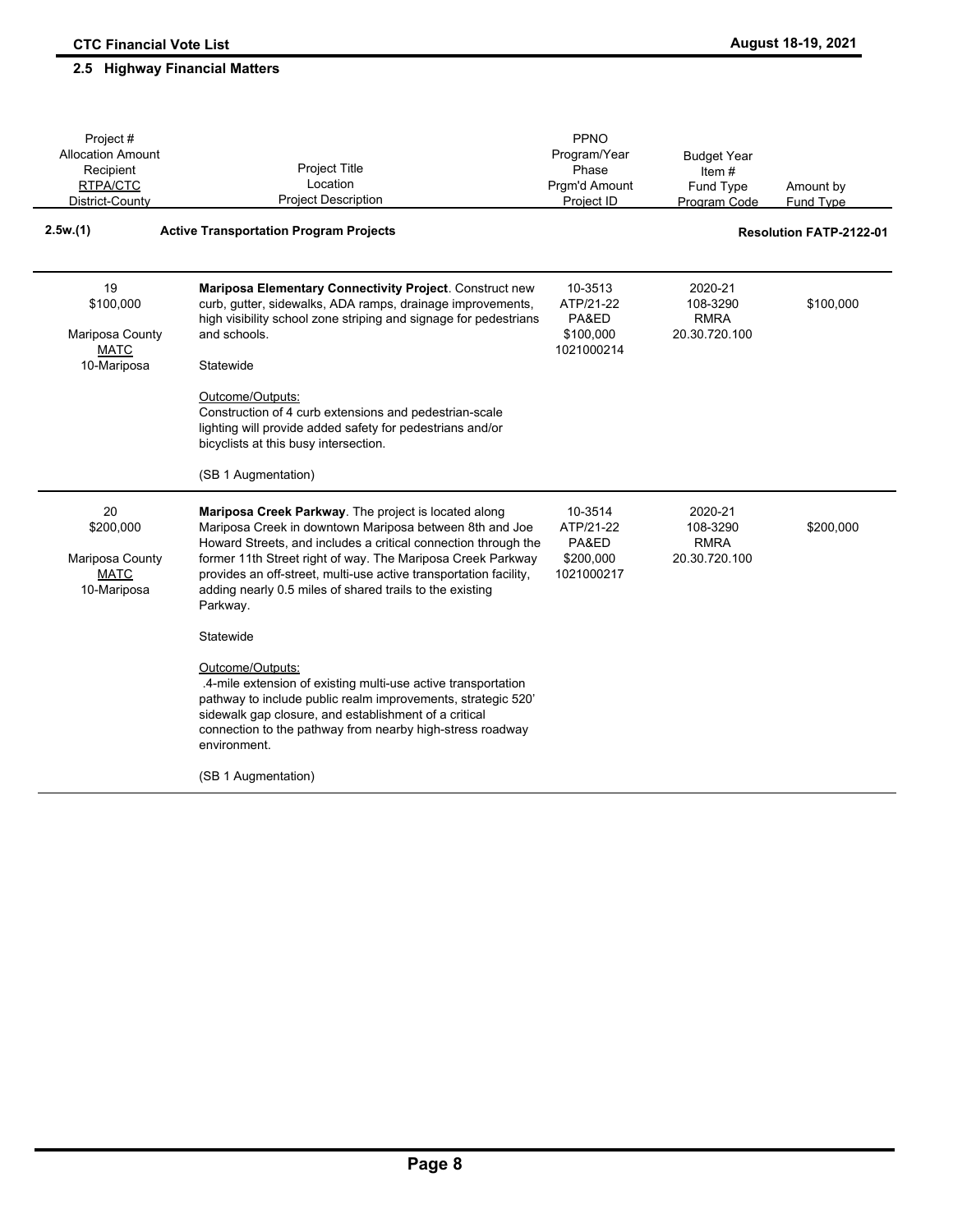| Project#                 |                                                                     | PPNO          |                    |                                |
|--------------------------|---------------------------------------------------------------------|---------------|--------------------|--------------------------------|
| <b>Allocation Amount</b> |                                                                     | Program/Year  | <b>Budget Year</b> |                                |
| Recipient                | <b>Project Title</b>                                                | Phase         | Item $#$           |                                |
| RTPA/CTC                 | Location                                                            | Prgm'd Amount | Fund Type          | Amount by                      |
| District-County          | <b>Project Description</b>                                          | Project ID    | Program Code       | <b>Fund Type</b>               |
| 2.5w(2)                  | <b>Active Transportation Program Project (Advancement FY 22-23)</b> |               |                    | <b>Resolution FATP-2122-02</b> |
| 1                        | Downtown De La Vina Street Safe Crosswalks and                      | 05-2989       | 2020-21            |                                |
| \$1,320,000              | <b>Buffered Bike Lanes. On De La Vina Street from Carrillo</b>      | ATP/22-23     | 108-0042           | \$1,320,000                    |
|                          | Street to Haley Street, on Haley Street from De La Vina Street      | <b>CONST</b>  | <b>SHA</b>         |                                |
| City of Santa Barbara    | to Chapala Street, and the intersection of De La Vina Street        | \$1,320,000   | 20.30.720.100      |                                |
| <b>SBCAG</b>             | with Victoria Street.                                               | 0519000152    |                    |                                |
| 05-Santa Barbara         | Design and construct buffered bike lanes on De La Vina              |               |                    |                                |
|                          | Street, separated bike lanes on Haley Street, and curb              |               |                    |                                |
|                          | extensions at six (6) intersections.                                |               |                    |                                |
|                          | Statewide                                                           |               |                    |                                |
|                          | Outcome/Outputs:                                                    |               |                    |                                |
|                          | Creating 2,500 feet of Class II and 500 feet of Class IV bike       |               |                    |                                |
|                          | facilities, and new ADA ramps                                       |               |                    |                                |
|                          | (CEQA - CE, 11/06/2020)                                             |               |                    |                                |
|                          | (Right of Way Certification: 06/18/2021)                            |               |                    |                                |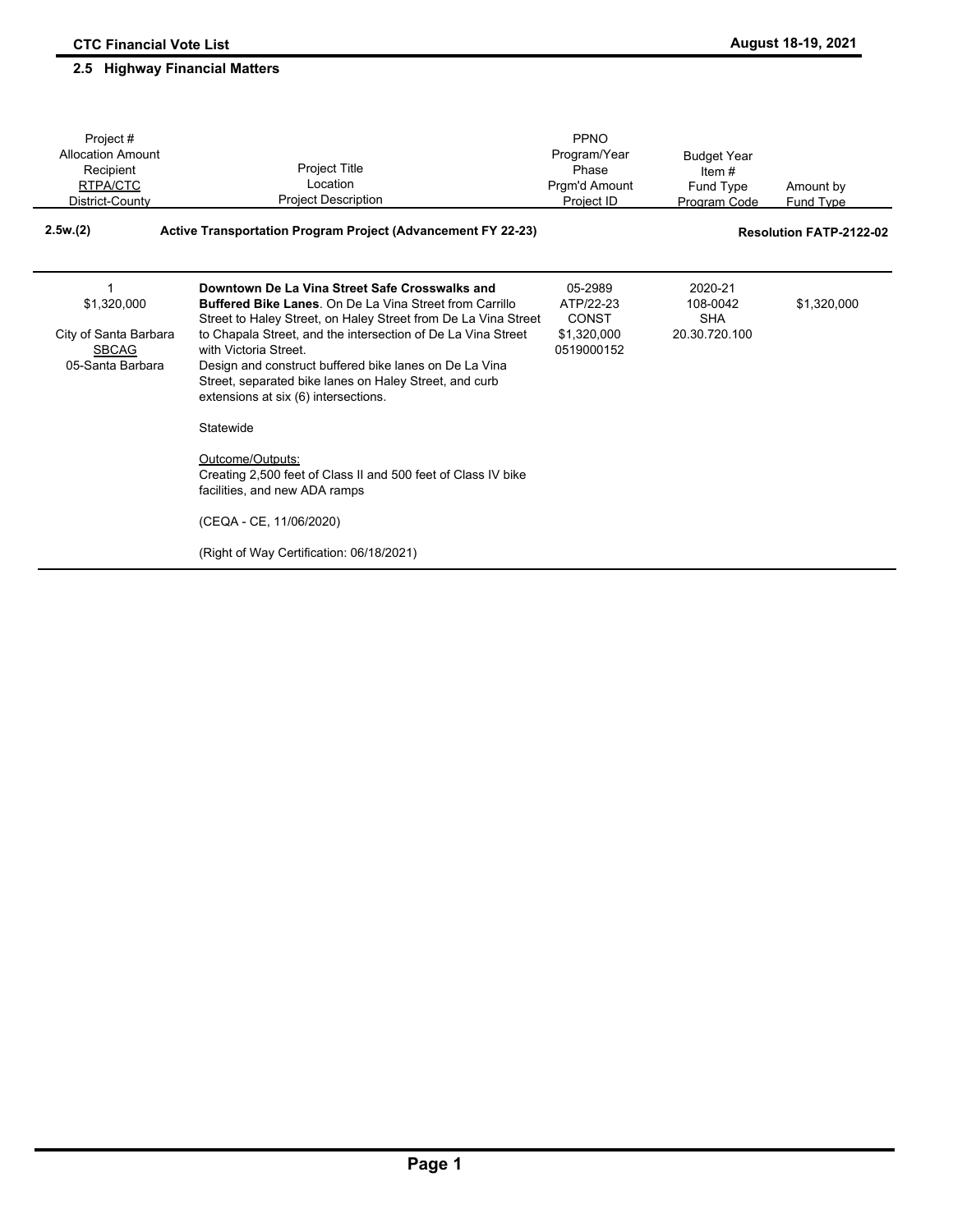| Project #<br><b>Allocation Amount</b><br>Recipient<br>RTPA/CTC<br>District-County | <b>Project Title</b><br>Location<br><b>Project Description</b>                                                                                                                                                                                                                                                                                           | PPNO<br>Program/Year<br>Phase<br>Prgm'd Amount<br>Project ID                           | <b>Budget Year</b><br>Item#<br>Fund Type<br>Program Code | Amount by<br>Fund Type          |
|-----------------------------------------------------------------------------------|----------------------------------------------------------------------------------------------------------------------------------------------------------------------------------------------------------------------------------------------------------------------------------------------------------------------------------------------------------|----------------------------------------------------------------------------------------|----------------------------------------------------------|---------------------------------|
| 2.6g(1b)                                                                          | Transit and Intercity Rail Capital Program (SB1 Augmentation for PTA)                                                                                                                                                                                                                                                                                    |                                                                                        |                                                          | <b>Resolution TIRCP-2122-01</b> |
| $\mathbf{1}$<br>\$22,000,000<br>Sacramento Regional<br><b>Transit District</b>    | (2018:14) Accelerating Rail Modernization and Expansion<br>in the Capital Region (Purchase 20 Replacement and<br>Expansion Low-Floor LRVs). Procurement of 20 low-floor<br>RVs including vendor management, manufacturing<br>WITHDRAWN PRIOR TO CTC MEETING                                                                                              | 03-CP053<br><b>TIRCP/21-22</b><br>CONST<br>\$9,792,000                                 | 2020-21<br>301-0046R<br>GGRF<br>30.20.301.100            | \$9,792,000                     |
| <b>SACOG</b><br>03-Sacramento                                                     | tools, sales tax, and labor costs.<br>Outcome/Outputs:<br>Supports the conversion of light rail stations along the Gold<br>Line to allow efficient and accessible boarding to the new<br>vehicles, and capacity enhancements to support 15-minute<br>service. Projected GHG reduction is 234,000 metric tons<br>CO2.                                     | <b>TIRCP/21-22</b><br><b>CONST</b><br>\$12,208,000<br>0021000356<br>S<br><b>R425GC</b> | 2020-21<br>101-0046<br><b>PTA</b><br>30.10.030.200       | \$12,208,000                    |
|                                                                                   | (CEQA - NOE-SE, 07/02/2019)                                                                                                                                                                                                                                                                                                                              |                                                                                        |                                                          |                                 |
|                                                                                   | This project includes the following funding split: \$9,792,000<br>GGRF and \$12,208,000 SB1 Augmentation for PTA.                                                                                                                                                                                                                                        |                                                                                        |                                                          |                                 |
|                                                                                   | (SB 1 Augmentation for PTA)                                                                                                                                                                                                                                                                                                                              |                                                                                        |                                                          |                                 |
| 2<br>\$23,600,000<br>Sacramento Regional<br><b>Transit District</b>               | (2020:9) Light Rail Modernization and Expansion of Low-<br>Floor Fleet (Acquisition of Light Rail Vehicles).<br>Procurement of eight new low-floor light rail vehicles (LRVs)<br>including manufacturing, vendor management, engineering<br>support, tooling, testing, spare parts, special tools, sales tax                                             | 03-CP067<br><b>TIRCP/21-22</b><br><b>CONST</b><br>\$11,800,000                         | 2020-21<br>301-0046R<br><b>GGRF</b><br>30.20.301.100     | \$11,800,000                    |
| <b>SACOG</b><br>03-Sacramento                                                     | and labor costs.                                                                                                                                                                                                                                                                                                                                         | <b>TIRCP/21-22</b><br><b>CONST</b>                                                     | 2020-21<br>301-0046R                                     | \$11,800,000                    |
|                                                                                   | Outcome/Outputs:<br>The eight new low-floor LRVs will replace eight high-floor<br>LRVs that have exceeded their 25-year useful life. The<br>purchase will enable extensive low-floor fleet operations on<br>the Gold Line. They will feature improved accessibility with<br>wider aisles, built-in storage space for luggage, and areas for<br>bicycles. | \$11,800,000<br>0021000363<br>S<br><b>R471GA</b>                                       | <b>PTA</b><br>30.10.030.200                              |                                 |
|                                                                                   | (CEQA - NOE-SE, 07/02/2019)                                                                                                                                                                                                                                                                                                                              |                                                                                        |                                                          |                                 |
|                                                                                   | This project includes the following funding split: \$11,800,000<br>GGRF and \$11,800,000 SB1 Augmentation for PTA.                                                                                                                                                                                                                                       |                                                                                        |                                                          |                                 |
|                                                                                   | (SB 1 Augmentation for PTA)                                                                                                                                                                                                                                                                                                                              |                                                                                        |                                                          |                                 |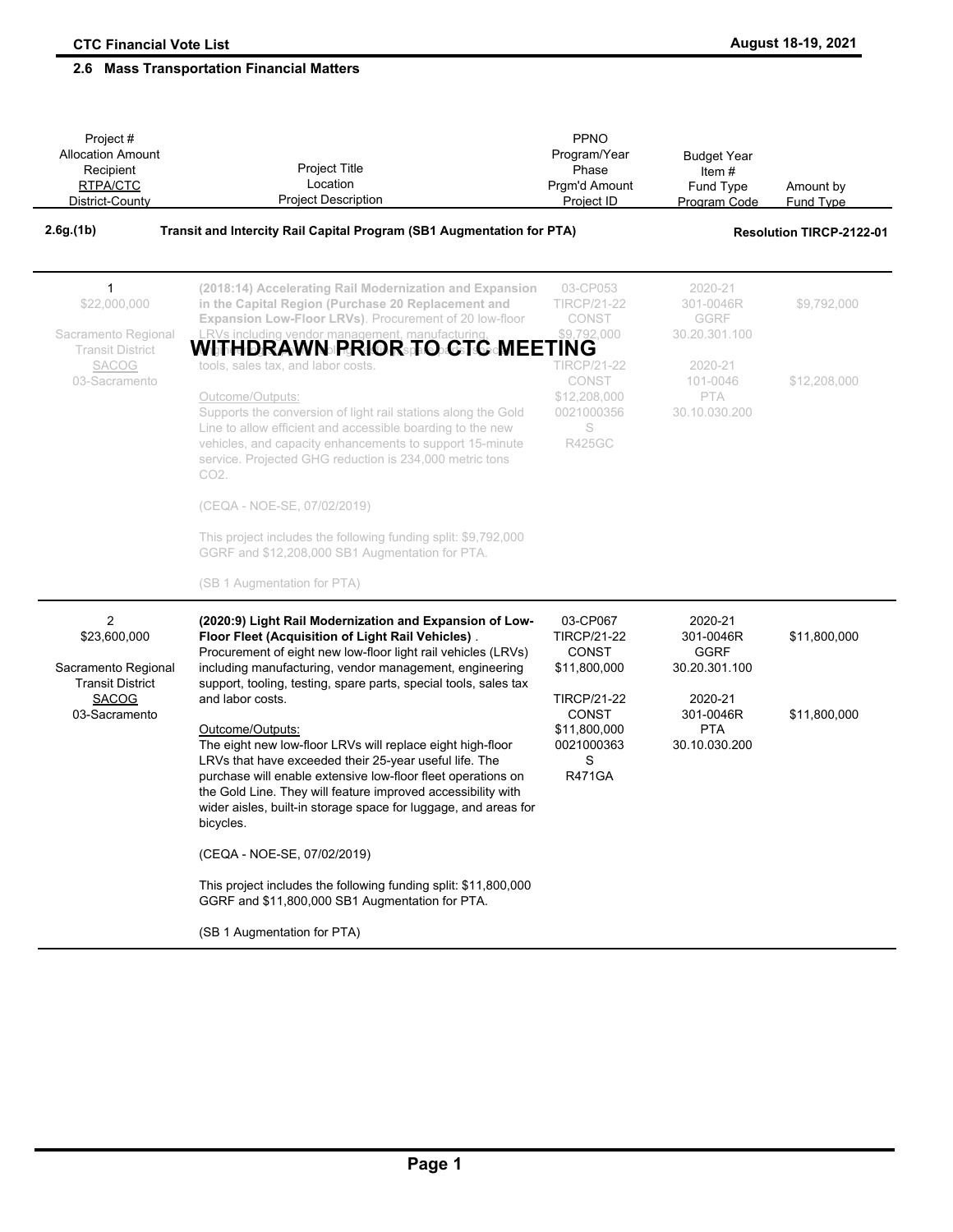| Project #<br><b>Allocation Amount</b><br>Recipient                         | Project Title                                                                                                                                                                                                                                                                                                                                                                             | PPNO<br>Program/Year<br>Phase                                                         | <b>Budget Year</b><br>Item#                          |                                 |
|----------------------------------------------------------------------------|-------------------------------------------------------------------------------------------------------------------------------------------------------------------------------------------------------------------------------------------------------------------------------------------------------------------------------------------------------------------------------------------|---------------------------------------------------------------------------------------|------------------------------------------------------|---------------------------------|
| RTPA/CTC<br>District-County                                                | Location<br><b>Project Description</b>                                                                                                                                                                                                                                                                                                                                                    | Prgm'd Amount<br>Project ID                                                           | Fund Type<br>Program Code                            | Amount by<br><b>Fund Type</b>   |
| 2.6g(1b)                                                                   | Transit and Intercity Rail Capital Program (SB1 Augmentation for PTA)                                                                                                                                                                                                                                                                                                                     |                                                                                       |                                                      | <b>Resolution TIRCP-2122-01</b> |
| 3<br>\$2,292,000<br>Southern California<br>Regional Rail Authority         | (2018: 27) Southern California Optimized Rail Expansion<br>(El Monte Station Area Grade Crossing Safety<br>Improvements). Preliminary engineering and environmental<br>documentation for El Monte Station Area Grade Crossings<br>Safety Improvements at Tyler Avenue and Cogswell Road.                                                                                                  | 07-CP033<br><b>TIRCP/21-22</b><br>PA&ED<br>\$1,028,000                                | 2020-21<br>301-0046R<br><b>GGRF</b><br>30.20.301.100 | \$1,028,000                     |
| <b>LACMTA</b><br>07-Los Angeles                                            | This is a component of the Southern California Regional Rail<br>Authority's SCORE Program that will enable 30-minute bi-<br>directional service on the San Bernardino Line.<br>Outcome/Outputs:<br>Improved flexibility for train operations, increased capacity<br>and level of rail service, operational flexibility for Metrolink and<br>Amtrak, and reduced greenhouse gas emissions. | <b>TIRCP/21-22</b><br>PA&ED<br>\$1,264,000<br>0021000364<br>S<br><b>R464GE</b>        | 2020-21<br>101-0046<br><b>PTA</b><br>30.10.030.200   | \$1,264,000                     |
|                                                                            | Current allocation includes the funding split: \$1,028,000<br>GGRF and \$1,264,000 SB1 augmentation for PTA.<br>(SB 1 Augmentation for PTA)                                                                                                                                                                                                                                               |                                                                                       |                                                      |                                 |
| 4<br>\$5,000,000<br>Los Angeles-San                                        | (2018: 11) All Aboard 2018: Transforming Southern<br>California Rail Travel (Signal Optimization - BNSF<br>Junction Control Point). Construction of three new control<br>points and related track work, wayside signaling, switches,                                                                                                                                                      | 11-CP031<br><b>TIRCP/21-22</b><br>CONST<br>\$2,217,000                                | 2020-21<br>301-0046R<br><b>GGRF</b><br>30.20.301.100 | \$2,217,000                     |
| Diego-San Luis<br>Obispo Rail Corridor<br>Agency<br>SANDAG<br>11-San Diego | and Positive Train Control upgrades at the south entrance of<br>Santa Fe Depot in San Diego County.<br>Outcome/Outputs:<br>Improved safety and reliability, improved overall on-time<br>performance for NCTD and rail partners on the LOSSAN<br>Corridor, improved capacity to handle future increases in<br>service.                                                                     | <b>TIRCP/21-22</b><br><b>CONST</b><br>\$2,783,000<br>0021000366<br>S<br><b>R408GD</b> | 2020-21<br>101-0046<br><b>PTA</b><br>30.10.030.200   | \$2,783,000                     |
|                                                                            | (CEQA - NOE, 9/4/2018)                                                                                                                                                                                                                                                                                                                                                                    |                                                                                       |                                                      |                                 |
|                                                                            | This allocation includes the following funding split: \$2,217,000<br>GGRF and \$2,783,000 SB1 Augmentation for PTA.                                                                                                                                                                                                                                                                       |                                                                                       |                                                      |                                 |
|                                                                            | The Signal Optimization - BNSF Junction Control Point<br>component will be implemented by North County Transit<br>District with the Recipient's oversight.                                                                                                                                                                                                                                |                                                                                       |                                                      |                                 |
|                                                                            | (SB 1 Augmentation for PTA)                                                                                                                                                                                                                                                                                                                                                               |                                                                                       |                                                      |                                 |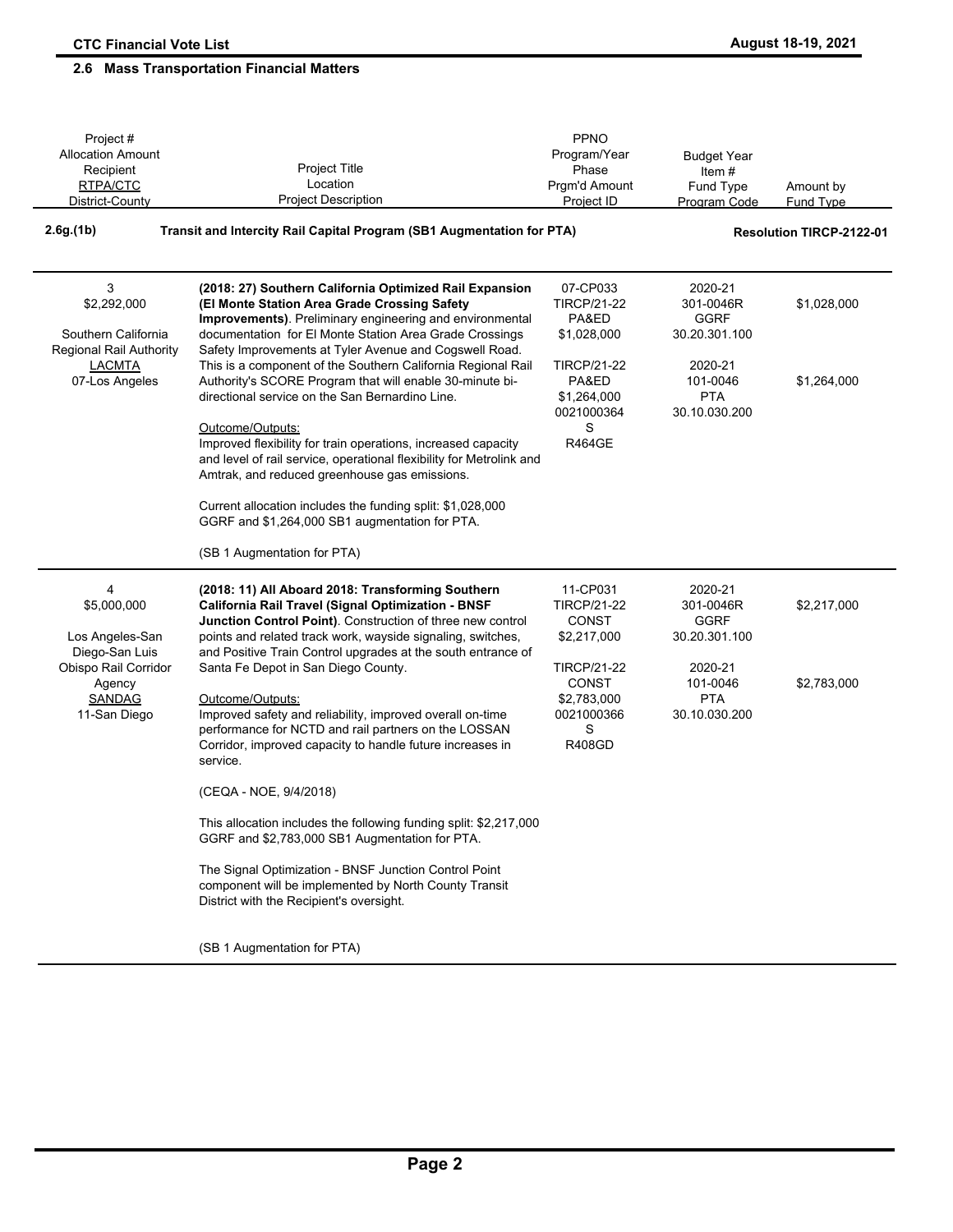| Project #                                                                                                                |                                                                                                                                                                                                                                                                             | PPNO                                                                   |                                                                     |                                 |
|--------------------------------------------------------------------------------------------------------------------------|-----------------------------------------------------------------------------------------------------------------------------------------------------------------------------------------------------------------------------------------------------------------------------|------------------------------------------------------------------------|---------------------------------------------------------------------|---------------------------------|
| <b>Allocation Amount</b>                                                                                                 |                                                                                                                                                                                                                                                                             | Program/Year                                                           | <b>Budget Year</b>                                                  |                                 |
| Recipient                                                                                                                | Project Title                                                                                                                                                                                                                                                               | Phase                                                                  | Item#                                                               |                                 |
| RTPA/CTC                                                                                                                 | Location                                                                                                                                                                                                                                                                    | Prgm'd Amount                                                          | Fund Type                                                           | Amount by                       |
| District-County                                                                                                          | <b>Project Description</b>                                                                                                                                                                                                                                                  | Project ID                                                             | Program Code                                                        | <b>Fund Type</b>                |
| 2.6g(1b)<br>Transit and Intercity Rail Capital Program (SB1 Augmentation for PTA)                                        |                                                                                                                                                                                                                                                                             |                                                                        |                                                                     | <b>Resolution TIRCP-2122-01</b> |
| 5<br>\$748,000<br>Los Angeles-San<br>Diego-San Luis                                                                      | (2020:8) Building Up Control: San Diego Maintenance and<br>Layover Facility. Design and construct a dedicated<br>maintenance, support, and storage location for the Pacific<br>Surfliner service at the southern end of the LOSSAN rail<br>corridor.                        | 11-CP066<br><b>TIRCP/21-22</b><br>PA&ED<br>\$331,000                   | 2020-21<br>301-0046R<br><b>GGRF</b><br>30.20.301.100                | \$331,000                       |
| Obispo Rail Corridor<br>Agency<br><b>SANDAG</b><br>11-San Diego                                                          | Outcome/Outputs:<br>Construction of 1.25 miles of new rail track to accommodate 5<br>trainsets and maintenance facility                                                                                                                                                     | <b>TIRCP/21-22</b><br>PA&ED<br>\$417,000<br>0022000006<br>S            | 2020-21<br>101-0046<br><b>PTA</b><br>30.10.030.200                  | \$417,000                       |
|                                                                                                                          | The current allocation request includes the following funding<br>split: \$331,000 GGRF and \$417,000 SB 1 augmentation<br>for PTA.                                                                                                                                          | <b>R472GA</b>                                                          |                                                                     |                                 |
|                                                                                                                          | (SB 1 Augmentation for PTA)                                                                                                                                                                                                                                                 |                                                                        |                                                                     |                                 |
| 6<br>\$14,460,000                                                                                                        | 2018:19 Valley Rail (Trackwork and Stations: Lodi,<br>Midtown, Natomas Station and Layover facility and UPRR<br>TrackWork). PS&E for trackwork and station improvements                                                                                                     | VAR-CP035Y<br><b>TIRCP/21-22</b><br>PS&E                               | 2020-21<br>301-0046R<br><b>GGRF</b>                                 | \$6,424,000                     |
| San Joaquin Regional<br>Rail Commission / San<br>Joaquin Joint Powers<br>Authority<br><b>SJCOG</b><br><b>VAR-Various</b> | at Lodi, Sacramento Midtown (excluding off-site Bicycle<br>Improvements), Natomas, a layover facility at Natomas, and<br>UPRR siding and curve realignment trackwork at various<br>locations along the Sacramento Subdivision (excluding Del<br>Paso and Phillips sidings). | \$6,424,000<br><b>TIRCP/21-22</b><br>PS&E<br>\$8,036,000<br>0022000001 | 30.20.301.100<br>2020-21<br>101-0046<br><b>PTA</b><br>30.10.030.200 | \$8,036,000                     |
|                                                                                                                          | Outcome/Outputs:<br>Reduction of greenhouse gas emissions, sustainable<br>communities strategy goals, increased ridership, supports<br>network integration.                                                                                                                 | S<br><b>R387GL</b>                                                     |                                                                     |                                 |
|                                                                                                                          | (CEQA - EIR, 12/2/2020)                                                                                                                                                                                                                                                     |                                                                        |                                                                     |                                 |
|                                                                                                                          | The current allocation request includes the following funding<br>split: \$6,424,000 GGRF and \$8,036,000 SB 1 augmentation<br>for PTA.                                                                                                                                      |                                                                        |                                                                     |                                 |
|                                                                                                                          | The total programmed amount for this project is<br>\$500,500,000. After this allocation the remaining balance for<br>this project is \$420,220,000.                                                                                                                         |                                                                        |                                                                     |                                 |
|                                                                                                                          | (Programming update under the TIRCP Program Allocation<br>Plan - Ref 4.21; August 2021.)                                                                                                                                                                                    |                                                                        |                                                                     |                                 |
|                                                                                                                          | (SB 1 Augmentation for PTA)                                                                                                                                                                                                                                                 |                                                                        |                                                                     |                                 |
|                                                                                                                          |                                                                                                                                                                                                                                                                             |                                                                        |                                                                     |                                 |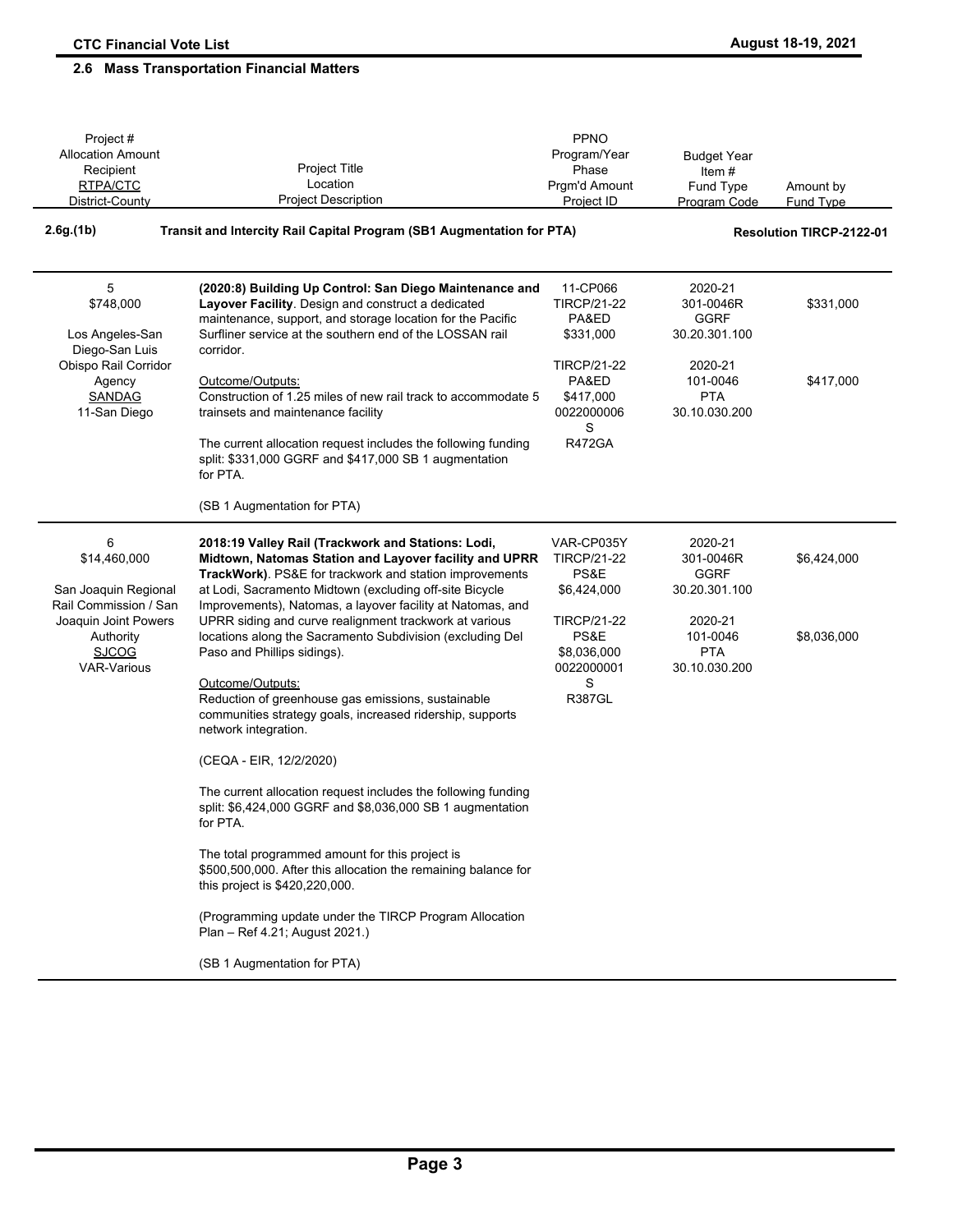| Project#<br><b>Allocation Amount</b><br>Recipient<br>RTPA/CTC<br>District-County<br>2.6g(2) | Project Title<br>Location<br><b>Project Description</b><br>Supplemental Allocation Request for a Transit and Intercity Rail Capital Program<br><b>Project (SB1 Augmentation for PTA)</b>                                                                                                                                                                                                                                                                                                                                                                                                                                                                                                                                                                                                                                                                                                                                                                                                                                               | PPNO<br>Program/Year<br>Phase<br>Prgm'd Amount<br>Project ID                | <b>Budget Year</b><br>Item $#$<br>Fund Type<br>Program Code | Amount by<br>Fund Type<br><b>Resolution TIRCP-2122-02S</b> |
|---------------------------------------------------------------------------------------------|----------------------------------------------------------------------------------------------------------------------------------------------------------------------------------------------------------------------------------------------------------------------------------------------------------------------------------------------------------------------------------------------------------------------------------------------------------------------------------------------------------------------------------------------------------------------------------------------------------------------------------------------------------------------------------------------------------------------------------------------------------------------------------------------------------------------------------------------------------------------------------------------------------------------------------------------------------------------------------------------------------------------------------------|-----------------------------------------------------------------------------|-------------------------------------------------------------|------------------------------------------------------------|
| 1<br>\$600,000<br>San Diego                                                                 | (2018: 17) Blue Line Rail Corridor Transit Enhancements<br>(American Plaza Pedestrian Enhancements). Design of<br>America Plaza Pedestrian Enhancements project component<br>to develop a conceptual plan and design for pedestrian safety                                                                                                                                                                                                                                                                                                                                                                                                                                                                                                                                                                                                                                                                                                                                                                                             | 11-CP032<br><b>TIRCP/21-22</b><br>PS&E<br>\$267,000                         | 2020-21<br>301-0046R<br><b>GGRF</b><br>30.20.301.100        | \$267,000                                                  |
| <b>Metropolitan Transit</b><br>System<br>SANDAG<br>11-San Diego                             | enhancements on Kettner Boulevard, adjacent to Santa Fe<br>Depot.<br>Outcome/Outputs:<br>Reduction of greenhouse gas emissions and estimated<br>increased ridership through capacity enhancements to<br>stations and rail infrastructure and improved connections<br>between various transportation modes in downtown San<br>Diego, including regional passenger rail (Amtrak Pacific<br>Surfliner), commuter rail (NCTD Coaster), light rail (SDMTS<br>San Diego Trolley), local and regional bus services, and<br>various active transportation and micro mobility modes.<br>Improvements in pedestrian circulation across streets and<br>MTS rail right-of-way, wayfinding, lighting, and sightlines.<br>(CEQA - NOE, 9/12/2018)<br>The current allocation includes the following project split:<br>\$267,000 GGRF and \$333,000 SB1 Augmentation.<br>Supplemental funds in the amount of \$600,000 are needed to<br>complete PS&E work for the American Plaza Pedestrian<br>Enhancements component.<br>(SB 1 Augmentation for PTA) | <b>TIRCP/21-22</b><br>PS&E<br>\$333,000<br>0021000365<br>S<br><b>R385GM</b> | 2020-21<br>101-0046<br><b>PTA</b><br>30.10.030.200          | \$333,000                                                  |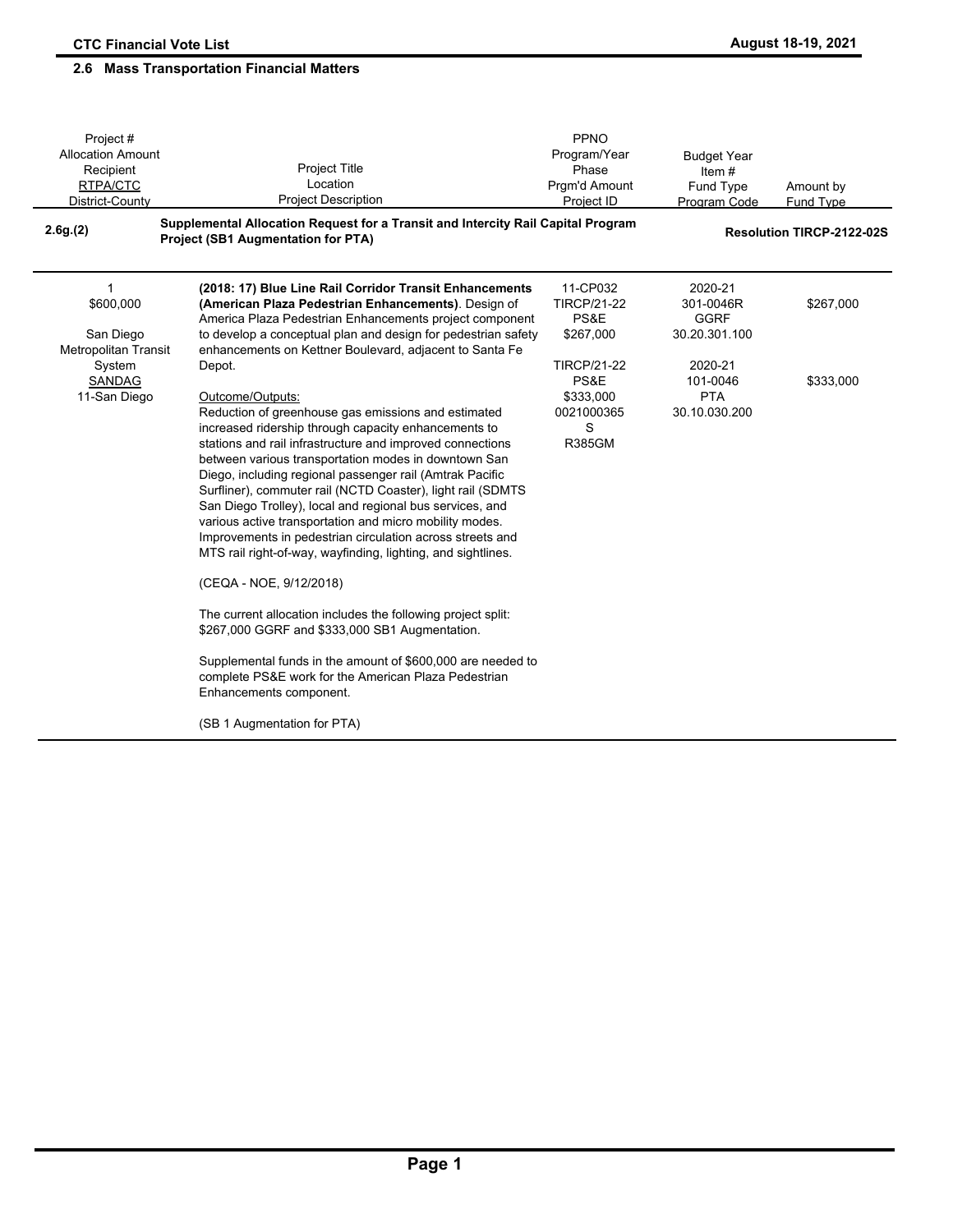| Project #<br><b>Allocation Amount</b>                                                           |                                                                                                                                                                                                                                                                                                                                                                                                                                                                                                                                                                                                                                                                                                         | PPNO<br>Program/Year                                                           | <b>Budget Year</b>                                   |                             |
|-------------------------------------------------------------------------------------------------|---------------------------------------------------------------------------------------------------------------------------------------------------------------------------------------------------------------------------------------------------------------------------------------------------------------------------------------------------------------------------------------------------------------------------------------------------------------------------------------------------------------------------------------------------------------------------------------------------------------------------------------------------------------------------------------------------------|--------------------------------------------------------------------------------|------------------------------------------------------|-----------------------------|
| Recipient                                                                                       | Project Title                                                                                                                                                                                                                                                                                                                                                                                                                                                                                                                                                                                                                                                                                           | Phase                                                                          | Item $#$                                             |                             |
| RTPA/CTC                                                                                        | Location                                                                                                                                                                                                                                                                                                                                                                                                                                                                                                                                                                                                                                                                                                | Prgm'd Amount                                                                  | Fund Type                                            | Amount by                   |
| District-County                                                                                 | <b>Project Description</b>                                                                                                                                                                                                                                                                                                                                                                                                                                                                                                                                                                                                                                                                              | Project ID                                                                     | <b>Program Code</b>                                  | <b>Fund Type</b>            |
| 2.6r(1)                                                                                         | State Administered Short-Line Railroad Improvement Program Projects                                                                                                                                                                                                                                                                                                                                                                                                                                                                                                                                                                                                                                     |                                                                                |                                                      | <b>Resolution SRP-21-01</b> |
| $\mathbf{1}$<br>\$433,000<br>Department of<br>Transportation<br><b>MCTC</b><br>75-Modoc         | Goose Lake Railway LLC - Track Rehabilitation Pit River<br>in Modoc County. Project will replace 1.25 miles of curve<br>worn rail on the Pit River Canyon in Modoc County near<br>Alturas, California.<br>Outcome/Outputs:<br>Project will preserve and sustain a critical transportation link<br>for shippers in rural Modoc County, which will reduce GHG<br>and provide a safe and efficient way to transport low-carbon<br>renewable fuels, perlite, and lumber. Funds provide a match<br>for release of Federal funds to complete a larger Class I track<br>upgrade project.<br>(CEQA - CE, 2/16/2021)                                                                                             | 75-TC126<br><b>SLRIP/21-22</b><br><b>CONST</b><br>\$433,000<br>0021000235<br>S | 2019-20<br>801-6056<br><b>SLRIP</b><br>30.20.723.000 | \$433,000                   |
|                                                                                                 |                                                                                                                                                                                                                                                                                                                                                                                                                                                                                                                                                                                                                                                                                                         |                                                                                |                                                      |                             |
| $\overline{2}$<br>\$664,000<br>Department of<br>Transportation<br><b>SACOG</b><br>75-Sacramento | Sacramento Valley Railroad (SAV)) Capacity Expansion at<br>McClellan Business Park. Project will construct two<br>additional tracks 1,311 feet in length that will complement the<br>current seven track miles operated by SAV at McClellan Park<br>to enhance service to current shippers and accommodate<br>future commercial growth.<br>Outcome/Outputs:<br>The double track project expansion will enable faster and<br>more efficient service to Park shippers by providing greater<br>operational flexibility for switch movements; permits existing<br>Park businesses to increase freight rail service; and, enables<br>new addition of new rail-serviced shippers.<br>(CEQA - CE, 6/24/2021)   | 75-TC125<br><b>SLRIP/21-22</b><br><b>CONST</b><br>\$664,000<br>0021000236<br>S | 2019-20<br>801-6056<br><b>SLRIP</b><br>30.20.723.000 | \$664,000                   |
| 3<br>\$285,000<br>Department of<br>Transportation<br><b>SCCRTC</b><br>75-Santa Cruz             | Santa Cruz County - Pajaro River Bridge Rehabilitation<br>Project. Rehabilitation of 23-span structure with a total length<br>of 575.5 feet, consisting of timber trestle approach spans and<br>five center steel through girder spans located at Milepost 1.06<br>on the Santa Cruz Branch Rail Line.<br>Outcome/Outputs:<br>Project will result in continued freight service for 25-year<br>usable life; increased capacity to accommodate expected<br>increase in goods movement; continued and increased<br>reduction in truck traffic on highways an local streets,<br>improving safety and reducing GHG; and allowing for future<br>passenger service consistent with California State Rail Plan. | 75-TC130<br><b>SLRIP/21-22</b><br><b>CONST</b><br>\$285,000<br>0021000238<br>S | 2019-20<br>801-6056<br><b>SLRIP</b><br>30.20.723.000 | \$285,000                   |
|                                                                                                 | (CEQA - CE, 6/15/2018)                                                                                                                                                                                                                                                                                                                                                                                                                                                                                                                                                                                                                                                                                  |                                                                                |                                                      |                             |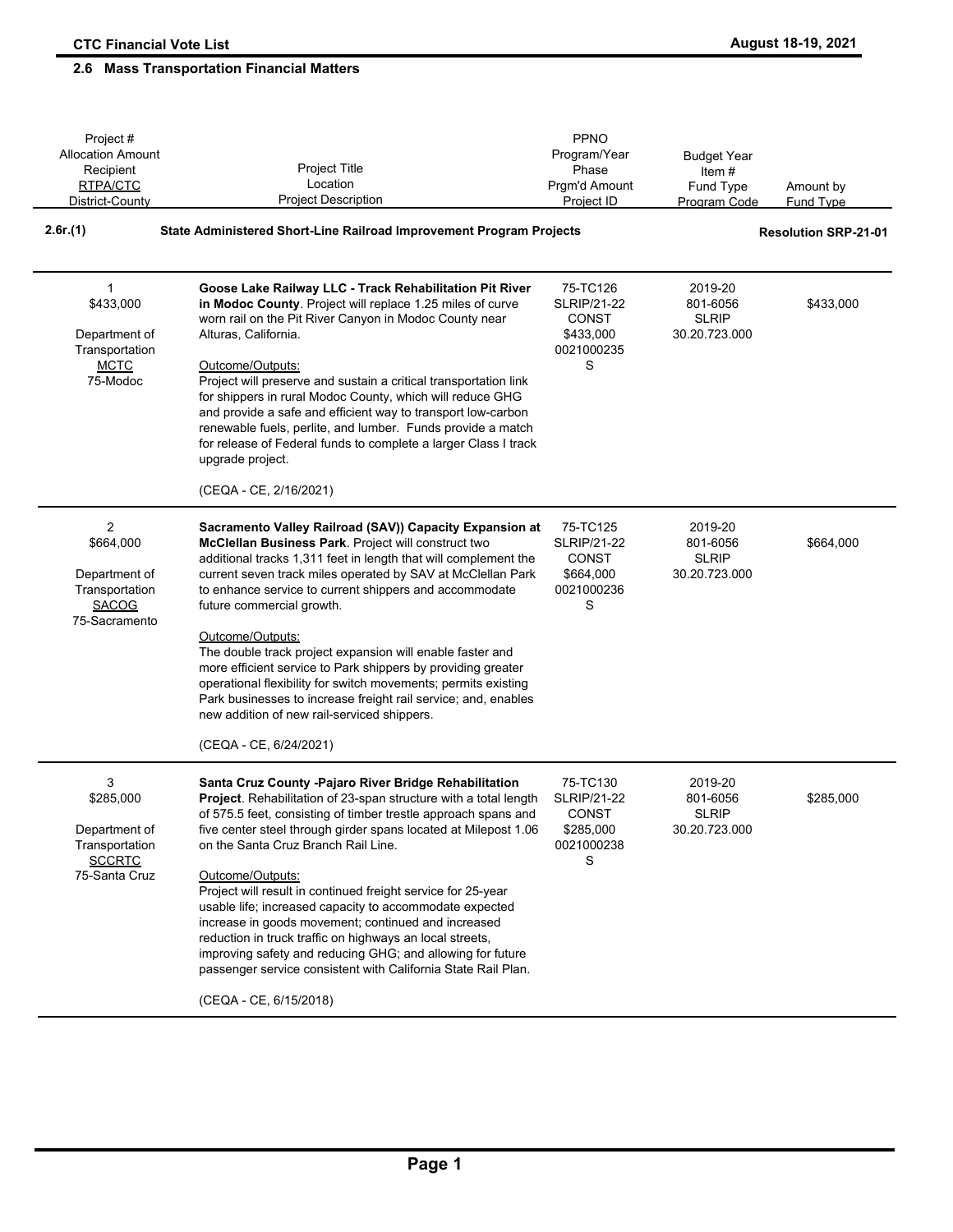| Project#<br><b>Allocation Amount</b><br>Recipient<br>RTPA/CTC<br>District-County | <b>Project Title</b><br>Location<br><b>Project Description</b>                                                                                                                                                                                                                                                                                                   | PPNO<br>Program/Year<br>Phase<br>Prgm'd Amount<br>Project ID   | <b>Budget Year</b><br>Item $#$<br>Fund Type<br>Program Code | Amount by<br>Fund Type    |
|----------------------------------------------------------------------------------|------------------------------------------------------------------------------------------------------------------------------------------------------------------------------------------------------------------------------------------------------------------------------------------------------------------------------------------------------------------|----------------------------------------------------------------|-------------------------------------------------------------|---------------------------|
| 2.6s.(1)                                                                         | Senate Bill 1 - TCEP Rail Project                                                                                                                                                                                                                                                                                                                                |                                                                |                                                             | Resolution TCEP-A-2122-03 |
| 1<br>\$8,000,000<br>City of Long Beach,<br><b>Harbor Department</b>              | East Basin Rail Gateway Expansion: Fourth Track at<br><b>Ocean.</b> The Fourth Track at Ocean is located within POLB<br>Property along a Port-owned rail corridor that serves the<br>easterly marine terminals at Middle Harbor, Pier G, and Pier<br>J, which are collectively known as the East Basin. The                                                      | 75-T0019<br><b>TCEP-S/21-22</b><br><b>CONST</b><br>\$4,000,000 | 2019-20<br>301-3291<br><b>TCEA</b><br>30.20.723.100         | \$4,000,000               |
| <b>LACMTA</b><br>75-Los Angeles                                                  | project site in Long Beach lies immediately west of the Los<br>Angeles River and Interstate 710, a major truck route. The<br>project's value is amplified by its proximity to and relationship<br>with the Alameda Corridor, a critical connector to the<br>transcontinental rail network, and with the planned Pier B on<br>Dock Rail Support Facility at POLB. | TCEP-R/21-22<br><b>CONST</b><br>\$4,000,000<br>0021000176<br>S | 2019-20<br>301-3291<br><b>TCEA</b><br>30.20.723.200         | \$4,000,000               |
|                                                                                  | Outputs<br>Total<br>Unit<br>0.85<br>Mile(s) of new track<br><b>Miles</b><br>0.28<br>Mile(s) of rehabilitated track<br>Miles<br>(CEQA - CE, 10/18/2019)                                                                                                                                                                                                           |                                                                |                                                             |                           |
|                                                                                  | Source is from leasing revenue in the amount of \$16,800,010<br>plus \$8 mill TCEP total of \$24,800,010 - construction only<br>total is \$16,317,800 - \$8,317,800 from lease revenue<br>Right of Way Certification: 07/06/21                                                                                                                                   |                                                                |                                                             |                           |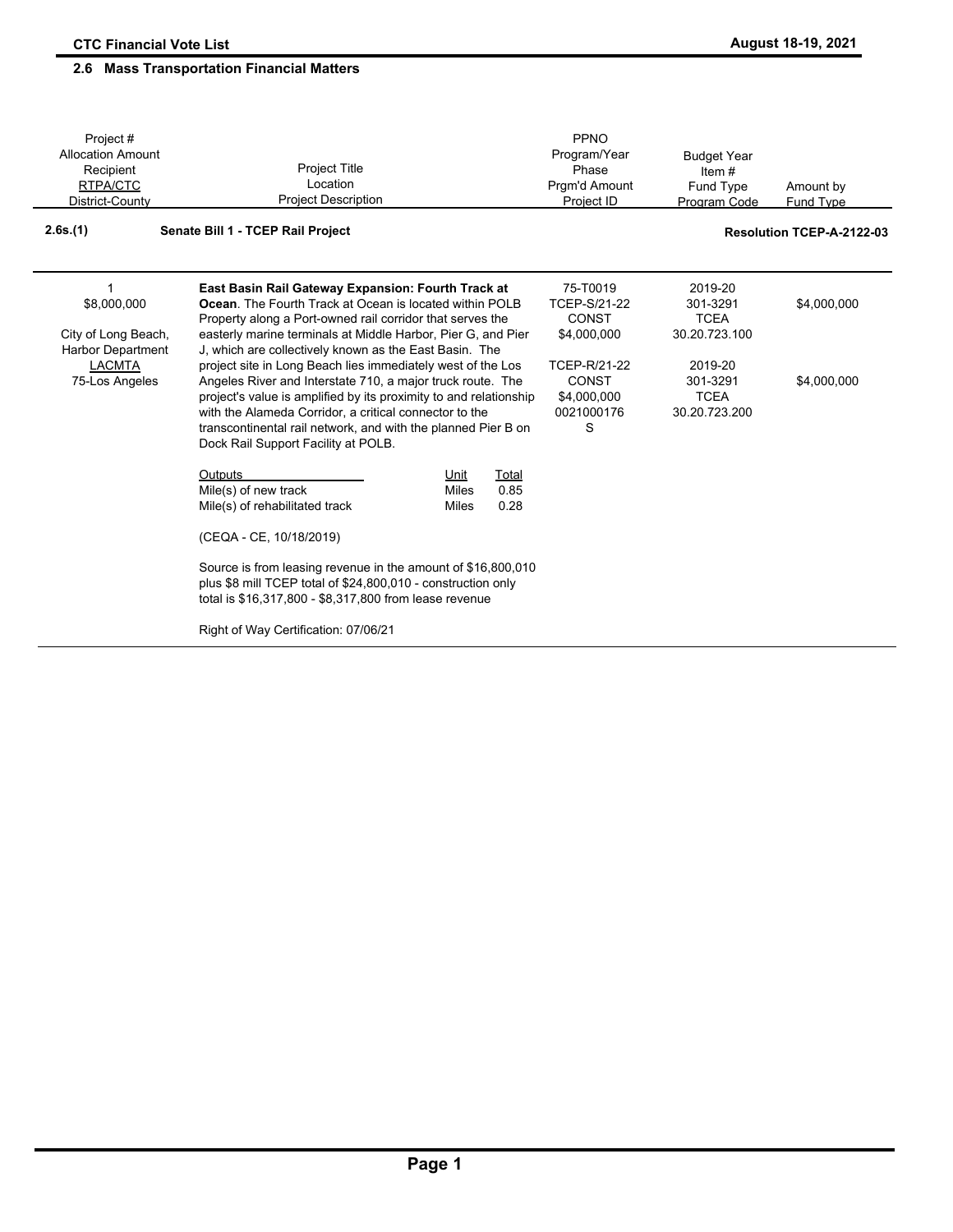| Project#                                                                                                                             |                                                                                                                                                                                                                                                                                                                                                                                                                                                                                                                                                                                                                                                                                                                                                                                                                                                                                                                                                                                                                                                                                                                                                                                       | PPNO                                                                                        |                                                     |                          |
|--------------------------------------------------------------------------------------------------------------------------------------|---------------------------------------------------------------------------------------------------------------------------------------------------------------------------------------------------------------------------------------------------------------------------------------------------------------------------------------------------------------------------------------------------------------------------------------------------------------------------------------------------------------------------------------------------------------------------------------------------------------------------------------------------------------------------------------------------------------------------------------------------------------------------------------------------------------------------------------------------------------------------------------------------------------------------------------------------------------------------------------------------------------------------------------------------------------------------------------------------------------------------------------------------------------------------------------|---------------------------------------------------------------------------------------------|-----------------------------------------------------|--------------------------|
| <b>Allocation Amount</b>                                                                                                             |                                                                                                                                                                                                                                                                                                                                                                                                                                                                                                                                                                                                                                                                                                                                                                                                                                                                                                                                                                                                                                                                                                                                                                                       | Program/Year                                                                                | <b>Budget Year</b>                                  |                          |
| Recipient                                                                                                                            | <b>Project Title</b>                                                                                                                                                                                                                                                                                                                                                                                                                                                                                                                                                                                                                                                                                                                                                                                                                                                                                                                                                                                                                                                                                                                                                                  | Phase                                                                                       | Item $#$                                            |                          |
| RTPA/CTC                                                                                                                             | Location                                                                                                                                                                                                                                                                                                                                                                                                                                                                                                                                                                                                                                                                                                                                                                                                                                                                                                                                                                                                                                                                                                                                                                              | Prgm'd Amount                                                                               | Fund Type                                           | Amount by                |
| District-County                                                                                                                      | <b>Project Description</b>                                                                                                                                                                                                                                                                                                                                                                                                                                                                                                                                                                                                                                                                                                                                                                                                                                                                                                                                                                                                                                                                                                                                                            | Project ID                                                                                  | Program Code                                        | <b>Fund Type</b>         |
| 2.6s.(2)                                                                                                                             | Senate Bill 1 - LPP-Competitive Transit Projects                                                                                                                                                                                                                                                                                                                                                                                                                                                                                                                                                                                                                                                                                                                                                                                                                                                                                                                                                                                                                                                                                                                                      |                                                                                             |                                                     | Resolution LPP-A-2122-04 |
| $\mathbf{1}$<br>\$15,000,000<br>Los Angeles County<br>Metropolitan<br>Transportation<br>Authority<br><b>LACMTA</b><br>07-Los Angeles | NextGen Transit Signal Priority Transponders. Purchase<br>and installation of 2,500 Transit signal priority transponders<br>(TSP) on the undercarriage of buses to communicate with<br>loop detectors at intersections in the City of Los Angeles Tier<br>One corridors.<br>Outputs<br>Unit<br>Total<br>Software and hardware system((s)<br>2500<br>Each<br>Traffic Signal Interconnect projects<br>200<br>Each<br>(CEQA - SE 21080.25, 04/12/2021)<br>(Concurrent SB 1 Baseline Agreement approval under<br>Resolution LPP-P-2122-03B; August 2021.)<br>(LACMTA is requesting non-proportional spending of LPP-C<br>and local match funds during construction. At completion,<br>project expenditure will be reconciled to ensure that LPP-C<br>and local match funds have been expended proportionally.)<br>(As part of this allocation request, the LACMTA is requesting<br>to extend the period of contract award an additional 6 months<br>beyond the 6 month deadline.)<br>Final Right of Way: N/A<br>(There is no right of way associated with this project. The<br>project is entirely within existing right of way.)<br>Right of Way notes added via the change list for the | 07-5755A<br>LPP-C/21-22<br><b>CONST</b><br>\$15,000,000<br>0722000019<br>S<br><b>T473GA</b> | 2017-18<br>601-3290<br><b>RMRA</b><br>30.10.724.200 | \$15,000,000             |
|                                                                                                                                      | August 2021 CTC meeting.                                                                                                                                                                                                                                                                                                                                                                                                                                                                                                                                                                                                                                                                                                                                                                                                                                                                                                                                                                                                                                                                                                                                                              |                                                                                             |                                                     |                          |